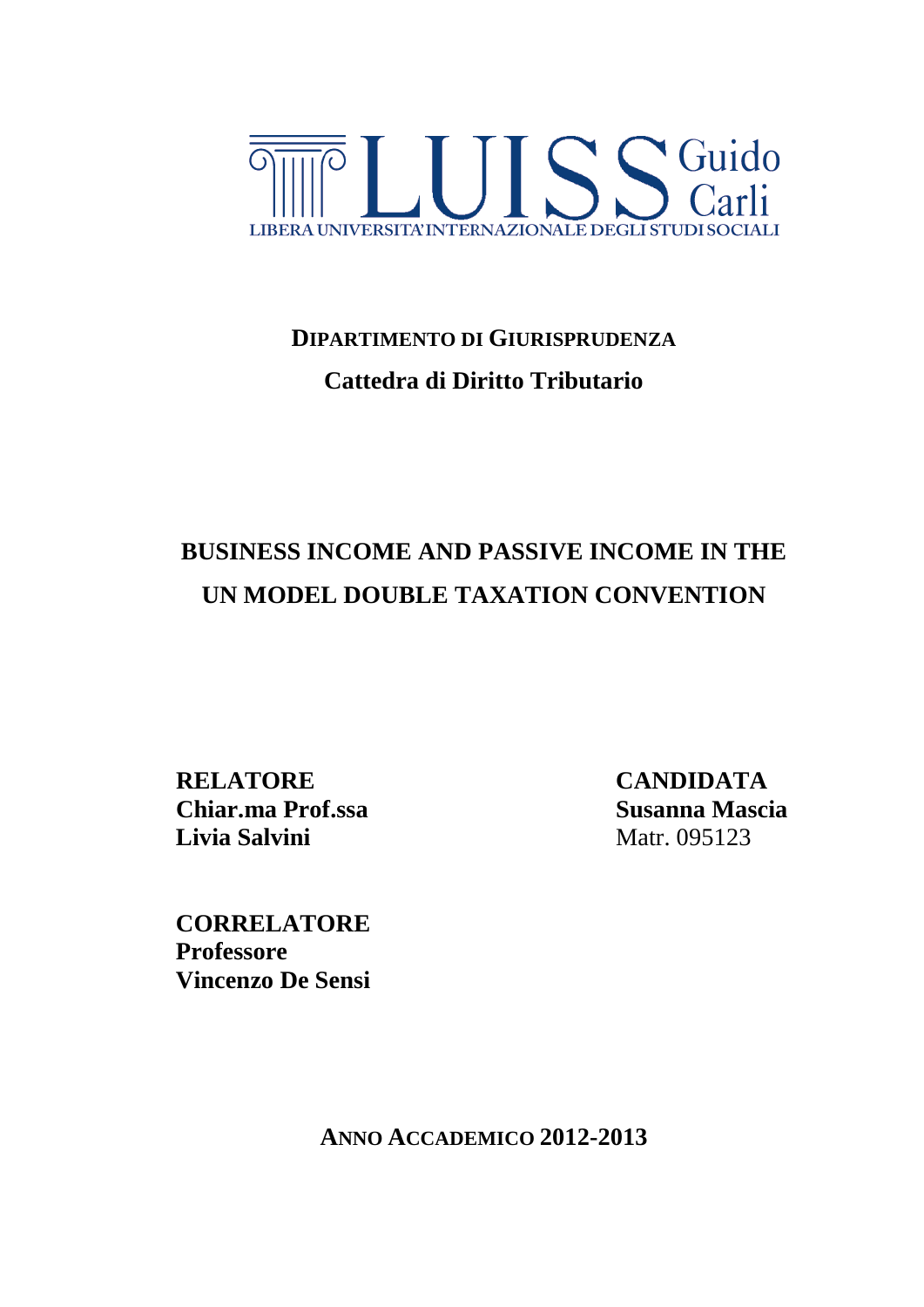### INDEX

## **INTRODUCTION: The historical evolution of the UN Model Convention**

## **CHAPTER I: The UN Model Convention's subjective and objective scope**

### **Introduction**

| 5 <sup>5</sup> |  |
|----------------|--|
|                |  |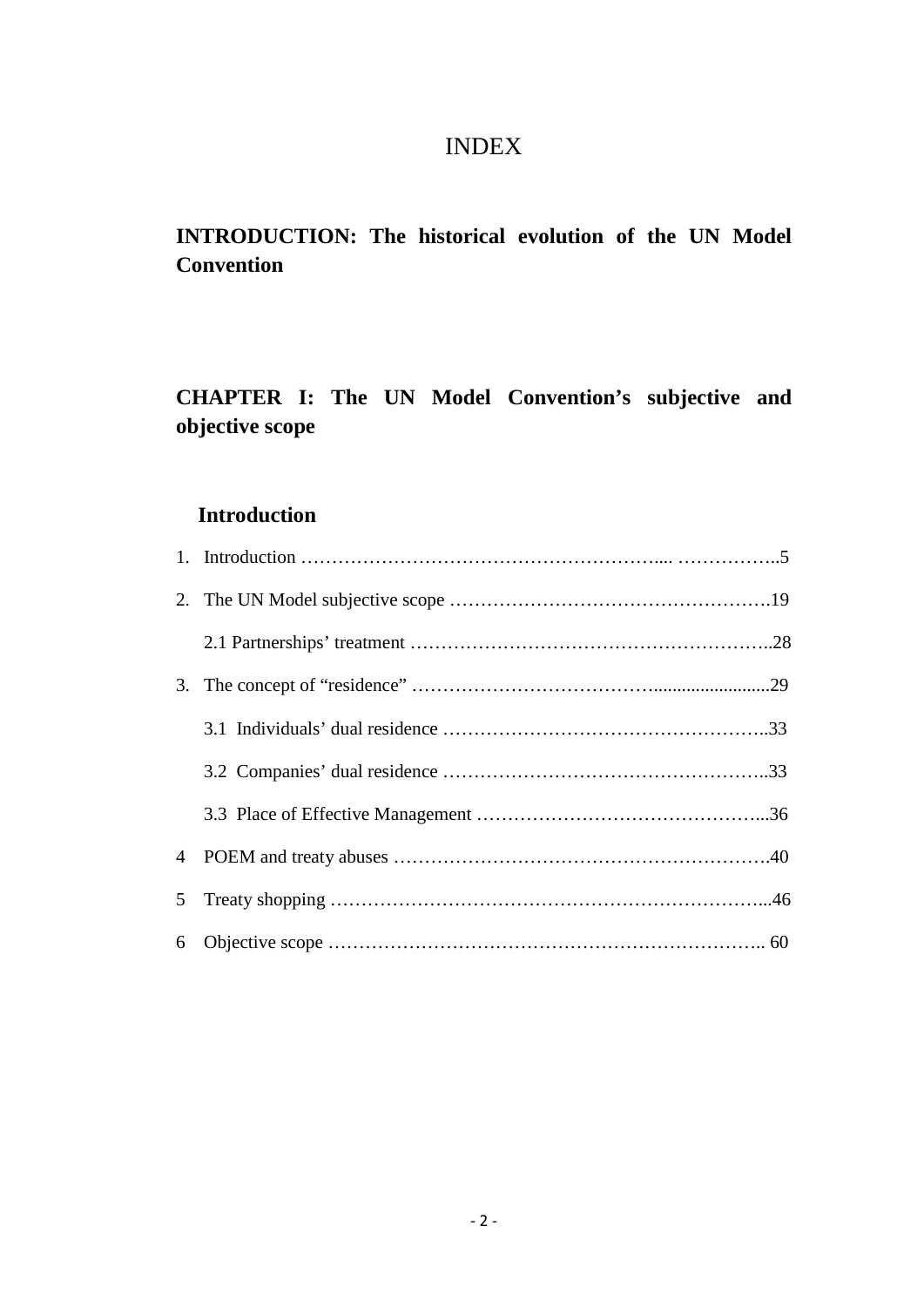### **CHAPTER II: The determination of active income: current points of difference between the UN and OECD Models**

| 1. |                                                                      |  |  |  |  |  |
|----|----------------------------------------------------------------------|--|--|--|--|--|
| 2. |                                                                      |  |  |  |  |  |
|    |                                                                      |  |  |  |  |  |
|    |                                                                      |  |  |  |  |  |
|    |                                                                      |  |  |  |  |  |
|    | 2.3.1                                                                |  |  |  |  |  |
|    |                                                                      |  |  |  |  |  |
|    |                                                                      |  |  |  |  |  |
|    |                                                                      |  |  |  |  |  |
|    | 2.6.1                                                                |  |  |  |  |  |
|    | 2.6.2                                                                |  |  |  |  |  |
| 3. |                                                                      |  |  |  |  |  |
|    | 3.1 The UN Model Convention's limited force of attraction rule86     |  |  |  |  |  |
|    |                                                                      |  |  |  |  |  |
|    |                                                                      |  |  |  |  |  |
|    | 3.3 Treatment of deductions in determining permanent establishment's |  |  |  |  |  |
|    |                                                                      |  |  |  |  |  |
|    |                                                                      |  |  |  |  |  |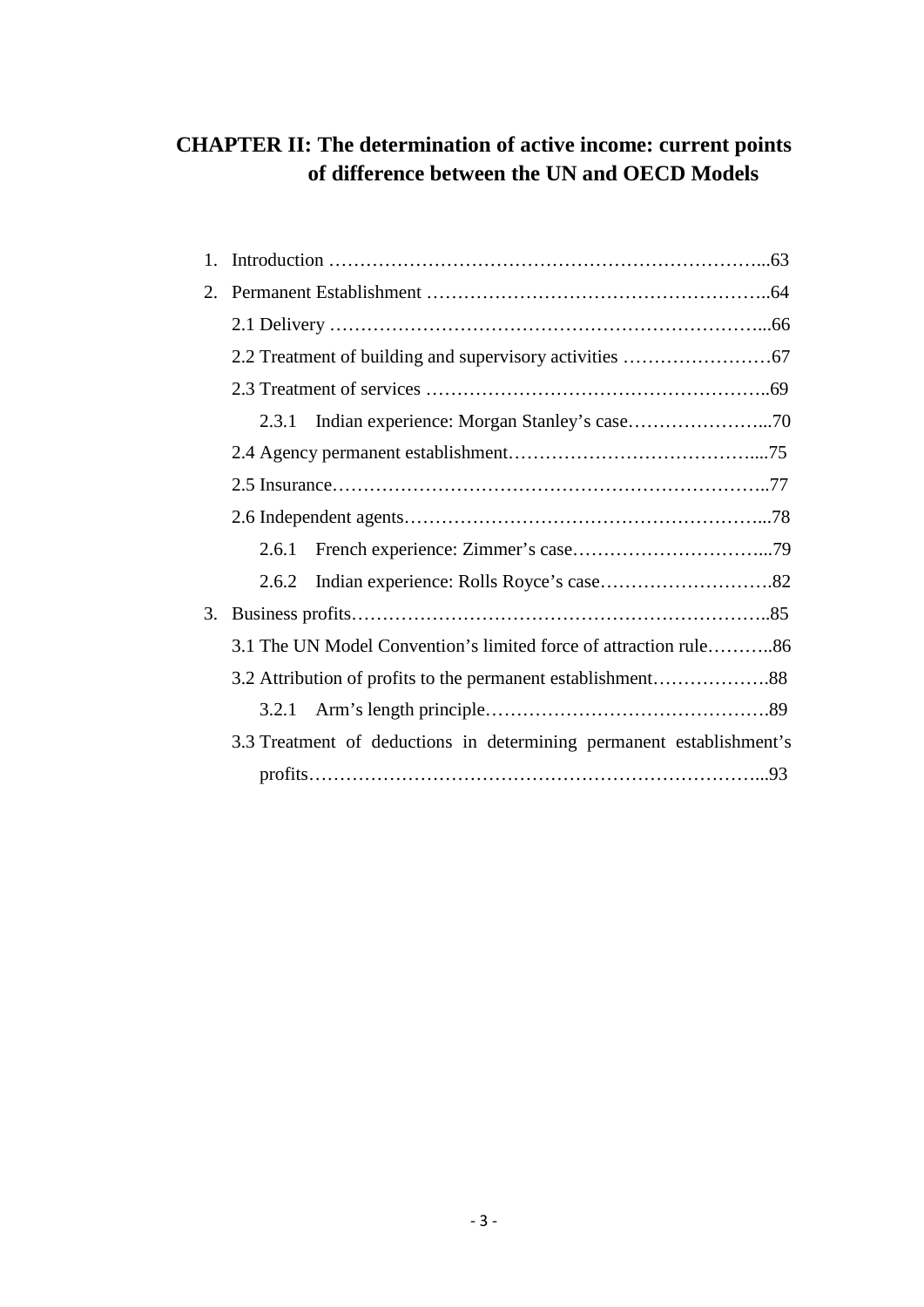### **CHAPTER III: The determination of passive income: differences and similarities between the UN and the OECD Model Conventions**

| 1. |                                                                    |  |
|----|--------------------------------------------------------------------|--|
|    |                                                                    |  |
|    |                                                                    |  |
|    |                                                                    |  |
| 2. |                                                                    |  |
| 3. |                                                                    |  |
|    |                                                                    |  |
|    | 3.2 Determination of the withholding tax rate114                   |  |
|    |                                                                    |  |
|    |                                                                    |  |
|    | 3.4 Other differences between the UN and OECD Models in royalties' |  |
|    |                                                                    |  |
| 4. |                                                                    |  |
|    |                                                                    |  |
|    |                                                                    |  |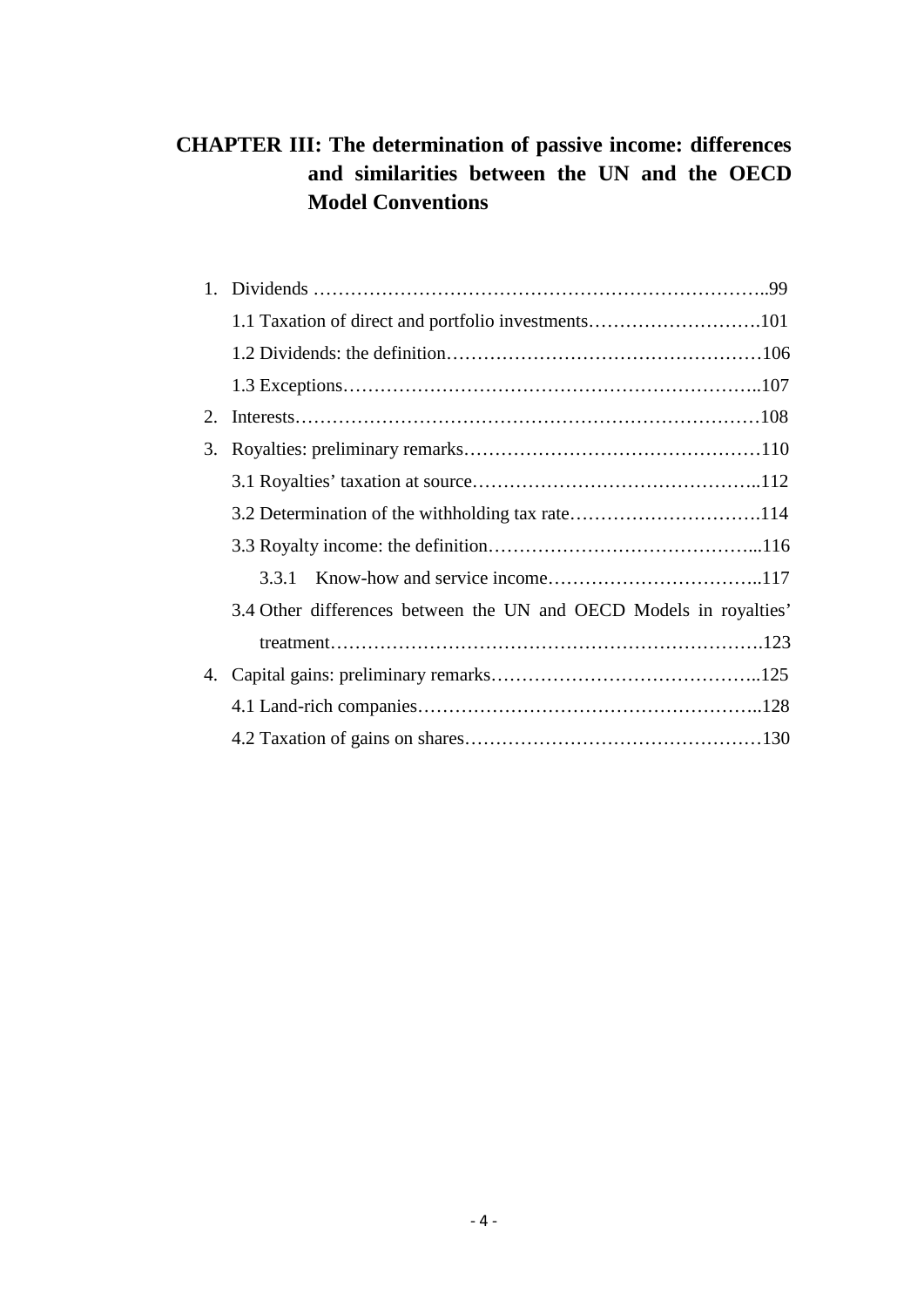## **CHAPTER IV: Transfer Pricing**

| 1. |                                                              |  |
|----|--------------------------------------------------------------|--|
|    | 1.1 Motivations of transfer pricing strategies133            |  |
| 2. |                                                              |  |
| 3. |                                                              |  |
|    |                                                              |  |
| 4. | Transfer pricing and the UN Model Convention141              |  |
| 5. |                                                              |  |
| 6. |                                                              |  |
|    |                                                              |  |
|    | 6.2 The advantages and disadvantages of the CUP method147    |  |
|    |                                                              |  |
|    | 6.4 Advantages and disadvantages of the RPM149               |  |
|    |                                                              |  |
|    | 6.6 Advantages and disadvantages of the CPM150               |  |
|    |                                                              |  |
| 7. | Adjustments to profits and economic double taxation152       |  |
| 8. | Differences between the UN and the OECD Model Conventions153 |  |
|    |                                                              |  |

## **CONCLUSIONS**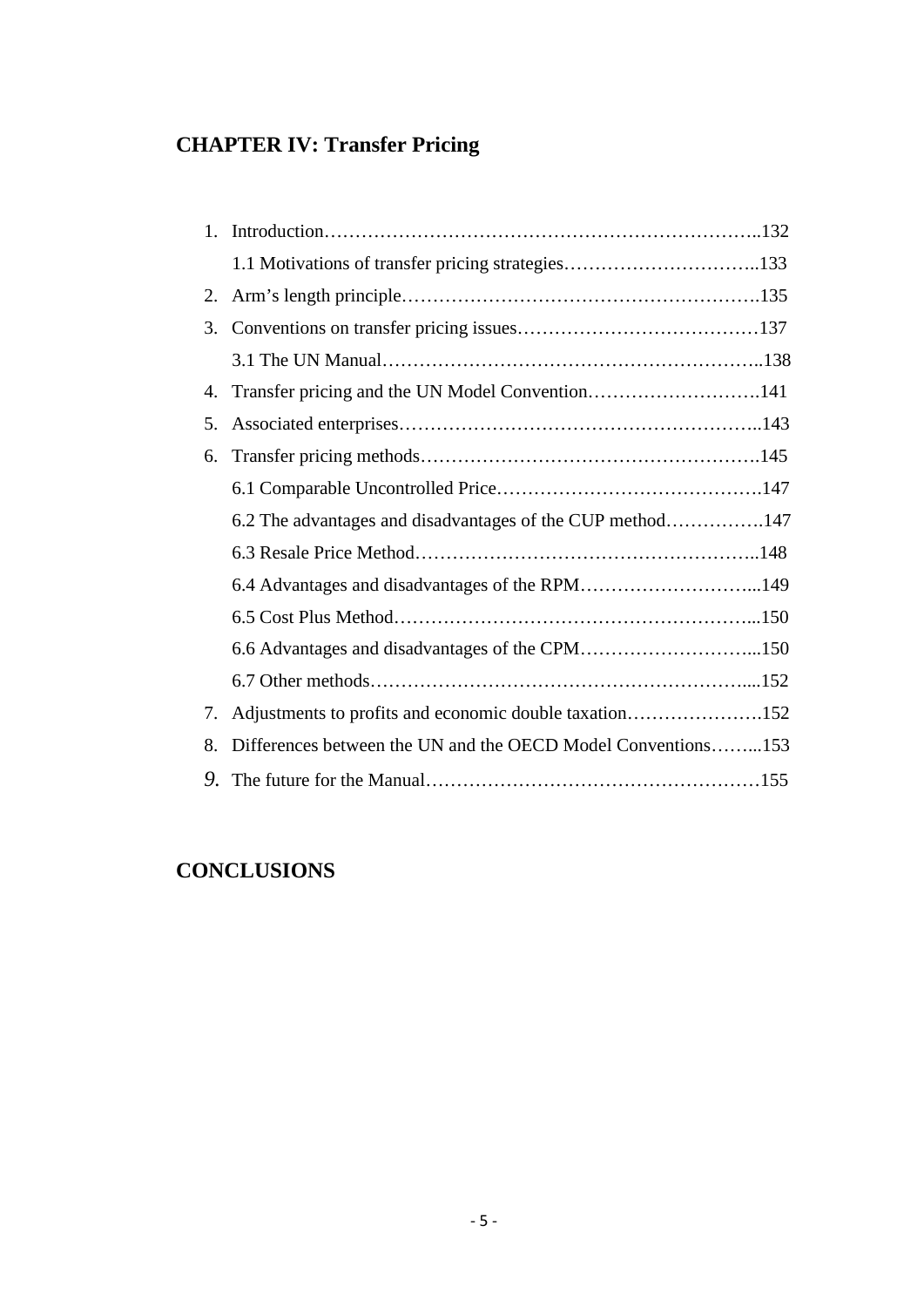#### **INTRODUCTION**

#### **The historical evolution of the UN Model Convention**

Fiscal policy plays an important role in the channelling and settlement of economic resources, both in international and national areas.

In fact, an efficient budgetary system allows the economic actors to concentrate fiscal resources into areas of high development interest, in the same time taxation can be used as a means to encourage a more effective use of idle resources through the utilisation, for example, of tax incentives to encourage more labour-intensive methods of production, thereby decreasing unemployment or underemployment.

As well as, foreign exchanges could be increased through the adoption of tax policies which favour export transactions.

Recently, the extent of fiscal problems has increased its volume because of the growth of transnational corporations, which continue to expand their activities in the absence of a uniform juridical discipline.

In the taxation of transnational corporations, states face three main problems:

- double taxation:
- tax evasion and avoidance;
- determination of permanent establishment (PE).

The first two issues will be shortly examined in this Chapter, while PE will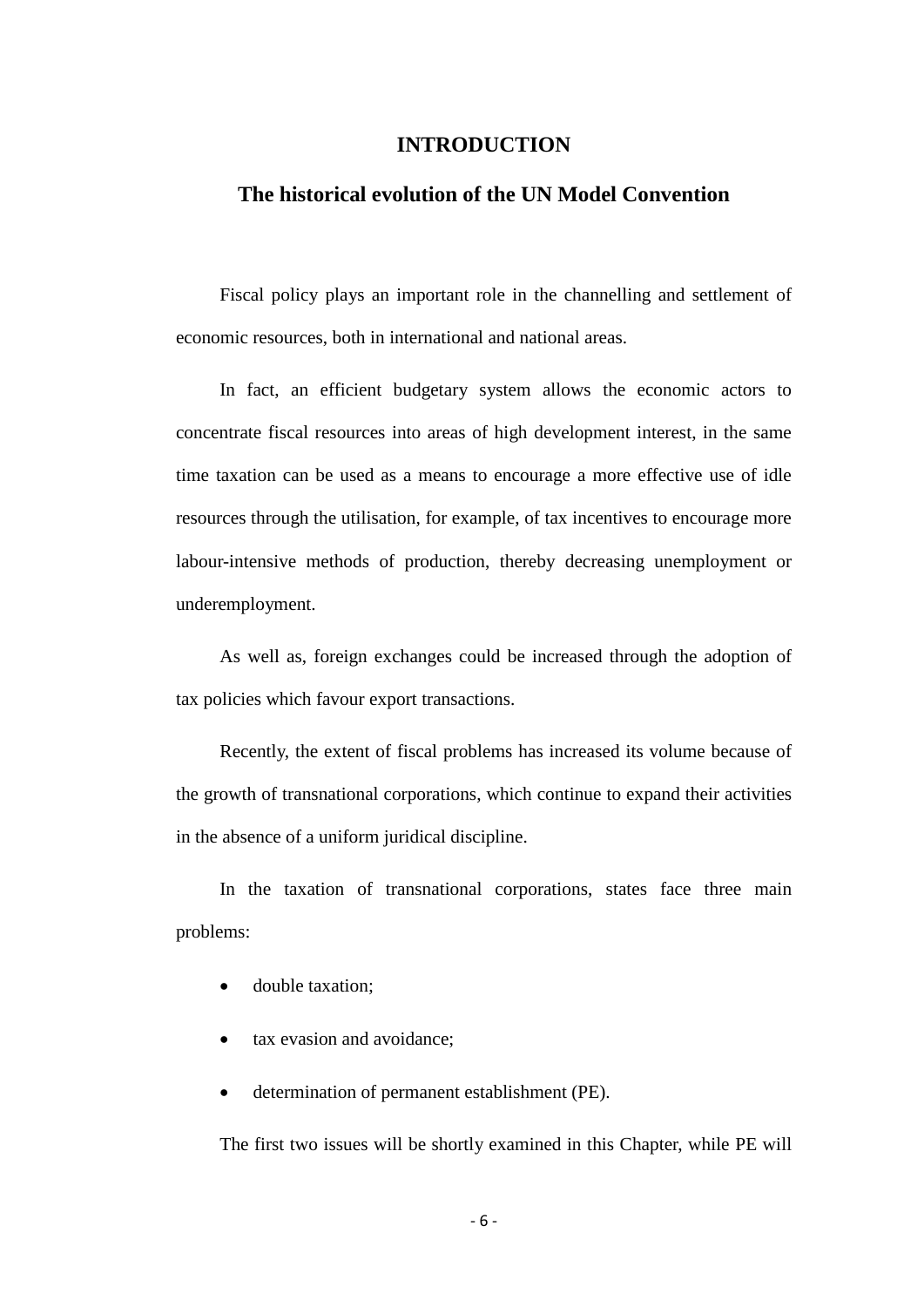be dealt in Chapter II.

#### *Double taxation*

International double taxation arises whenever the same profit is liable to tax in two or more countries at the same time.<sup>[1](#page-0-0)</sup>

The problem derives from the fact that countries' principles above taxation are deeply different. The fundamental distinction among international tax regimes is the one between residency-based (or global) regime and source-based (or territorial) regime.

Graetz and O'Hear said about this topic:

 "When income is earned in one country by a citizen or resident of another country, both the country where income is earned (the source country) and the country where the investor or earner resides (the residence country) have legitimate claims to tax the income. The basic task of international tax rules is to resolve the competing claims of residence and source nations in order to avoid the double taxation that results when both fully exercise their taxing power"<sup>[2](#page-6-0)</sup>.

In a residency-based tax regime, a country taxes resident people on their worldwide income, while non-residents are taxed only on the incomes deriving from the source country.

Countries based on this tax regime are, for example, the United States, Japan and the United Kingdom.

<sup>&</sup>lt;sup>1</sup> T. MODIBO OCRAN, *Double taxation treaties and transnational investment: a comparative study, in Westlaw, 1989, p.2.* 

<span id="page-6-1"></span><span id="page-6-0"></span><sup>&</sup>lt;sup>2</sup> MICHAEL J.GRAETZ & MICHAEL M. O'HEAR, *The "Original Intent" of U.S.international Taxation, 46 Duke L.J.1021, 1033* (1997).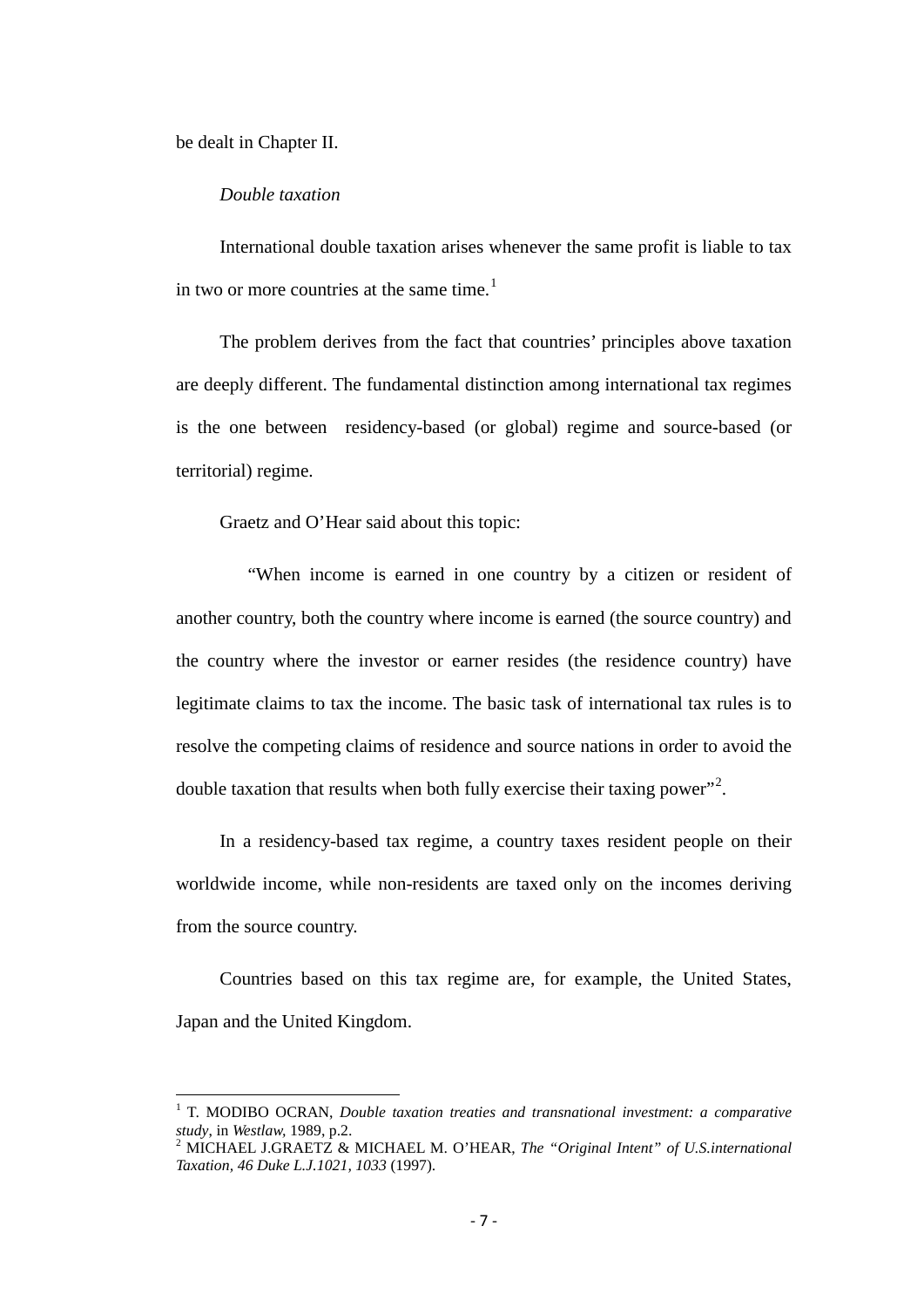The other way round, under the source principle of taxation, people are taxed only on the incomes earned within the source country's territorial jurisdiction. Examples are Germany and the Netherlands. Anyway, the majority of states prefers adopting a mixed type of taxation, which combines some elements from both the systems, for example by granting a deferral or an exemption for active income earned through foreign subsidiaries, in this way some global regimes do not tax certain kinds of foreign source income; in the same way, there are certain types of foreign source passive income taxed also by source regimes.

Finally, we have the nationality principle of taxation, in which taxation is based on the world-wide income of nationals or citizens of the country concerned, wherever they are resident<sup>[3](#page-6-1)</sup>; anyway this system is applied only by few countries.

In addition to these different types of tax regimes, States also differ in the way they try to settle corporation taxes and personal taxes through the taxation of corporate dividends.

There are three main systems:

- the classical one in which a company, as a separate legal entity, is regarded as a taxpayer and pays taxes on its taxable income. Dividends paid by a company to shareholders are taxable to the shareholders as income from property.;
- under the imputation system, profits are subject to tax when they are distributed as dividends, anyway part of the tax paid by the shareholder is used as a credit against his liability to personal income tax on the

<span id="page-7-0"></span>3 ADAMS & J. WHALLEY, *The International Taxation Of Multinational Enterprises In Developed Countries,* (1977).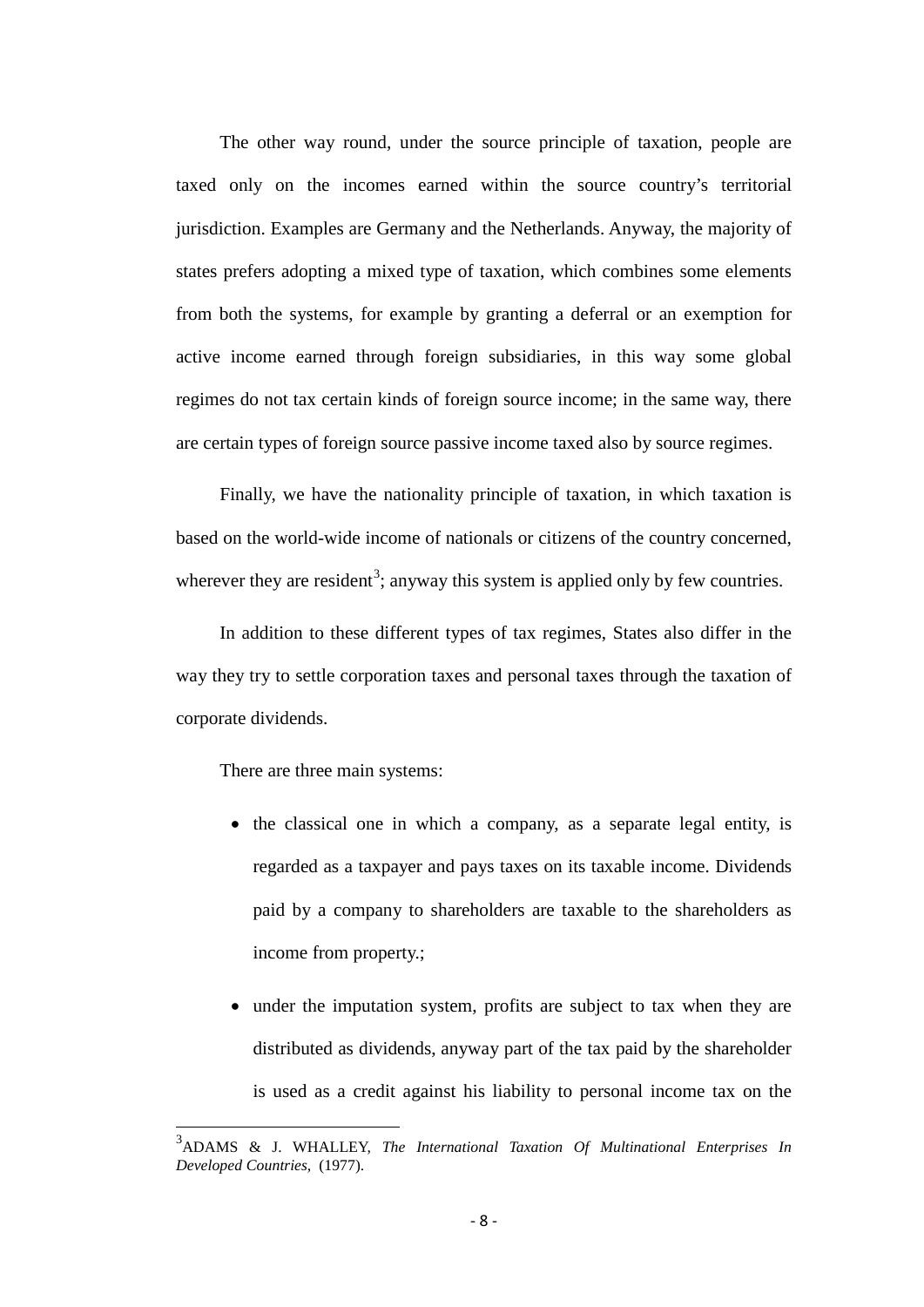distribution.

• Finally, under the two-rate system one rate of the corporation tax applies to the undistributed profits, while a lower rate to distributed profits.

Another circumstance which entails international issues is the fact that often countries do not agree on what constitutes "profit".

#### *Tax evasion and avoidance*

Tax evasion is the behaviour by which a subject do not pay the properly due tax through wilful and conscious acts.

On the other hand tax avoidance can be described as the behaviour of a tax payer who takes advantage of a loophole in tax laws, or, in case of doubts regarding the interpretation of a law, the behaviour of been favoured by it.

Tax evasion is definitively illegal, while tax avoidance do not properly infringe the law, even if it can be harmful for the host state.

All these issues can be faced unilaterally by the states, or through reciprocal obligations, which can have the form of bilateral or multilateral agreements.

According to Professor Hugh Ault, "From the beginning, treaties have involved the allocation of taxing claims and the international division of revenue."[4](#page-7-0)

In fact, double tax treaties constitute the main source of the Conventional International Tax Law; these agreements become parts of the contracting states'

<span id="page-8-0"></span>4 Hugh J. Ault, Colloquium on Corporate Integration: *Corporate integration, Tax Treaties and the Division of the International Tax Base: Principles and Practices, 47 Tax L. Rev. 565* (1992).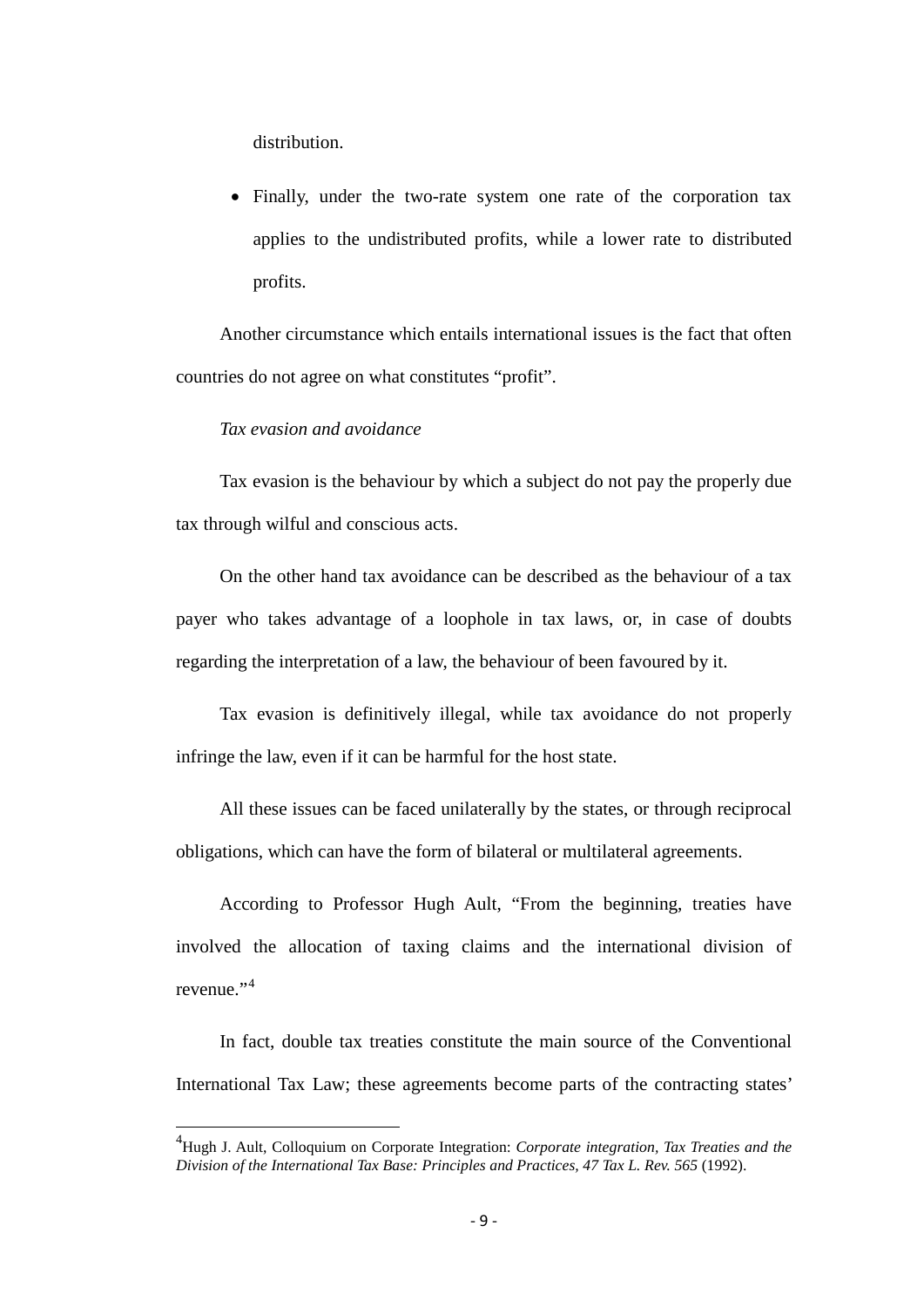domestic law, and, by expressing the rules for the resolution of conflicts, they permeate the domestic law systems, thus provoking their adaptation to the international conventional law.

In this context, the OECD and the UN Models Tax Conventions play an important role, providing a model for future agreements between the states. They are enacted by international organisations, but they do not constitute proper sources of international tax law.

They absolve, prima facie, two main functions: of guide in the predisposition of rules in bilateral conventions, and of help in their interpretation.

Therefore the Models do not properly belong to the international conventional law, but they do constitute an important means for the reconstruction of principles and customs in the international tax law.

The Models' dispositions do not have preceptive effects, but they are reproduced in bilateral Conventions which are incorporated in the Contracting States' law systems. Consequently, in addition to the two previous functions, the Models acquire an indirect normative validity towards the two States bound by a convention, if the Models' dispositions are literally reproduced in the ratified and enforceable Convention.

The first versions of the two models were released some decades ago.

In fact, after World War II, the Organisation of Economic Cooperation and Development (OECD) organised a commission for the realising of a Model international tax convention against double taxation; the first draft was published in 1963, and it was revised in 1977.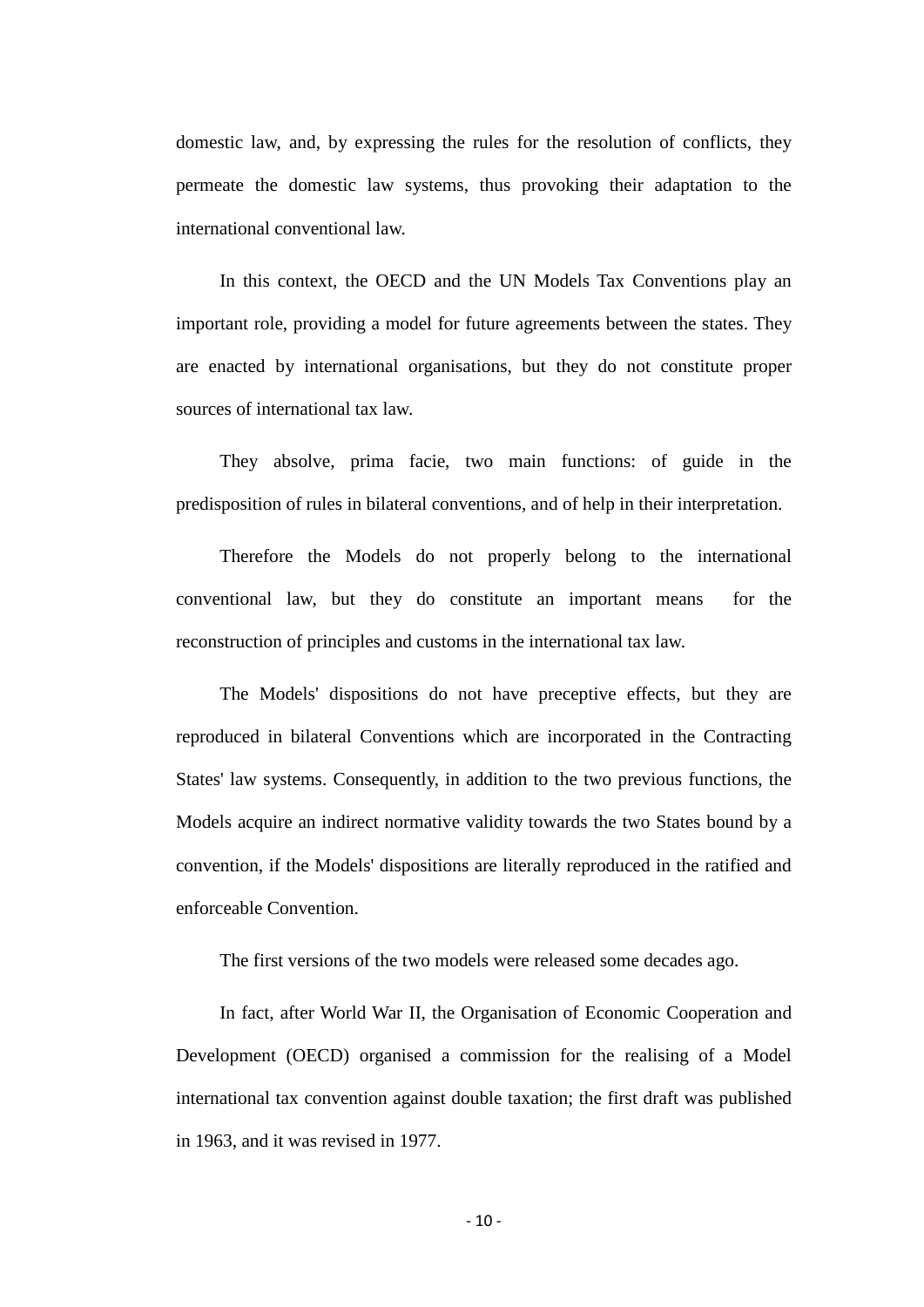In 1976 the United States decided to adopt their own Model convention, to use as a starting point for future bilateral agreements.

Both the conventions relied upon the residency-based taxation principle, while source-based taxation of active income was allowed only when the active income was "attributable" to a "permanent establishment".<sup>[5](#page-8-0)</sup>

Consequently, whether an item was taxable in the source country depended on how high the threshold for permanent establishment was.

Moreover, income and capital flows between developed and lesser developed countries are generally unequal, if not unidirectional. Developing countries felt the need for a more balanced system of taxation.

The reason why developing countries are interested in entering in an agreement with a more developed country is mainly because of the stability the convention creates.

The developing countries' interests are more efficiently represented in the United Nations Model Convention.

The UN's role in tax matters has its roots in the activity of the League of Nations. Although the League of Nation was active in tax matters, the United Nations has historically played a less active role in this field.

In 1946 the UN appointed a fiscal commission that was requested to study and advise the ECOSOC (the UN Economic and Social Council) on public finance, particularly its legal, administrative and technical aspects; anyway this commission ceased functioning in 1954.

<span id="page-10-0"></span><sup>-&</sup>lt;br>5 YORAM KEINAN, *The case for residency-based taxation of financial transactions in developing countries,* in *Westlaw,* 2008.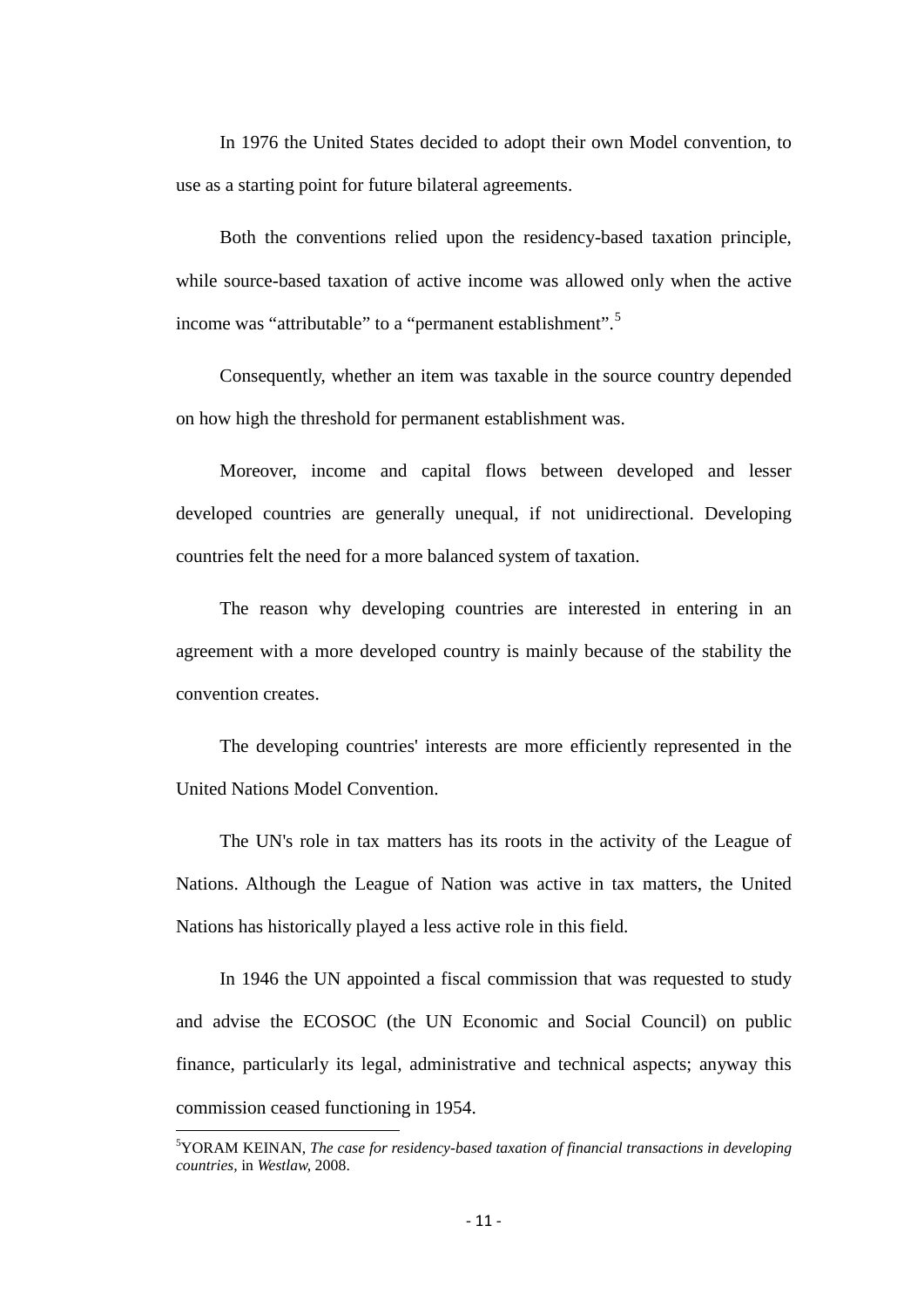In 1967 the UN started again working on tax matters: it adopted resolution 1273 of 4 August 1967, which requested the Secretary General to appoint a working group, composed by delegates, acting on their personal capacity, but nominated by the governments of developed and developing states, thus representing different regions and tax systems.

The Group's task was of finding a way to facilitate the stipulation of tax agreements between developed and developing countries, identifying principles which could serve as guidelines for future conventions.

The Ad Hoc Group of Experts on Tax Treaties Between Developed and Developing Countries realised the 1979 Manual for Negotiation of Bilateral Tax Treaties Between Developed and Developing Countries (UN Treaty Manual), and also the 1980 Model Double Taxation Convention Between Developed and Developing Countries (UN Model Income Tax Treaty).

In 1980 the Group was reorganised: it was invested with more relevant responsibilities in tax issues and the name was changed in Ad Hoc Group of Experts on International Cooperation in Tax Matters (UN Ad Hoc Group of Tax Experts), it was composed by ten members from developed countries and fifteen from developing ones.

Anyway the weakness of its role was still evidenced by some aspects: the group met only once every two years, it had very limited resources and staff and the delegates acted on their personal capacity.

Consequently, the OECD, provided with a more efficient structure, has played a dominant role, which lately has been challenged by offshore and onshore

- 12 -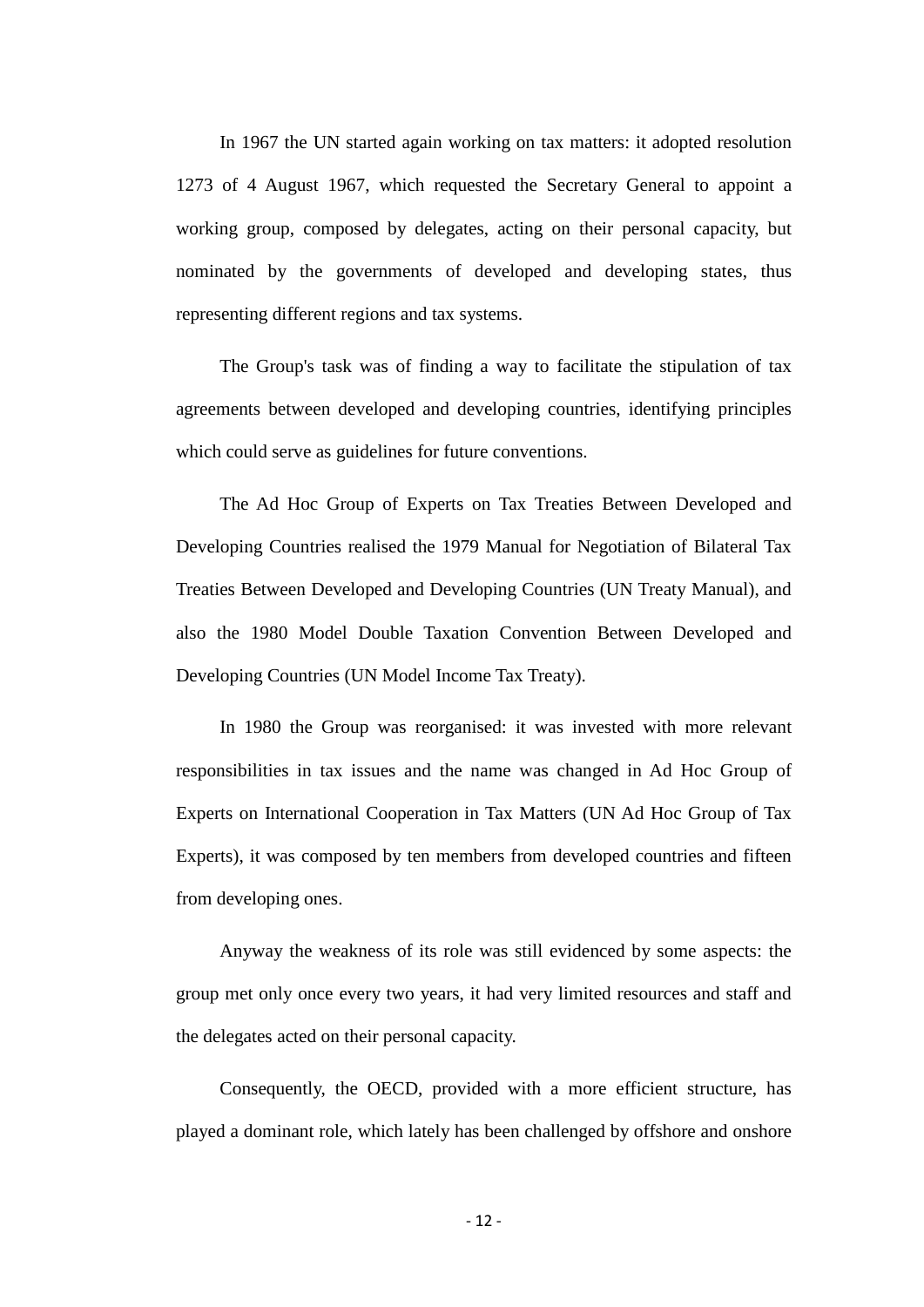tax havens; moreover, in 1999 Vito Tanzi, Ernesto Zedillo and Frances Horner, three important tax experts, have pointed out the need for a stronger institutional frame to deal with international taxation issues: they suggested the creation of a structure, the international tax organisation (ITO) in which developing countries could play a more active role.

In particular, Vito Tanzi, then head of the IMF's Fiscal Department, published an article, "Is There a Need for a World Tax Organisation?"<sup>[6](#page-10-0)</sup>.

In its article Tanzi highlighted that the phenomenon of globalisation contributes to turn national problems in international ones, and that globalisation has challenged the territoriality principle of taxation, since transnational corporations try to reduce their tax burden through a sort of competition between different tax jurisdictions; this behaviour led to the erosion of tax revenue, also determined by the attempt of individuals to evade taxes by hiding assets and incomes in tax havens.

In December 2000, the Secretary General of the UN, Kofi Annan, recommended an in-depth study of the potential for an international organisation or forum for cooperation in tax matters.<sup>[7](#page-12-0)</sup>

In the UN program of Financing for Development, Kofi Anann appointed a panel headed by Ernesto Zedillo, the former Mexico President.

The UN Report of the High Level Panel on Financing for development of

6 V Tanzi, "Is there a Need for a World Tax Organisation?", in A Razin and E Sadka (Eds), *The Economics of Globalisation: Policy Perspectives from Public Economics*, (New York, Cambridge University Press, 1999).

<span id="page-12-1"></span><span id="page-12-0"></span><sup>7</sup> K Annan ( **UN** Secretary General), *Report of the Secretary General to the Preparatory Committee for the High Level International Intergovernmental Event on Financing for Development*  $(A/AC.257/12)$ , (New York, 2001)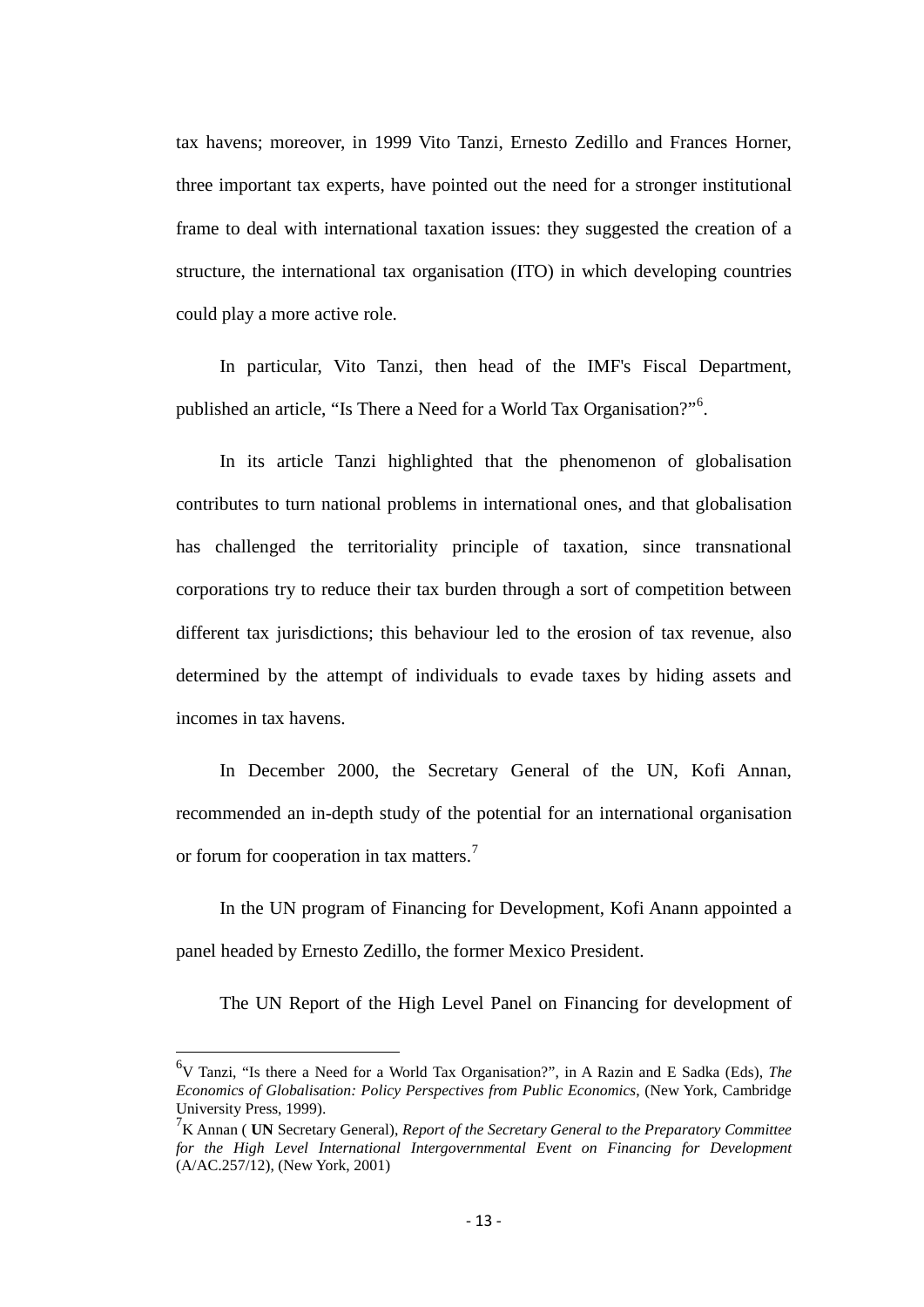June  $2001<sup>8</sup>$  $2001<sup>8</sup>$  $2001<sup>8</sup>$  gave a substantial boost to the call for an ITO.

The Report was resumed by Frances Horner in an article in which the author, who had worked at the OECD, stressed that the concerns of developing countries should be given priority.

According to Horner, the OECD's Global Forum on Taxation, devised for a dialogue with non-OECD counties is not efficient, since participation is by invitation, the agenda is set but the OECD, and generally decisions are a prerogative of OECD countries in closed meetings.

The article shows that OECD's rules are intended to favour the richest countries, and the author illustrates his point by examining the residence principle, income allocation rules and taxation of portfolio income.

In particular, with regard to the residence principle, Professor McIntyre notes that most of the developed countries prefer restricting source jurisdiction, while developing ones favour an utilisation of this kind of jurisdiction.

Horner has prefigured an active role for the United Nations, which "seems to be the best contender for the job of convening an international tax body, and it is clearly positioning itself to become globally what the OECD has become for its interest group."<sup>[9](#page-13-0)</sup>

In 2003, with the release of an important UN report, *Institutional Framework for International Tax Cooperation* by professor McIntyre, the attention shifted to the UN Model; in fact professor Michael McIntyre shared

<span id="page-13-1"></span>8 High-Level Panel on Financing for Development (Chairman: E Zedillo), *Report of the High-Level Panel on Financing for Development* (A/55/1000), (New York, 2001).

<span id="page-13-0"></span><sup>9</sup> FM Horner, "*Do We Need an International Tax Organisation?*", (2001) Vol 24 *Tax Notes International* 179, p.183.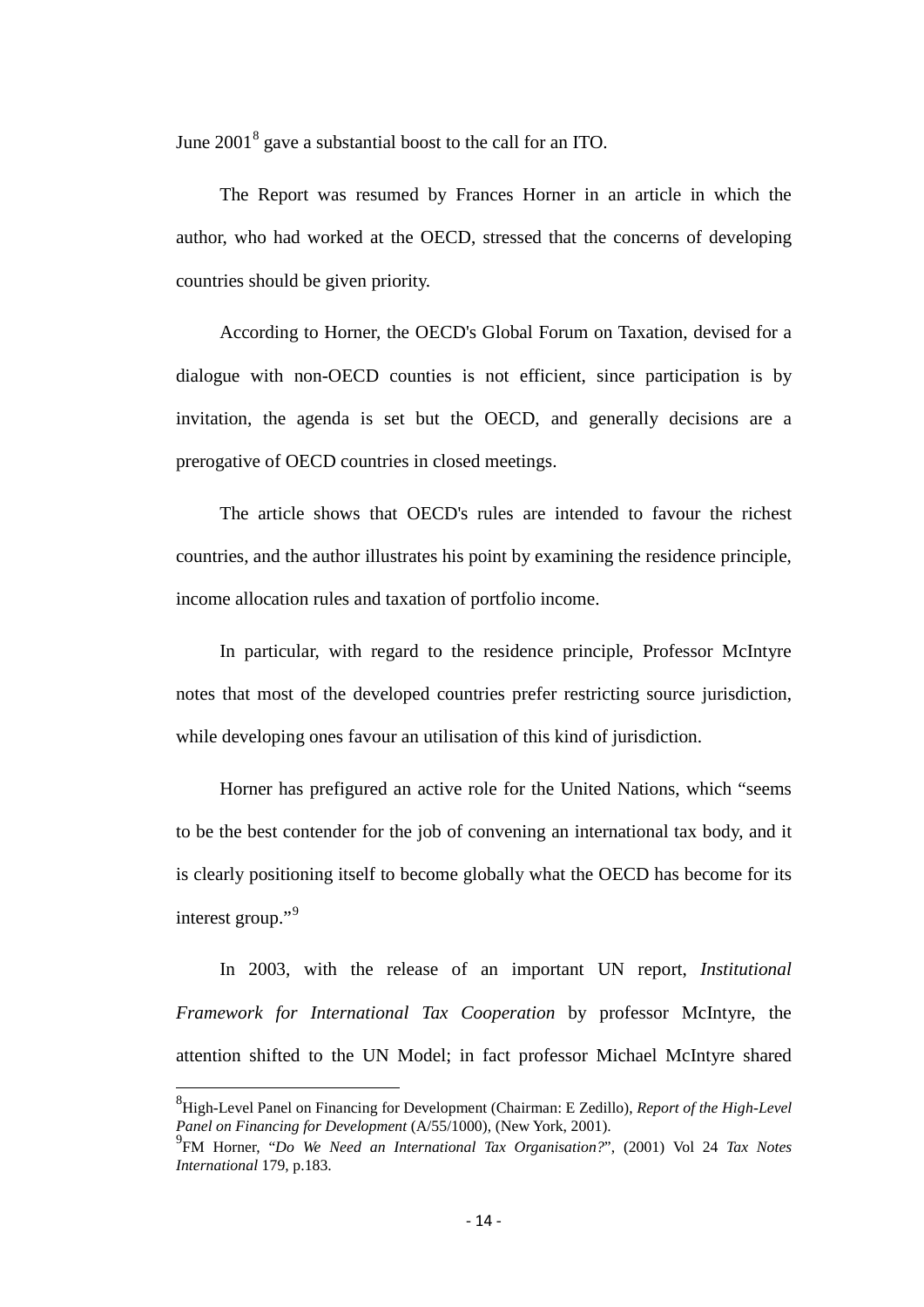many of Tanzi, Zedillo and Horner's concerns, but his suggestion was not for the creation of an ITO, but for the strengthening of the UN ad Hoc Group of Tax Experts.

In its article, Professor McIntyre faces many of the tax problems the developing countries have: the administration of an effective tax system, due to the globalisation process outside their control; tax evasion and avoidance; excessive tax competition.

He also stresses that, even if the OECD has recently attempted to sponsor various benefit programmes for developing countries, the latter ones do not have a seat when the OECD takes decisions of international tax issues.

"Some developed countries also undermine the enabling domestic environment necessary for domestic resource mobilisation by facilitating capital flight from developing and transitional countries. For example the United States provides an exemption from its income tax for interest earned by foreign persons on bank deposits. This exemption has the effect of drawing funds out of developing and transitional countries for deposit in United States banks."<sup>[10](#page-13-1)</sup>

In the 2003 Report to the General Assembly, the UN Secretary General, Kofi Annan shared McIntyre's position upon the strengthening of the UN Ad Hoc Group, suggesting its conversion into an intergovernmental body, as a committee of governmental experts or as a new special body of the ECOSOC.

In 2004 the Group was converted into the UN Committee of Experts on

<span id="page-14-0"></span>10Ad Hoc Group of Experts on International Cooperation in Tax Matters, *Institutional Framework for International Tax Cooperation*, (Geneva, 2003), Section II: *Mobilization of Domestic Resources for Development: The Need to Mitigate International Tax Evasion, Excessive Tax Competition and Capital Flight*, p. 9.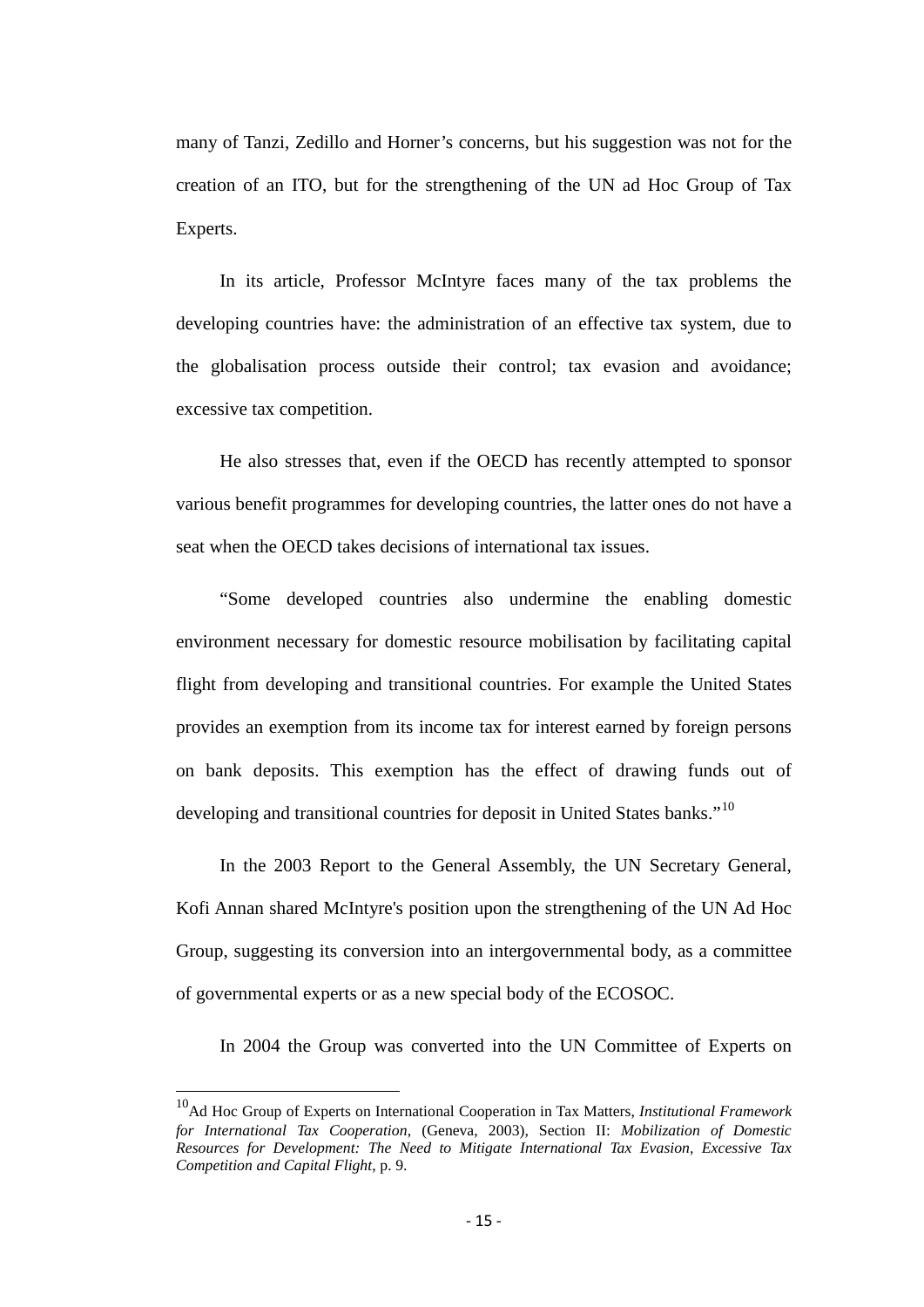International Cooperation in Tax Matters (UN Committee of Tax experts), an expert body integrated in the UN's Economic and Social Council, thus facing the favour of developing countries, but also opposition from OECD states.

An improvement was that the Committee had to meet yearly, while it continued to be composed by 25 members chosen by the governments and nominated by the Secretary General.

The ECOSOC decided that each meeting would have last no more than five days and "[t]he Committee shall be serviced by a small technical staff, which shall, inter alia, within existing resources, help collect and disseminate information on tax policies and practises, in collaboration with concerned multilateral bodies and relevant international organisations."<sup>[11](#page-14-0)</sup>

The participant countries can be classified as follows:

- OECD financial centers: Switzerland, UK and US;
- other OECD developed countries: France, Ireland, Italy, Japan, Norway and Spain;
- OECD developing countries: South Korea and Mexico;
- financial center tax haven: Bahamas:
- non-financial center tax haven: Barbados (in its June 2000 Report, the OECD identified Barbados as a tax haven but subsequently determined that it should not be on the haven list);
- developing countries: Brazil, China, Indonesia, Morocco, Peru,

<span id="page-15-0"></span>11United Nations, *Draft Resolution Submitted by the President of the Council, Ms Marjatta Rasi (Finland), on the Basis of Informal Consultations* (E/2004/L60), (New York, 2004), p 2.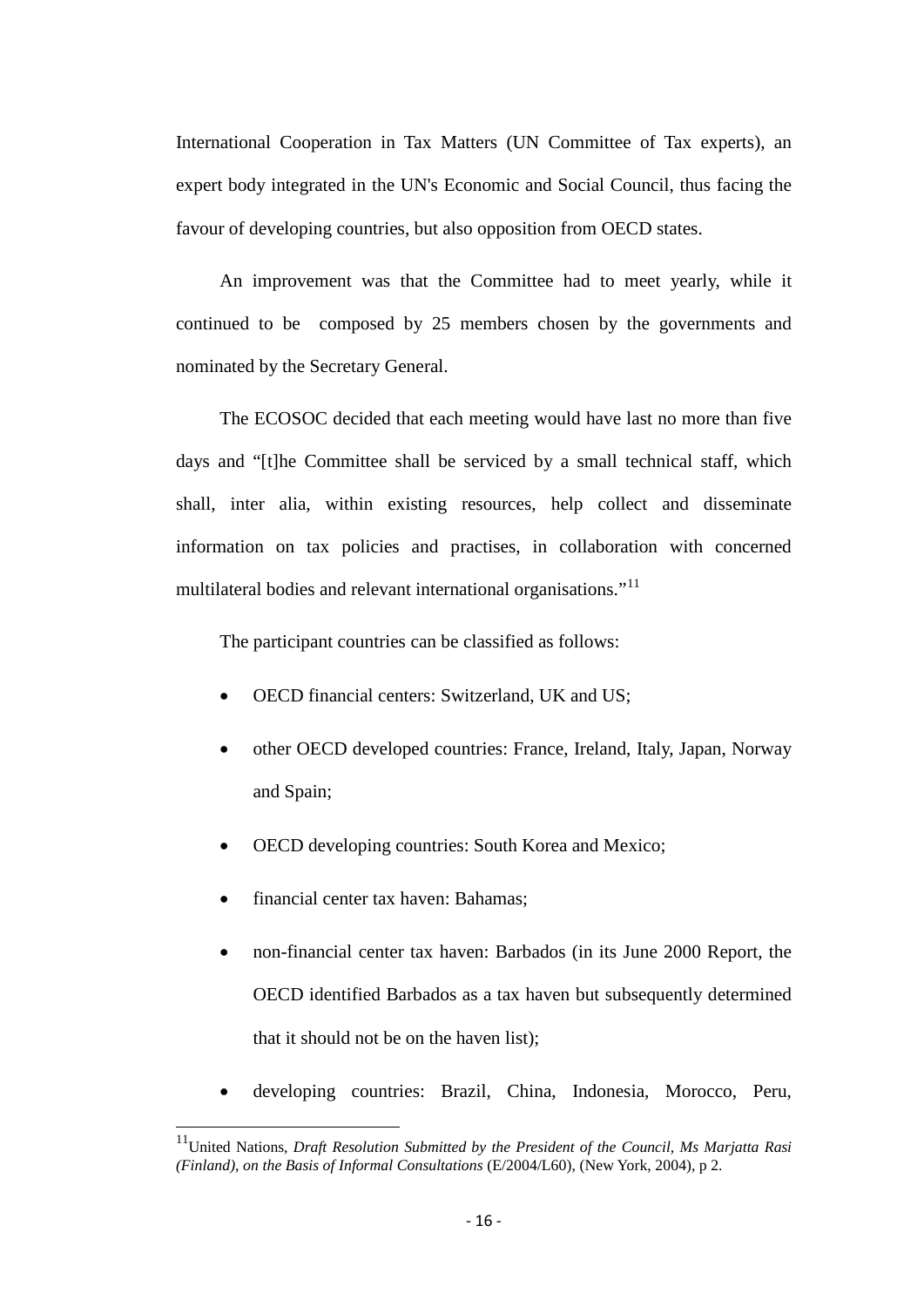Philippines, Tanzania, Tunisia and Zambia;

• other countries: Oatar, Russia and South Africa.<sup>[12](#page-15-0)</sup>

At the first meeting in 2005, the Moroccan delegated was appointed Chairman, and three vice chairs were nominated, all belonging to developed countries.

Among the topics discussed during the meeting, two of them held a particular relevance for developing countries:

- the proposed modification of article 5 of the UN Model Convention, relating to the Permanent Establishment;
- the proposed amendments to the article 26 of the Convention, relating to the Exchange of Information.

In late 2011, the Committee of Experts released the third version of the UN Model Double Taxation Convention between developed and Developing Countries (the UN Model 2011).

The Secretariat was headed by Michael Lennard, while the subcommittee responsible for the 2011 revision was chaired by Robin Oliver of New Zealand.

The UN Model continues to offer an alternative to the OECD Model, by reflecting the interests of developing countries and allowing greater sourcecountry taxing rights than the OECD Model.

Since the Committee's members serve in their personal capacities and not as representatives from their governments, the UN Model is still not binding for the

<span id="page-16-0"></span>12DAVID E SPENCER, *the United Nations: A Forum for Global Tax Issues?,* in *Westlaw,* 2006.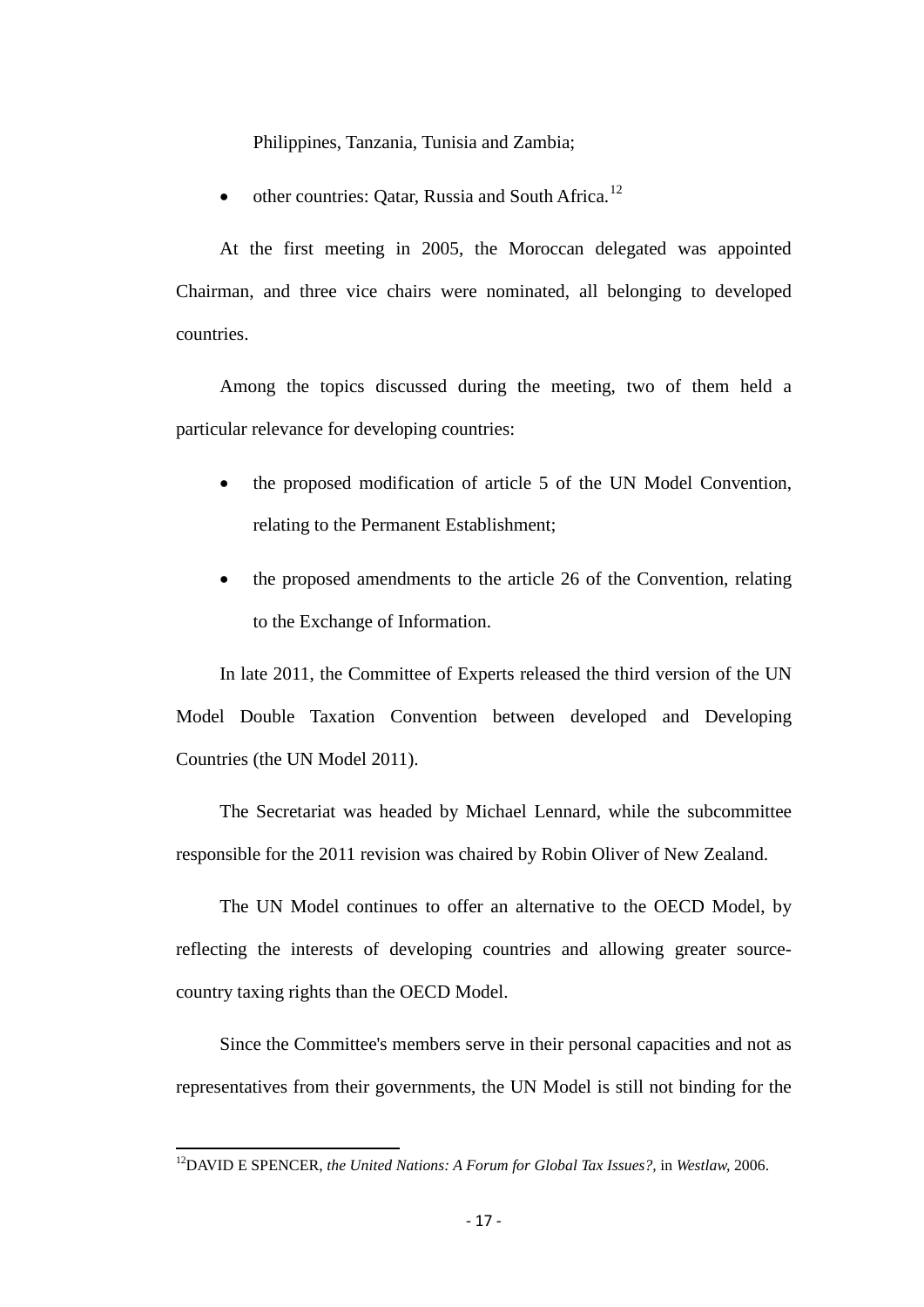participant countries, nor does it constitutes a formal recommendation of the United Nations.

Its relevance relies on its merits, since it is meant to ease the negotiation, interpretation and application of bilateral tax treaties.

The UN Model introduction marks that this latest version is "the beginning of an ongoing process of review"<sup>[13](#page-16-0)</sup>, which should lead to more frequent updates of the UN Model's provisions.

<span id="page-17-0"></span><sup>&</sup>lt;sup>13</sup>Paragraph 16 of the Introduction to the UN Model Double Tax Convention between Developed and Developing Countries.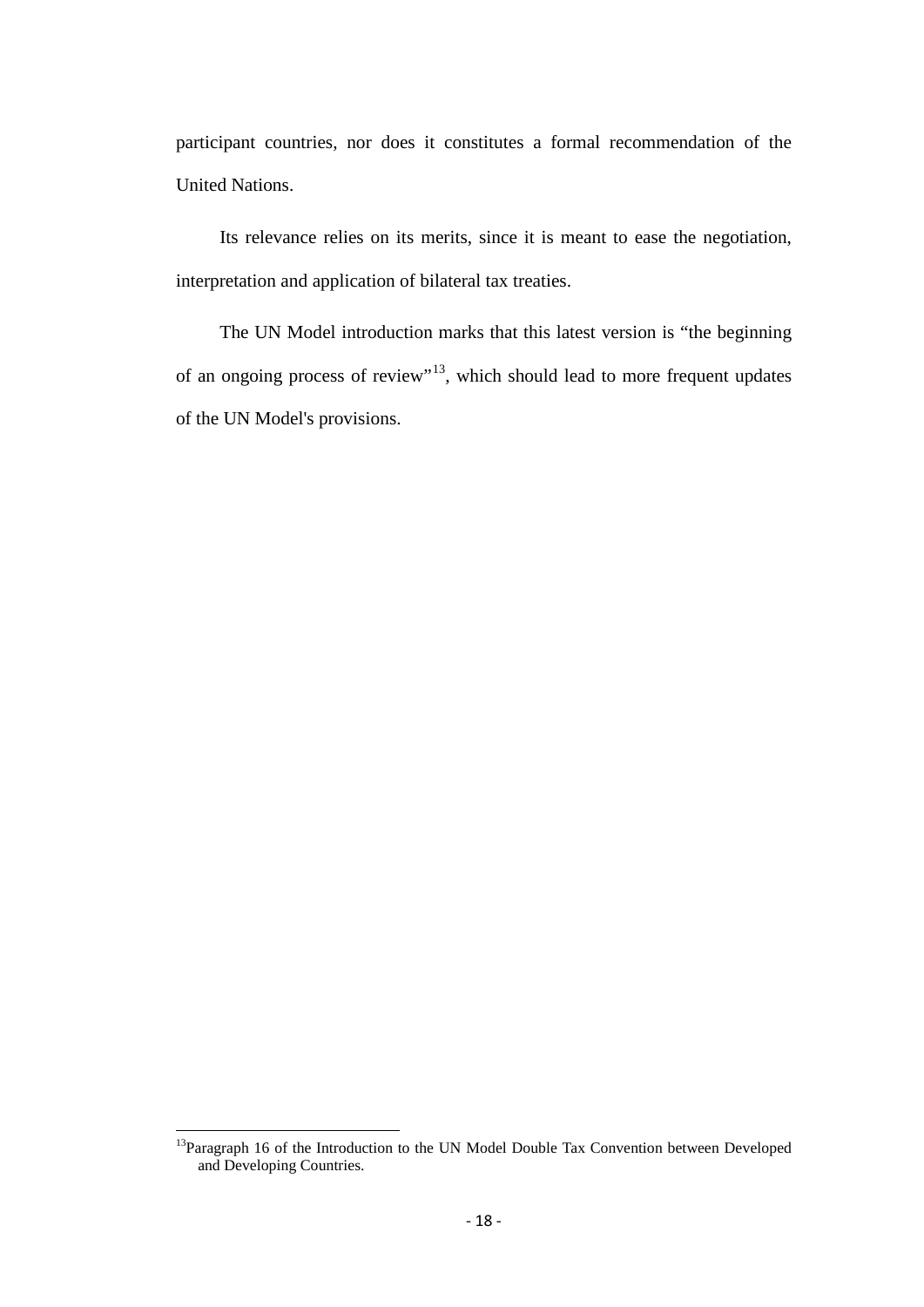#### **CHAPTER I**

# **THE UN MODEL CONVENTION'S SUBJECTIVE AND OBJECTIVE SCOPE.**

#### **1 Introduction**

The allocation of fiscal withdrawal in the territory of a single State could rise equity problems with reference to single taxpayers, but not jurisdiction conflicts; in federal States, where more than one authority has the power of levying tax, conflicts usually involve coordination problems.

When, on the other hand, the income is generated in an international environment and more States claim the existence of a link with the income, the problem also regards equity issues between States, namely subjects with powers of taxation.

The "inter-country equity" or "inter-nation equity" problem in substance regards the allocation of tax return between capital exporter States and capital importer States.<sup>[14](#page-17-0)</sup>

States usually justify their claim to tax by reference to the person's personal attachment to their territory, or by reference to its economic attachment to the State.

The first justification reflects the conception of State as a provider of social services, so that taxes could be represented as a fee for being part of State's society; while the second justification, that the income must be taxed when it has

<span id="page-18-0"></span><sup>14</sup> C. GARBARINO, *La tassazione del reddito transnazionale,* Padova, 1990, p. 80.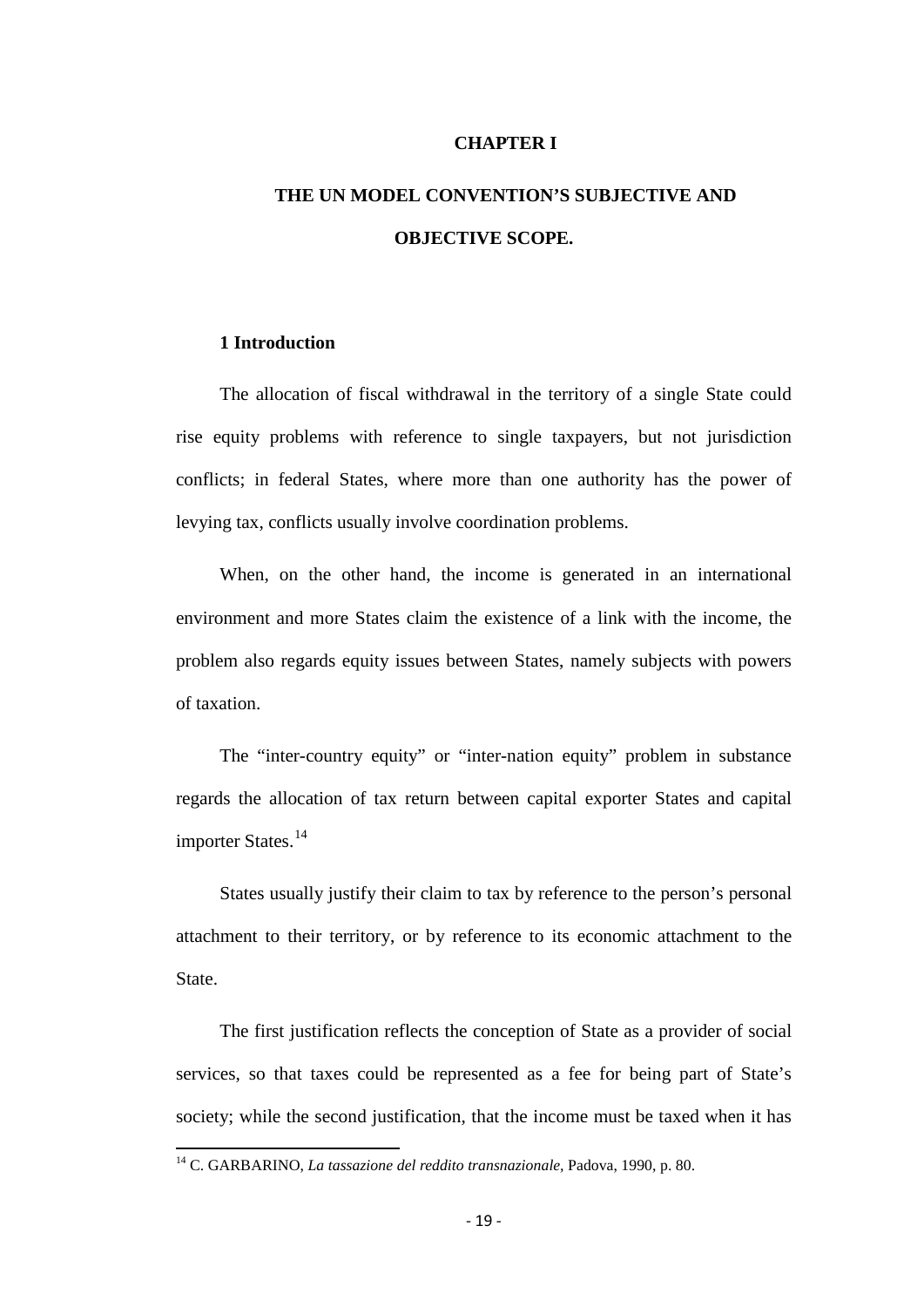an economic attachment to the State, could be described as the fee for the use of State's infrastructure and resources. An economic attachment can be found when the income is generated within the State's territory.

Thus, there are two main principles under which countries tax income: source and residency.<sup>[15](#page-18-0)</sup>

Nowadays, the majority of States has adopted a mixed taxation system, in which they apply the worldwide principle of imposition over their fiscal residents, namely their local residents and their nationals, and the territorial principal of imposition above the income produced by other subjects.<sup>[16](#page-19-0)</sup>

The personal and economic attachment of a taxpayer are usually located in the same State; for example in the case of a company which invests in the place in which it was incorporated. But, with the growth of international companies and the worldwide spread of interests, linked to globalisation process, cases arise more frequently when personal and economic attachment are located in different countries.

In the hypothesis of State A of residence which exports capital in State B of source, in absence of imposition, the income arising from the investment flows into State A of investors' residence and it constitutes a national gain for State A.<sup>[17](#page-19-1)</sup>

While, whether State B of source levies tax on the income there produced. State's A national gain shall be reduced corresponding to State's B withdrawal.

<sup>&</sup>lt;sup>15</sup> OECD, *The impact of the Communications revoultion on the Application of "Place of Effective Management" as a Tie Breaker Rule, 2001.* 

<span id="page-19-1"></span><span id="page-19-0"></span><sup>&</sup>lt;sup>16</sup> N. MELOT, *Territorialité et mondialité de l'impôt*, 2004, p. 48.<br><sup>17</sup> C. GARBARINO, *La tassazione del reddito transnazionale*, cit., p.86.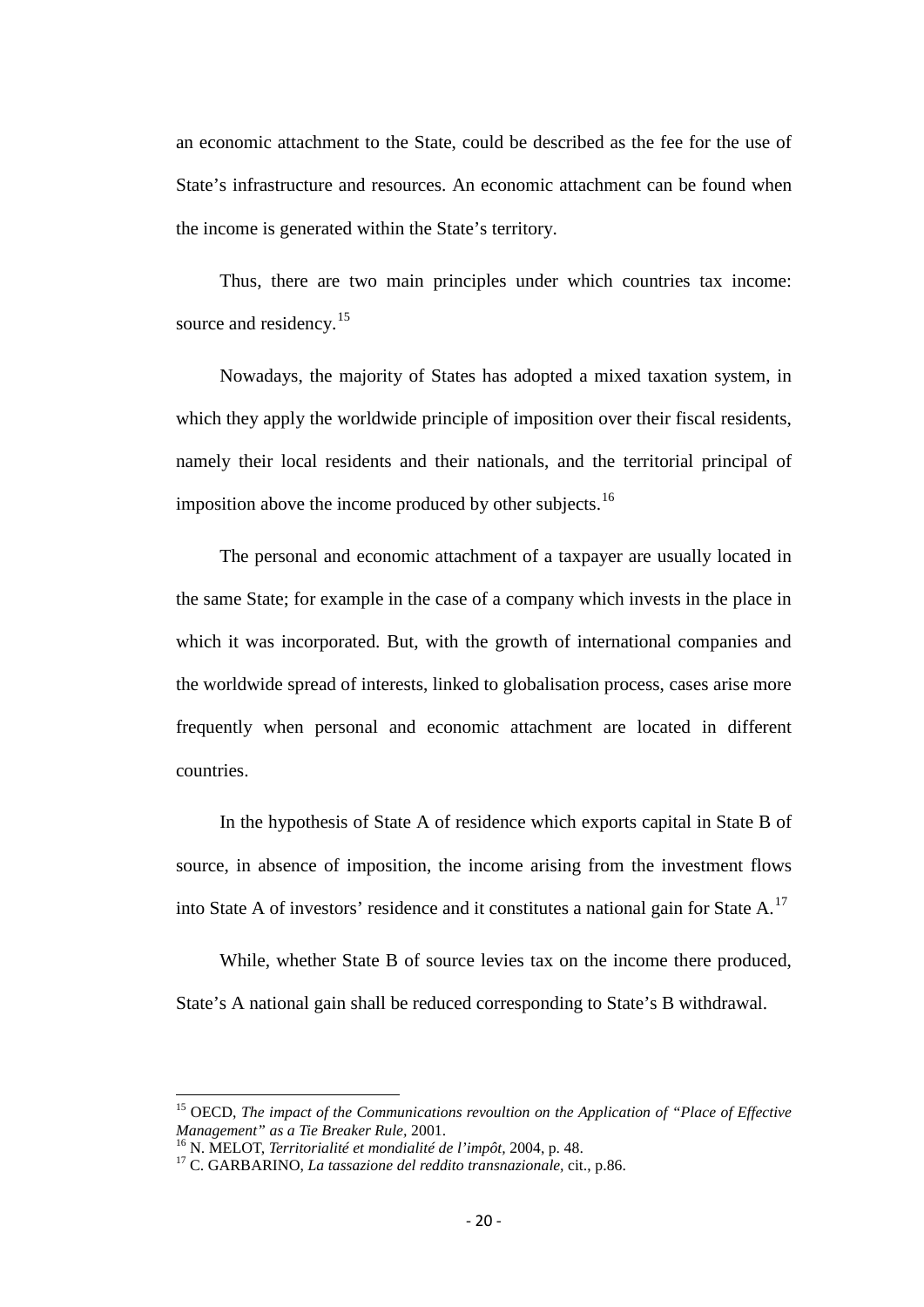If both States affirm their right to tax the income, a phenomenon of double taxation arises.

The following cases are typical situations in which both State of residence and State of source affirm their right to tax:

- First case: both States consider the taxpayer who generates the income as a resident;
- *Second case:* both States consider the income to have its source in their territory;
- *Third case:* State A (residence State) considers the person as a resident, while State B (source State) considers the income to have its source within its territory.<sup>[18](#page-19-1)</sup>

Usually, conflict number 3 takes place between a capital exporter State and a capital importer State, the latter one tending to deem as much taxable income as possible to have its source within its territory, while the former tries to levy taxes also on incomes generated abroad.

Conflicts number 1 and 2, instead, are usually determined by a noncoordination between the juridical systems of the investing States.

In particular, conflict number 1 leads to a situation of dual residence, which has been the subject of discussion in two notable cases during the last decade.

The first situation occurred when a US company which had its central management and control in the UK was, for tax consolidation purposes, declared

<span id="page-20-0"></span><sup>18</sup> C. GARBARINO, *La tassazione del reddito transnazionale,* cit., p.88.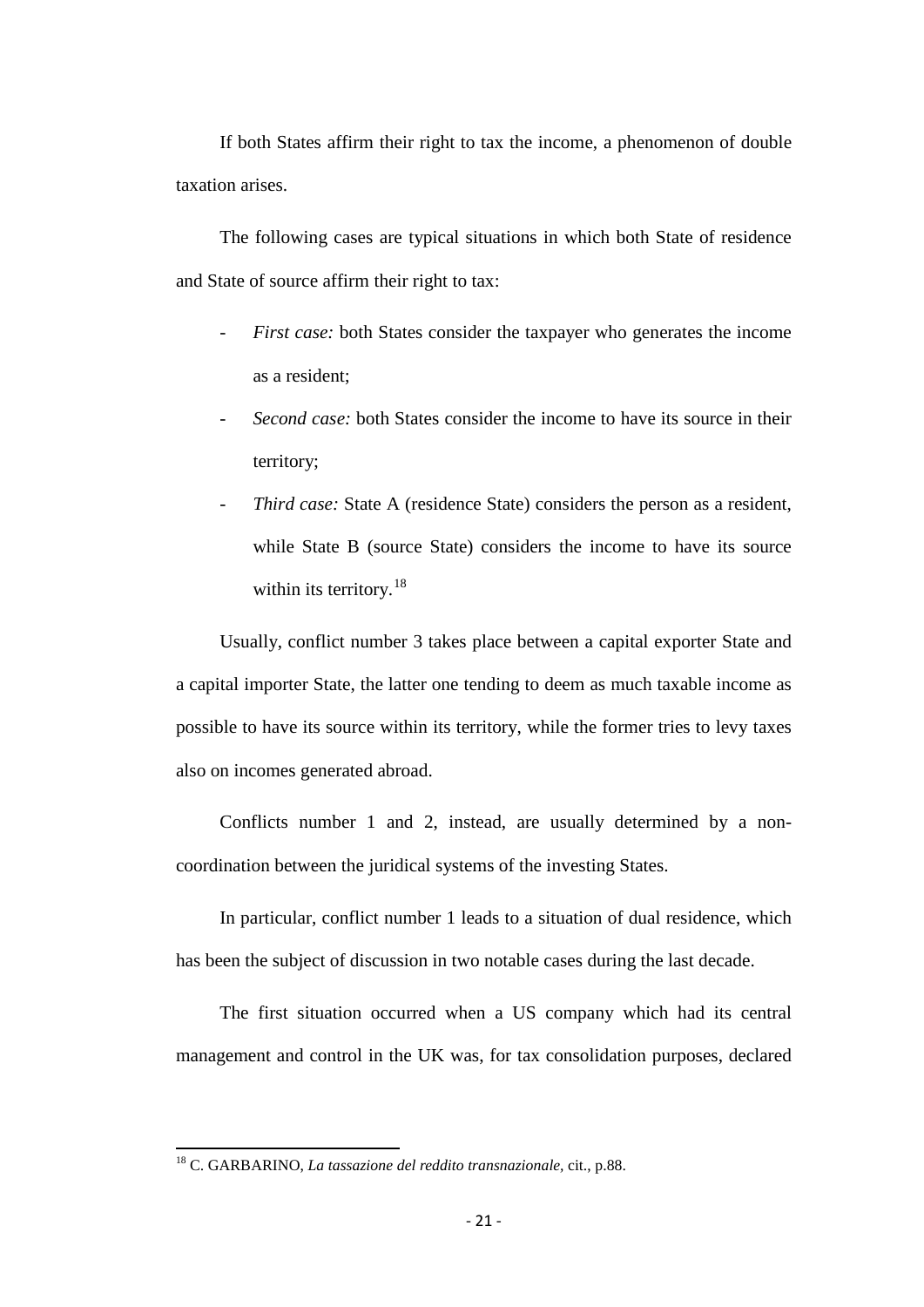to be a part of a group of companies in each of the two countries.<sup>[19](#page-20-0)</sup> The company was in a continuous loss-position, with respect to which a treaty to avoid double taxation has no bearing.

As a consequence of its dual residence, the loss could be deducted twice: once from the group profits in the US and once from the group profits in the UK. The company's continuing losses were due to the interests payments on a large loan which the dually resident company acquired in connection with financing the purchase price of a UK subsidiary company. <sup>20</sup>

New legislation has been introduced in both countries to face this kind of issues.

The second notable situation regards dividend withholding taxes: Netherlands often serves as a base for holding companies of various multinational groups of companies.

Sometimes these companies have been incorporates under Netherlands law, but they are also resident in another country due to the place of effective management.

Question arises both in receiving and distributing dividends.  $21$ 

<sup>&</sup>lt;sup>19</sup> MURBY, *Dual residence compagnie, Uses and Abuses*, in *Bulletin for International Fiscal Documentation*, 1985, p.373.

<span id="page-21-2"></span><span id="page-21-0"></span>*Documentation,* 1985, p.373. <sup>20</sup> EDGAR A. BROOD, *Dual residence of companies,* in *Intertax,* 1990, p. 23. <sup>21</sup> EDGAR A. BROOD, *Dual residence of companies,* cit., p. 22.

<span id="page-21-1"></span>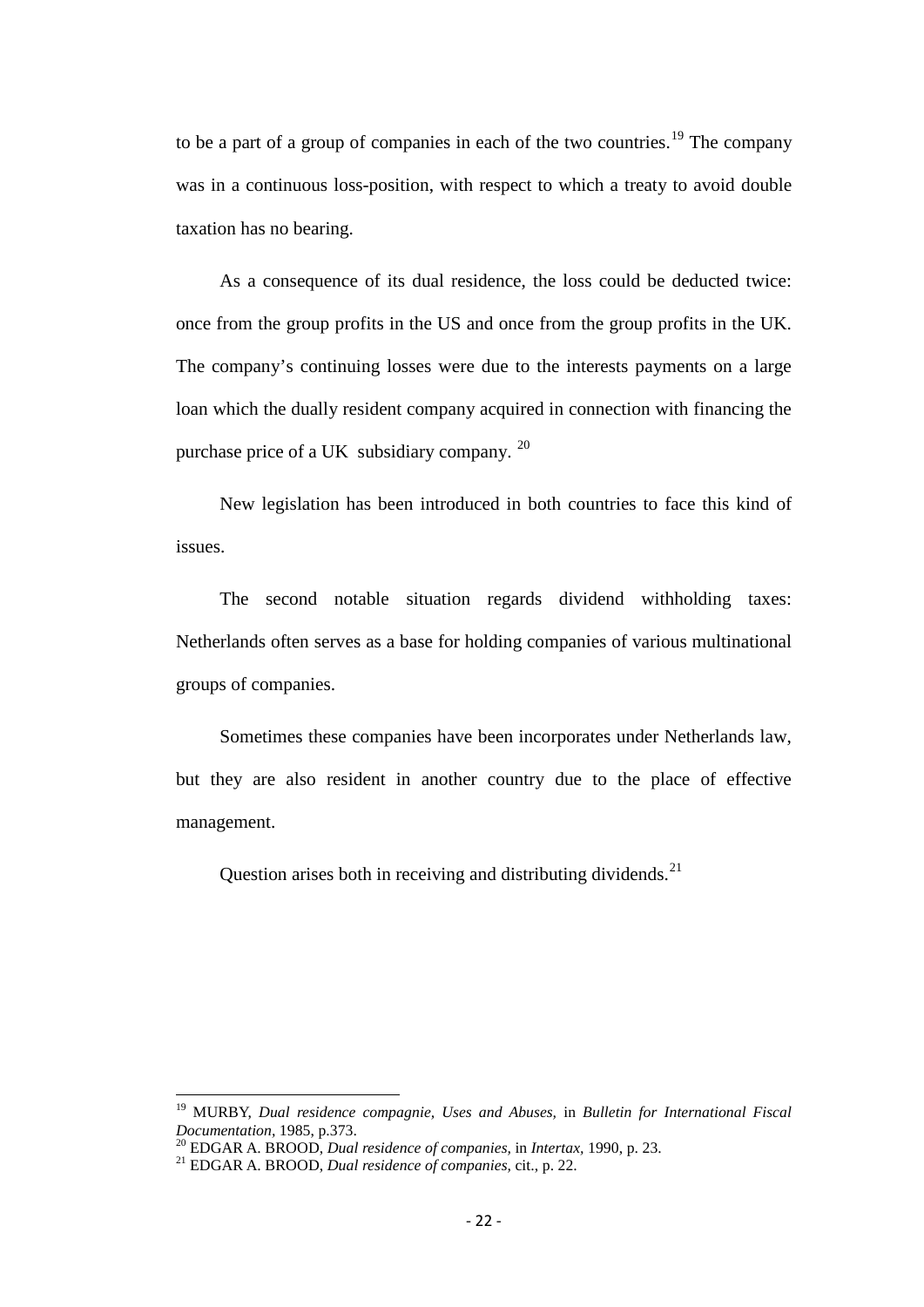In order to solve these situations, States enter into bilateral agreements which can be seen as fiscal compromises: in fact, by becoming parts of a bilateral convention, States allow the rearrangement of their imposition rules, trying above all to avoid double imposition, thus facilitating capital movements.<sup>[22](#page-21-2)</sup>

The United Model Double Taxation Convention Between Developed and Developing Countries and the OECD Model Tax Convention on Income and on Capital try to offer relief from double taxation.

The Models do not create taxation rights, they offer the States guidelines they can follow in the negotiation of bilateral treaties, as to allocate the existing taxation rights between themselves.

The UN Model and the OECD Model share many common provisions, the first four Articles are almost alike, but for a small difference in Art 4, while the most important differences start with the following Articles; anyway, in general, it can be said that the UN Model grants more taxation rights to the source State or capital-importing countries than the OECD Model, thus being quickly embraced by mostly developing nations. $^{23}$  $^{23}$  $^{23}$ 

The Conventions' first two articles, which are identical in substance and form, define the Models' subjective and objective scope, and they are of primary importance, since they identify the subjects and the types of taxes covered by the Conventions.

<span id="page-22-1"></span><span id="page-22-0"></span><sup>&</sup>lt;sup>22</sup> N. MELOT, *Territorialité et mondialité de l'impôt*, cit., p.50.<br><sup>23</sup> BART KOSTERS, *The United Nations Model Tax Convention and Its recent Developments, in Asia-Pacific Tax Bulletin,* 2004.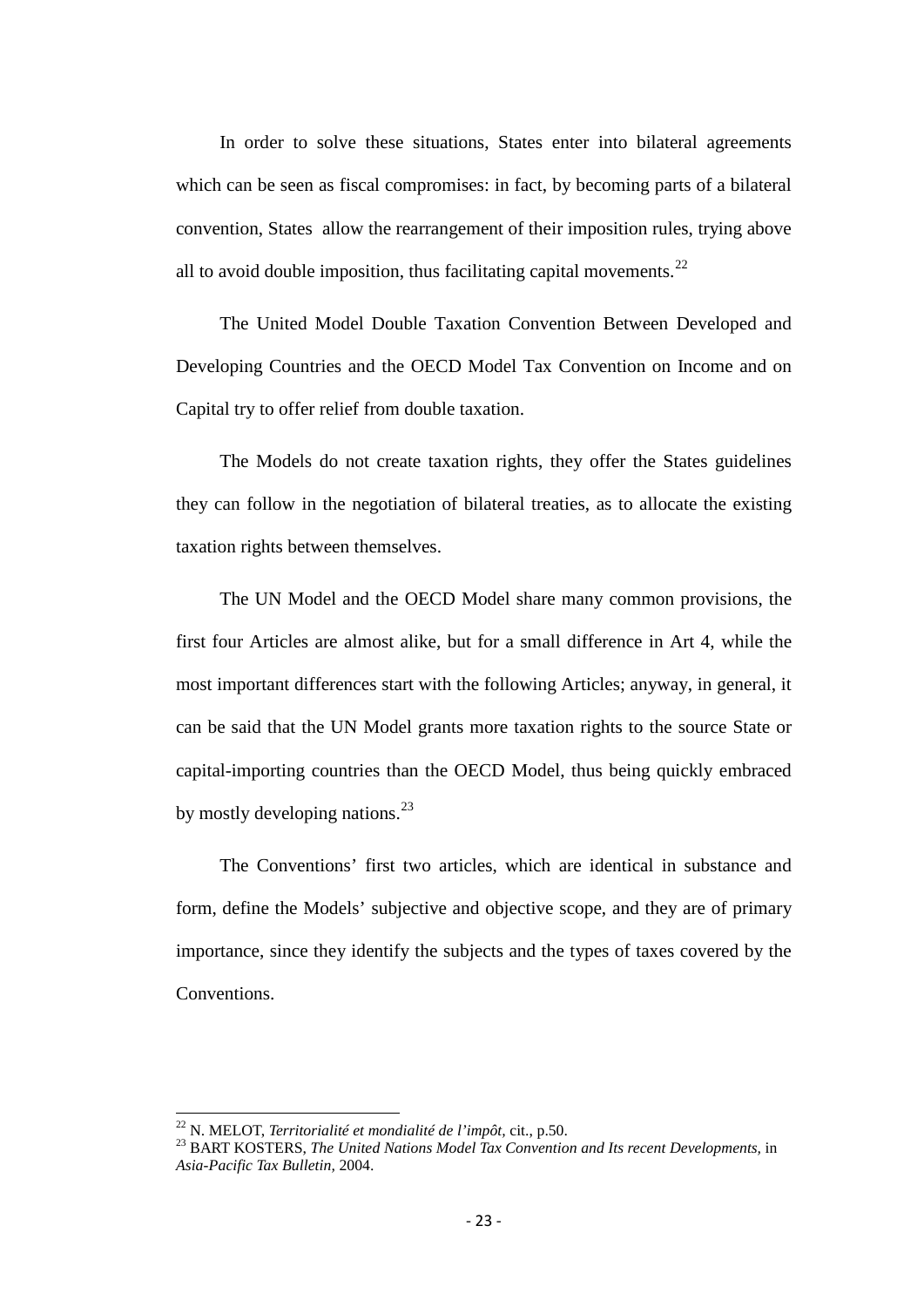#### **2 The UN Model subjective scope.**

The UN Model's first article, entitled "Persons Covered", states that:

"The Convention shall apply to persons who are residents of one or both of the Contracting States."

It reproduces Article 1 of the OECD Model; like the latter one, the UN Model applies to persons who are residents of one or both of the Contracting States, even though there are some exemptions to this rule, for example in Article 24, paragraph 1 and in Article 25, paragraph 1, in which the nationality criterion is adopted.

According to Article 3, which contains general definitions in order to clarify the meaning of the words used in the Convention, unless the context otherwise requires, under the purpose of the Convention, "the term "person" includes an individual, a company and any other body of persons<sup> $24$ </sup>; while "the term "company" means any body corporate or any entity that is treated as a body corporate for tax purposes"<sup>[25](#page-23-0)</sup>.

According to paragraph 2 of article 3 any term not defined in the Convention shall have the meaning that it has under the domestic law of the Contracting State, any meaning given in tax laws having priority over different meanings given in other internal laws.

When a conflict arises between the law in force when the Convention was signed and the one in force when the Convention is applied, the latter law

<span id="page-23-1"></span><sup>&</sup>lt;sup>24</sup> United Model Double Taxation Convention Between Developed and Developing Countries, art. 3 sub par. A.

<span id="page-23-0"></span><sup>&</sup>lt;sup>25</sup> United Model Double Taxation Convention Between Developed and Developing Countries, art. 3 sub par. B.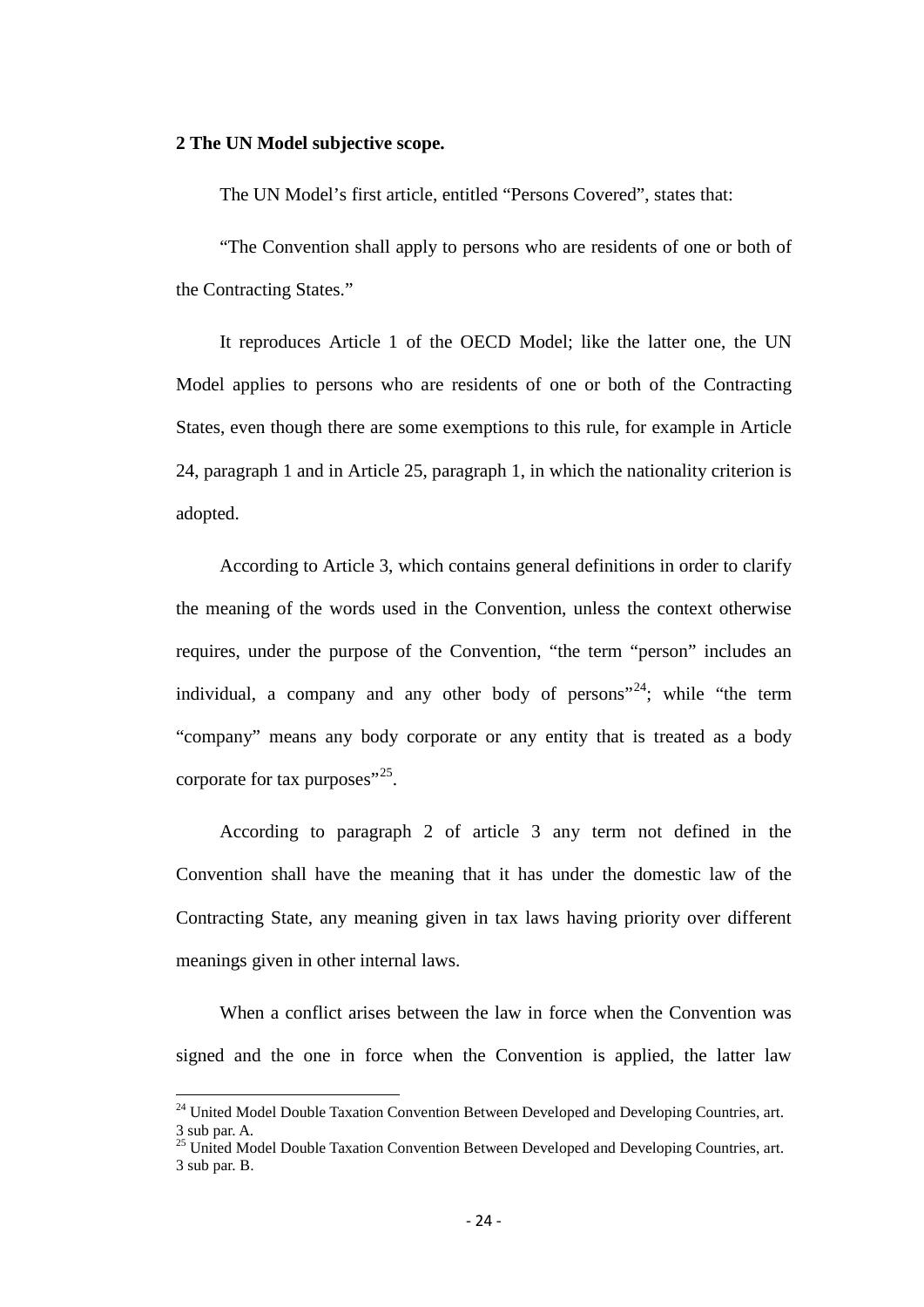prevails, but the posterior law cannot give to the Contracting State greater rights than those it had at the moment the Convention was signed.

However, correctives can be introduced in order to deal with particular situations: for example, the UK-Hong Kong double taxation agreement needed to tackle the problem that Hong Kong's taxation system is based upon source in the jurisdiction and does not use the connecting factor of residence.<sup>[26](#page-23-1)</sup>

Hence the double taxation agreement had to include innovative provisions to define residence.

In particular, the UK-Hong Kong treaty defines a resident of the latter country as a company incorporated in Hong Kong or centrally managed and controlled there, and any other person constituted under the laws of Hong Kong or (if constituted outside the Hong Kong SAR) centrally managed and controlled in Hong Kong.<sup>[27](#page-24-0)</sup> This rather precise definition was necessitated by the absence of a definition of residence in Hong Kong domestic tax law. More generally, this wording would function as a workable definition of individual and corporate residence for any double taxation agreement with a jurisdiction that did not utilise that concept in its domestic law.

Anyway, in general, a company can be allowed to enjoy treaty benefits only if it can be qualified as a person and a resident of the Contracting State, once the "person" requirement in respect of an entity has been met, the subsequent issue is the residence requirement. $^{28}$  $^{28}$  $^{28}$ 

<sup>&</sup>lt;sup>26</sup> PHILIP BAKER, *A note on recent UK Treaties Developments*, in Westlaw, 2011.<br><sup>27</sup> UK/Hong Kong Double Taxation Agreement and Protocol (UK-Hong Kong DTA).<br><sup>28</sup> RACHEL GALEA, *OECD-The Meaning of "Liable to Tax" and th* 

<span id="page-24-2"></span><span id="page-24-1"></span><span id="page-24-0"></span>*Interaction and Ambiguous Interpretation,* in *Bulletin for International Taxation,* 2012.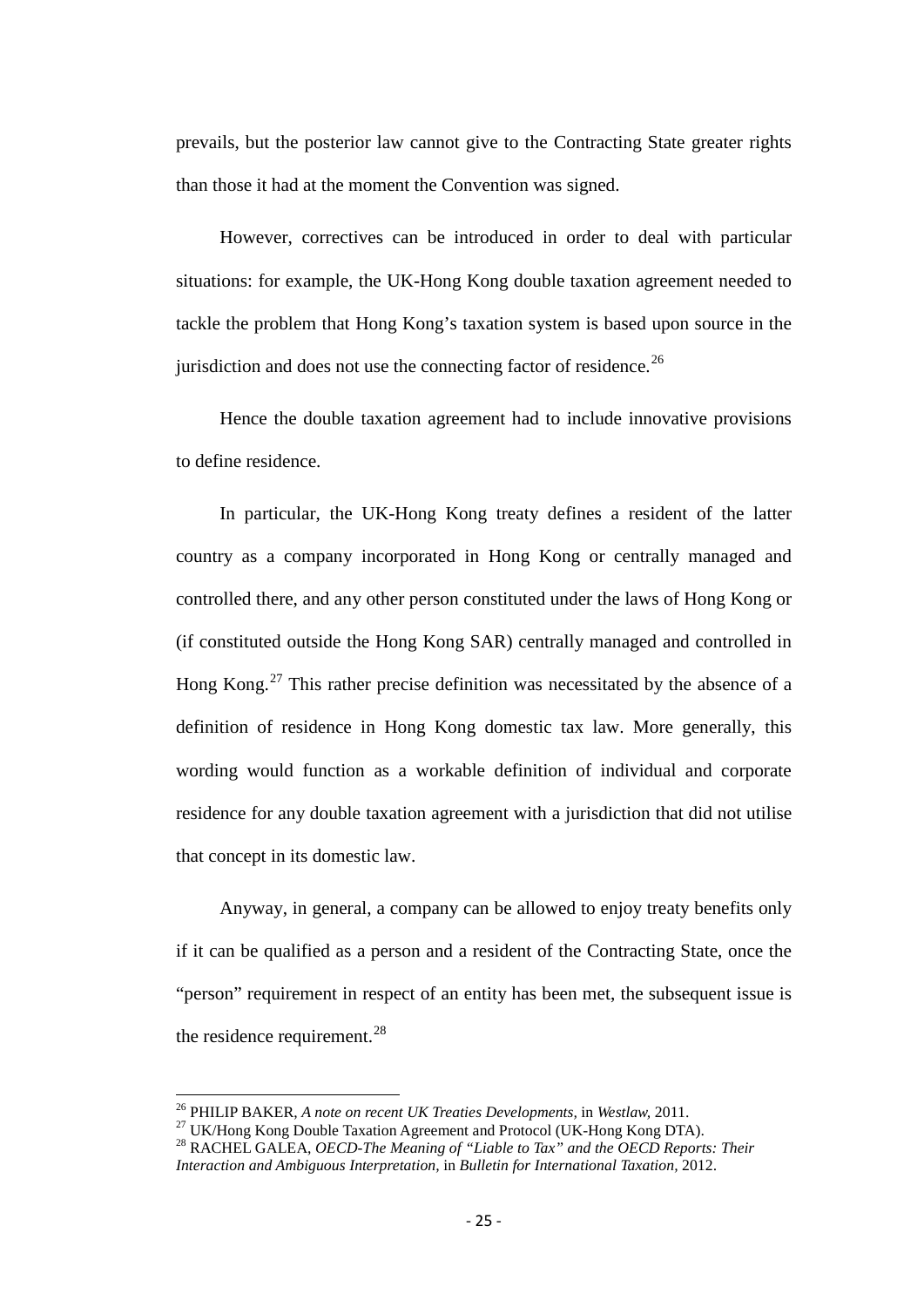#### **2.1 Partnerships' treatment**

A problem the UN Model leaves unsolved is the one regarding the treatment of partnerships, which are those subjects thus defined by States' civil or commercial laws.

The Commentary specifies that the Convention does not contain special provisions upon partnerships, so that states are free in determining their fiscal treatment during the negotiations of a treaty, it recalls, instead the report "The application of the OECD Model Tax Convention to partnerships", published by the OECD Committee on Fiscal Affairs published in 1999.

The report deals with the application of the OECD Model to partnerships, but it also specifies that the same discipline can be used with other non-corporate entities.

The main core of the matter is whether a partnership should benefit from the Convention's provisions.

Problems with them derive from the fact that the States' domestic laws are deeply different: some countries consider partnerships as independent subjects, with the consequence that the partnership is an independent taxable unit; while other countries tax only the partners on their share of partnership's income<sup>[29](#page-24-2)</sup>, considering partnerships as transparent subjects.

But this qualification difference could be of minor importance, if transparent companies were considered, as well as opaque ones, residents. This is, for

<span id="page-25-0"></span> $29$  Paragraph 4 of the Commentary to Article 1 of the UN Model.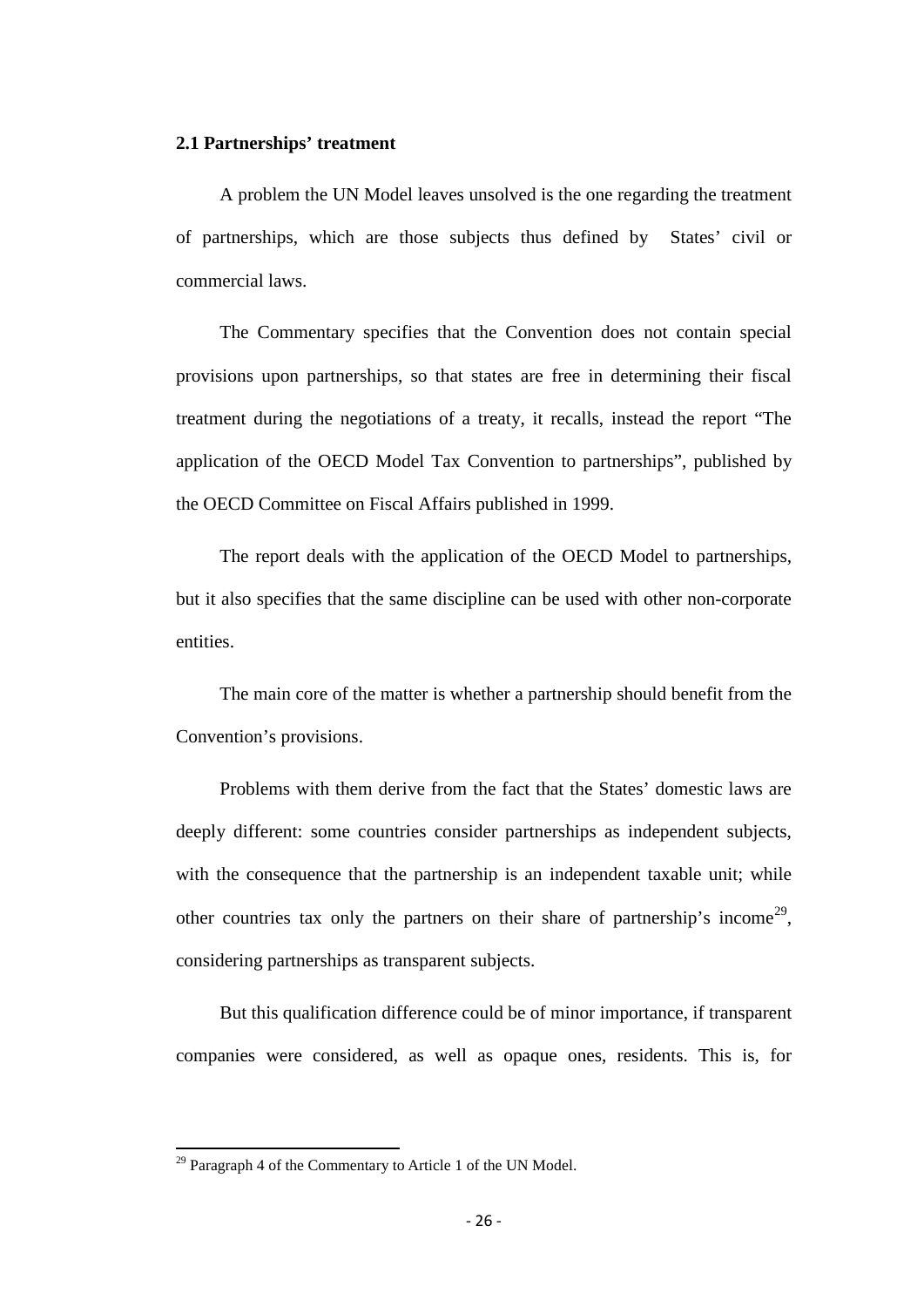example, France's position. Anyway this is not the most classic approach, for example the United States do not consider partnership as residents.<sup>[30](#page-25-0)</sup>

Consequently, the qualification of an entity as opaque entails conventional problems.

Hence, problems with hybrid entities derive from a different fiscal treatment between opaque and transparent companies and from a different qualification of the same subject, operated by the State of residence and the State of source.

In fact States, and especially source State, qualify *lege fori* and not *lege causae. [31](#page-26-0)*

In order to avoid conflicts of qualification, and consequently different treatments of identical subjects, the OECD report suggests that the State of source should apply the qualification adopted by the residence State.

Assuming that the source State regards the partnership as a taxable unit, but the residence State does not, the income is allocated to the partners, as the partnership is not a resident for the purposes of the residence State.<sup>[32](#page-26-1)</sup>

For example, in the French case of SA Diebold Courtage, the French Conseil d'Etat, after establishing the entitlement of the partners to treaty benefits, deliberated on whether or not the partners were "real beneficiaries" who should be claiming the benefits of the tax treaty to avoid the use of abusive structures and treaty shopping.

<span id="page-26-1"></span><span id="page-26-0"></span>

<span id="page-26-2"></span><sup>&</sup>lt;sup>30</sup> N. MELOT, *Territorialité et mondialité de l'impôt*, cit., p.55.<br><sup>31</sup> N. MELOT, *Territorialité et mondialité de l'impôt*, cit., p.55.<br><sup>32</sup> RACHEL GALEA, *OECD-The meaning of "Liable to tax" and the OECD Reports: The Interaction and Ambiguous Interpretation,* in*Bulletin for International Taxation,* 2012.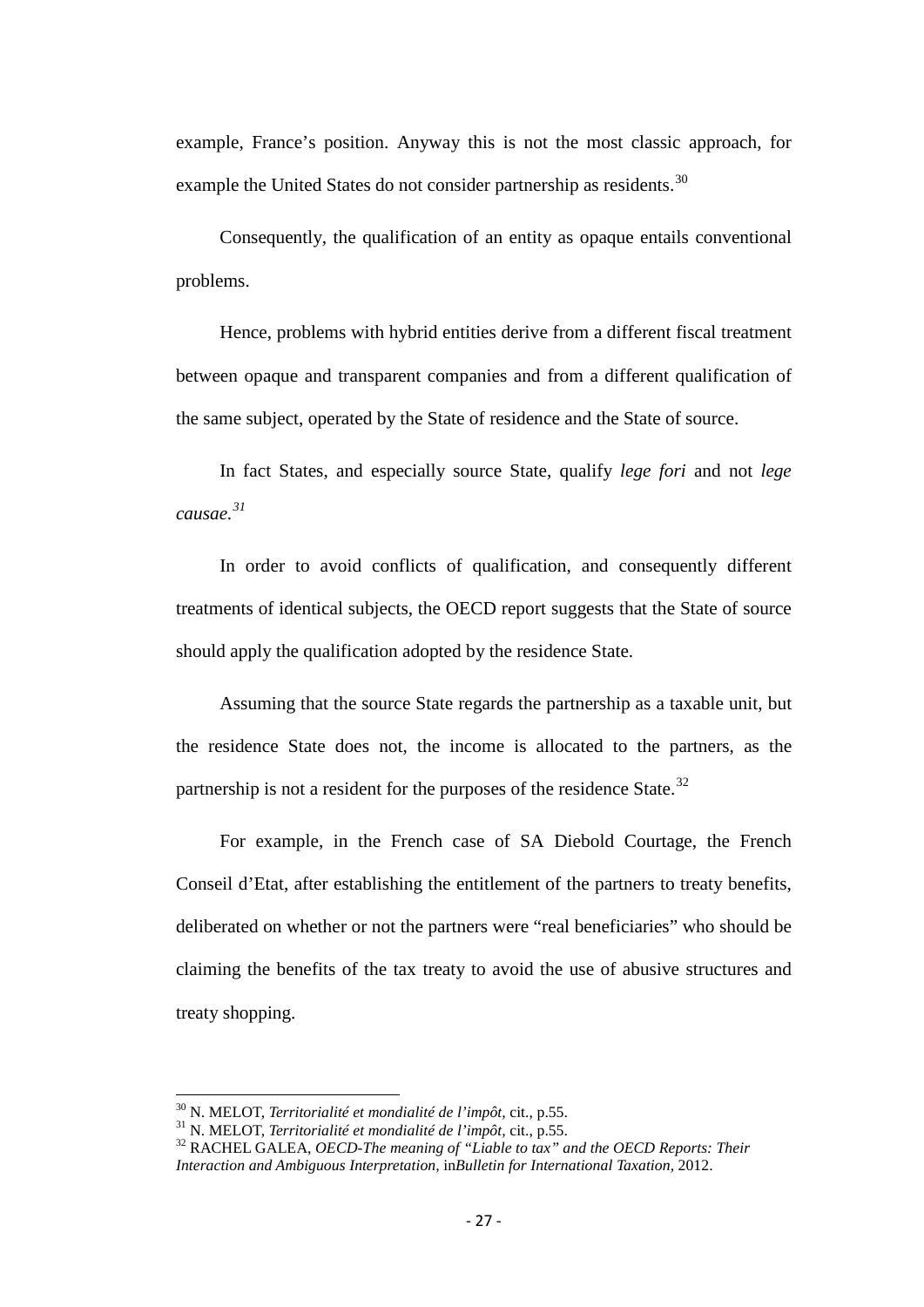According to the Partnership Report, such an approach ensures that "the benefits of the Convention accrue to the persons who are liable to tax on the income<sup> $33$ </sup> and, therefore, that the treaty benefits are granted to the beneficial owner of the income.

The UK-Australia double taxation agreement made an attempt of dealing with partnerships: the term "person" does not include a partnership except that a partnership deriving its status from Australian law as a limited partnership which is treated as a taxable unit under the law of Australia shall be treated as a person for the purposes of the Convention.<sup>[34](#page-27-0)</sup>

Thus, a UK resident partner in an Australian limited partnership, which is entitled to relief from UK tax under the treaty on income or gains arising in the UK, may still be taxed in the UK on his share of that income or gains.

Moreover, in triangular cases, issues can derive from differences of attribution rules between two States, being the partnership in a country and the partners in another, while the income is produced in a third State.

The OECD wants to ensure that those who are rightfully entitled obtain treaty benefits, but it also wants to avoid abuses due to persons claiming dual entitlement. Thus, in situations of this kind, where the same income benefits under two treaties, the State of source may not impose taxation which is inconsistent with the terms of either applicable Convention, therefore, when different rates are provided for in the two Conventions, the lower will be applied.<sup>[35](#page-27-1)</sup>

<span id="page-27-1"></span>

<span id="page-27-0"></span><sup>&</sup>lt;sup>33</sup> OECD, *The Application of the OECD Model Tax Convention to Partnerships*, 1999.<br><sup>34</sup> J.D.B. OLIVER, *The new Australia-UK tax treaty*, in *Westlaw*, 2004.<br><sup>35</sup> RACHEL GAELA, , *OECD-The meaning of "Liable to tax" and Interaction and Ambiguous Interpretation,* cit., 1999.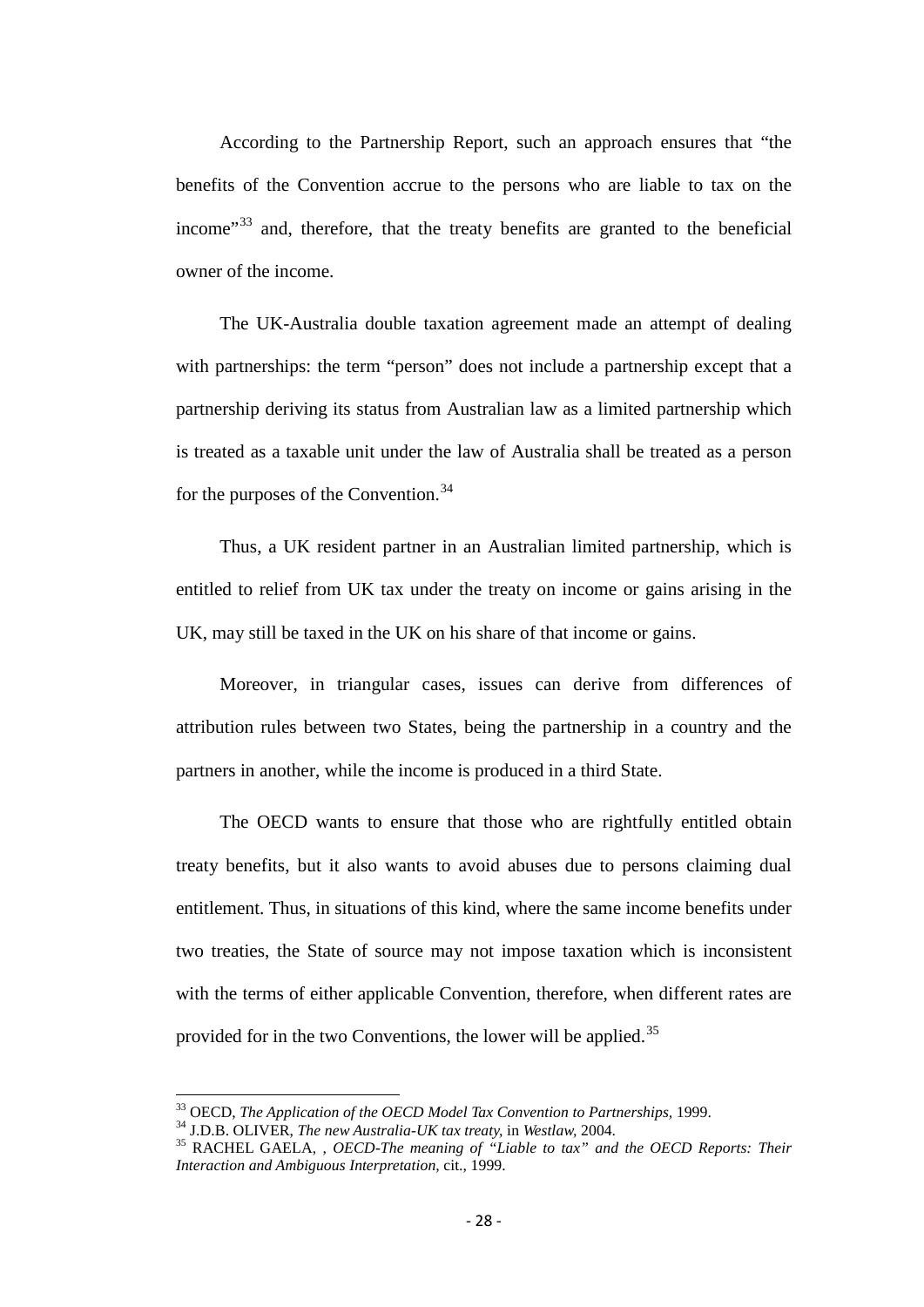The UK-Germany double tax agreement contains a specific provision which aims to deal with triangular cases in general, not only with reference to partnership: it applies where an enterprise of Germany derives dividends, interest or royalties from the UK, but that income is attributable to a permanent establishment which the German enterprise has in a third state.

In theory, the payment would be made from a source in the UK to a resident of Germany.[36](#page-27-1) However, Germany might exempt the profits of the permanent establishment in the third state, and an unintended reduction in overall taxation would result. For that reason, the protocol provides that, if the combined taxation in Germany and the third jurisdiction is less than 60 per cent of the tax that would have been payable in Germany, then the UK should apply a rate not exceeding 15 per cent to the dividends, interest or royalties.<sup>[37](#page-28-0)</sup>

This ensures, therefore, a minimum level of source taxation in the UK if the income is not subject to significant taxation in Germany and the third state.

#### **3 The concept of "residence"**

A concept which often generates problems of treaty abuse is the one of "resident of a Contracting State".

According to the OECD Model Convention, this concept has various functions and is of importance in three cases:

in determining a convention's personal scope of application;

<span id="page-28-1"></span><span id="page-28-0"></span><sup>&</sup>lt;sup>36</sup> PHILIP BAKER, *A Note on recent tax treaty developments in the UK*, cit. <sup>37</sup> UK/Federal Republic of Germany Double Taxation Convention (UK-Germany DTA).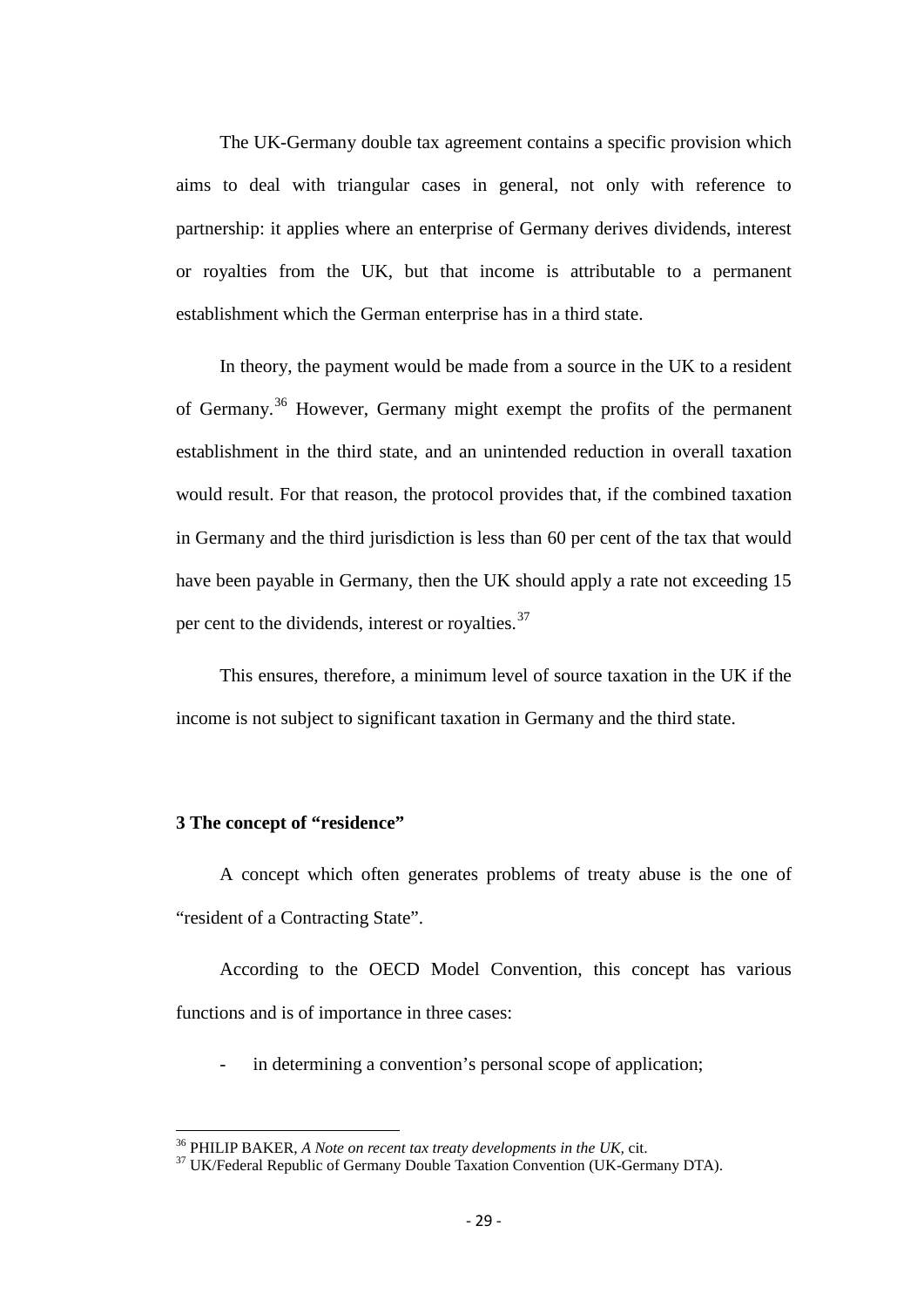- in solving cases where double taxation arises in consequence of double residence;
- in solving cases where double taxation arises as a consequence of taxation in the State of residence and in the State of source or situs.

Article 4 of the UN Model Convention reproduces Article 4 of the OECD Model, with an adjustment, represented by the inclusion in paragraph 1 of the "place of incorporation" among the useful criteria for the identification of residency.

Both the articles define the expression "resident of a Contracting State", and they establish rules for the resolution of conflicts deriving from dual residence. Actually, conventions for the avoidance of double imposition do not usually bind States with the conditions for determining residency, but in those cases of conflicts between two countries, when no solution can be found by reference to the concept of residence adopted in the States, special provisions must be applied.

In particular, the first paragraph of art. 4 contains the definition of resident, while the second and third paragraphs deal with dual residence, respectively, of individuals and companies, or "any other body of persons, irrespective of whether they are legal persons"<sup>38</sup>.

The first part of Article 4 paragraph 1 states that:

"For the purposes of this Convention, the term "resident of a Contracting State" means any person who, under the laws of that state, is liable to tax therein by reason of his domicile, residence, place of incorporation, place of management

<span id="page-29-0"></span><sup>&</sup>lt;sup>38</sup> Commentary of article 4 of the United Nations ModelDouble Taxation Convention Between Developed and Developing Countries, para. 3, sub para. 8.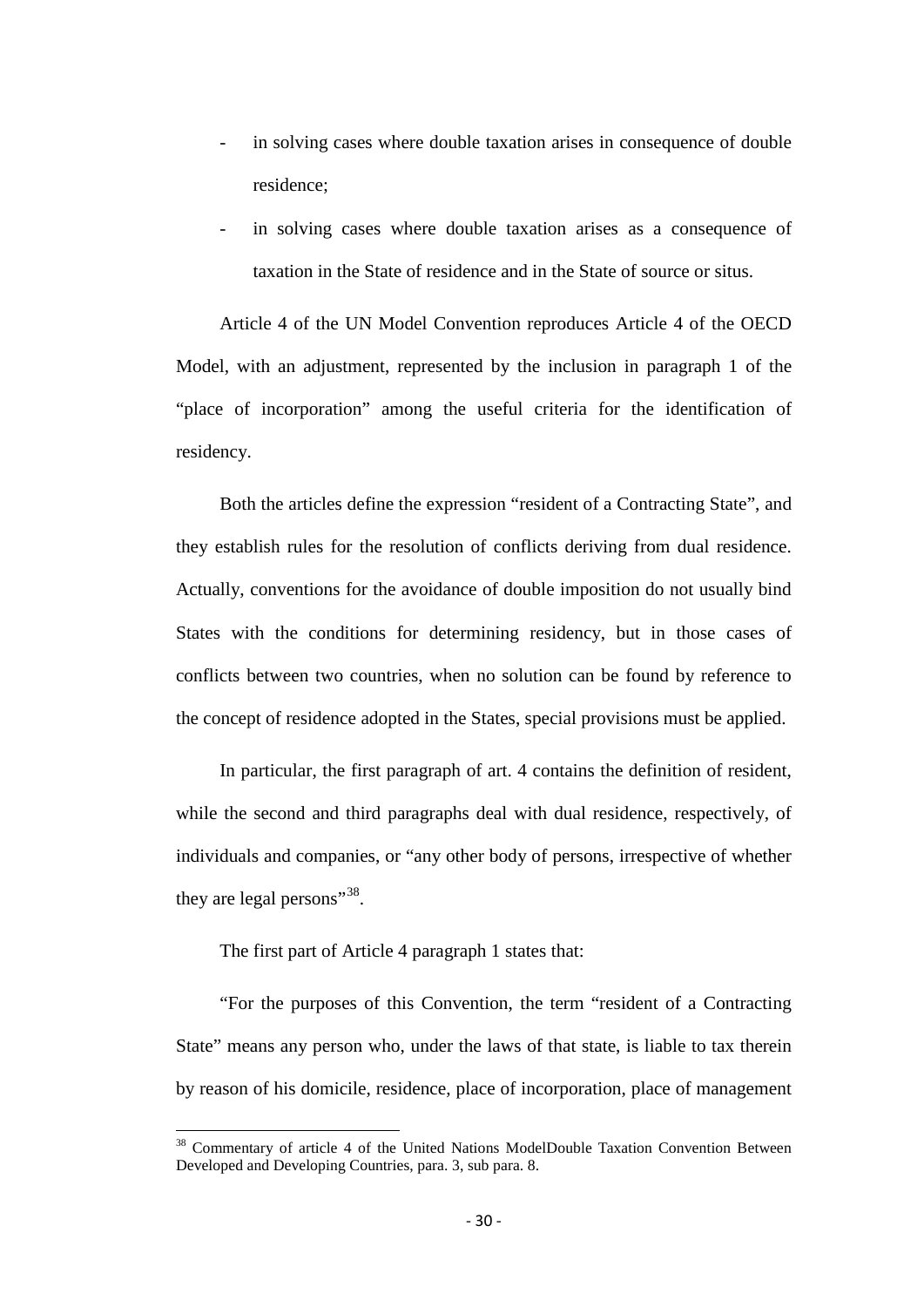or any other criterion of a similar nature, and also includes that State and any political subdivision or local authority thereof."

This is the positive definition of "resident of a Contracting State"; with this expression the Convention indicates any person (individual, company or body of persons) liable to tax under the laws of that State, thus expressing the subject's full liability to tax; in other words a taxation on the taxpayer's worldwide income is provided.

The person is deemed to be a resident when a personal attachment to the State will be found, in the cases of domicile or residence; or when an economic attachment shall be found, as in the case of the place of incorporation or place of management.

The OECD wording of Article 4 is almost identical, but for the exclusion of the "place of incorporation" from the residence criteria. Unlike the UN Model, the OECD Model discourages the use of this criterion; moreover, paragraph 21 of the Commentary to Article 4, while dealing with dual residence situations, affirms that:

"It may be rare in practise for a company, etc. to be subject to tax as a resident in more than one State, but it is, of course, possible if, for instance, one State attaches importance to the registration and the other State to the place of effective management. So, in the case of companies, etc. also, special rules to the preference must be established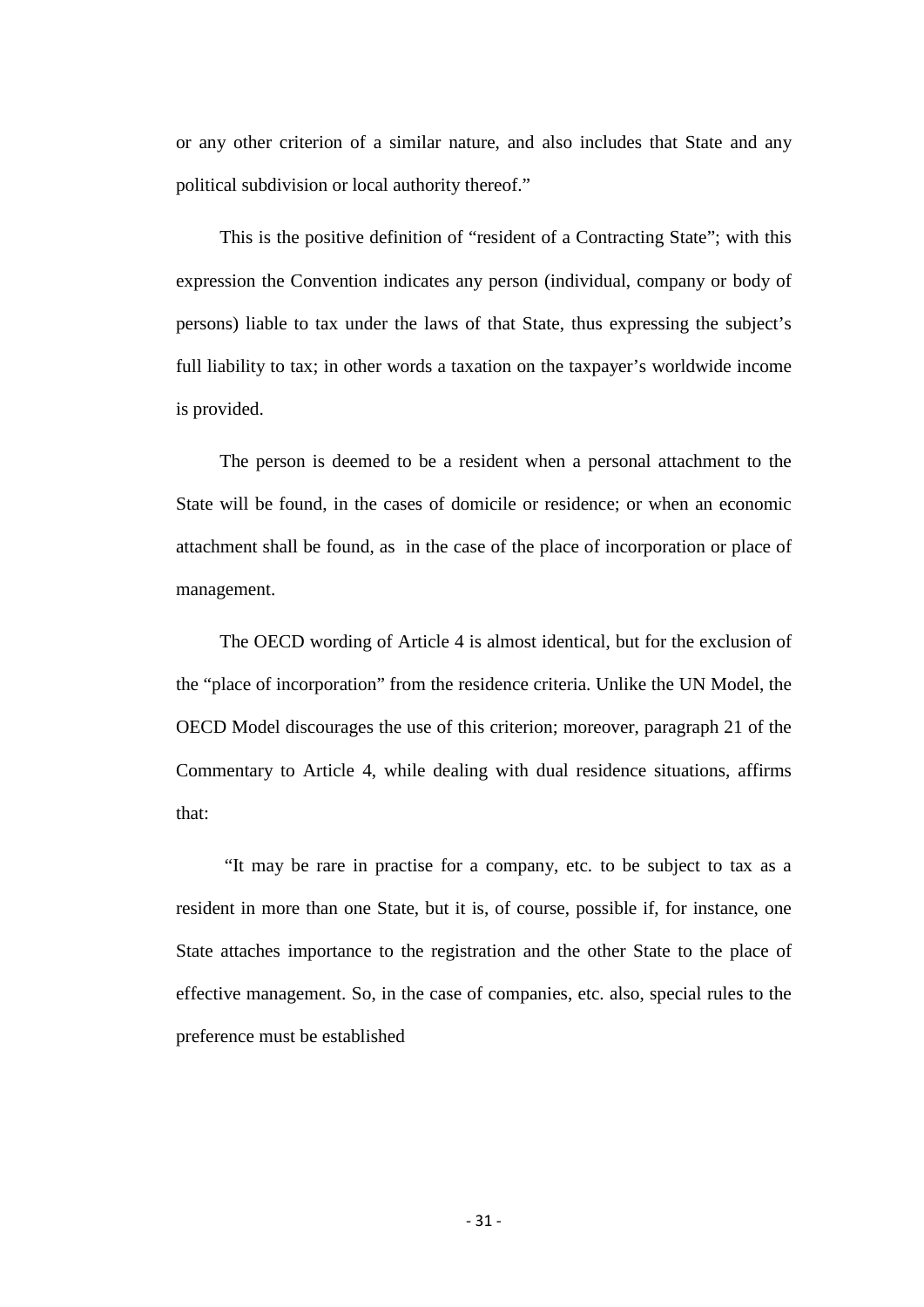It would not be an adequate solution to attach importance to a purely formal criterion like registration. Therefore paragraph 3 attaches importance to the place where the company, etc. is actually managed.".<sup>[39](#page-29-0)</sup>

As for the other criteria of a similar nature, they can be divided in two categories:

- Formal criteria, like nationality for individuals, or the place of registration for companies;
- Physical criteria, like the presence of the subject in the territory of the state for at least 183 days; or, for companies, the statutory seat, the location of the main office or of the main business.

Also the Contracting States and its political subdivisions or local authorities can be regarded as residents for the purposes of the Convention.

The second part of article 4 contains a negative definition of "resident": "this term, however, does not include any person who is liable to tax in that State in respect only of income from sources in that State or capital situated therein." This sentence was not included in the original version of the UN Convention, it was inserted in 1999 in article 4 to deal with the particular situation of diplomats or members of the consular staff, who, according to the domestic laws of the State in which they are serving, could be considered as residents, but, because of their status, they can be taxed only on the income derived from sources in that State.

<span id="page-31-0"></span><sup>&</sup>lt;sup>39</sup> Commentary of article 4 of the OECD Model Tax Convention on Income and Capital, para. 21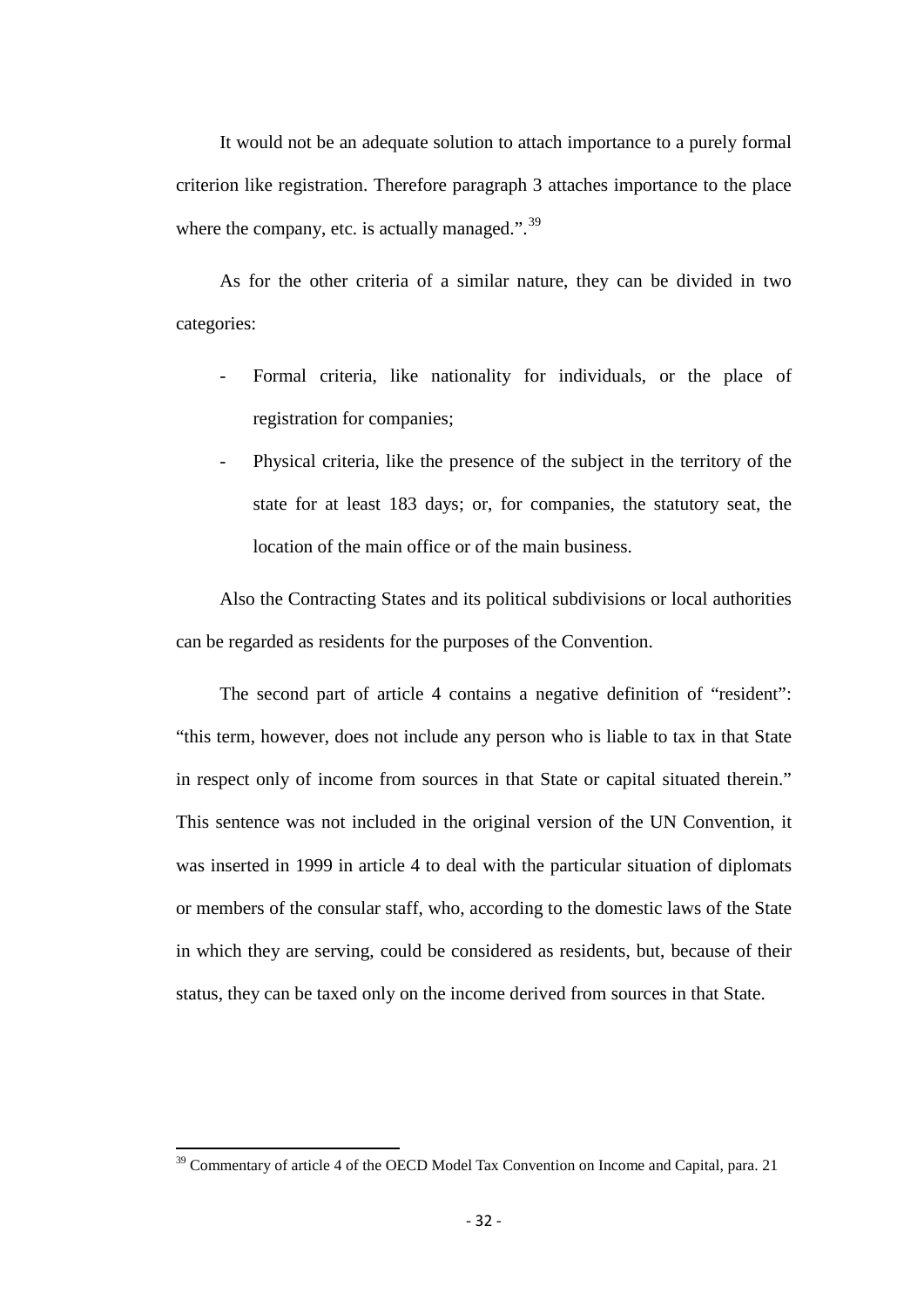#### **3.1 Individuals' dual residence**

Paragraph 2 of article 4 contains tie-breaker rules for peculiar situations in which an individual could be deemed to be a resident of both the States; these rules are listed in decreasing order of relevance: first, the individual shall be deemed to be a resident of the State in which he has a permanent home available to him; if this criterion does not work because, for example, the person has a home in both the States or in neither of them, he shall be considered to be a resident of the State in which he has his centre of vital interest, meaning with that, the State to which his personal and economic attachment are closer.

If his centre of vital interest cannot be found he shall be judged to be resident of the State in which his habitual abode is located; if he has an habitual abode in both the States or in neither of them, he shall be deemed to a be a resident of the State of which he is a national.

If the subject is a national of both the countries the Contracting States shall determine his residence with the mutual agreement procedure.

#### **3.2 Companies' dual residence**

The problem of the identification of companies' fiscal residence in dual residence cases is more complex than the one regarding individuals.

In fact, there are a number of criteria the legislator could use for fiscal residency's determination.

He could take into account, among the personal attachment criteria, the fiscal residence, citizenship, or nationality of the shareholders, or the fiscal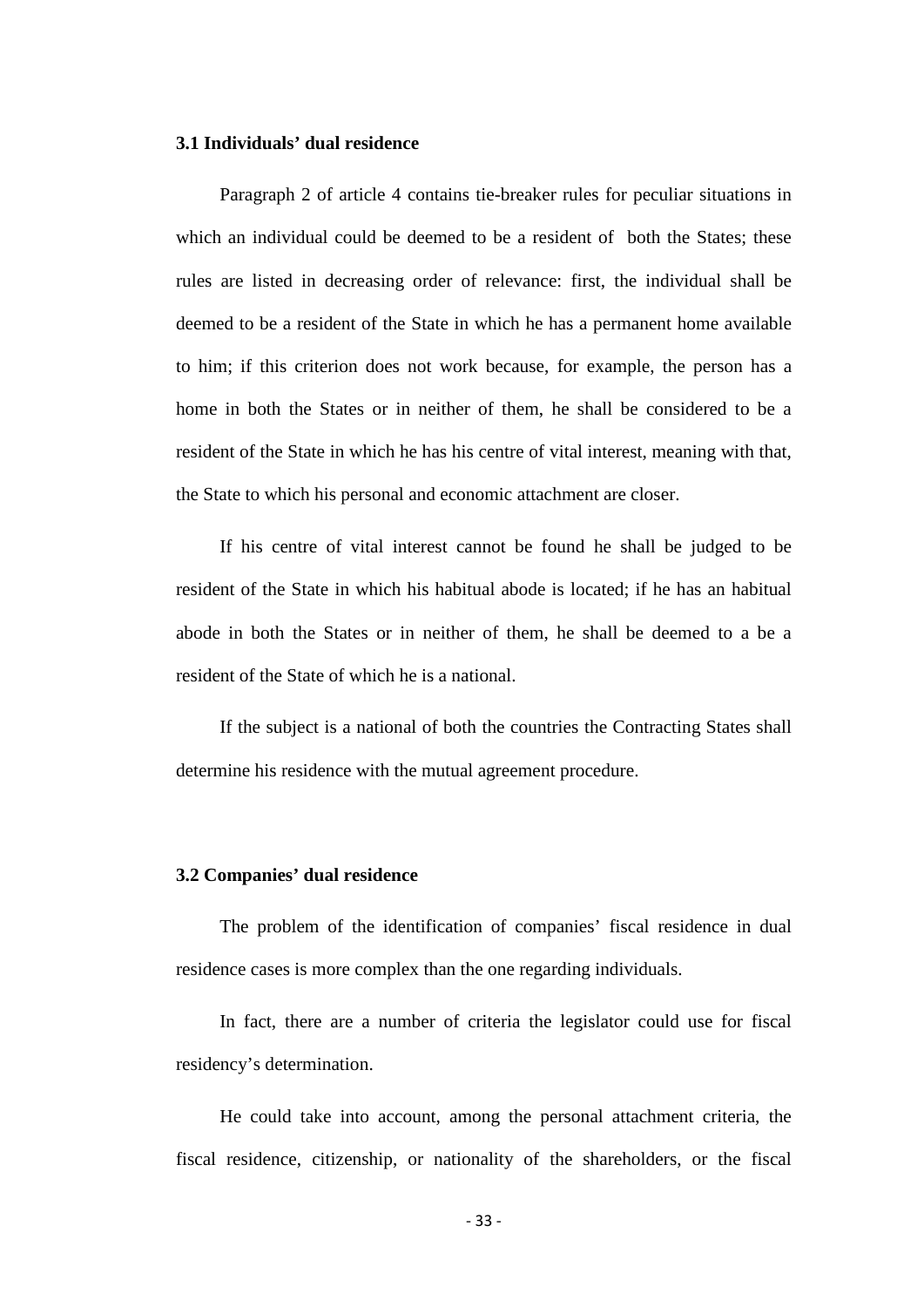residence, citizenship, or nationality of the administrators. But the legislator could also consider the company's place of management, the place of incorporation or registration.<sup>[40](#page-31-0)</sup>

When all this attributes are located in the same country, the company is clearly a resident of that State, but, if they are divided into more States, each one shall determine whether the company is a resident or not.

The most formal criterion is the one focused on the place of incorporation, anyway formal criteria are usually mixed with more factual ones, for example the company's place of management.

Of course, it is possible for a company to be regarded as a resident by two or more States, for example in the case of a company which is incorporated in State A, but managed and controlled in State B.

Central Management and Control is one of the residence test adopted in a number of different countries for non-individuals, for example Australia, Ireland and United Kingdom.

Under Section 6 of Australia's Income Tax Assessment Act 1936, a company is resident of Australia if:

- it is incorporated in Australia;
- it carries on business in Australia and is centrally managed and controlled in Australia;
- it carries on business in Australia and its voting power is controlled by shareholders resident in Australia. $41$

<span id="page-33-1"></span><span id="page-33-0"></span><sup>40</sup> C. GARBARINO, *La tassazione del reddito transnazionale,* cit., p. 183.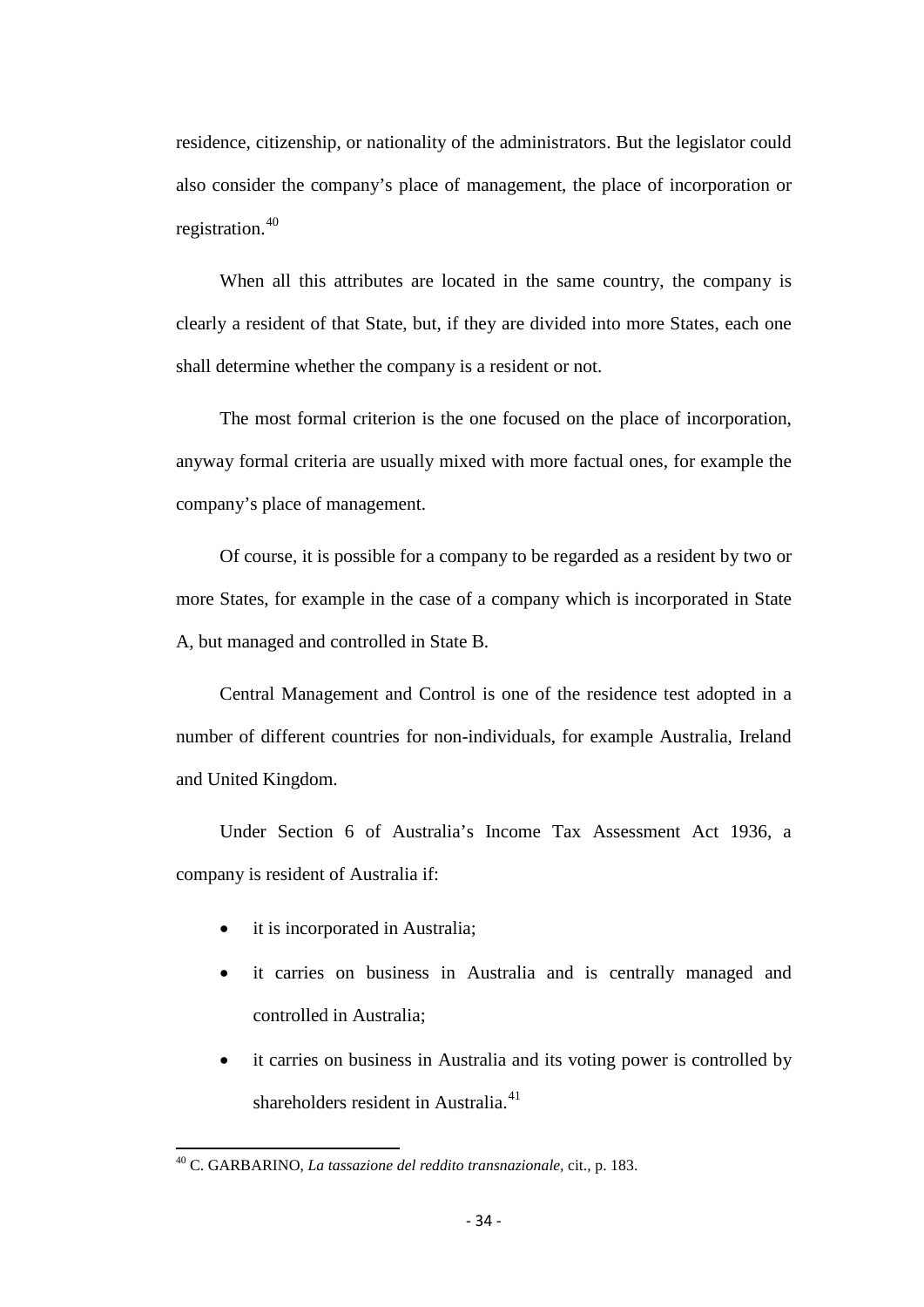In Australia the expression "centrally managed and controlled" is not defined by the internal law, but a number of court cases can be useful.

Accordingly to court decisions, the place of central management and control coincides with the place where the directors of the company exercise their power and authority, which will generally be where they meet.<sup>[42](#page-33-1)</sup>

An important case expressing this principle is "De Beers Consolidated Gold Mines (1906) AC 455.<sup>[43](#page-34-0)</sup> In this case the company was registered in South Africa, had its workers and main activity in South Africa, while the directors' meetings were held both in South Africa and in the United Kingdom.

The reunions held in the latter country were recognised to be the ones in which the real control of the company was exercised. Thus, the company was found to be a UK resident.

This decision was the base for some Canadian cases in which the courts have found that the place of control and management was where the company "really keeps house and does business".<sup>[44](#page-34-1)</sup>

Some of the factors having relevance in this determination were:

- place of incorporation;
- place of residence of shareholders and directors;
- where the business operations take place;
- where financial dealings of the company occurred;

<sup>&</sup>lt;sup>41</sup> OECD, *The Impact of the Communications Revolution on the Application of "Pleace of Effective Management" as a Tie Breaker Rule, cit,*  $p.5$ *.* 

<span id="page-34-0"></span><sup>&</sup>lt;sup>42"</sup> Waterloo Pastoral Co Ltd v FCT (1946).<br><sup>43</sup> OECD, *The Impact of the Communications Revolution on the Application of "Pleace of <i>Effective Management" as a Tie Breaker Rule*, cit, p.5.<br><sup>44</sup> Plime

<span id="page-34-1"></span>*Birmount Holdings Ltd v R (1978) CTC 358, Tara Exploration & Development Co Ltd v MNR* (1970) CTC 557.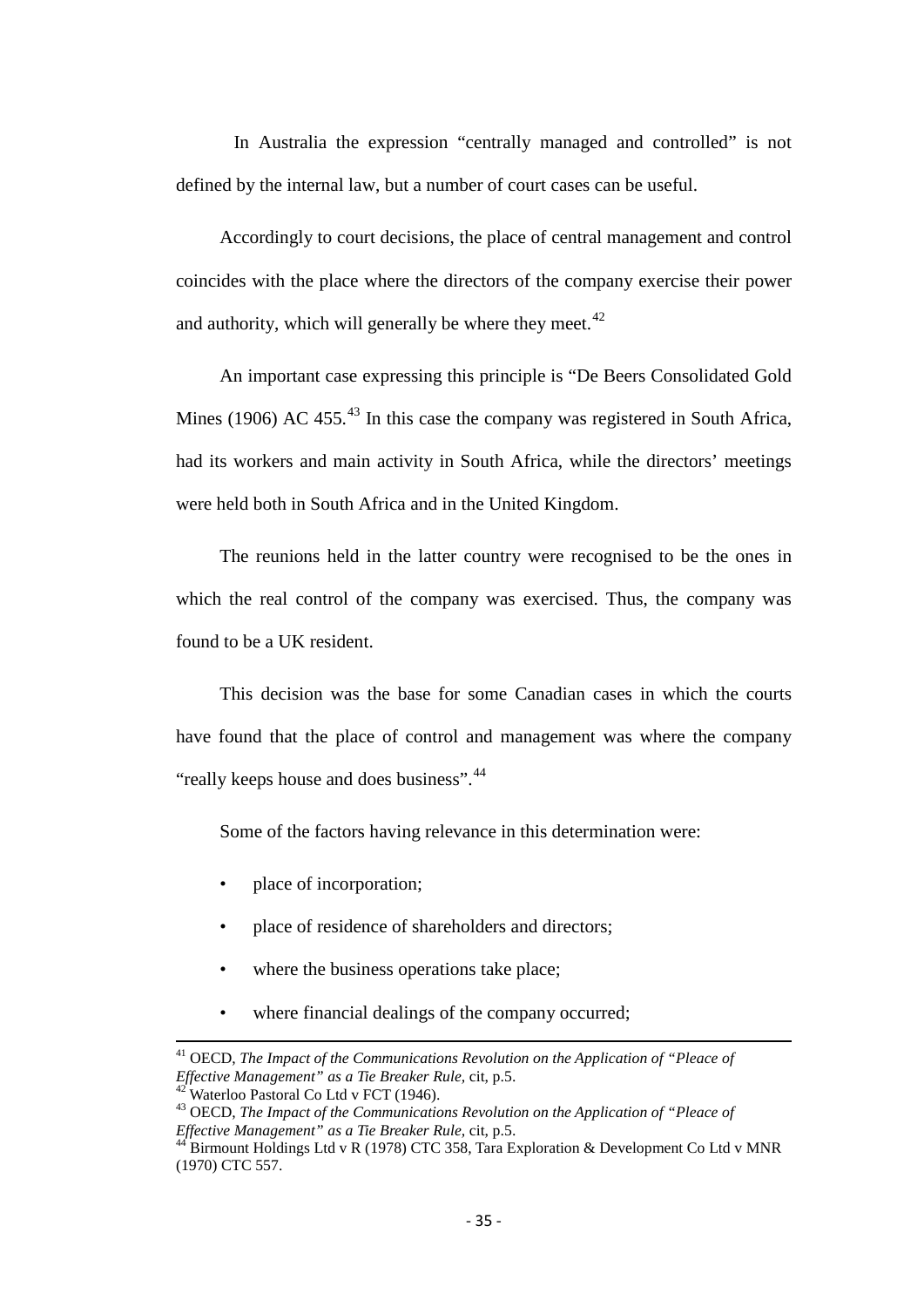where the seal and minute books of the company were kept;  $45$ 

In exceptional circumstances the place where the controlling shareholder makes the relevant decisions can be decisive in determining where the place of control and management is: for example in "Unit Construction Co Ltd v Bullock (Inspector of Taxes)", three companies incorporated in Kenya were wholly controlled by the company resident in the United Kingdom. Even though the Kenyan companies' directors held meetings only in Kenya, the management powers were exercised by the British ones, which resulted in the court finding that the subsidiaries were UK residents.

#### **3.3 Place of Effective Management**

According to paragraph 3 article 4 of the Convention "Where by reason of the provisions of paragraph 1 a person, rather than an individual is a resident of both Contracting States, then it shall be deemed to be a resident only of the State in which its place of effective management is situated."

While there is wide agreement among States upon the tie-breaker rules settled for individuals, no unanimity could be reached upon the third paragraph, since there is not a uniform interpretation of the place of effective management concept.

In order to identify the "place of effective management", paragraph 3 of the UN Commentary states that the circumstances which may be taken into account are:

<sup>45</sup> OECD, *The Impact of the Communications Revolution on the Application of "Pleace of Effective Management" as a Tie Breaker Rule,* cit, p.5.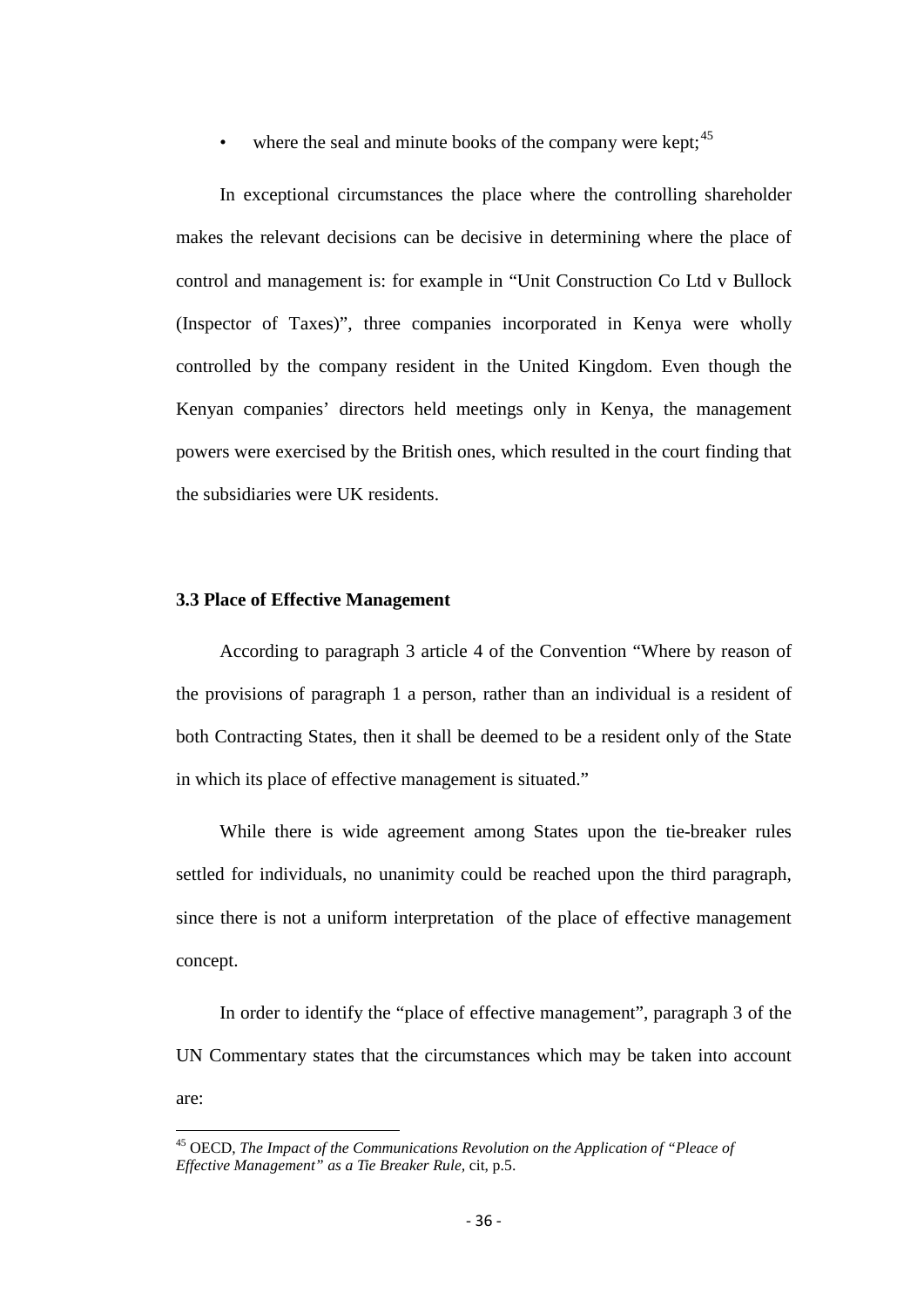- the place where a company is effectively controlled or managed;
- the place where key-decisions, necessary for the conduct of the entity, are taken;
- the place that plays a fundamental part for the management of the company, from an economic and functional point of view;
- the place where the most important accounting books are kept.

Switzerland's domestic law uses the concept of "place of effective management", introducing a distinction between the place of effective management and merely administrative management or decision-making by executive bodies.

Professor Vogel states that what is decisive is not the place where the management directives take effect, but rather the place where they are given; namely, the centre of top level management.<sup>[46](#page-35-0)</sup>

Anyway, in some European countries, public companies such as Dutch NVs and German AGs have two levels of board; the Supervisory Board and the Management Board; the Supervisory Board has the ultimate authority vested in it by the shareholders, whilst the management board meets more frequently and implements the company strategy.<sup>[47](#page-36-0)</sup>

If these two boards were to meet in separate locations the question arises would this be a case of a separation of central management and control, and effective management.

<span id="page-36-1"></span><span id="page-36-0"></span><sup>46</sup> K. VOGEL, *Double Taxation Conventions,* in *Kluwer Law International,* p.262. <sup>47</sup> PHILIP OWEN, *Can effective* management *be distinguished from central management and control?,* in *British Tax Review,* 2003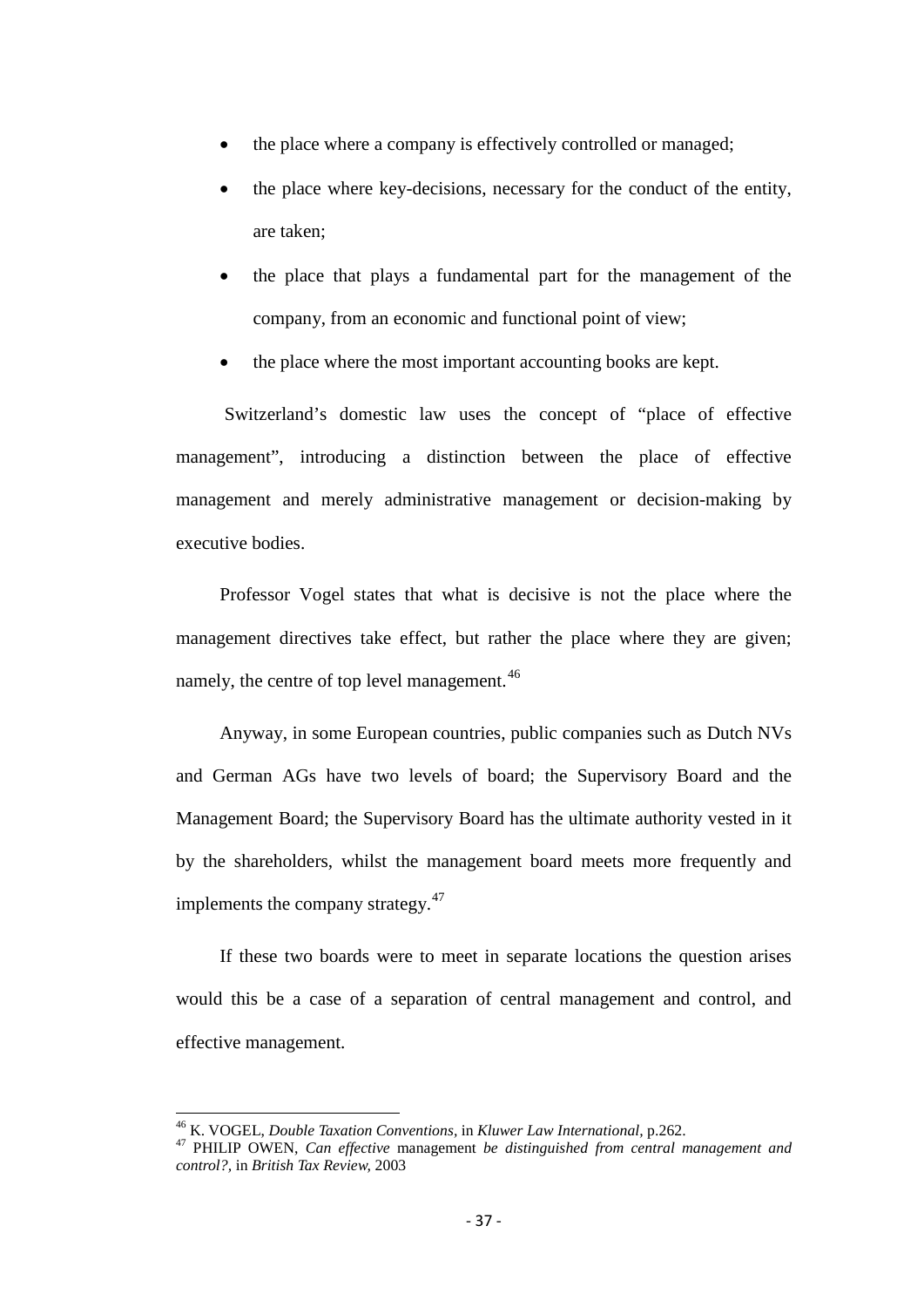However, provided that the supervisory board have and exercise their power to set strategy and ratify or reject recommendations made to them by the management board, the central management and control of the company and, as is being argued, also the effective management of the company rests with them.

The UK-Australia treaty offers a peculiar solution for dual listed companies; the treaty is unique in addressing for the first time in UK and Australian treaty practice, and probably in any treaty, the issue of dual listed structures which are effectively contractual mergers between two companies.<sup>[48](#page-36-1)</sup>

At least three structures of this kind have been introduced between the UK and Australia--Rio Tinto, BHP/Billiton, and Brambles.

The feature of all three structures was the need to ensure that both companies followed similar commercial policies and strategies, which were integrated with each other, in other words the companies acted as one.

This gave rise to an issue: where, in such a case, could the central management and control, in Australian and UK terms, or the place of effective management, in treaty terms, be said to be located. If there were a common board of directors for each company, tax authorities and judicial doctrine wondered whether it was sufficient for them to meet with one hat in the UK as the board of the UK company and with another hat in Australia as the board of the Australian company.

The treaty provision applies to participants in a "dual listed company

<span id="page-37-0"></span><sup>48</sup> RICHARD J VANN, *The new Australia-Uk Tax Treaty,* in *Westlaw,* 2004.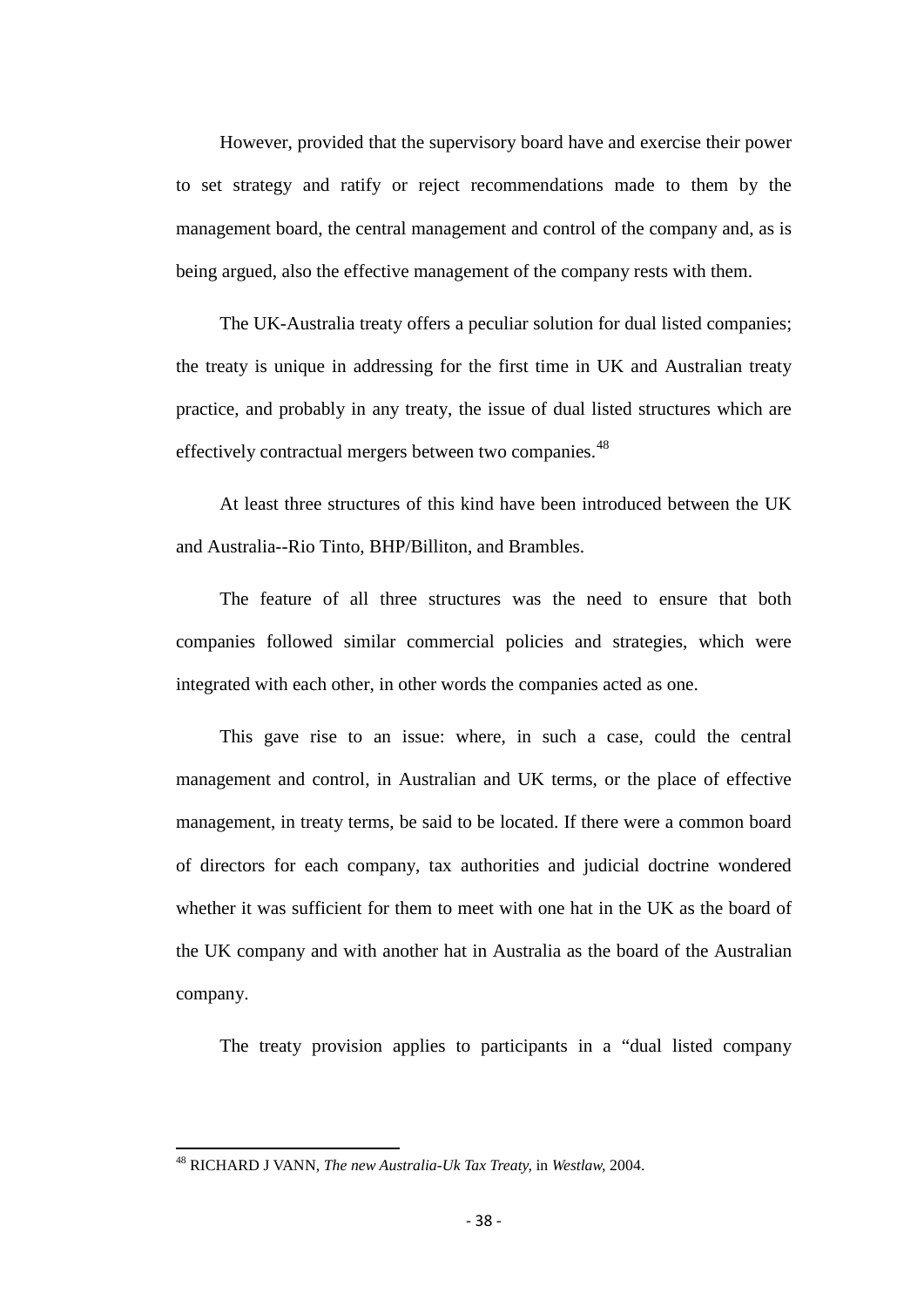arrangement"<sup>[49](#page-37-0)</sup> which is defined as an arrangement pursuant to which two publicly listed companies, while maintaining their separate legal entity status, shareholding and listings, align their strategic directions and the economic interests of their respective shareholders through:

- common or almost identical boards of directors:
- management of the operations on a unified basis;
- equalised distributions to shareholders;
- shareholders of both companies voting in effect as a single decisionmaking body;
- cross-guarantees of each other's obligations. $50$

Where such a participant is a resident of both Contracting States, it shall be deemed to be a resident only of the Contracting State in which it was incorporated, provided that it has its primary stock exchange listing in that State.<sup>[51](#page-38-1)</sup>

Anyway, some countries consider the companies' dual residence so rare, that they find a factual approach to be the most suitable solution. In these countries local authorities shall be competent to solve the issue.

Paragraph 24 of the OECD Model, recalled by the UN Commentary, gives element which shall be taken into account: the place where the board directors meet; the place where the person's headquarters are located; which country's law governs the legal status of the person.

<span id="page-38-0"></span><sup>49</sup> Australia-UK Double Taxation Agreement. 50 Australian Treasurer's Press Release No.32/2003, Review of International Tax Arrangements, p.3 <sup>51</sup> RICHARD J VANN, *The new Australia-Uk Tax Treaty,* cit., 2004.

<span id="page-38-1"></span>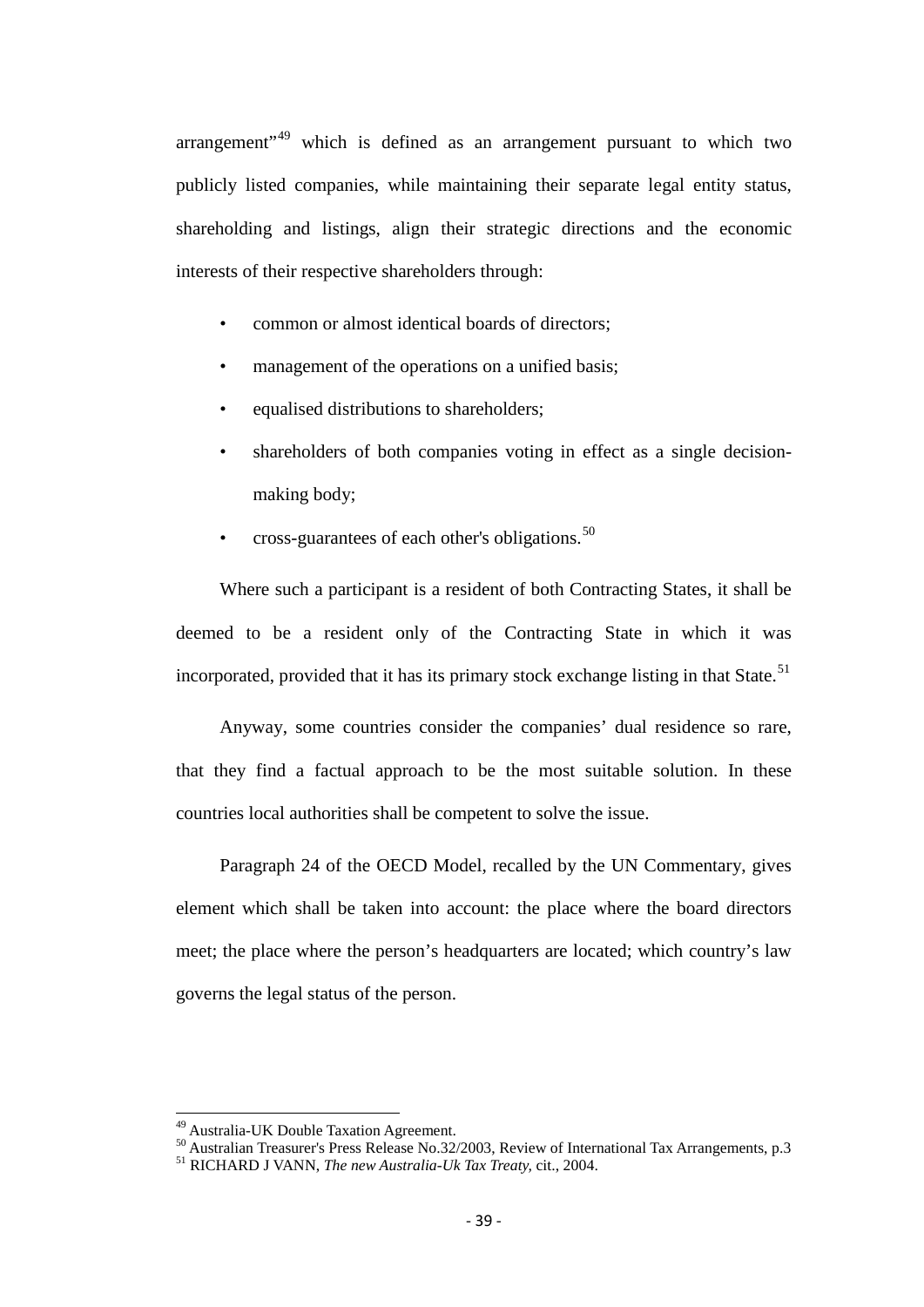However no definite rule can be given, all facts and circumstances must be taken into account, keeping in mind that a company can have more than one place of management, but only one place of effective management.

Nowadays the situation has become more complex especially because of communication revolution: places of management have not to be physically located in one place, since the board directors can meet on a rotational basis, as well as they can use e-mail or video conferences in order to communicate.

In general, directors are independent of the location of the company, since a great deal of freedom is left to directors for the administration of subsidiaries.

German case law suggests that the residence of a company may be determined by the residence of the top manager, in cases where the place of management cannot be determined. However, it is likely that situations will arise where managers are not all residents of the same country. $52$ 

#### **4 POEM and treaty abuses**

Thus provided, it is easy to understand that residency is not always easy to determine, especially because there are some cases in which taxpayers shift their residence with the only aim of enjoying treaty benefits that otherwise they could not take advantage of.

Paragraph 41 of the Commentary on the first article of the UN Model offers some examples:

<span id="page-39-0"></span><sup>52</sup> OECD, *The Impact of the Communications Revolution on the Application of "Pleace of Effective Management" as a Tie Breaker Rule,* cit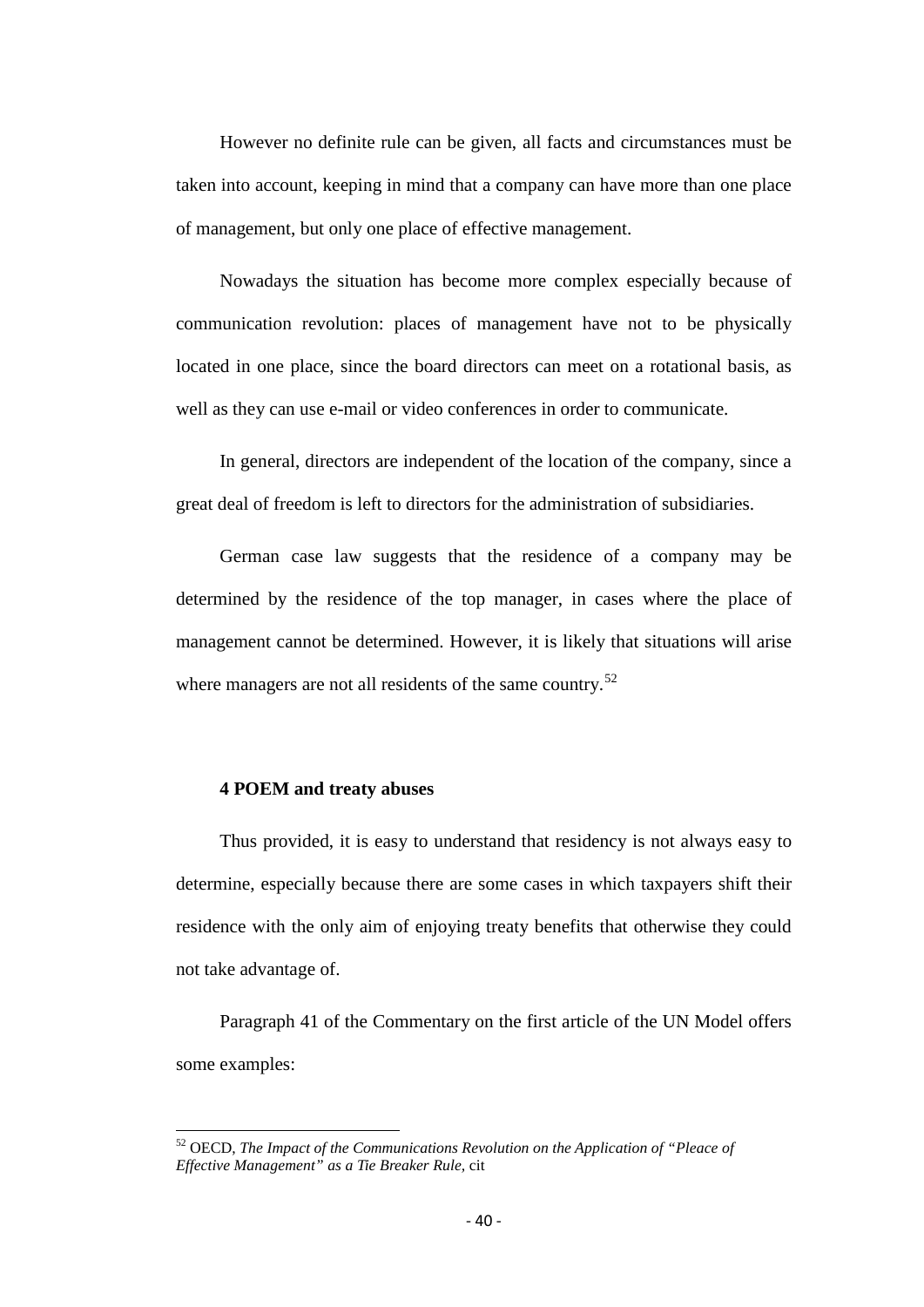- Company X, a resident of State A, is contemplating the sale of shares of companies that are also residents of State A. Such a sale would trigger a capital gain that would be taxable under the domestic law of State A. Prior to the sale, company X arranges for meetings of its board directors to take place in State B, a country that does not tax capital gains on shares of companies and in which the place where a company's directors meet is usually determinative of that company's residence for tax purposes. Company X claims that is has become a resident of State B for the purposes of the tax treaty between States A and B pursuant to paragraph 3 of Article 4 of that treaty, which is identical to the United nations Model Convention. It then sells the shares and claims that the capital gain may not be taxed in State A pursuant to paragraph 6 of Article 13 of the treaty (paragraph 5 of that Article would not apply as company X does not own substantial participations in the relevant companies).
- Ms. X, a resident of State A, owns all the shares of a company that is also a resident of State A. The value of these shares has increased significantly over the years. Both States A and B tax capital gains on shares; however the domestic law of State B provides that residents who are not domiciled in that State are only taxed on the income derived from sources outside the State to the extent that this income is effectively repatriated, or remitted, thereto. In contemplation of the sale of these shares, Ms. X moves to State B for two years and becomes resident, but not domiciled in that State. She then sells the shares and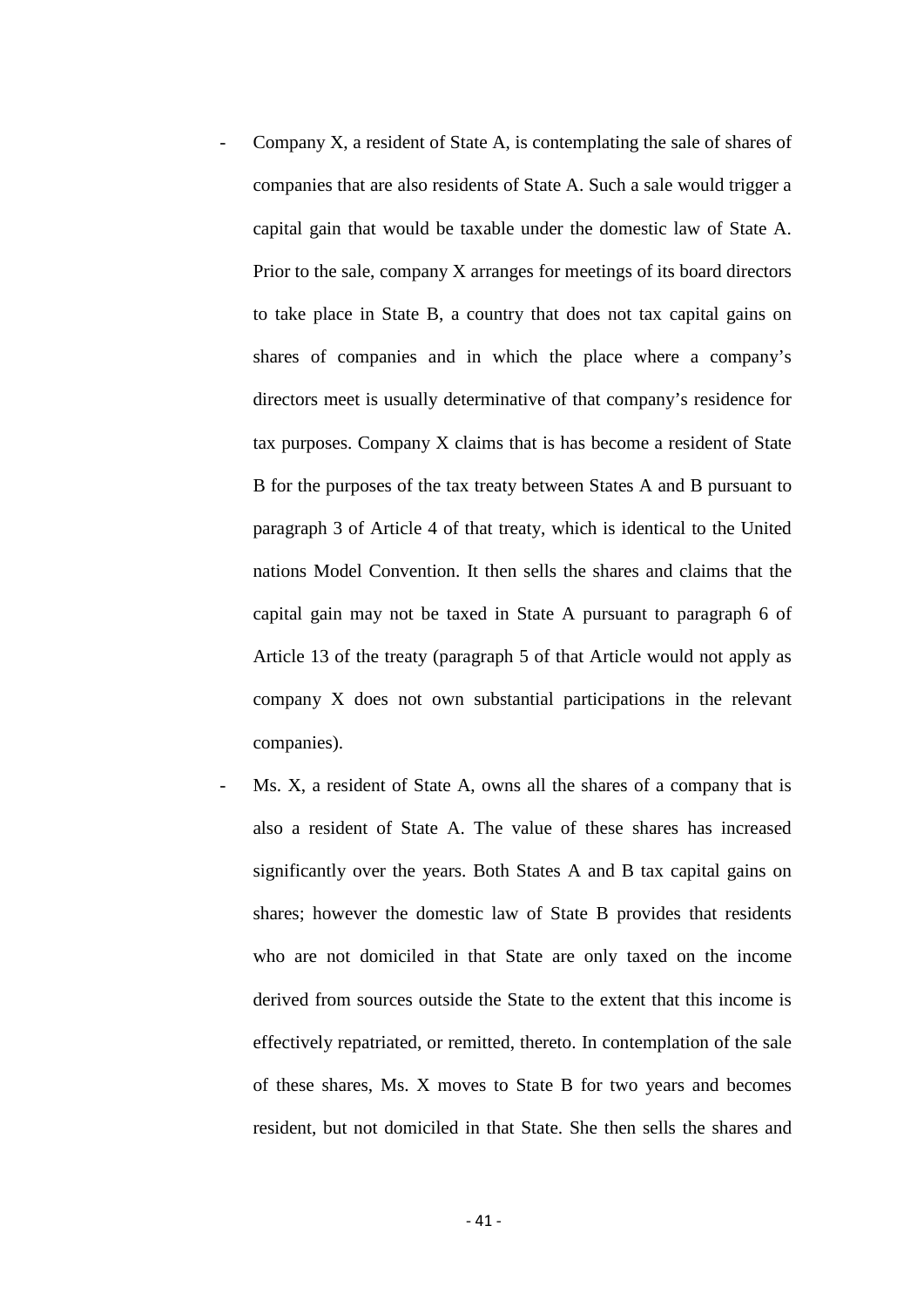claims that the capital gain may not be taxed in State A pursuant to paragraph 6 of Article 13 of the treaty (the relevant treaty does not include a provision similar to paragraph 5 of the United Nations Model Convention). [53](#page-39-0)

When the residence transfer has its only goal in obtaining tax advantages it could be argued that a treaty abuse is taking place. But in cases similar to the previous ones, it could be difficult for local authorities to prove that the change of residence is primarily intended to access treaty benefits.

Neither the UN Model does not give a proper definition of "treaty abuse", it recalls the OECD Model's general guidance, defined as "guiding principle":

"a guiding principle is that the benefits of a double taxation convention should not be available where a main purpose for entering into certain transactions or arrangements was to secure a more favourable tax position and obtaining that more favourable treatment in these circumstances would be contrary to the object and purpose of the relevant provisions."<sup>[54](#page-41-0)</sup>

Thus given, in order to identify an abuse of the treaty two elements must be present: the conclusion of an arrangement or a transaction with the main purpose of securing a more favourable tax position, and the fact that the more favourable treatment is contrary to the object and purpose of the treaty.

In these cases States can apply their domestic anti-abuse rules, but "it is important that this guiding principle be applied on the basis of objective finding of

<span id="page-41-0"></span>

 $53$  Paragraph 41 of the Commentary on Article 1 of the UN Model Convention.<br> $54$  Paragraph 9.5 of the Commentary on Article 1 of the OECD Model Convention.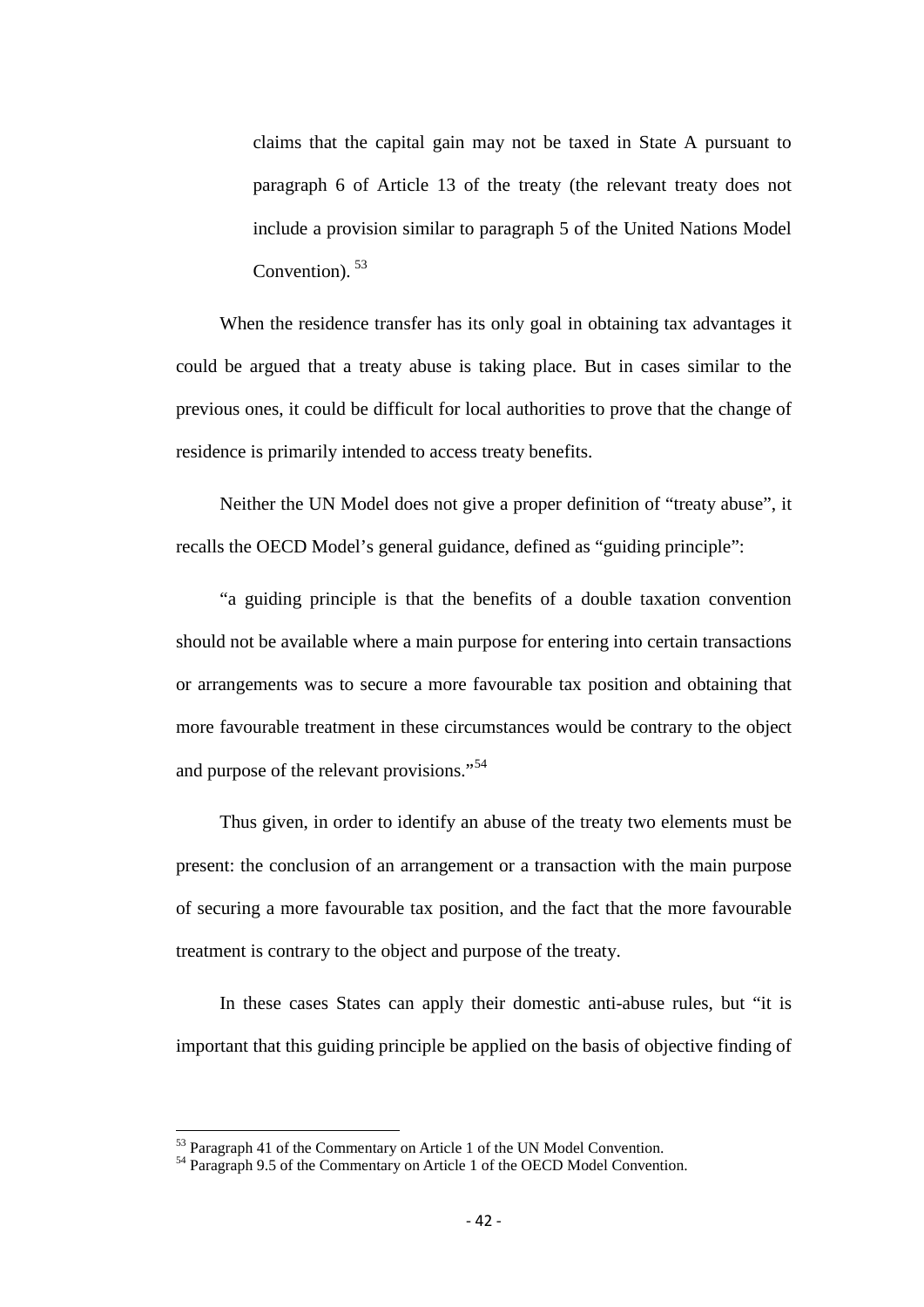facts, not solely the alleged intention of the parties".<sup>[55](#page-41-0)</sup> Hence, local authorities should wonder if a reasonable taxpayer should have entered into the transaction or arrangement also without the tax advantages.

A correct interpretation of paragraph 3 of Article 4 could be useful to deal with these situations, since the concept of "place of effective management" requires a strong relationship between the company and the State: the mere fact, for example, that the board directors' meetings take place in a country, not being enough to consider the company a resident of that State.

An example of concrete application of the place of effective management rule as a way to oppose treaty abuses, is offered by a decision of the 2008 given by a Special Commission in the United Kingdom. The claimants were the trustees and settler of the Trevor Smallwood Trust ("the trust"), which had been created by Mr Smalwood for the benefit of himself and his family in 1989. In 2000, a taxplanning scheme was entered into for the purpose of avoiding liability to United Kingdom capital gains tax on sale of shares subject to the trust.

The scheme involved appointing a trust company registered in Mauritius as sole trustee of the trust and selling the shares while the Mauritius trust company retired and Mr and Mrs Smallwood were appointed trustees.

All this took place during the taxable year 2000-2001. It was agreed that Mr and Mrs Smallwood were at all times resident in the United Kingdom for the purposes of the treaty. The claimants argued that, at the time of the sale, the shares were the property of a resident of Mauritius and claimed the benefit of Art. 13(5) of the UK-Mauritius treaty, by virtue of which the capital gain on the sale of

<span id="page-42-0"></span><sup>&</sup>lt;sup>55</sup> Paragraph 27 of the Commentary on Article 1 of the UN Model Convention.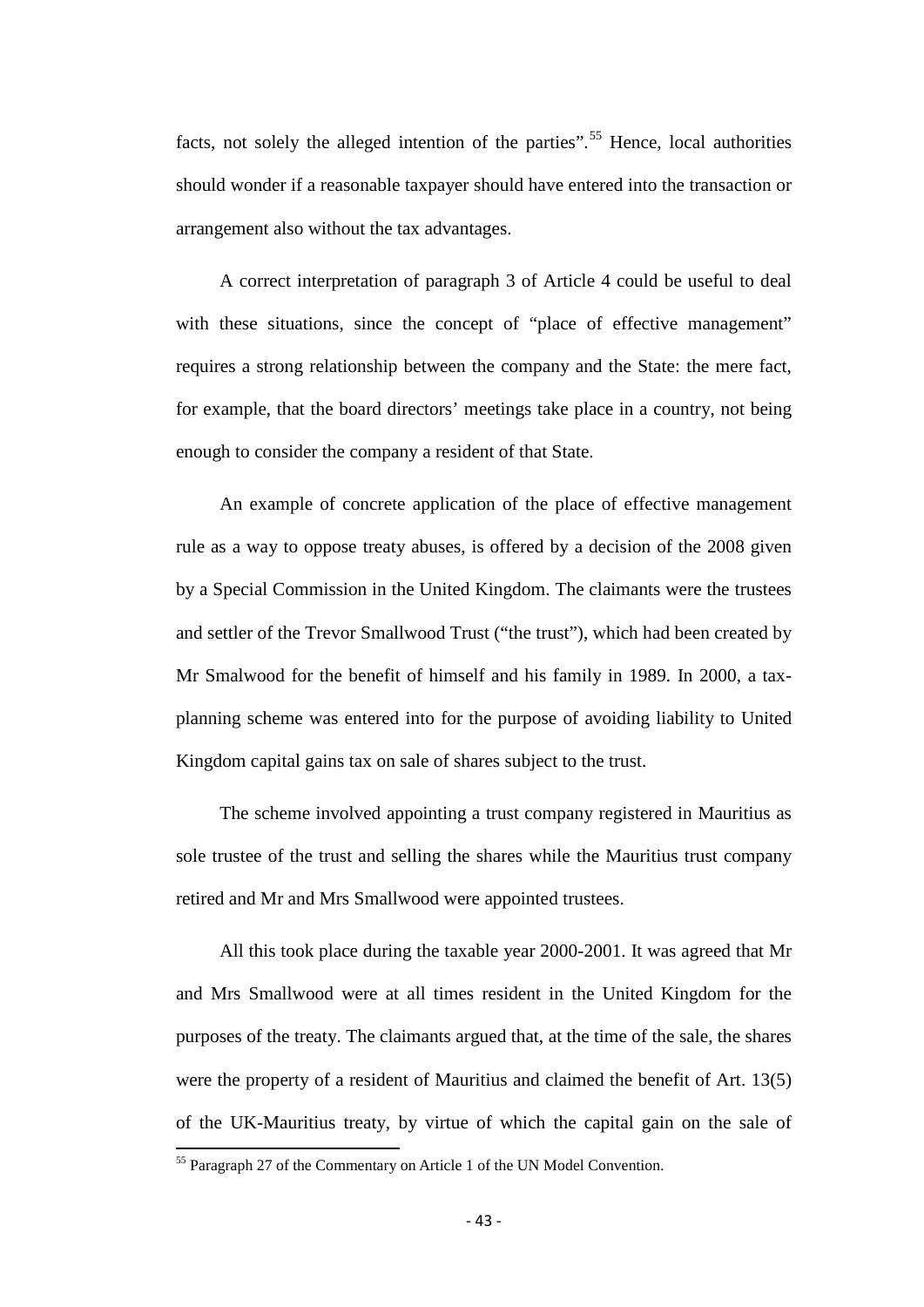shares was taxable only in Mauritius. The tax authority argued that the place of effective management of the trust was at all times in the United Kingdom.<sup>[56](#page-42-0)</sup>

The Special Commissioners concluded that the place of effective management was in the UK, rending a decision in favour of British tax authorities.

When assessing whether the "centre of top-level management" of the trust was in the United Kingdom or Mauritius, the taxpayers submitted that the court should adopt the approach of the Court of Appeal in *Wood v Holden.*

That case established that, in relation to a company, there is no material distinction between the POEM test and the "central management and control" test, which is used to determine whether a company incorporated outside the United Kingdom has become UK resident for corporation tax purposes. Unless the functions of the company's "constitutional organs" (typically, its directors) have been usurped by an "outsider" (where such a person is exercising management and control independently of, or without regard to, the "constitutional organs"), the place of "central management and control" is where the "constitutional organs" carry out their functions.

An "outsider" is not regarded as usurping the functions of the "constitutional organs" merely by counselling them and influencing the decisions taken by them, provided that the "outsider" does not dictate the decisions that are taken.<sup>[57](#page-43-0)</sup>

<span id="page-43-0"></span><sup>56</sup> Special Commissioners (Dr A N Bryce and Dr John F Avery Jones CBE), 19 February 2008. <sup>57</sup> DOMINIC LAWRENCE, *Smallwood: Part 2: poetic justice?,* in *Westlaw,* 2011.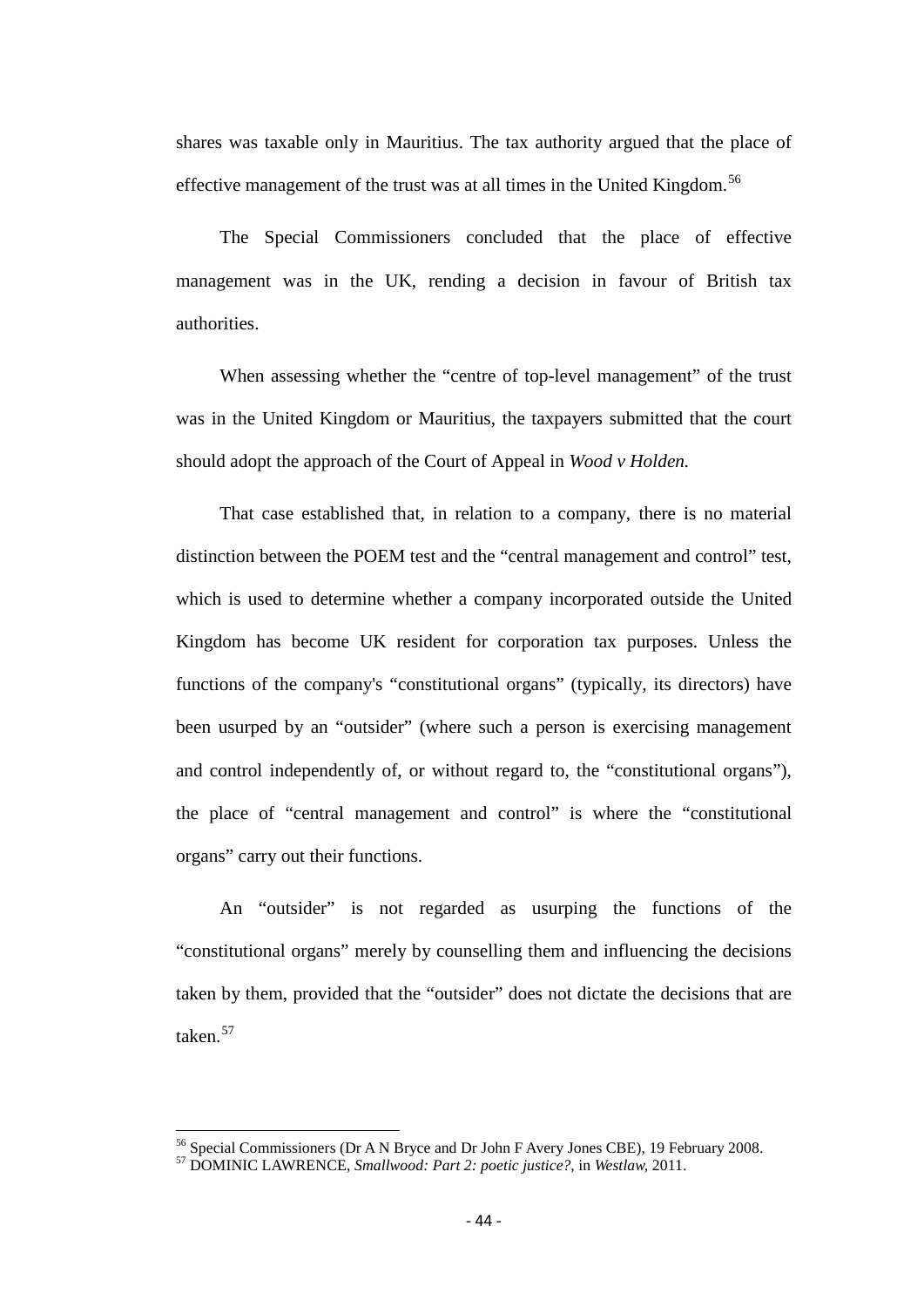Moreover, many States tend to insert, among the treaty provisions, special rules that enables them to tax certain kinds of income received by a taxpayer that was previously a resident of that State.

Some countries have also adopted the so called "departure tax" or "exit charge" provision, under which the change of residence provokes the realization of certain types of income, for example capital gains on shares.

In these situations there are basically two ways to avoid a contrast with treaty provisions: pretending that the realization of the income took place before the change of residence, or inserting specific provisions in the body of the treaty.

However, some States prefer recurring to a mutual agreement procedure for situations of residency uncertainty.

The provision upon POEM in the UK-Hong Kong treaty is slightly unusual, since it states that:

"In cases of doubt, the competent authorities of the Contracting Parties shall endeavour to determine by mutual agreement the Party in which that person's place of effective management is exercised, and in doing so, shall take into account all relevant factors. In the absence of such agreement, that person shall not be entitled to claim any benefits provided by this Agreement, except those provided by article 21, 22 and 23."[58](#page-43-0)

This is an interesting variant on the alternative form of tiebreaker now in general use, which is based upon determination by the competent authorities.

<span id="page-44-0"></span><sup>58</sup> UK/Hong Kong Double Taxation Agreement and Protocol (UK-Hong Kong DTA).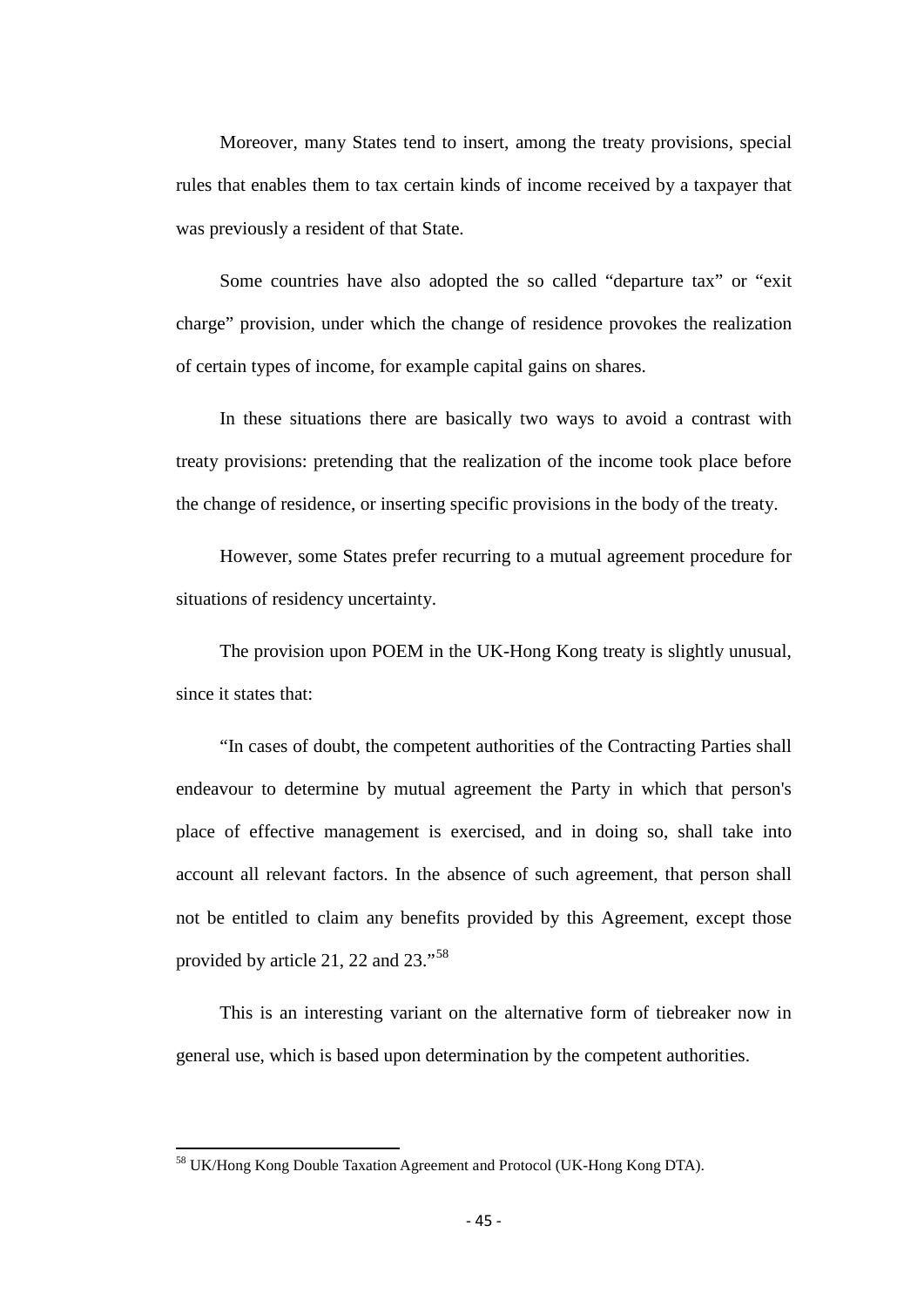The wording in the Hong Kong DTA adopts the test of POEM, but also contemplates a role for the competent authorities in determining doubtful cases, and limits the application of the double taxation agreement where it has not been possible to apply the tiebreaker and determine a single country of residence.<sup>[59](#page-44-0)</sup>

## **5 Treaty shopping**

A behaviour often resulting in an improper use of treaties' provisions is the so-called treaty shopping, through a which a person, not entitled to the benefits of the Convention, use another person in order to indirectly access them.

For example a person who is not a resident of a Contracting State could transfer its profits to a company which is instead entitled to the Convention's benefits, using it as a conduit company. Entities more often used for these purposes are usually companies, but they can also be partnerships or trust.

The Commentary on article 1 of the UN Model gives further clarifications: it distinguishes between direct conduit and stepping stone conduit.

Company X, a resident of State A, receives dividends, interests or royalties from Company Y, a resident of State B. Company X claims that, under the tax treaty between State A and B, it is entitled to full or partial exemption from the domestic withholding taxes provided for under the tax legislation of State B. Company  $X$  is wholly-owned by a resident of third State C who is not entitled to the benefits of the treaty between States A and B. Company X was created with the purpose of

<span id="page-45-0"></span> <sup>59</sup> PHILIP BAKER, *A note on recent UK tax treaty developments,* cit.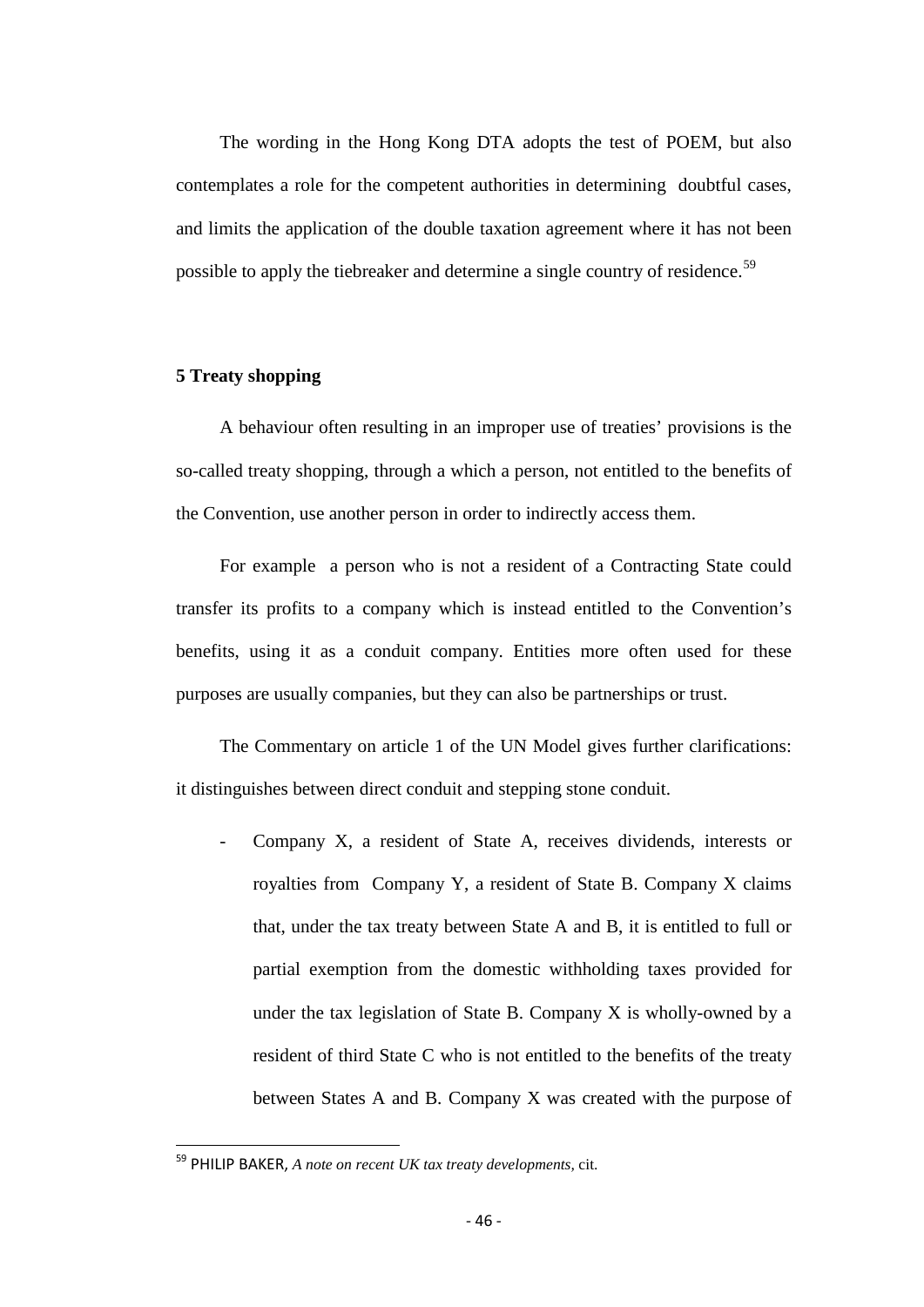obtaining the benefits of the treaty between States A and B and it is for that purpose that the assets and rights giving rise to the dividends, interests or royalties have been transferred to it. The income is exempt from tax in State A, e.g. in the case of dividends, by virtue of a participation exemption provided for under the domestic law of State A or under the treaty between States A and B. In that case, Company X constitutes a direct conduit of its shareholder who is a resident of State  $C.<sup>60</sup>$  $C.<sup>60</sup>$  $C.<sup>60</sup>$ 

During the past five years the Chinese tax authority has embraced an unorthodox approach to international tax avoidance arrangements that utilise conduit companies and undermine China's tax base as a country of source of income for foreign investors. Since China's new Enterprise Income Tax Law took effect on January 1, 2008, China has contended that general anti-avoidance rule contained therein can be applied to strike down international corporate structures founded on treaty shopping.<sup>[61](#page-46-0)</sup>

Chapter VI of the Special Adjustments to the Enterprise Income Tax Law contains article 47, which declares:

"if an enterprise carries out any other business arrangements without reasonable business purposes, resulting in reduction of its taxable revenue or income, the tax authority shall be empowered to make adjustments using reasonable methods."

<span id="page-46-1"></span><span id="page-46-0"></span><sup>&</sup>lt;sup>60</sup> Paragraph 49 of the Commentary to Article 1 of the UN Model Convention.<br><sup>61</sup> KEVIN HOLMES, *the politics of the improper use of double tax treaties: China waves red flags,* in *British Tax Review,* 2011.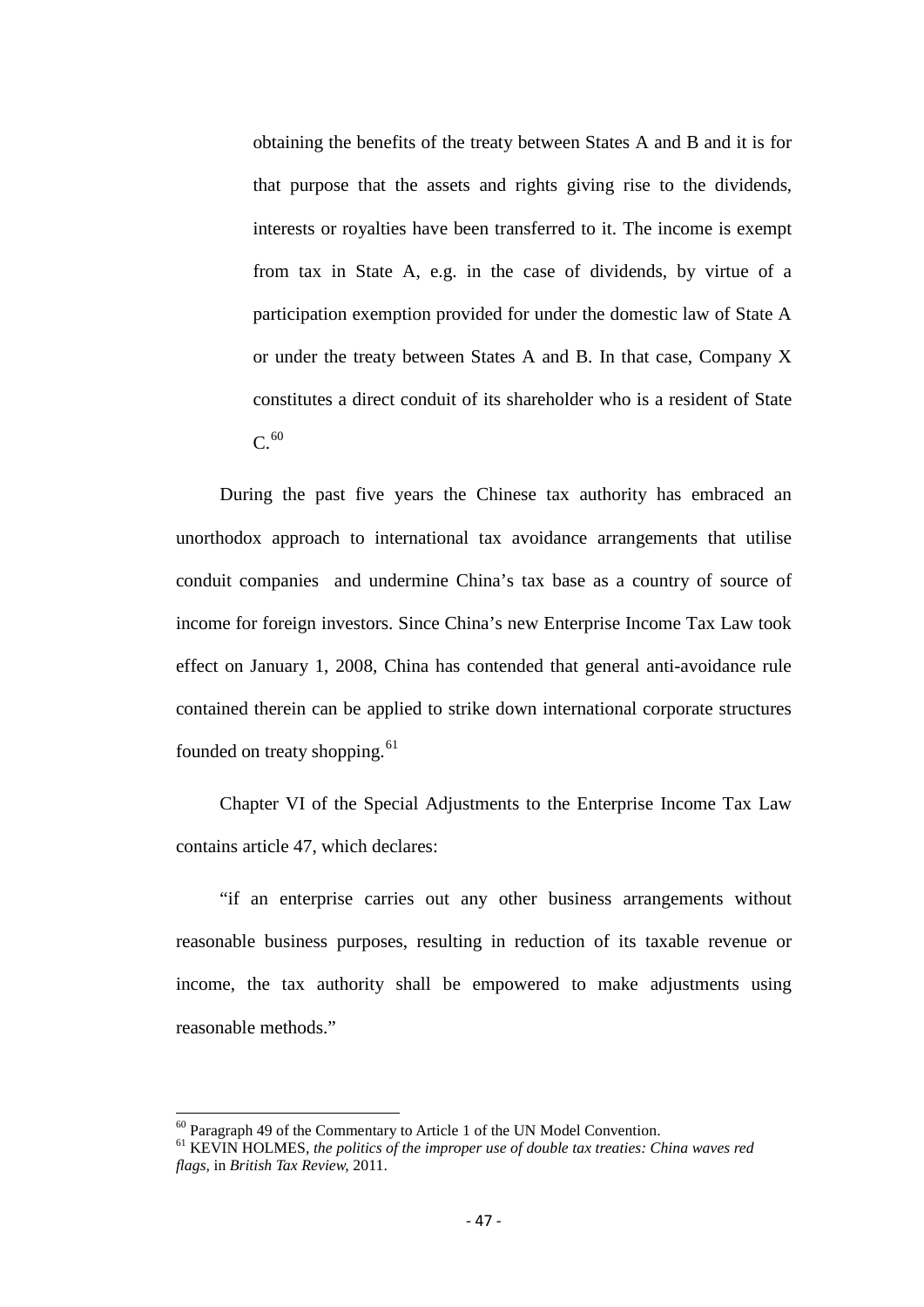On December 2008 the State Administration of Taxation (SAT) issued a circular in response to a request from its Xinjiang office for direction in deciding whether the Barbados-China double taxation agreement had been abused in a share sale transaction. $62$ 

In March 2003, two Chinese resident companies, ChinaCo1 and ChinaCo2, jointly established another Chinese resident company, TargetCo, to undertake certain manufacturing and sale activities. China Co1 and ChinaCo2 contributed 97.5 per cent and 2.5 per cent, respectively, of the registered share capital of TargetCo. In july 2006 ChinaCo1 and ChinaCo2 entered into a joint venture agreement with BarbadosCo, ostensibly a resident of Barbados. BarbadosCo was established in Barbados in May 2006 and was wholly owned by a company that was a resident of the US. Pursuant to the joint venture agreement, BarbadosCo purchased 33,32 per cent of TargetCo's share capital from ChinaCo1 for \$33.8 million, making payments through a Cayman Islands bank account. As a consequence, the shareholdings in TargetCo became: ChinaCo1 64,18 per cent; BarbadosCo 33,32 per cent; ChinaCo2 2,5 per cent. Twenty-seven days after the share purchase by BarbadosCo, ChinaCo1 to acquire additional capital in TargetCo. As a consequence, TargetCo's registered capital became allocated as follows: ChinaCo1 73,13 per cent, BarbadosCo 24,99 per cent; and ChinaCo2 1,88 per cent. Approximately one year later, BarbadosCo sold all of its shares in TargetCo to ChinaCo1, realising a capital gain of  $$12.17$  million.<sup>[63](#page-47-0)</sup>

<span id="page-47-1"></span><span id="page-47-0"></span><sup>&</sup>lt;sup>62</sup> GUO SHUI HAN, *Notice on Correctly Dealing with Treaty Abuse Case*, in *Westlaw, 2008.*<br><sup>63</sup> KEVIN HOLMES, *the politics of the improper use of double tax treaties: China waves red flags,* in *British Tax Review,* cit, 2011.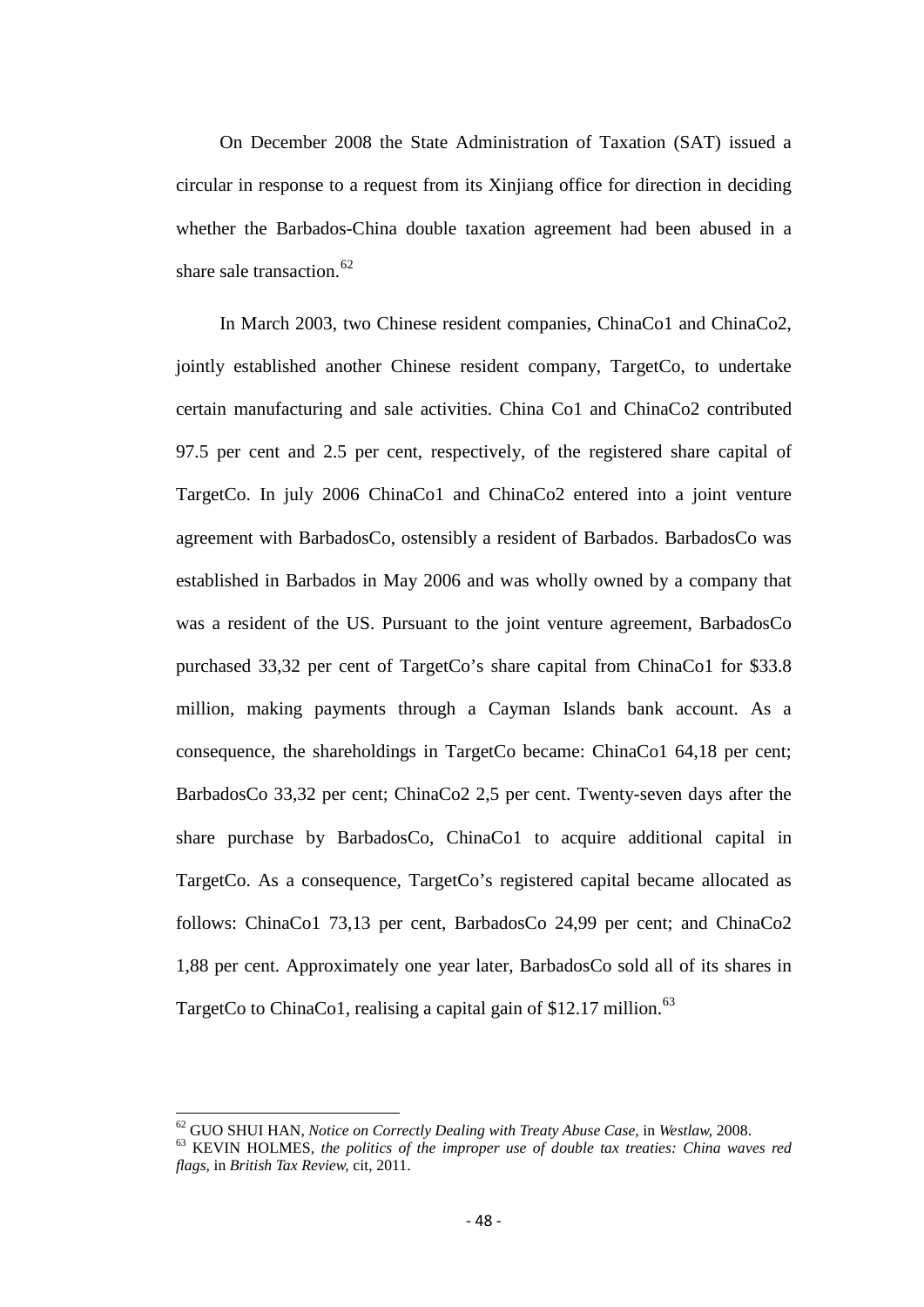The gain came to the notice of the Xinjiang tax authorities because ChinaCo1 needed a tax clearance certificate before it could acquire the foreign exchange to pay for BarbadoCo's shares in TargetCo.

Under the relevant domestic law of China, which was applicable at the time that the gain was made by BarbadosCo, the gain was taxable in China since it was sourced in China $64$ 

Anyway, the domestic law, which imposed 10 per cent withholding tax on the amount of the gain, would be rendered surrogate to Art 13 of the Barbados-China double taxation agreement if BarbadosCo met the relevant requirements specified in the treaty.

Art 13 of the Barbados-China double taxation agreement states that:

"Gains from the alienation of any property other than that referred to in paragraphs 1 (immovable property), 2 (moveable property forming part of a permanent establishment that he company of a Contracting State has in the other Contracting State) and 3( international operating ships and aircraft and related moveable property), shall be taxable only in the Contracting State of which the alienator is a resident."<sup>[65](#page-48-0)</sup>

Thus, in order to avoid the Chinese withholding tax, BarbadosCo needed to be a Barbados resident.

<span id="page-48-1"></span> $64$  Art 1 of The Income Tax Law of the People's Republic of China on Enterprises with Foreign Investment and Foreign Enterprises of October 27, 2007

<span id="page-48-0"></span> ${}^{65}$ Paragraph 4 of Art 13 of the Agreement between the Government of Barbados and the Government of the People's Republic of China for the Avoidance of Double Taxation and the Prevention of Fiscal Evasion with respect to Taxes on Income, May 15, 2000.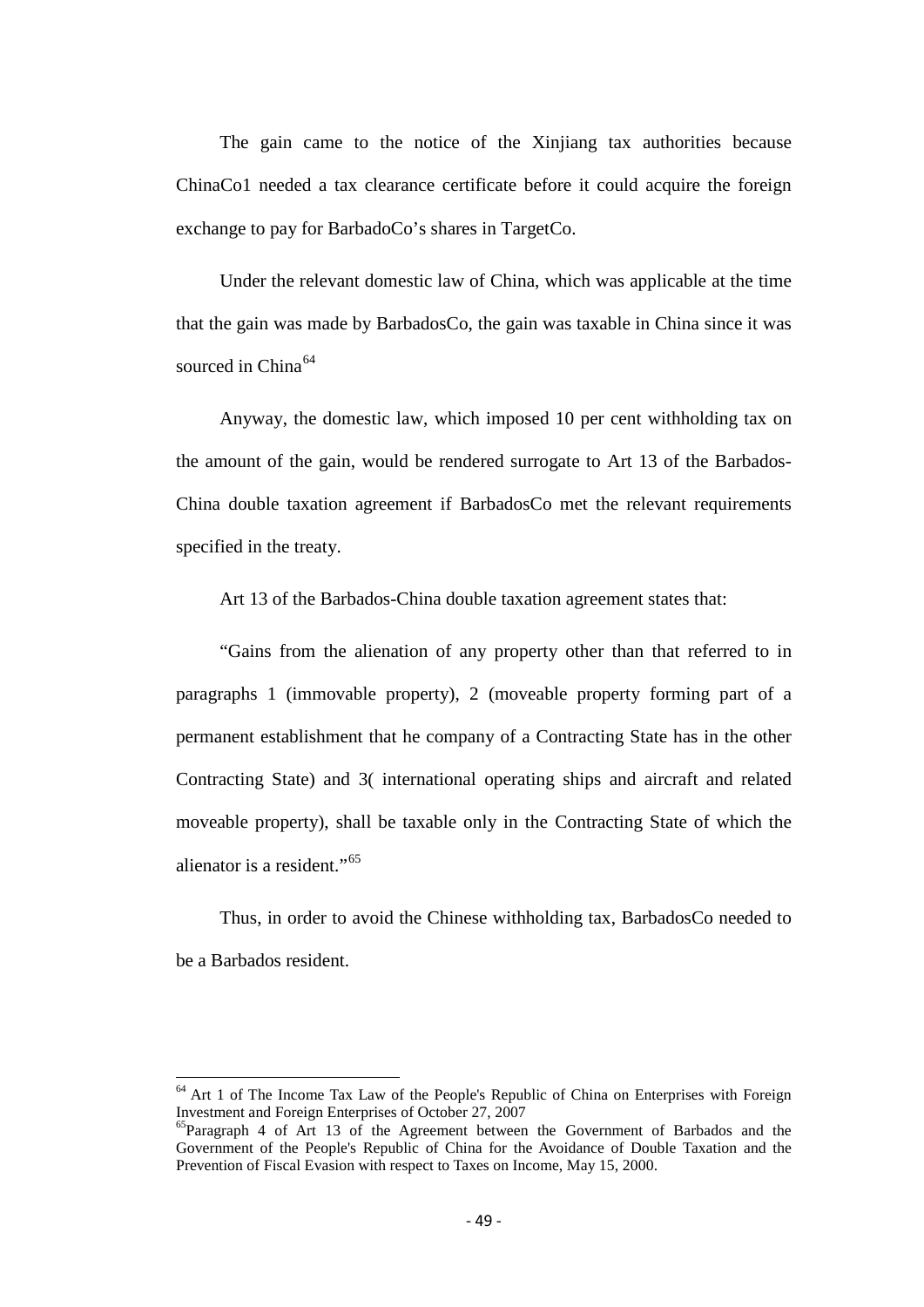Using the exchange of information powers in Article 26 of the Barbados-China double taxation agreement, the Xinjiang tax authority established that, even though BarbadosCo was registered and had a registration address in Barbados, the three members of its board of directors were all citizens of the US. Furthermore, BarbadosCo had no personnel, operations or assets in Barbados.

The SAT concluded that BarbadosCo was not truly a resident of Barbados and, consequently, it was not entitled to enjoy the benefits provided for in the China-Barbados treaty.

Anyway, being, in this case, the location of the directors determinative of the place of residence of BarbadosCo, then the activities in the US of its USresident directors renders BarbadosCo a resident of the US; consequently, the provisions of the China-US double taxation agreement would be triggered.<sup>66</sup>

Article 12 of the China-US double taxation agreement provides that:

"gains from the alienation of shares [...] representing a participation of 25 per cent in a company which is a resident a Contracting State, may be taxed in that Contracting State."<sup>[67](#page-49-0)</sup>

At the time that it sold its shares, BarbadosCo had not breached the 25 per cent threshold, instead its participation was of 24,99 per cent. However, in addition to the question of the residence of BarbadosCo, the SAT advanced other reasoning in order to support the Chinese right to tax: the gain arose from a predetermined arrangement; BarbadosCo was established only a short time before

<sup>&</sup>lt;sup>66</sup> YANG HOULU, *New Developments in the General Anti-Abuse Rules and the Impact on International Tax Planning, in Asia-Pacific Tax Bulletin, p.180, 2009.* 

<span id="page-49-0"></span><sup>&</sup>lt;sup>67</sup> Art 12 Agreement between the Government of the United States of America and the Government of the People's Republic of China for the Avoidance of Double Taxation and the Prevention of Tax Evasion with respect to Taxes on Income, April 30, 1984, (China-US DTA).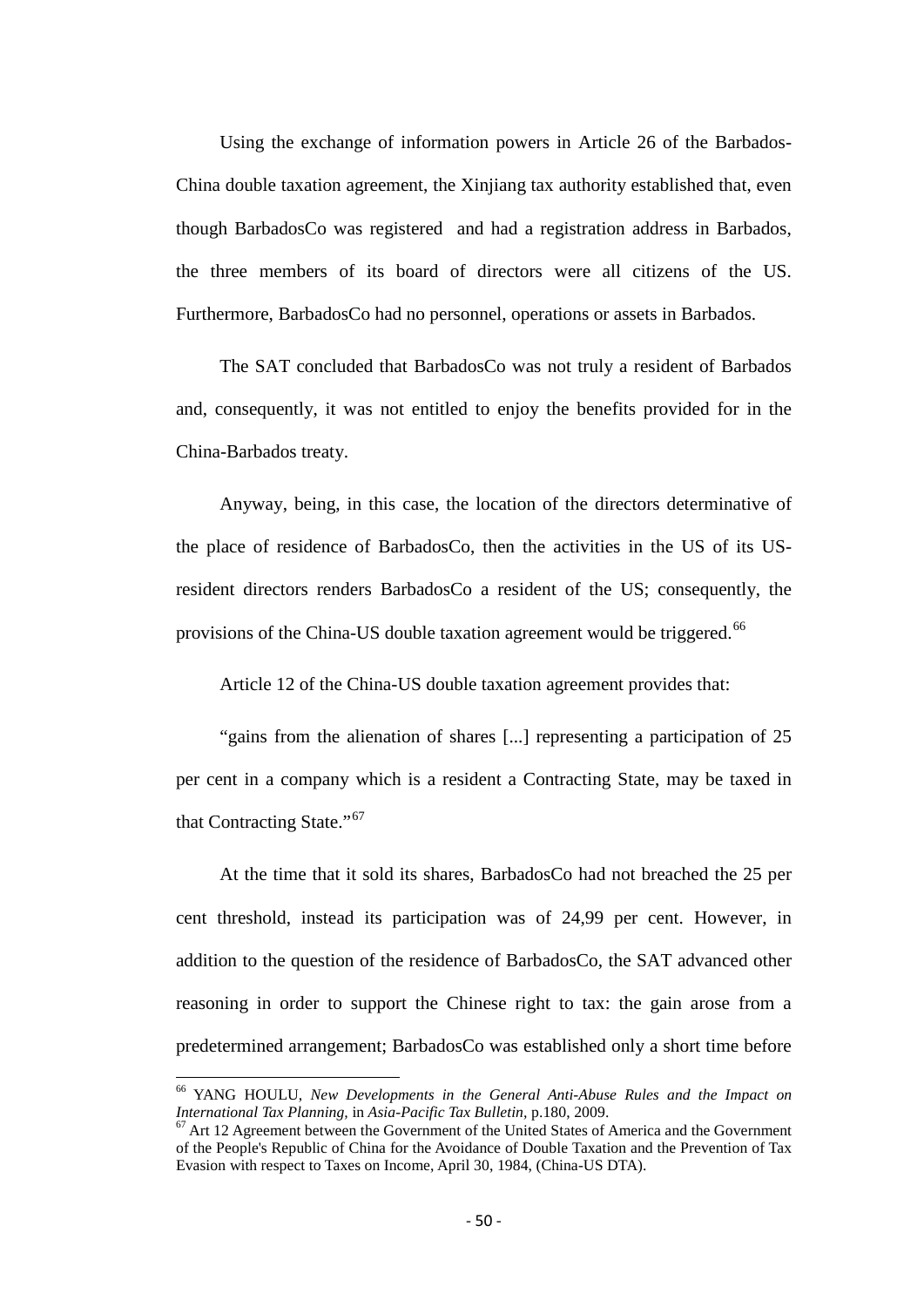it acquired the shares in TargetCo from ChinaCo1; the share repurchase by ChinaCo1 appeared opportunistic, given the short period between between the sale and the repurchase.<sup>[68](#page-49-0)</sup>

All these reasons had the hallmarks of a treaty abuse.

Thus, if BarbadosCo was truly a resident of the US, a rational basis upon which the SAT could deny the application of Art 12 of the China-US treaty, was to allege treaty abuse, whereby the parties predetermined BarbadosCo's shareholding in TargetCo at 24,99 per cent.

The structure of a stepping stone conduit is similar: in that case, however, the income of company X is fully taxable in State A and, in order to eliminate the tax that would be payable in that country, company X pays high interests, commissions, service fees or similar deductible expenses to a second related conduit company, company Z, a resident of State D. These payments, which are deductible in State A, are tax-exempt in State D by virtue of a special tax regime available in that State. The shareholder who is a resident of State C is therefore seeking to access the benefits of the tax treaty between States A and B by using company X as a stepping stone.<sup>[69](#page-50-0)</sup>

In order to avoid these situations States have adopted different approaches.

For example, the United States discipline with reference to financing arrangements provides that a financing arrangement is the acquisition of a product through debt.

<span id="page-50-1"></span> $^{68}$  KEVIN HOLMES, *the politics of the improper use of double tax treaties: China waves red flags,* in *British Tax Review, cit, 2011.* 

<span id="page-50-0"></span> $\hat{P}_{9}$  Paragraph 50 of the Commentary to Article 1 of the UN Model Convention.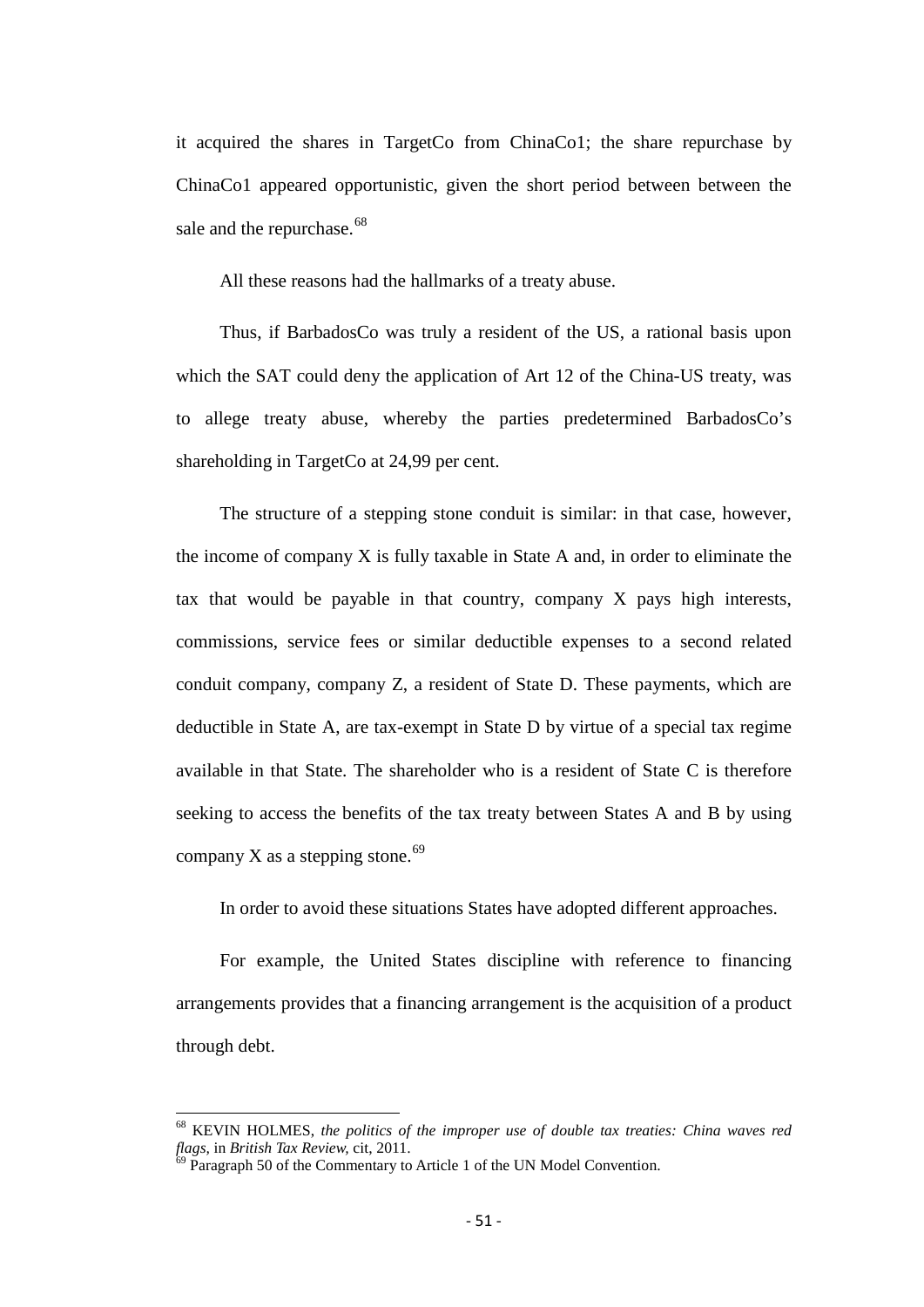When one or more intermediaries intervene in the process they shall be considered conduit companies and their existence for tax purposes shall be disregarded, if the total tax burden is reduced because of the intermediary's presence, a tax avoidance plan is detected and the intermediary's relation with the financing entity is found to be the only reason of its participation in the arrangement.

In *Aiken industries Inc. v Commissioner of Internal Revenue* a company, which was a resident of the Bahamas, Ecuadorian Corp. Ltd (ECL), owned 99,997 per cent of the share capital of Mechanical Products inc. (aiken Industries), a US resident corporation. ECL also held all the shares of Compania de Cervezas Nacionales (CCN), a company resident in Ecuador, which, in turn, wholly owned Industris Hondurenas SA de CV (Industrias), a Honduran resident company.[70](#page-50-1)

ECL made a loan to Aiken Industries in return for a promissory note. Since there was no treaty between the US and the Bahamas, Aiken Industries would have had to deduct US domestic withholding tax at the rate of 30 per cent on interest payments that it made directly to ECL. Rather, ECL transferred Aiken Industries' note to Industrias in consideration for a second promissory note issued by Industrias to ECL. Aiken Industries then made its interests payments to Industrias rather than to ECL.

This arrangement was designed to take advantage of the exemption from US withholding tax under Art 9 of the Honduras-US double taxation agreement, which establishes that:

<span id="page-51-0"></span><sup>70</sup> KEVIN HOLMES, *the politics of the improper use of double tax treaties: China waves red flags,* in *British Tax Review,* cit, 2011.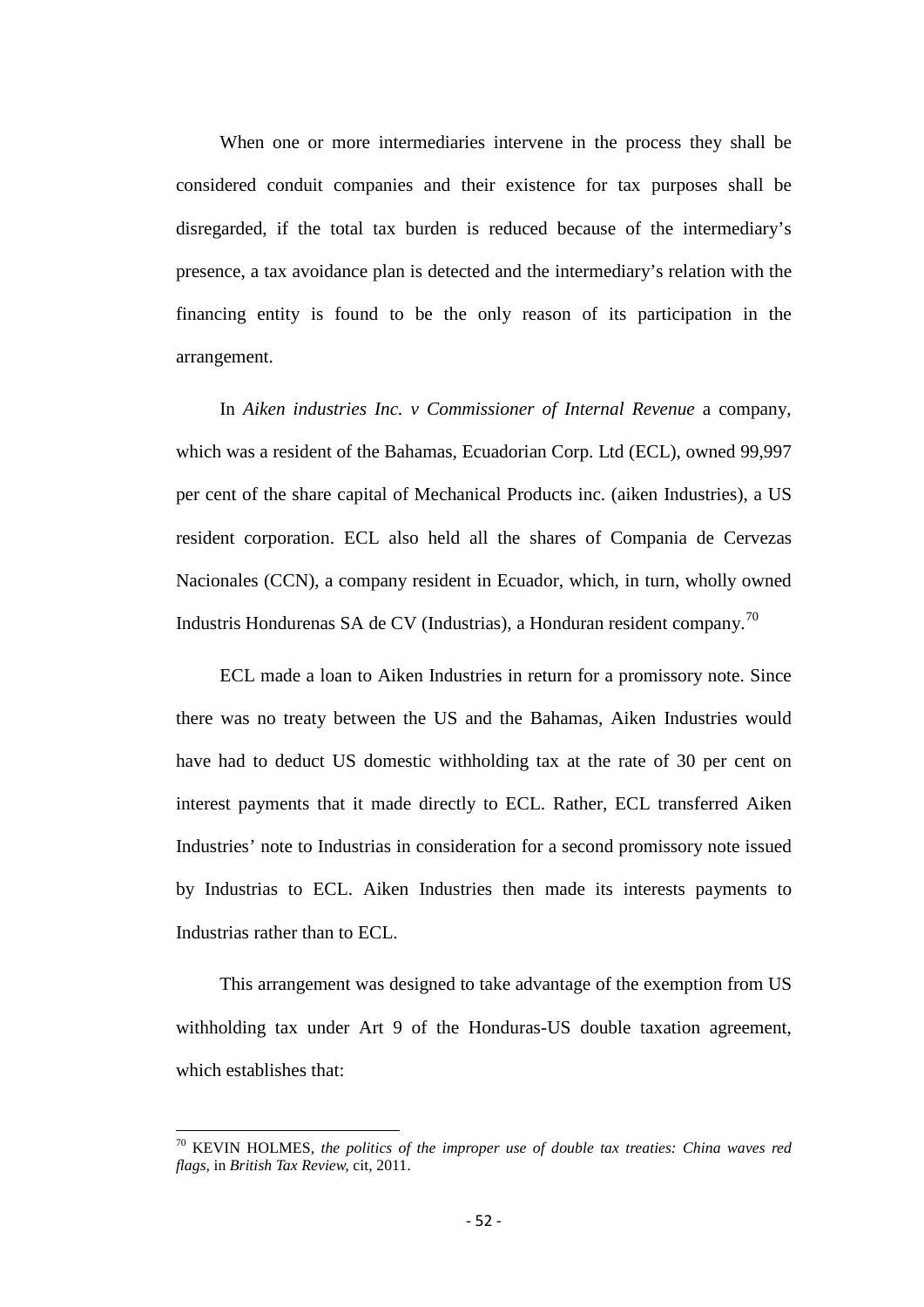"Interest on [...] notes [...] from sources within a Contracting State received by a resident, corporation or other entity of the other Contracting State, not having a permanent establishment in the State of Source [...] shall be exempt from tax therein $"$ <sup>[71](#page-51-0)</sup>

The US Commissioner of Internal Revenue alleged that Industrias should be disregarded for tax purposes because ECL was the true owner and recipient of the interest and ECL, not being a resident of Honduras, was not exempt from the US 30 per cent withholding tax under the Honduras-US treaty.

The Court went on affirming that the interest payments made by Aiken Industries to Industrias were not exempt from the US withholding tax because Industrias was merely a conduit for the passage of the interest from Aiken Industries to ECL and that Aiken Industries "failed to demonstrate that a substantive indebtedness existed between a United States corporation and a Honduran corporation. [...] Its only purpose was to obtain the benefits of the exemption established by the treaty,"<sup>[72](#page-52-0)</sup>

Other States, for example Switzerland, deal with the problem through the interpretation of their treaties. According to a 1962 decree of the Swiss Federal Council, which is applicable to Swiss treaties with countries that, under the relevant treaties, grant relief from withholding tax that would otherwise be collected by these countries, a claim for such relief is considered abusive if,

<sup>71</sup> Convention between the United States of America and the Republic of Honduras for the Avoidance of Double Taxation and the Prevention of Fiscal Evasion with respect to Taxes on

<span id="page-52-1"></span><span id="page-52-0"></span><sup>&</sup>lt;sup>72</sup> United States Tax Court, *Aiken Industries Inc. v Commissioner of Internal Revenue* **,56** T.C. 925 (1971)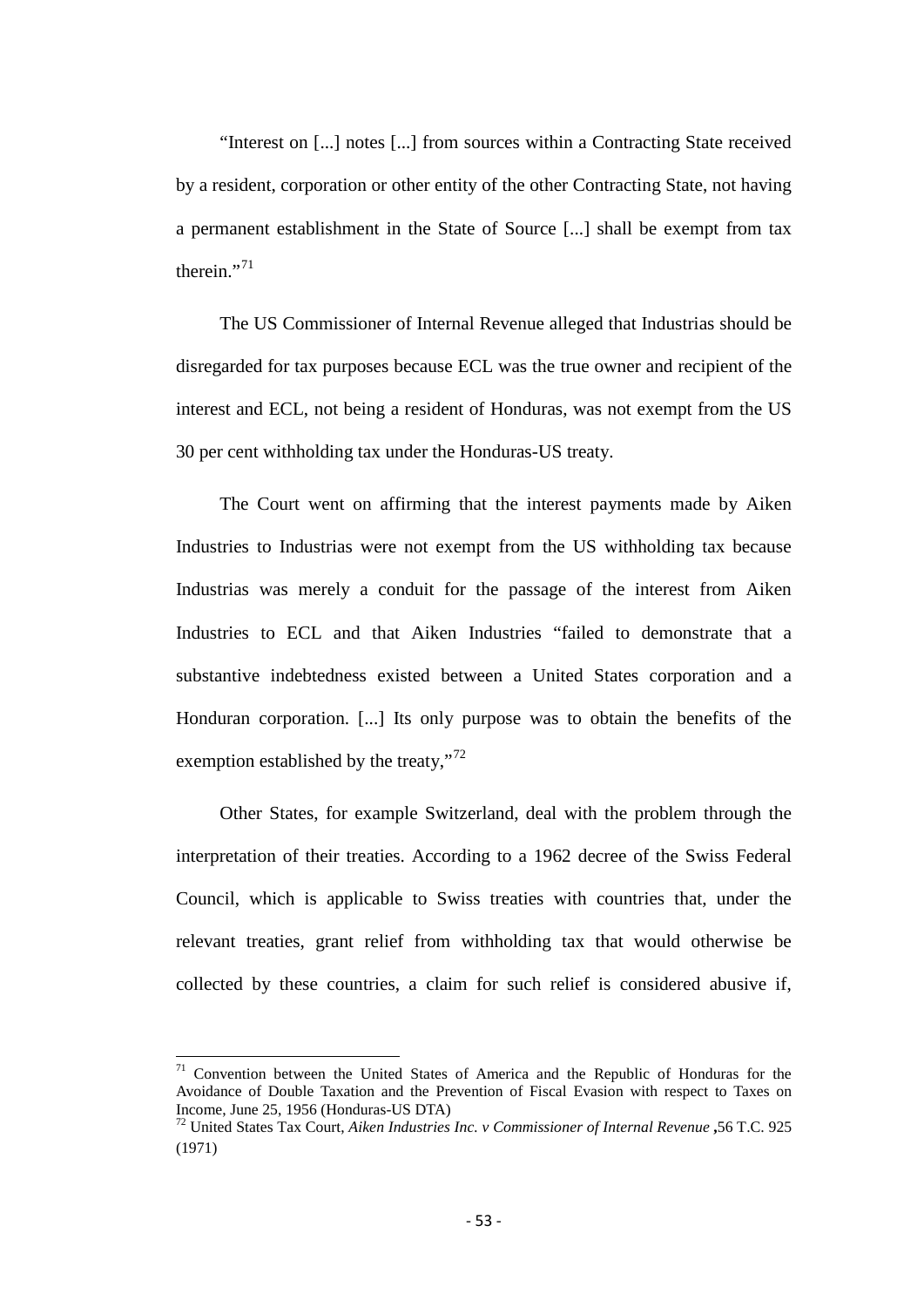through such claim, a substantial part of the tax relief would benefit persons not entitled to the relevant treaty.<sup>[73](#page-52-1)</sup>

Moreover, some countries have addressed this problem through their domestic laws or their judicial doctrines.

Another way to deal with treaty shopping problem is the insertion of specific rules in the treaties, for example the UN Model contains the "beneficial owner" concept. The OECD Commentary includes various examples of such rules.

Three approaches are spotted to deal with conduit companies problem: the look-through approach, the subject-to-tax approach and the channel approach.

The first one aims to grant treaty benefits only to those companies which are found to be directly or indirectly owned by residents of a Contracting State. When a solution of this kind is adopted, States can insert, among the treaty's provisions, relevant criteria in order to determine when a company is hold by a resident of the Contracting State.

The subject-to-tax approach grants tax exemptions in the State of source only when the income is taxed in the State of residence. Anyway this strategy is not adequate for advanced evasion strategies, as in cases of stepping stone conduit.

The most satisfactory solution to deal with the matter has been identified as the channel approach. The OECD Model suggests the following wording:

<span id="page-53-0"></span><sup>&</sup>lt;sup>73</sup> Paragraph 53 of the Commentary to Article 1 of the UN Model Convention.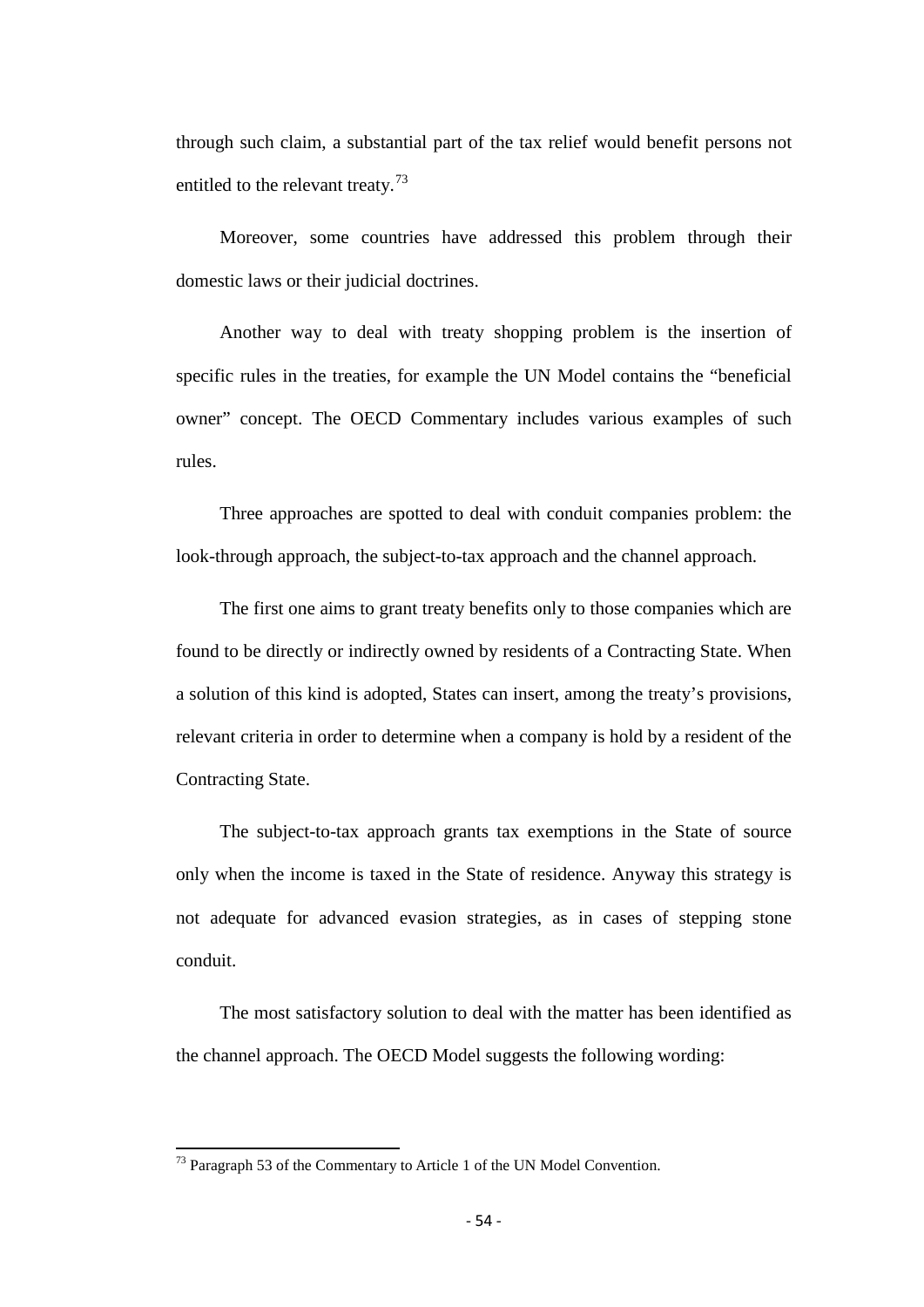"when income arising in a Contracting State is received by a company that is resident of the other Contracting State and one or more persons who are not residents of that other Contracting State

- have directly or indirectly or through one or more companies, wherever resident, a substantial interest in such company, in the form of a participation or otherwise, or
- exercise directly or indirectly, alone or together, the management or control of such company

any provision of this Convention conferring an exemption from or a reduction of, tax shall not apply if more than 50 per cent of such income is used to satisfy claims by such persons (including interests, royalties, development, advertising, initial and travel expenses, and depreciation of any kind of business assets including those on immaterial goods and processes)."<sup>[74](#page-53-0)</sup>

The channel approach is the only effective way to face stepping stone strategies.

The OECD Commentary suggests for these solutions to be accompanied and mitigated with bona fide provisions.

In *A Holding ApS v Federal Tax Administration* a group of companies was controlled by E, an individual resident in Bermuda. E was the director of D Ltd, a Bermuda Corporation, which held all of the share capital of C Ltd, which was a company resident in Guernsey, the Channel Islands. C Ltd, in turn, wholly owned A Holding ApS ( A Holding), a company resident in Denmark. A Holding did not

<span id="page-54-0"></span> $74$  Pragraph 17 of the Commentary to Article 1 of the OECD Model Convention.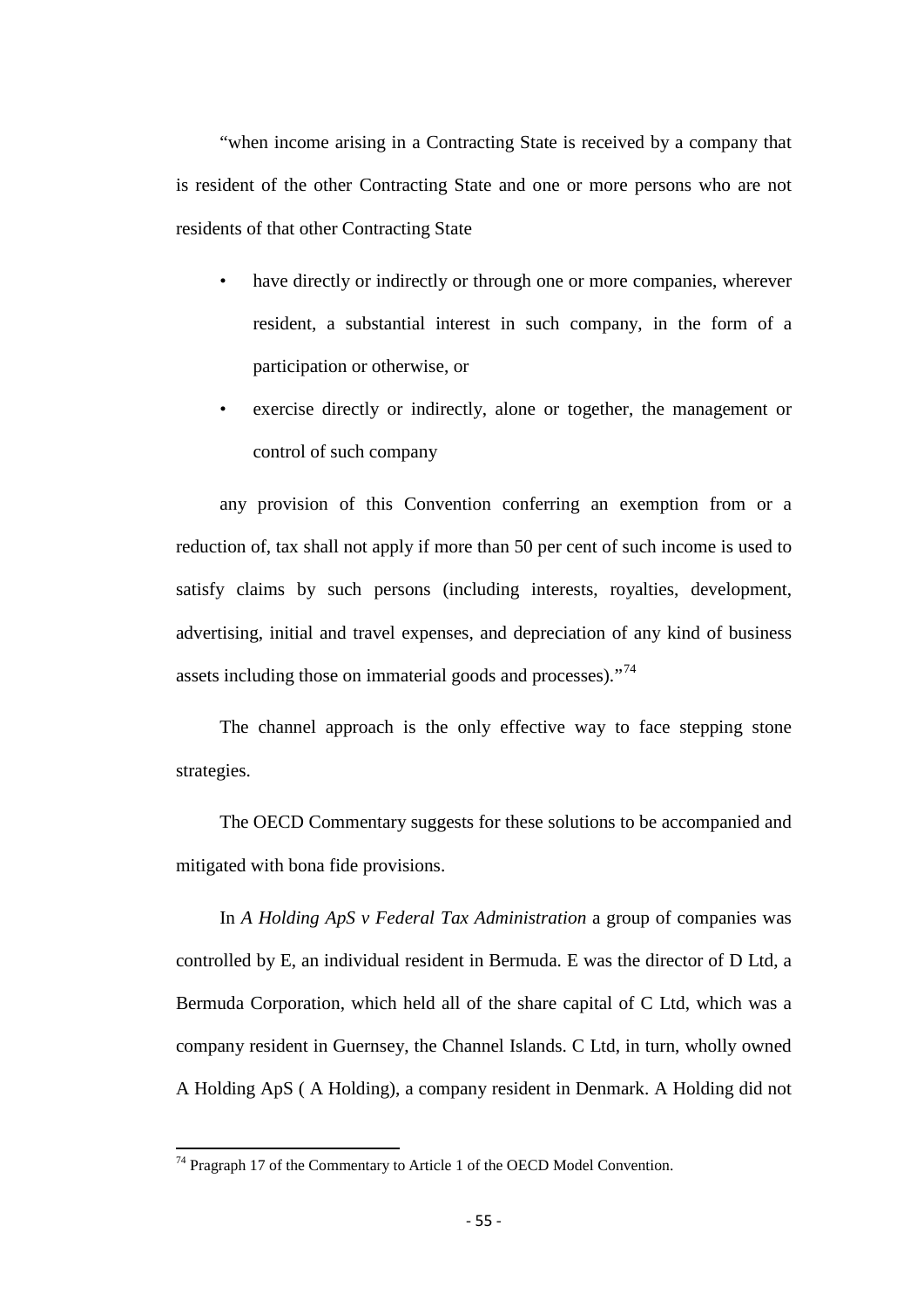have its own offices or staff in Denmark and had no assets, or leasing or personnel expenditure recorded in its accounts. In 1999, A Holding acquired the entire issued share capital of F AG, a company resident in Switzerland. F AG distributed dividends to A Holding, which were subjects to a 35 per cent withholding tax under Swiss domestic tax law.[75](#page-54-0)

A Holding applied for a refund of the withholding tax under Article 26 of the Denmark-Switzerland double taxation agreement<sup>[76](#page-55-0)</sup>, but the Swiss Tax Administration rejected its request.

By reference to Art 26 of the Vienna Convention, the Federal Court noted that:

"good faith, the aim and purpose of a convention are to be taken into account when an international convention is applied. Every contracting state can expect that the other contracting state acts in accordance with these principles. [...] This includes the tackling of abuses because the prohibition of abuses is part of the principle of good faith. […] It prohibits the use of an institute of law against its purpose to realise interests which are not protected by it. [...] Accordingly, the prohibition of an abuse of rights as regards conventions is […] recognised […] without being necessary to adopt an explicit provision in the respective convention. [ ... ] It may be regarded as an internationally accepted principle that

<sup>&</sup>lt;sup>75</sup> KEVIN HOLMES, *the politics of the improper use of double tax treaties: China waves red flags, in British Tax Review, cit, 2011.* 

<span id="page-55-1"></span><span id="page-55-0"></span><sup>&</sup>lt;sup>76</sup> The Convention between the Swiss Federation and the Kingdom of Denmark for the Avoidance of Double Taxation with respect to Taxes on Income and on Capital, November 23, 1973 (Denmark-Switzerland DTA)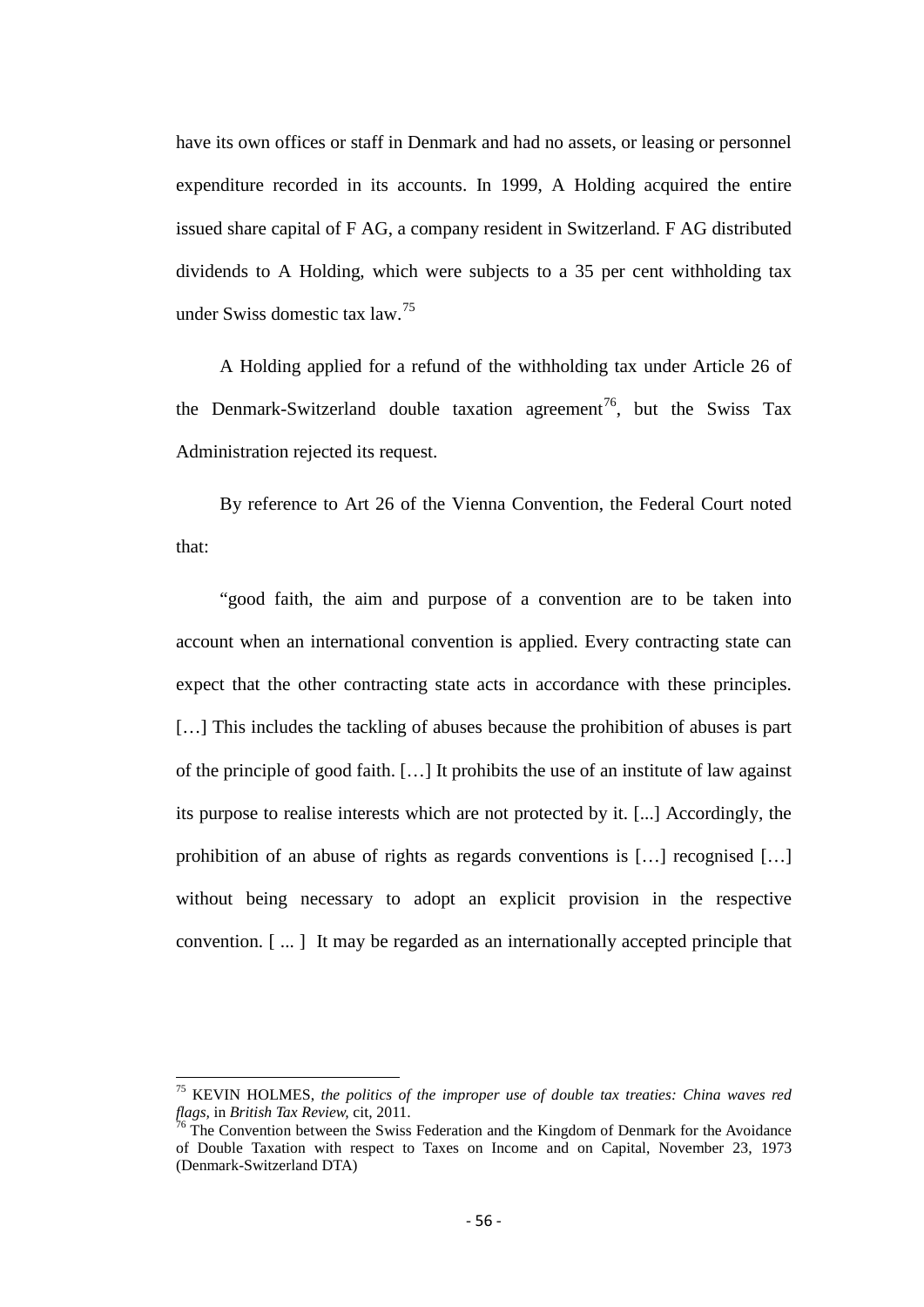states do not have to grant advantages of double tax conventions if arrangements chosen by the taxpayer constitute an abuse of a convention. "<sup>[77](#page-55-1)</sup>

Initially, the Higher Tax Administration found that A Holding was the beneficial owner of the dividends, which it received. However, the Federal Court observed that:

"although the Higher Tax Administration has regarded A Holding as the beneficial owner of the dividends in accordance with art 10 of the Denmark-Switzerland double tax treaty one can assume an abuse. The assumptions of the court of lower instance were based on the fact that the distributed dividends are in principle attributable to A Holding for taxation in Denmark […]; this does not answer the question whether the convention was invoked abusively  $\left[ \ldots \right]^{78}$  $\left[ \ldots \right]^{78}$  $\left[ \ldots \right]^{78}$ ."

The Court used the look-through approach, noting that the corporate structure chosen by E allowed it to control not only D Ltd, but also A Holding. Thus, granting a refund to E would have meant granting a refund to E, who was not a person entitled to enjoy the benefits of the Denmark-Switzerland treaty.

These are some of the approaches which aim to deal with a particular aspect of treaty shopping: conduit companies or stepping stone strategies, but States may prefer to face the treaty shopping problem in a more comprehensive way; the UN Model Commentary refers to the OECD Commentary, which suggests, for example, for treaty benefits to be granted only to those residents who can be defined as "qualified persons"; States are then free to determine in their

<span id="page-56-1"></span><span id="page-56-0"></span><sup>77</sup> *A Holding ApS v*. *Federal Tax Administration*, 8 ITLR 536 (Swiss Federal Court). <sup>78</sup> *A Holding ApS v*. *Federal Tax Administration, cit.*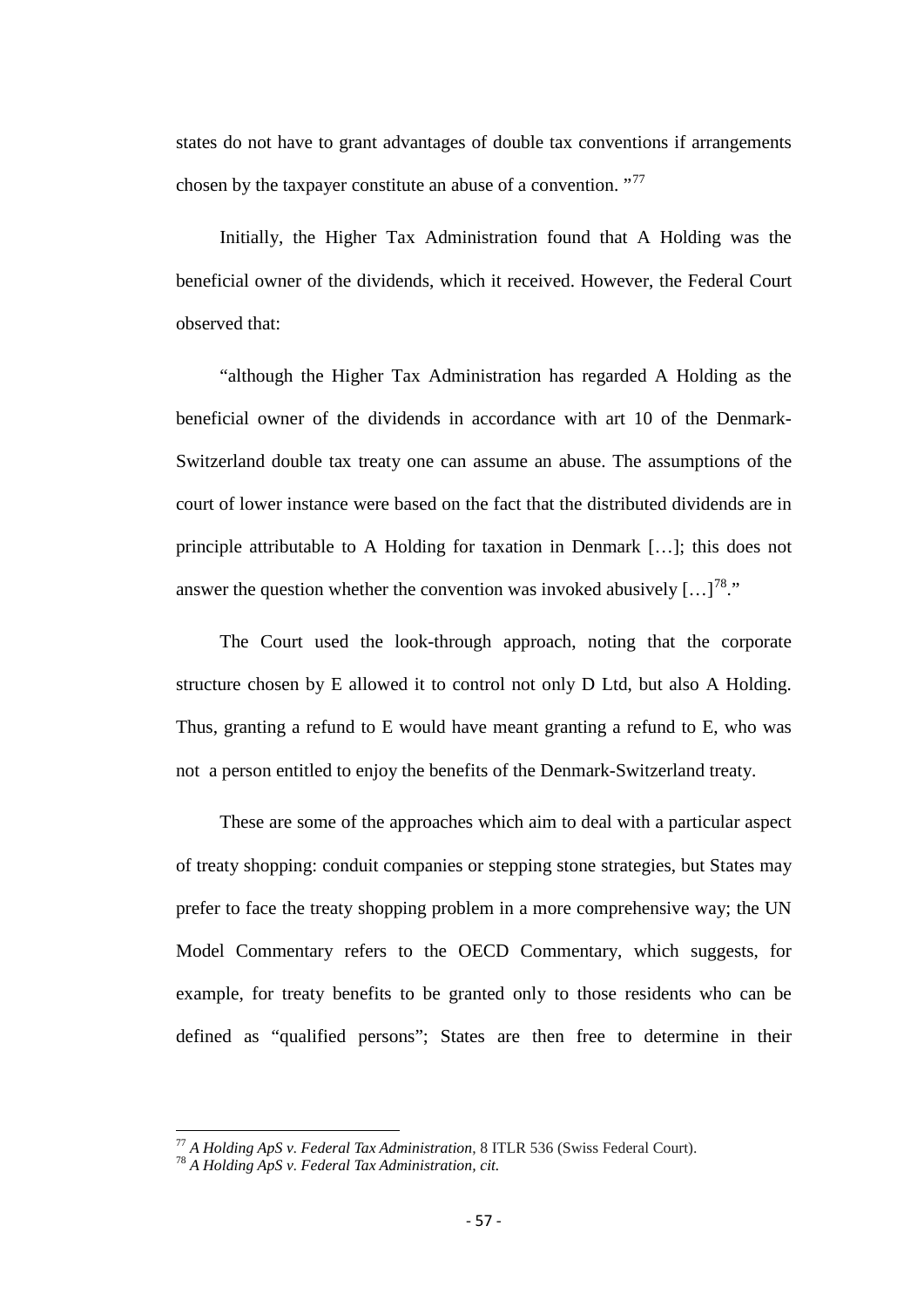negotiations which characteristics an entity should possess to be addressed as a qualified person.

Other approaches can be tempted by the States in order to avoid the treaty shopping phenomenon.

One possible method consists in denying treaty benefits to specific types of companies, which are often used as conduit companies. States shall, in first instance, determine the characteristics these companies usually possess, then exclude them from the treaty scope.

A less radical solution could be excluding from the scope of the treaty only some kinds of income received or paid by such companies. In this way the companies concerned would still be subject to the provisions of Article 24 (nondiscrimination), Article 25 (mutual agreement procedure) and Article 26 (exchange of information) of the UN Model.

When it is not possible to identify this kind of companies through their legal characteristics a more general formulation should be adopted. The OECD Commentary suggests the following wording:

"Any company, trust or partnership that is a resident of a Contracting State and is beneficially owned or controlled directly or indirectly by one or more persons who are not residents of that State shall not be entitled to the benefits of this Convention if the amount of tax imposed on the income or capital of the company, trust or partnership by that State (after taking into account any reduction or offset of the amount of tax in any manner, including a refund, reimbursement, contribution, credit or allowance to the company, trust or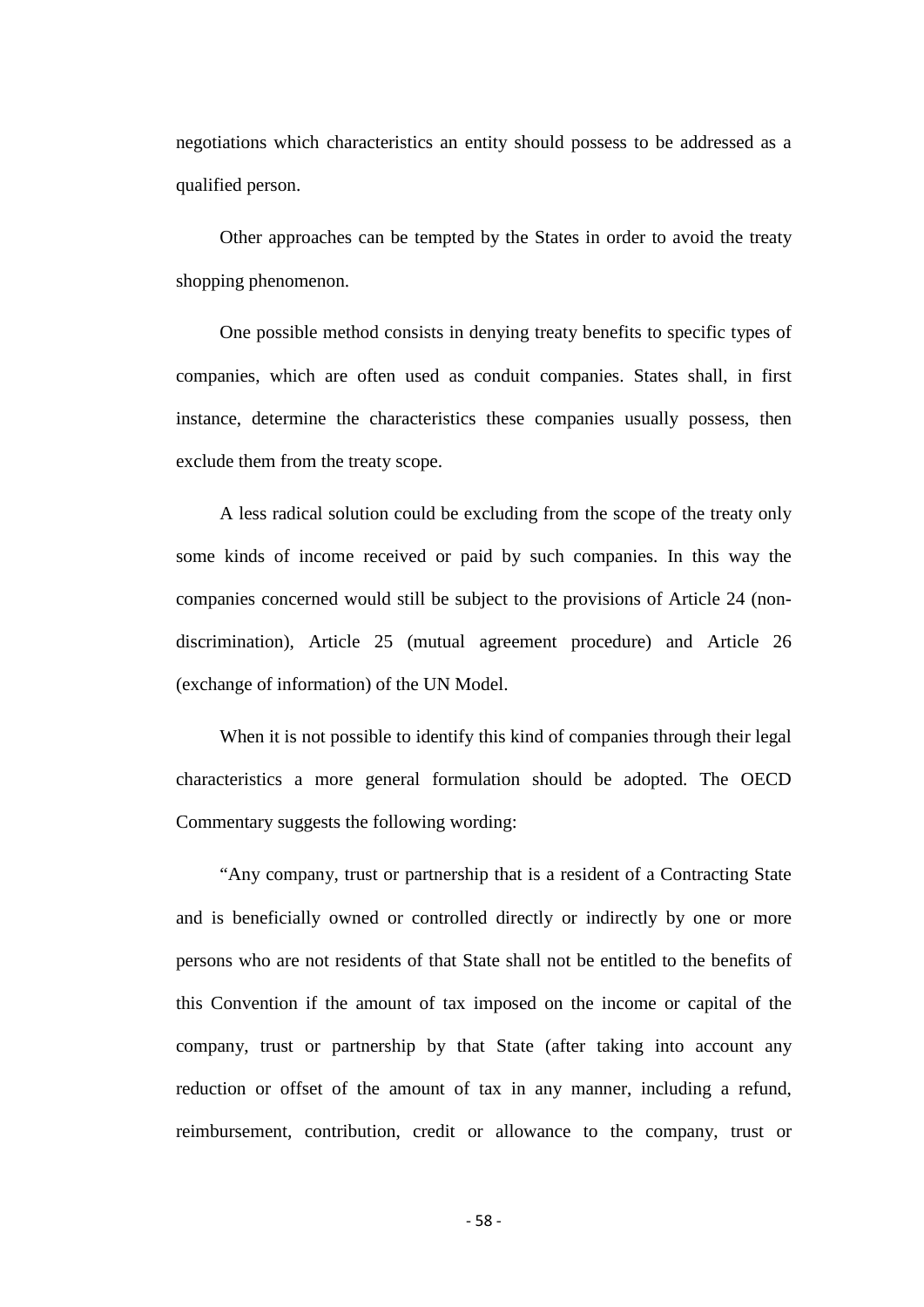partnership, or to any other person) is substantially lower than the amount that would be imposed by that State if all the shares of the capital stock of the company or all of the interests in the trust or partnership, as the case may be, were beneficially owned by one or more residents of that State."<sup>[79](#page-56-1)</sup>

Paragraph 21.3 of the Commentary to the OECD Model also suggests to deny the treaty benefits to those income which are subject to preferential tax regimes or to no taxation at all; in particular the OECD Commentary addresses to those income which could be taxed in a Contracting States and do not require physical presence in the territory of that State, like banking or financing activities, or activities which trigger passive income where, under the laws of that Contracting State those income are preferentially taxed or confidential treatment is provided.

Subparagraph 2 of paragraph 21.3 then specifies when an income is preferentially taxed: when

- is exempt from tax; or
- is taxable in the hands of a taxpayer but that is subject to a rate of tax that is lower than the rate applicable to an equivalent item that is taxable in the hands of similar taxpayers who are residents of that State; or
- benefits from a credit, rebate or other concession or benefit that is provided directly or indirectly in relation to that item of income, other than a credit for foreign tax paid.<sup>[80](#page-58-0)</sup>

<span id="page-58-0"></span>

<sup>&</sup>lt;sup>79</sup> Paragraph 21.2 of the Commentary to Article 1 of the OECD Model.<br><sup>80</sup> Paragraph 21.3 subpar. 2 of the Commentary to Article 1 of the OECD Model.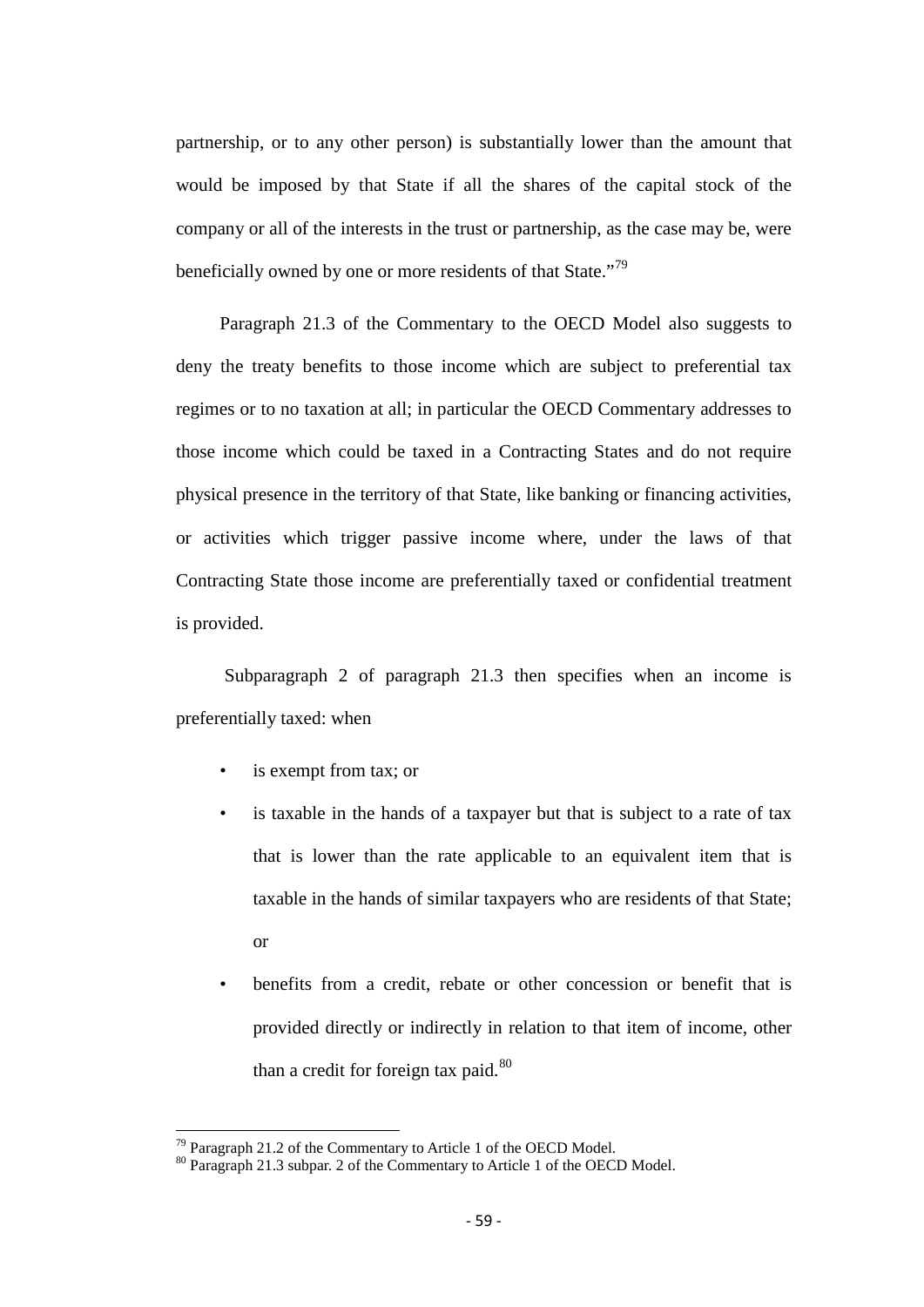## **6 Objective scope**

While the first Article focuses on the personal scope of the Convention, the second one deals with its objective scope, it is entitled "taxes covered" and it reproduces Article 2 of the OECD Model Convention.

This Article is designed to clarify the terminology and nomenclature concerning the taxes to be covered by the Convention.<sup>[81](#page-58-0)</sup>

The UN Commentary upon the Article underlines that, on the same income or capital, different taxes can be levied in the Contracting State, taxes with different nature, or taxes of the same nature levied by different authorities, for example local divisions of the Contacting State. Hence, double imposition cannot be totally avoided, unless the methods of taxation applied by the States take into account all the taxes imposed on the income or capital.

Paragraph 1 of Article 2 states that:

"This Convention shall apply to taxes on income and on capital imposed on behalf of a Contracting State or of its political subdivisions or local authorities, irrespective of the manner in which they are levied."

Thus, the first article affirms that the Convention shall apply to taxes on income and on capital, no matter which authority levied them, if the central government or local authorities.

The way taxes are imposed is irrelevant too, no matter whether they are levied by direct assessment or whether they are withheld at the source.

<span id="page-59-0"></span><sup>&</sup>lt;sup>81</sup> Pragraph 2 of the Commentary on Article 2 of the UN Model Convention.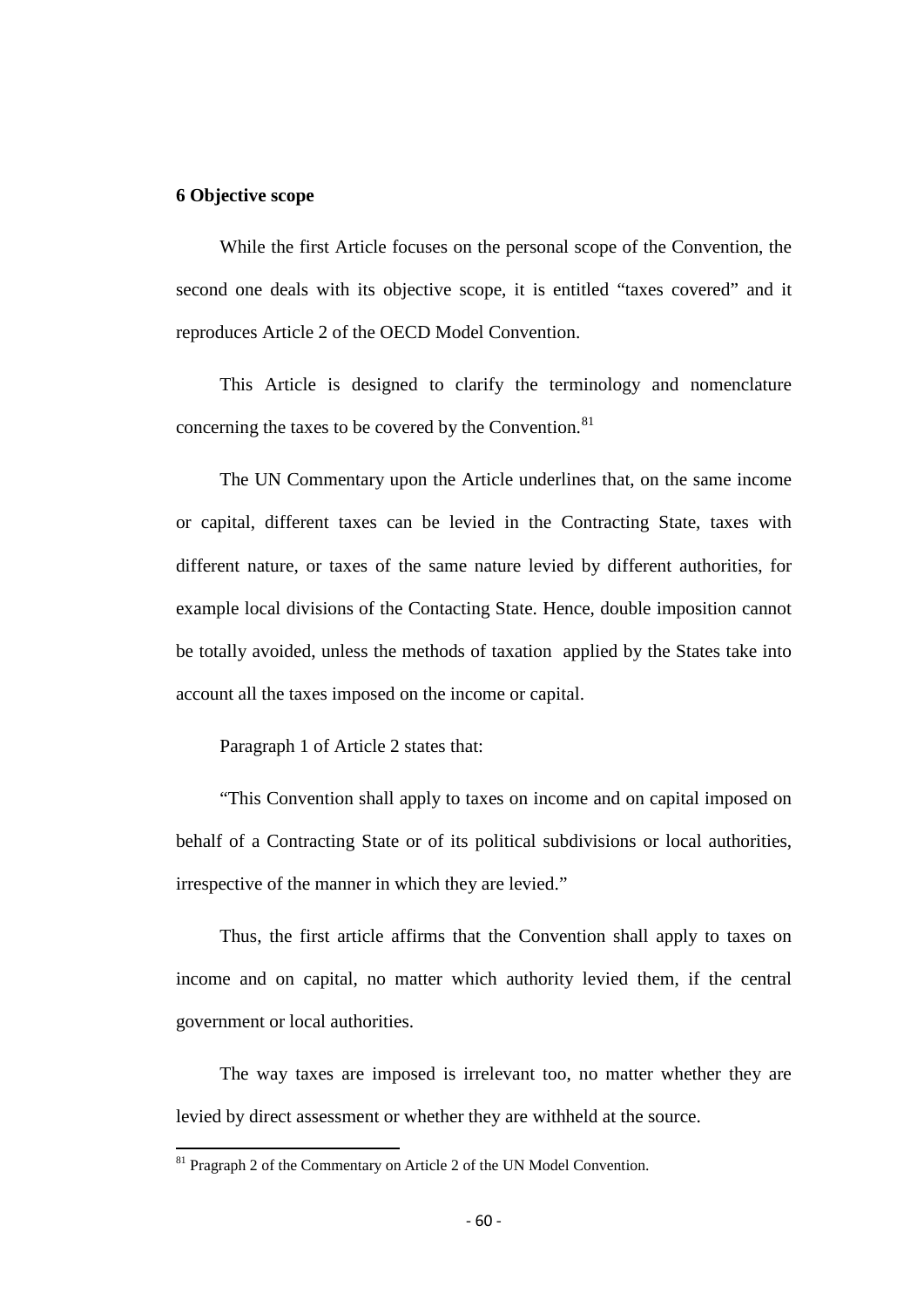Paragraph 2:

"There shall be regarded as taxes on income and on capital all taxes imposed on total income, on total capital, or on elements of income or of capital, including taxes on gains from the alienation of movable or immovable property, taxes on the total amounts of wages or salaries paid by the enterprises, as well as taxes on capital appreciation."

This paragraph gives the definition of taxes on income and on capital, as taxes which can be imposed on the total amount of the income or capital, or on some parts of them; they can also be imposed on gains deriving from the selling of movable or immovable property, or on wages and salaries paid by the enterprise to its workers, as well as taxes on capital appreciation.

Paragraph 3 allows the Contracting State to indicate to which taxes the Convention shall apply.

Finally, paragraph 4 states that:

"The Convention shall apply to any identical or substantially similar taxes which are imposed after the date of signature of the Convention in addition to, or in place of, the existing taxes. The competent authorities of the Contracting States shall notify each other of significant changes made to their tax law."

The UN Commentary refers to the OECD Commentary for the explanation of this paragraph, according to which the Convention shall apply to new taxes, identical or substantially similar to previous taxes, adopted after the signature of the Convention.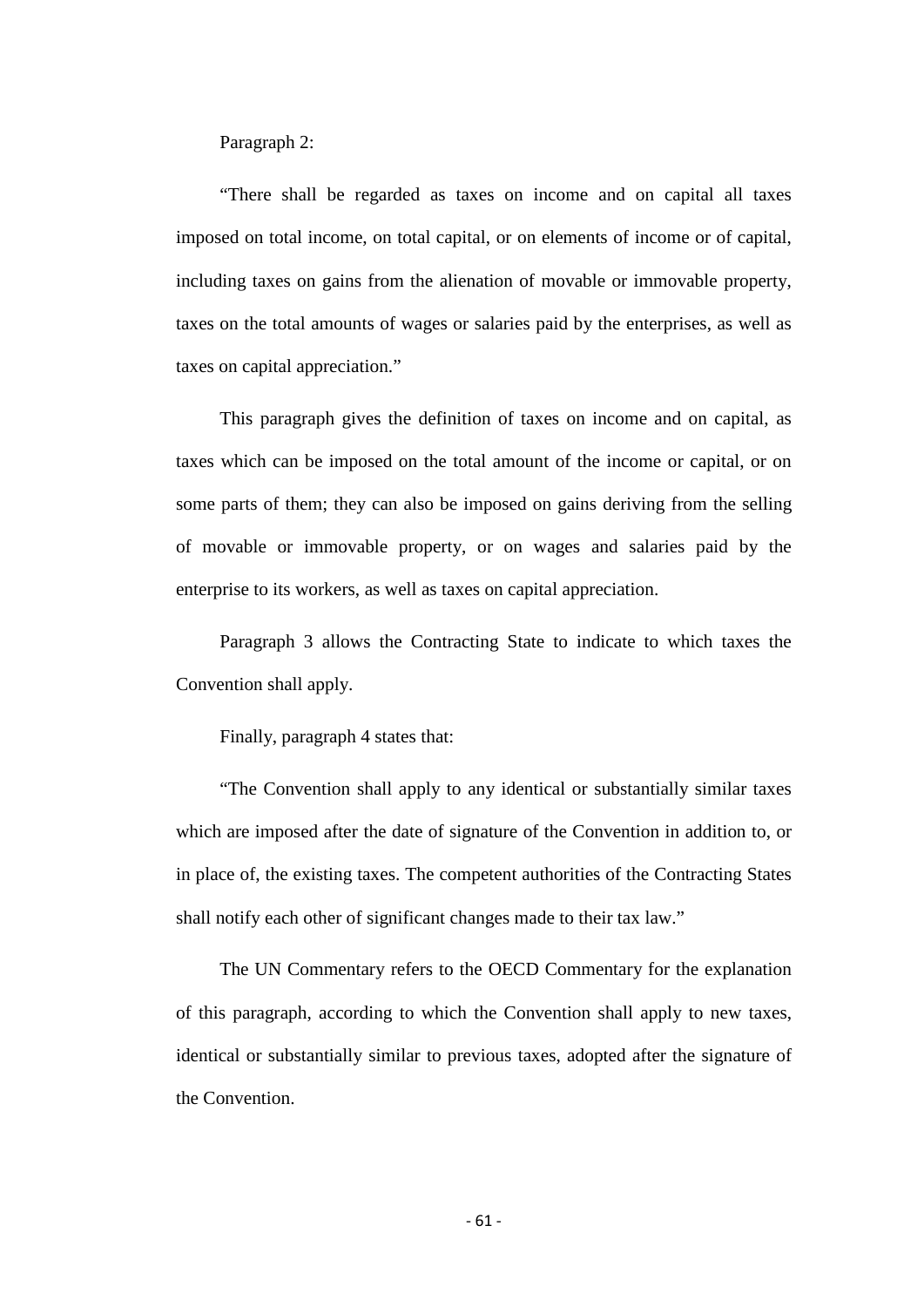Each Contracting State shall notify to the other any significant change made to its tax legislation. The OECD Commentary encourages States to communicate other significant development as well, for example in the application procedure or in judicial doctrine.

Contracting States are also free to notify significant changes in other fields of their legislations, which have a substantial impact on tax law.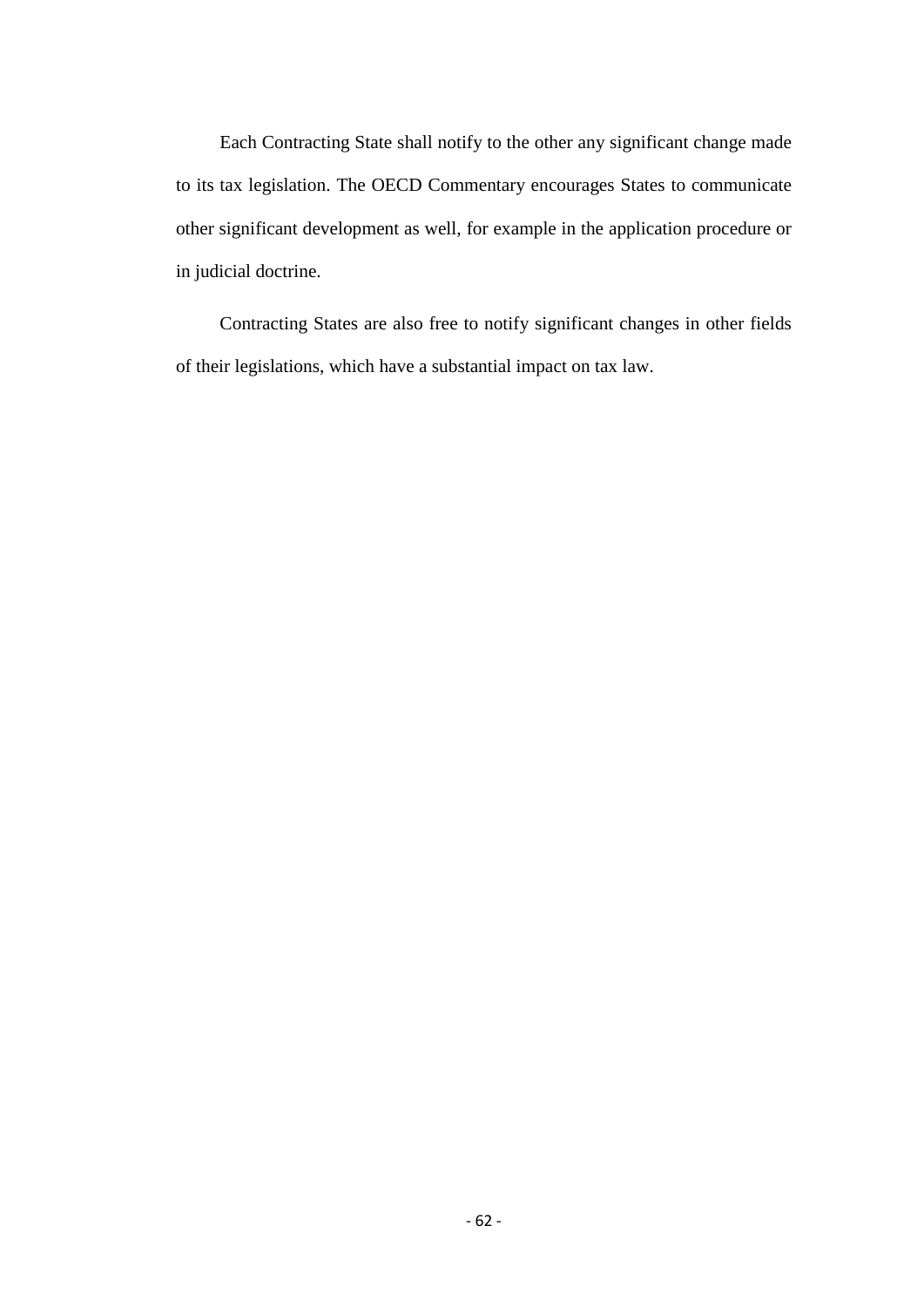# **CHAPTER II**

# **The determination of active income: current points of difference between the UN and the OECD Models.**

## **1. Introduction**

While the first Articles of the UN and OECD Model Conventions tend to correspond, both in terms of wording and of scope, differences start to appear with the following Articles, which deal with the allocation of fiscal withdrawal between source State and residence State, with reference to the so-called active income earned by the enterprise.

In fact, whilst the similarities between the two leading international Models reflect the importance of achieving consistency where possible in international taxation matters, the UN Model has a special focus on developing countries  $82$ , which means that, inevitably, important differences exist between the two Models.

The principles ruling the taxation of active income are provided by Article 7 of the Conventions, which states that incomes derived by an enterprise, which is a resident of a Contracting State, shall be taxable only in that State, unless that enterprise carries on its activities through a "permanent establishment" (PE) in the source State<sup>[83](#page-62-0)</sup>.

<span id="page-62-1"></span><sup>&</sup>lt;sup>82</sup>A. LARA YAFFAR and M. LENNARD, *An Introduction to the Updated UN Model (2011)*, in *Bulletin for International Taxation*, 2012, p. 590.

<span id="page-62-0"></span>*Bulletin for International Taxation,* 2012, p. 590. <sup>83</sup> C. GARBARINO, *La Tassazione del Reddito Transnazionale,* cit., p. 190.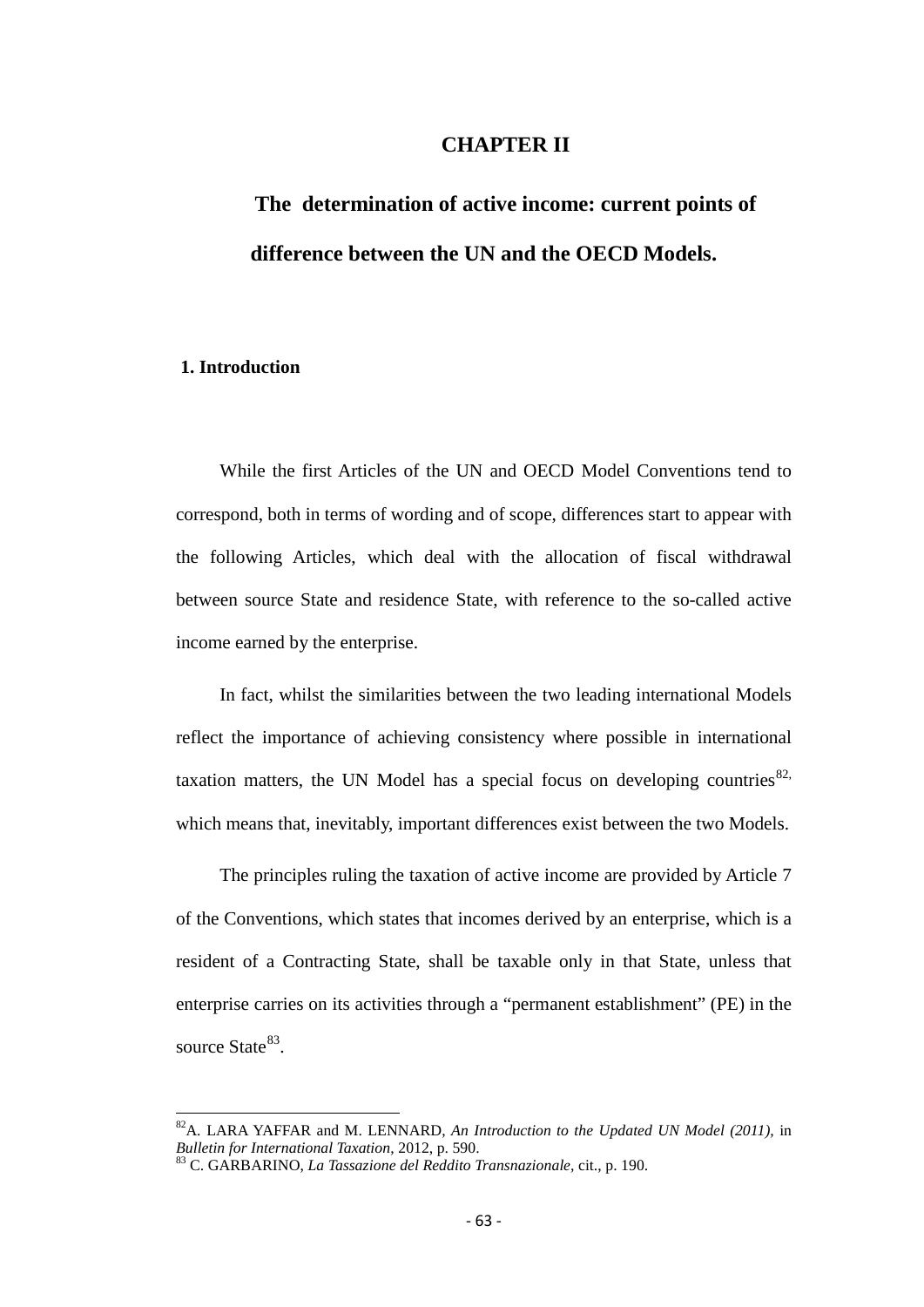One significant feature of the UN Model Convention, as compared with the OECD Model, is a limited "force of attraction rule" in Article 7(1), which allows the taxation of certain profits not actually attributable to the PE, thus enhancing source States' taxation rights.

Moreover, the degree of economic activity required to form a PE in a country is, in many respects, lower under the UN Model (2011) than under the OECD Model (2010).

In general, the UN Model Convention preserves greater source country taxation rights in Article 5, which addresses the economic nexus required before source country taxing rights may be exercised under the tax treaty.

#### **2. Permanent Establishment.**

Both the OECD and UN Models define a PE as a "fixed place of business" and provide an enumeration of common types of fixed PEs. They both also provide for deemed PEs where a business has an enduring presence though not literally a fixed place of business. $84$ 

In particular, Article 5, paragraph 1 of both the UN and OECD Models states that:

"[...] the term "permanent establishment" means a fixed place of business through which the business of an enterprise is wholly or partly carried on."[85](#page-63-0) 

84T. HWONG, P. MELLOR, R. KREVER, *Tax Treaty Trends in Central Asian Former Soviet* 

<span id="page-63-0"></span><sup>&</sup>lt;sup>85</sup> Article 5 of the UN Model Convention between developed and developing Countries.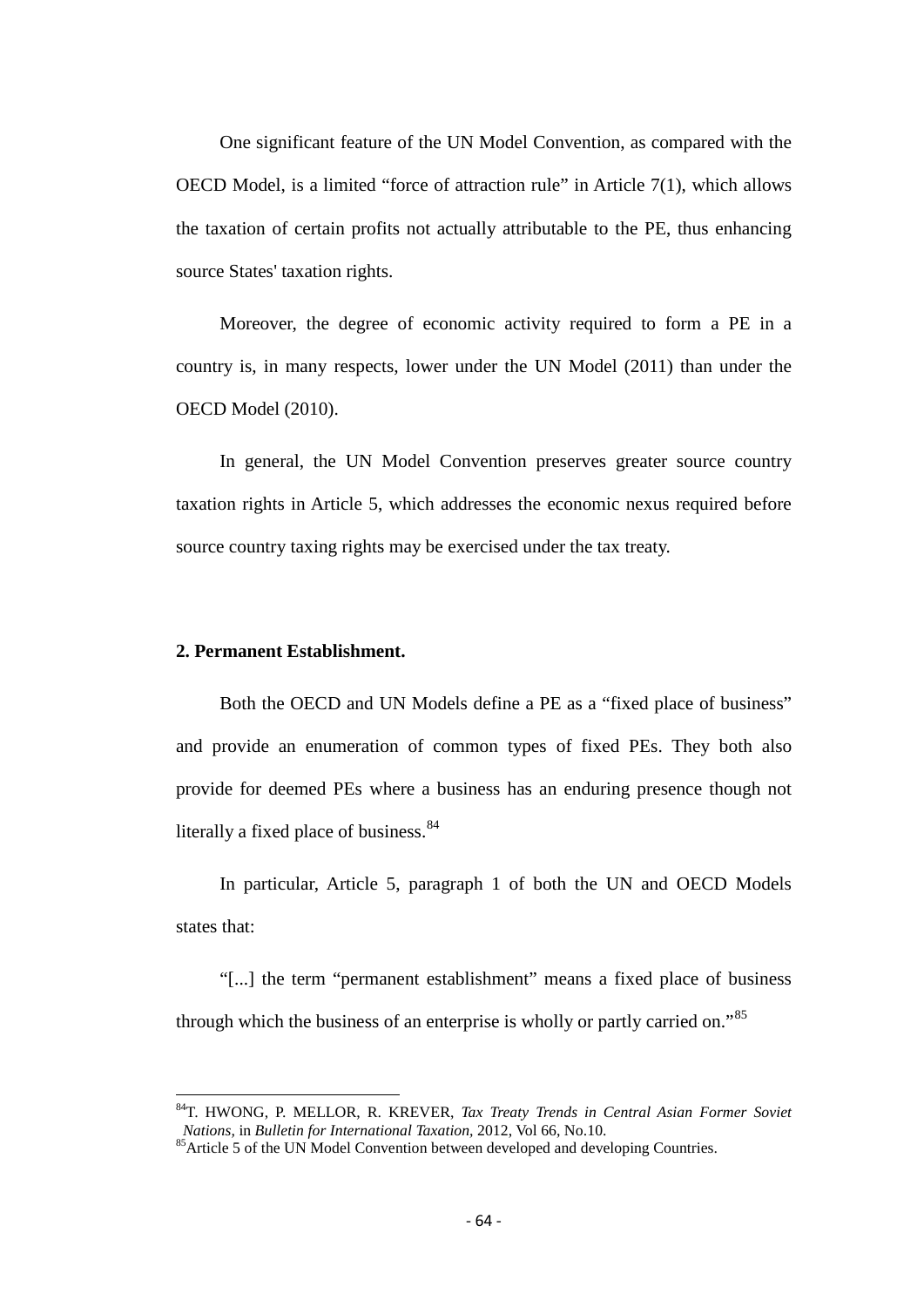Thus, in order for a PE to exist, a fixed place of business is necessary, namely a facility such as premises or, to some extents, machinery or equipment. Moreover the place of business must be fixed, hence it must be separated from the main structure of the firm, being established in a distinct place with a certain degree of permanency. Finally the economic or commercial activity of the enterprise must be carried on through this fixed place of business.

The term place of business covers any premises, facilities or installation used for carrying on the business of the enterprise<sup>[86](#page-63-0)</sup>; it is immaterial whether the premises, installation or facilities are rented by the entrepreneur or whether they belong to him or are otherwise at his disposal.

Moreover, no formal legal right to use the place is required, a PE being able to exist even when, for instance, the place of business is illegally occupied by the enterprise.

Anyway something more than the mere presence of the enterprise in a particular location is required in order to determine the existence of a permanent establishment, in fact the location must be at the disposal of the enterprise.

The OECD Commentary, quoted by the UN Commentary, specifies that the place of business must be a fixed one, thus a certain degree of permanency and a link between the place of business and a specific geographical point are required; for instance, according to paragraph 5.2 of the OECD Commentary, a mine clearly constitutes a single place of business even though business activities may move from one location to another in what may be a very large mine as it constitutes a

<span id="page-64-0"></span><sup>&</sup>lt;sup>86</sup>Commentary on Article 5 of the UN Model Double Tax Convention between Developed and Developing Countries.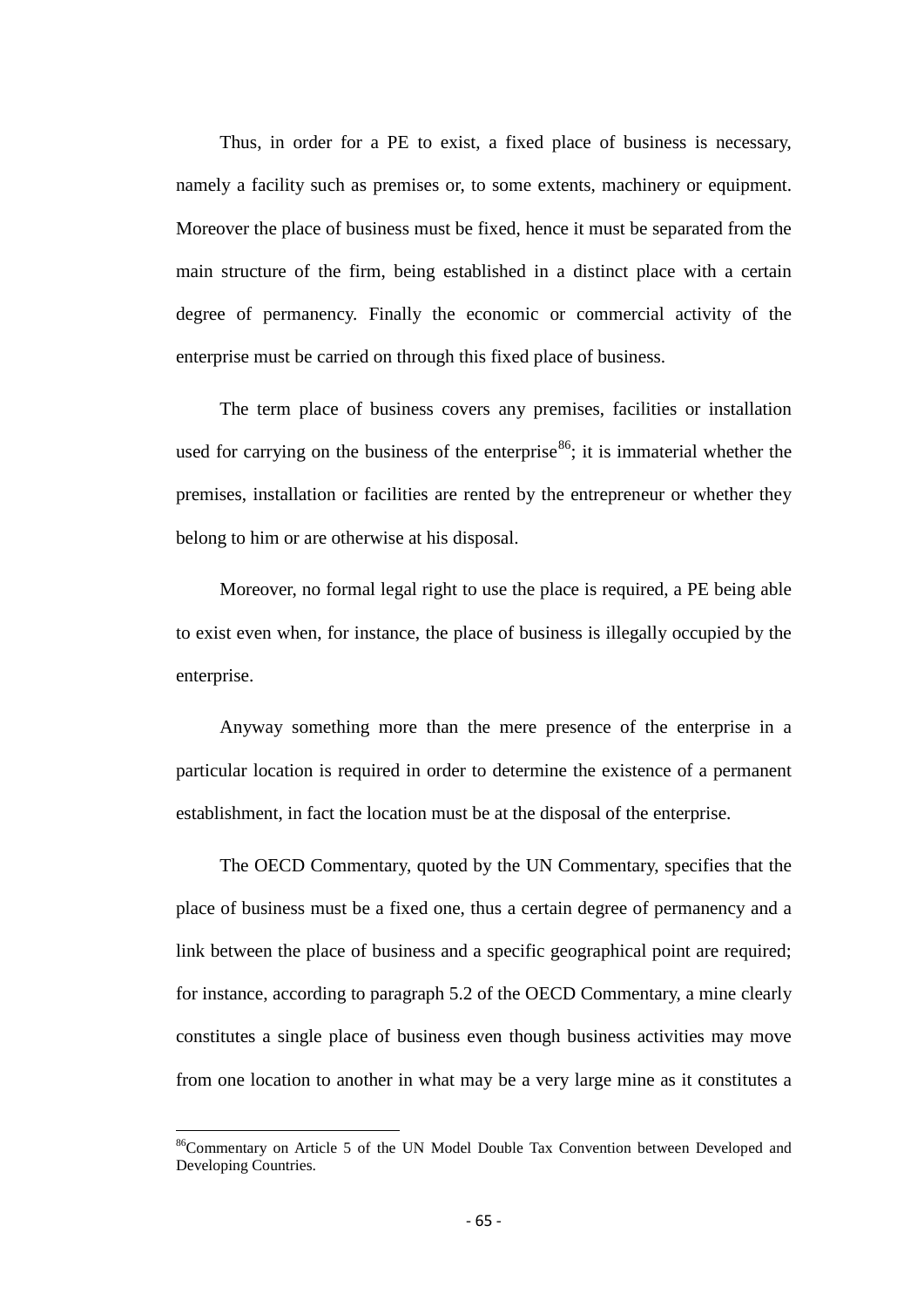single geographical and commercial unit. Similarly, an "office hotel" in which a consulting firm regularly rents different offices may be considered to be a single place of business of that firm since, in that case, the building constitutes a whole geographically and the hotel is a single place of business for the consulting firm.<sup>[87](#page-64-0)</sup>

Article 5(2) of the UN Model Convention lists examples of places which are likely to constitute permanent establishment: a place of management, a branch, an office, a factory, a workshop, a mine, an oil gas well, a quarry or any other place of extraction of natural resources.

This paragraph reproduces the corresponding paragraph 2 of the OECD Model, and both the commentaries specify that the provision is not self-standing, in fact even though an enterprise carries on its activities through one of the places listed in paragraph 2, the requirements provided by paragraph 1 must be met.

#### **2.1 Delivery**

Many developing countries consider that, among the relevant places, the inclusion of a "warehouse" would be appropriate, since it could allow a broaden of the scope of the term "permanent establishment", consequently enhancing their capacity to tax activities conducted within their territory.

The UN Model has not included the term "warehouse" among the activities listed in paragraph 2, but it has, indeed, achieved the same goal by deleting the term "delivery" from paragraph 4, which lists a number of activities, whose

<span id="page-65-0"></span><sup>&</sup>lt;sup>87</sup>Paragraph 5.2 of the OECD Commentary on Article 5 of the OECD Model Tax Convention on Income and on Capital.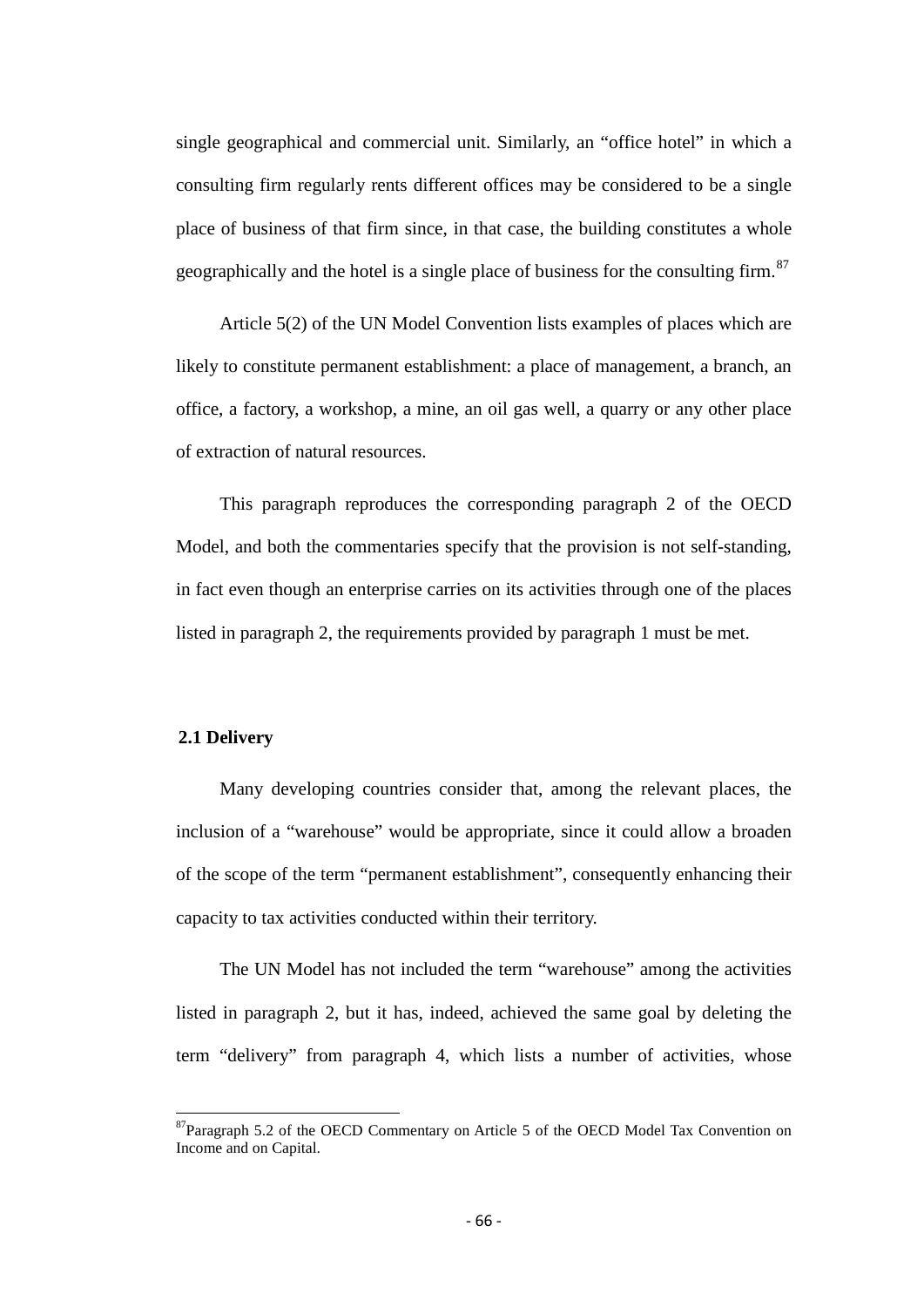common feature consists in their being, in general, preparatory and auxiliary activities, not able to trigger a PE under both the UN and the OECD Conventions.

That is the case for (a) the use of facilities for the sole purpose of storage or display; (b) the maintenance of a stock of good only for storage or display or for the purpose of processing by another enterprise; (c) the maintenance of a fixed place of business for the sole purpose of collecting information or for carrying on other activities of preparatory or auxiliary character.

Thus, delivery alone is an activity that can constitute sufficient economic nexus to the host country as will allow for source country taxation under the UN Model Convention, but not the OECD Model Convention[88](#page-65-0); this implies that a "warehouse" used for that purpose should, if the requirement of paragraph 1 are met, be a permanent establishment<sup>[89](#page-66-0)</sup>, thus reflecting the point of view of the majority of the developing countries.

This difference reflects a view that the presence of a stock of goods for prompt delivery facilitates sales of the product and earning of profit in the host country and represents a continuous connection with the source country, and as such may constitute a PE and be subject to source country taxation.

# **2.2 Treatment of building and supervisory activities**

Both the UN and the OECD Models deem a building site or construction or installation project to be a PE, enabling the source country in which the site or

<span id="page-66-1"></span>88M.LENNARD, *The UN Modl Convention as Compared with the OECD Model Tax Convention-Current Points of Difference and Recent Developments,* in *Asia-Pacific Tax Bulletin,* 2009, Vol 49, No.08.

<span id="page-66-0"></span> $89$ Paragraph 16 of the UN Commentary on Article 5 paragraph 4 of the UN Model Convention.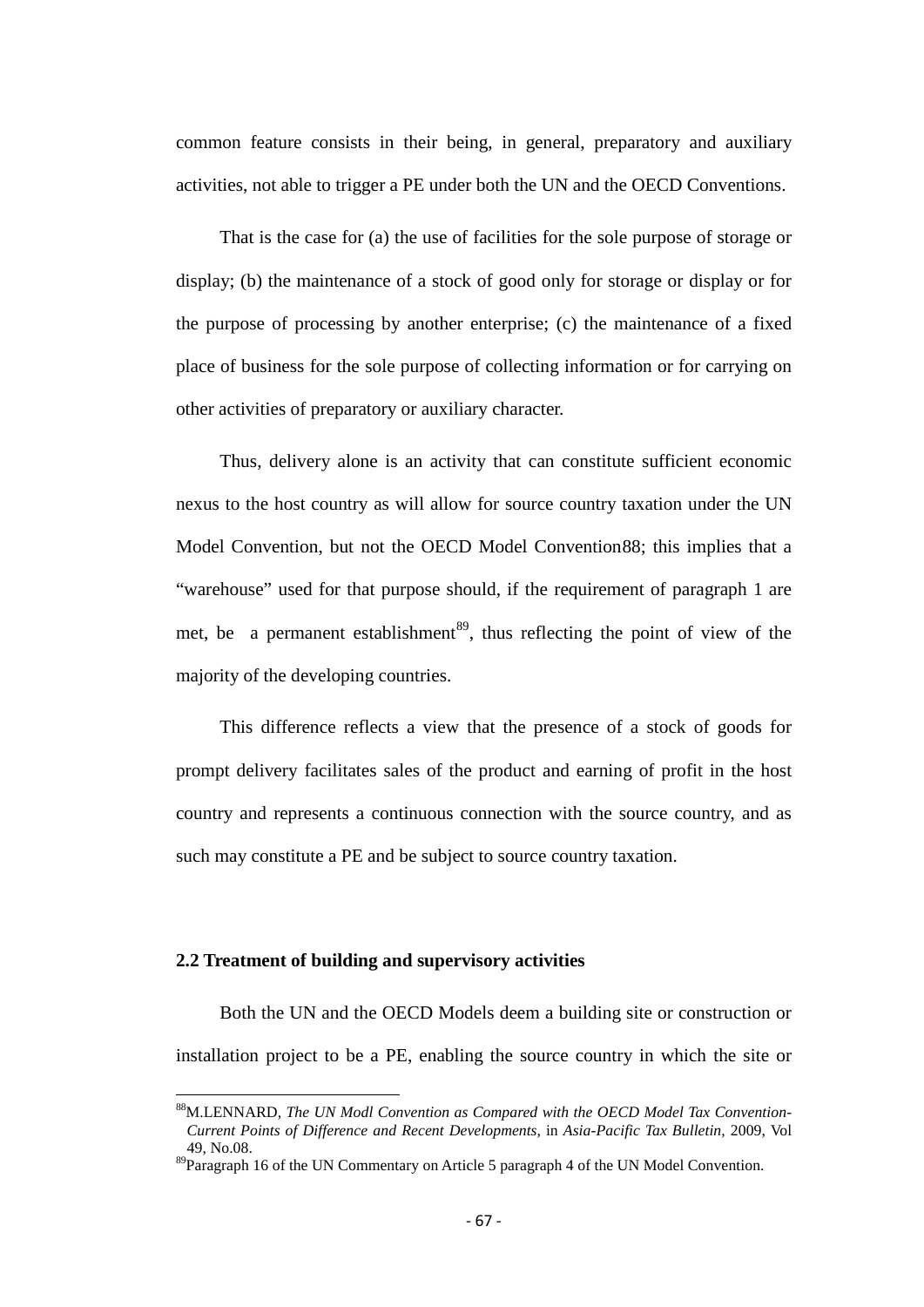project is located to tax the profits of a non-resident business responsible for work at the site or project.

Both the commentaries specify that a building site must be regarded a single unit, even if it is based on several contracts, provided that it forms a coherent whole commercially and geographically.<sup>[90](#page-66-1)</sup>

This specification has been inserted in order to fight convention abuses deriving from the division of the enterprises' contracts up into several parts, each covering a period shorter than six months and attributed to a different company, which was, however, part of the same group of companies.

The key difference between the Models is the length of time required for work at the location or project to constitute a PE: the OECD Model requires presence at the site or project greater than 12 months, while, under the UN Model, the non-resident must only be at the location for more than six months to be deemed to have a PE. The difference can be significant for a country using foreign expertise to help develop private sector and public infrastructure.<sup>[91](#page-67-0)</sup>

Moreover, the UN Model Convention covers a broader range of activities than the corresponding paragraph of the OECD Model, since the former one extends the building site or construction or installation project deemed PE found in the OECD Model to also include an "assembly" project and "supervisory" activities, providing the same six-month time threshold required for building site or construction or installation projects.

 $90$ Paragraph 18 of the Commentary on Article 5 of the OECD Model Convention.

<span id="page-67-1"></span><span id="page-67-0"></span><sup>91</sup>T. HWONG, P. MELLOR, R. KREVER, *Tax Treaty Trends in Central Asian Former Soviet Nations,*cit.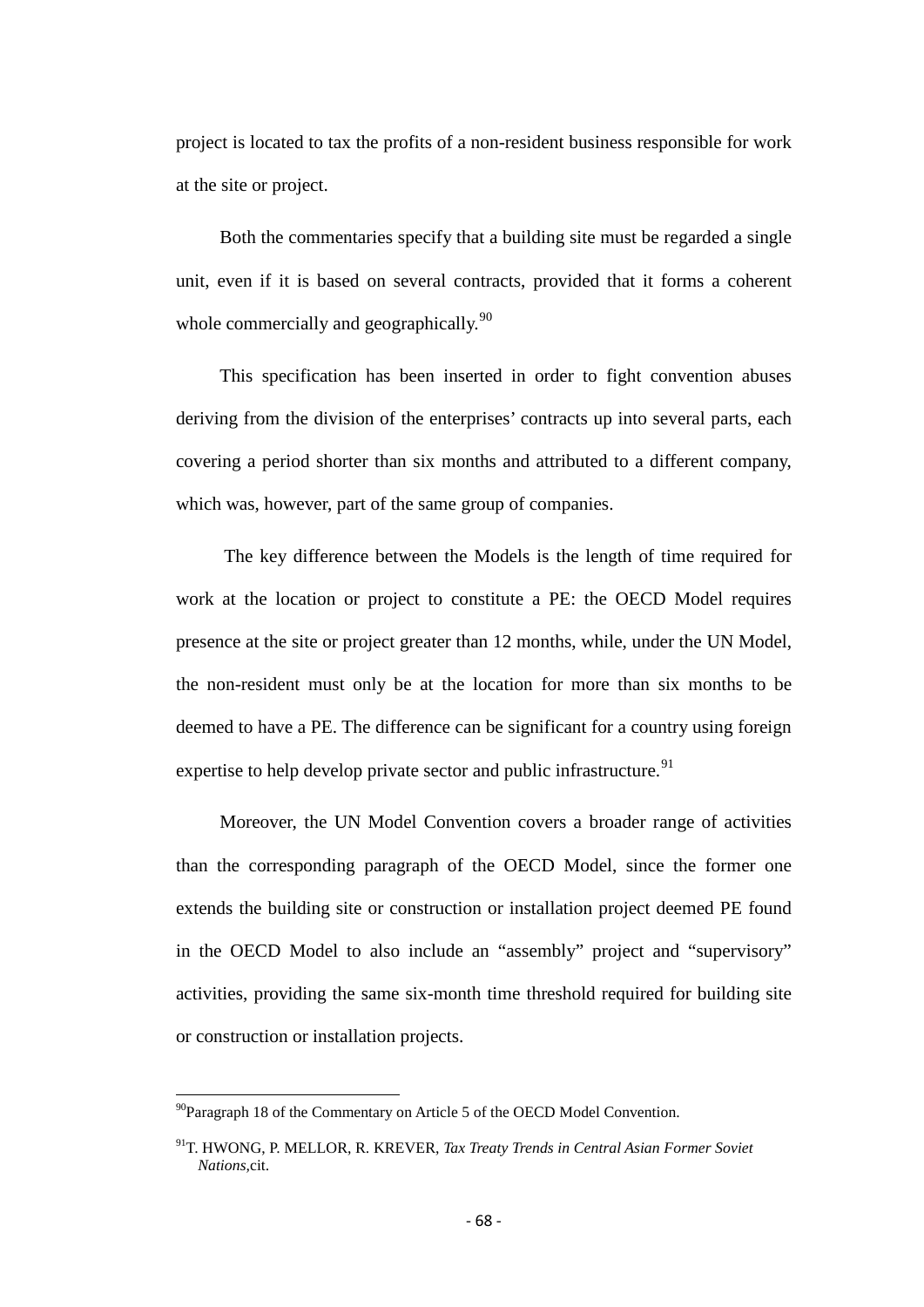#### **2.3 Treatment of services**

The first striking difference between the OECD and UN Models is the inclusion in the first one's definition of a PE, of an additional paragraph which addresses the so-called "service permanent establishments" in a way that forms a clear line of demarcation between the UN and OECD approaches.

In fact, Article 5(3) states that:

"The term "permanent establishment" also encompasses:

(b) the furnishing of services, including consultancy services, by an enterprise through employees or other personnel engaged by the enterprise for such purpose, but only if activities of that nature continue (for the same or a connected project) within a Contracting State for a period or periods aggregating more than 183 days in any 12-month period commencing or ending in the fiscal year concerned."<sup>[92](#page-67-1)</sup>

The OECD Model Convention has no special provisions for services, thus the provision of services is treated in the same way as provision of goods. In other words, the same sort of economic presence in the territory is required to justify source country taxation, namely, the criteria established in Article 5(1) must be met.

Hence, the furnishing of services does not, by itself, create a PE under the OECD Model, but many developing countries believe that the inclusion of

<span id="page-68-0"></span> $92$ Article 5, paragraph 3 of the UN Model Convention between Developed and Developing **Countries**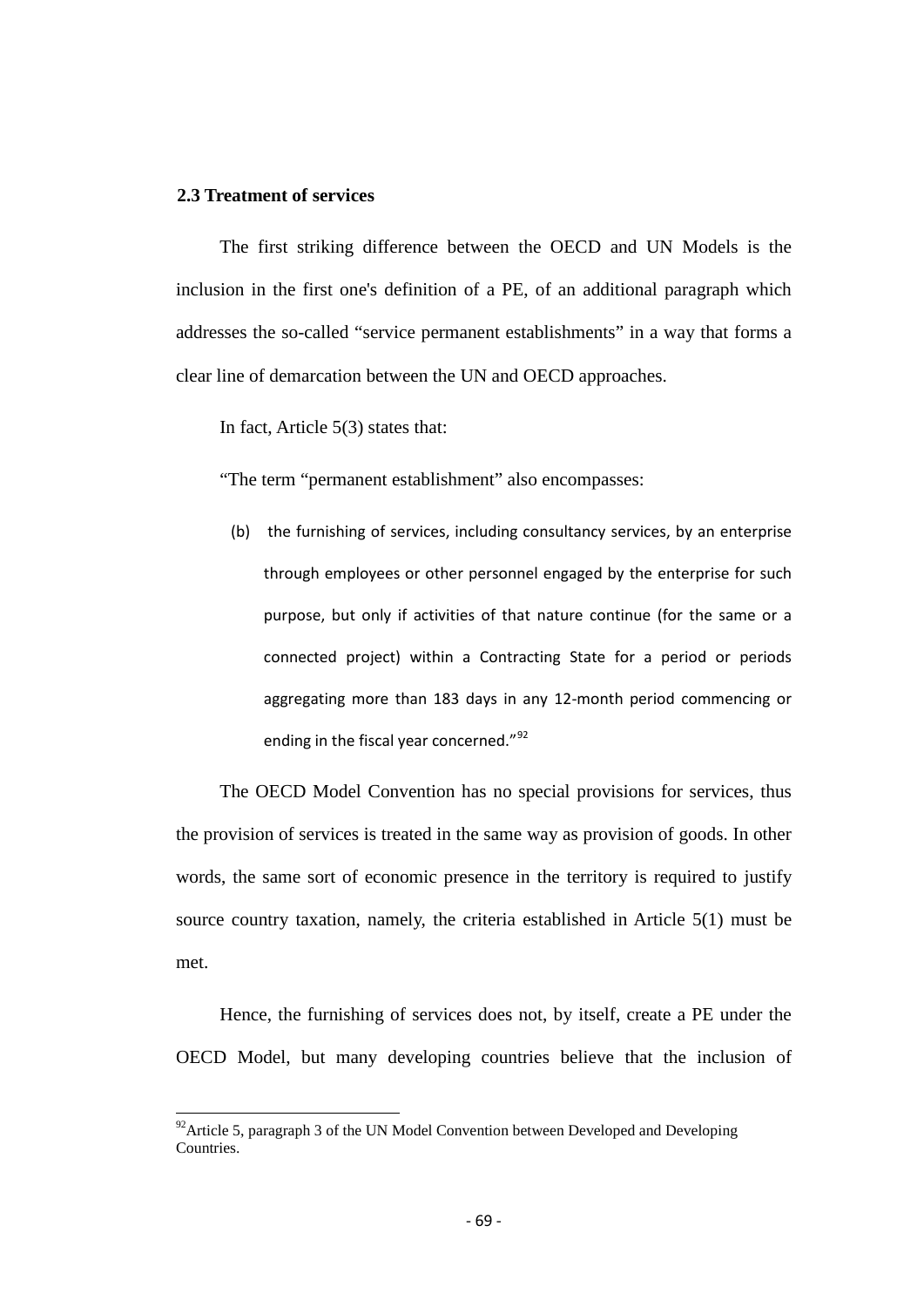management and consultancy services provided within their territory by industrialized countries could generate large profit, consequently, they tend to insert subparagraph (b) of the UN Model within their tax convention, thus being allowed to tax profits deriving from the performance of these activities.

Subparagraph (b) specifies that the services must be furnished for "the same or a connected project", these words are included because it has been considered not appropriate to add together unrelated projects, even though some countries tend to delete this provision, considering the project limitation too easy to manipulate, for example in case of an enterprise which carries on a number of unrelated projects, each during less than 183 days.

This difference between the OECD and the UN Model is of the greatest importance, since under the UN provision, a PE is more likely to be found, thus enhancing host countries' rights to tax.

#### **2.3.1 Indian experience: Morgan Stanley's case**

The following Indian judicial case will show how the inclusion of Article 5(3)(b) within double tax treaties can allow the host country to tax profits which would not be liable to taxation under the OECD Model.

In fact, on July 2007 Indian tax authorities rendered a decision on a case involving significant issues on the principles followed in the taxation of foreign entities that outsource activities to their captive Indian subsidiaries.

The case involved two companies of the Morgan Stanley Group: Morgan Stanley and Company (MSCo), an investment bank in the United States, and

- 70 -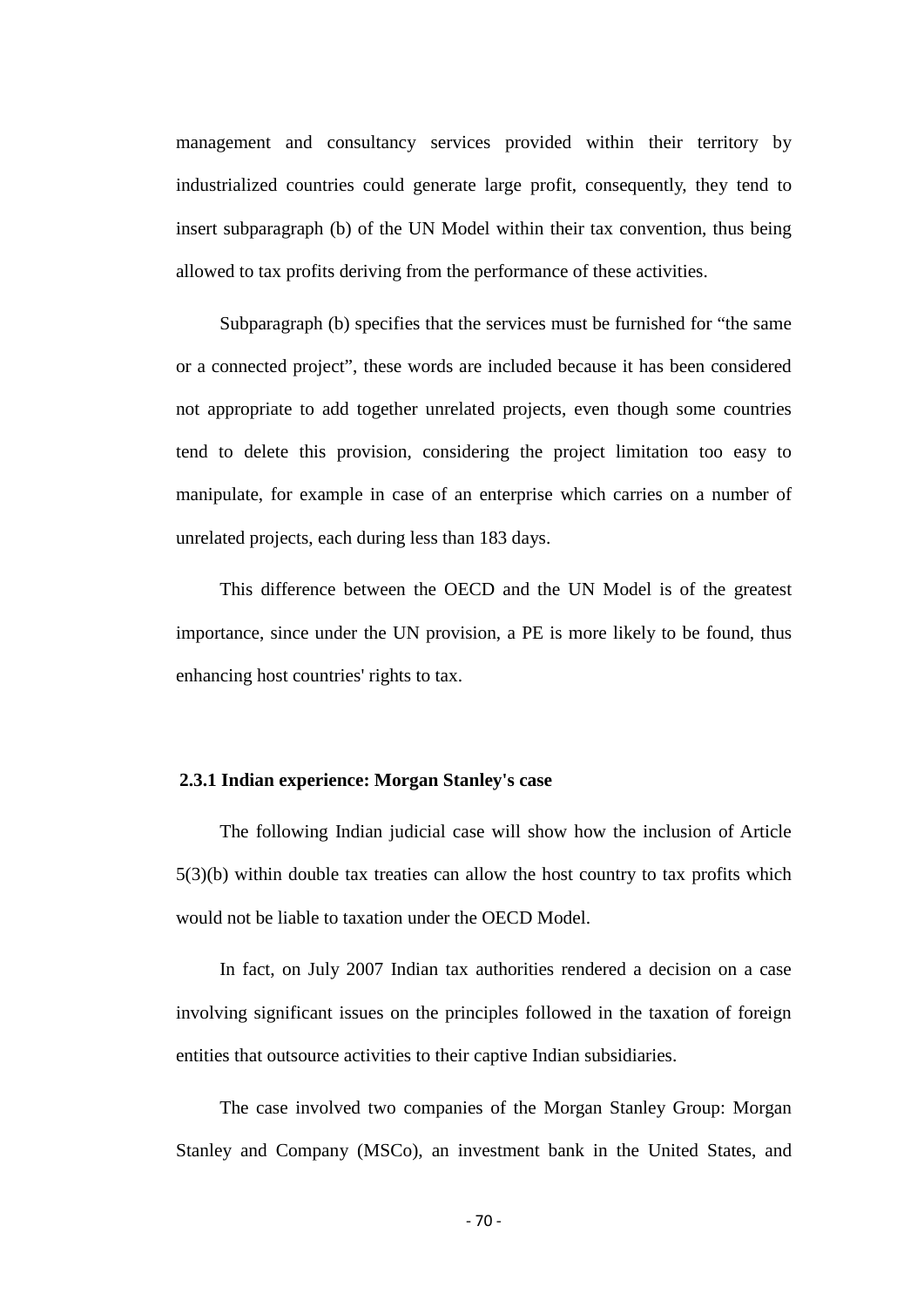Morgan Stanley Advantage Services Pvt. Ltd. (MSAS), a private limited company established in Mumbay by the Morgan Stanley Group to provide support services to the group members in their global operations.  $93$ 

The two companies entered into an agreement through which through which MSCo outsourced some of its activities to MSAS, and they included, in particular, supporting the main office in equity and fixed income research, account reconciliation and providing information technology enabled services to MSCo. It was also contemplated that this latter company would send some of its employees to India to undertake stewardship activities and would also transfer some in the employment of MSAS.

The payment to MSAS for these support services was made on an arm's length basis, using the transactional net margin method (TNMM).

According to Indian tax law, non-resident entities which have outsourced certain services to a resident entity shall be taxable on their profits only to the extent that a PE is found, otherwise, the non-resident entity will not be liable to tax under the Income Tax Act (ITA).

In particular, when the existence of a PE is determined, global profits attributable to it shall be taxable at the rate of  $42.43\%$ . <sup>[94](#page-70-0)</sup>

Indian tax treaties are usually based on the UN Model and a non-resident company is treated as having a PE in India when the conditions of Article 5 of Indian treaties are fulfilled.

93M. SETH and S. GORADIA, *Supreme Court Rules on Permanent Establishment Issues and Attribution of Profits in Outsourcing Industry,* in *Derivatives & Financial Instruments,* p.169, 2007.

<span id="page-70-1"></span><span id="page-70-0"></span><sup>94</sup>J. TANIKELLA and B. AJINKIA, *Morgan Stanley: Indian Supreme Court's Landmanrk Ruling on PE, Transfer Pricing, and Attribution of Profits,* in *Worldwide Tax Daily,* p.1, 2007.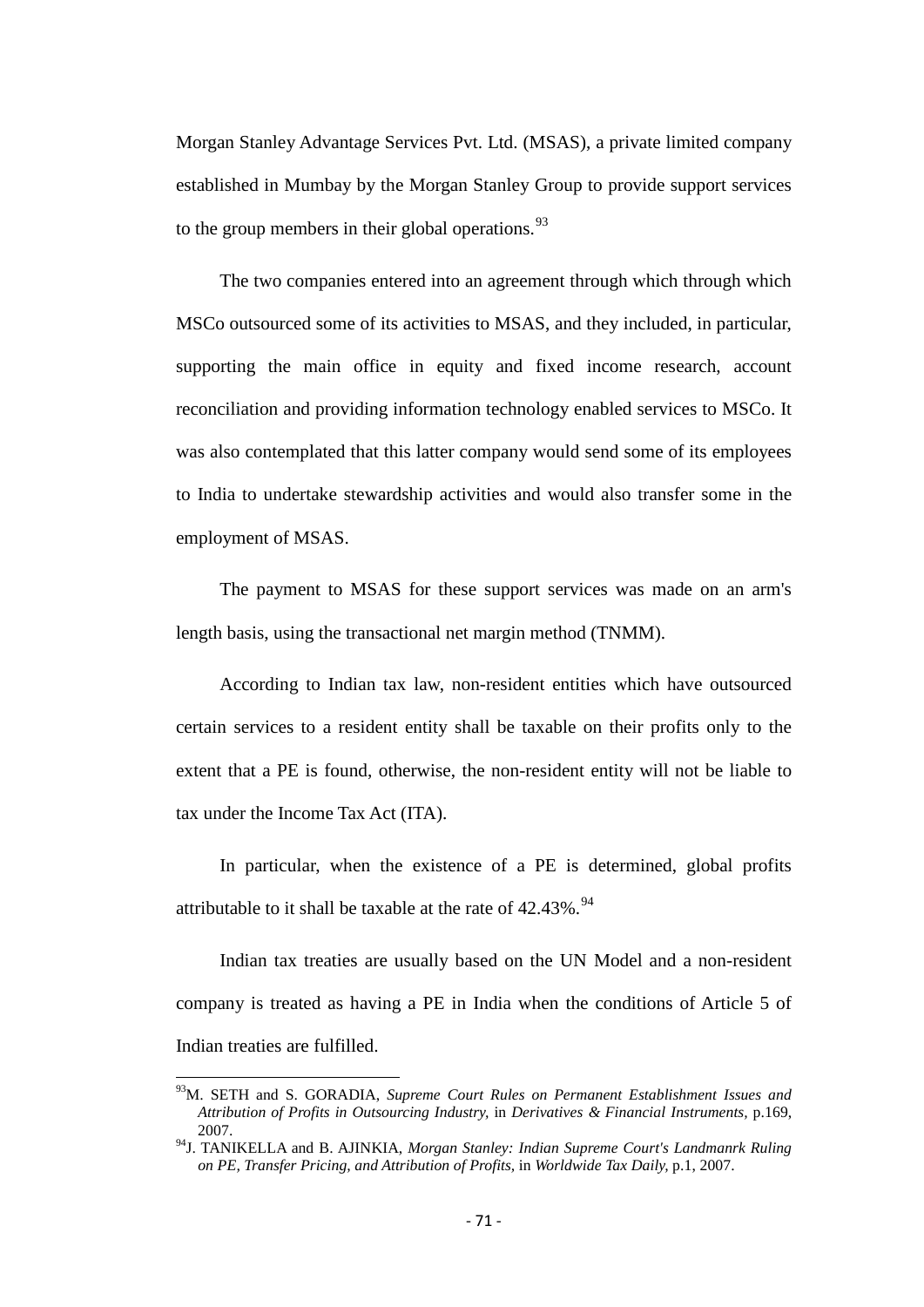In particular, the concept of a services PE exists in the UN Model Treaty and it is also incorporated in many Indian treaties. No such concept exists in the US Model Treaty, although it is incorporated in the India-United States treaty.<sup>[95](#page-70-1)</sup>

Article 5, paragraph 2 of the India-US treaty provides as follows: "The term permanent establishment includes especially:

[…]

(l) the furnishing of services, other than included services as defined in Art. 12 (Royalties and Fees for Included Services), within a Contracting State by an enterprise through employees or other personnel, but only if:

i. activities of that nature continue within that State for a period or periods aggregating more than 90 days within any twelve-month period; or

ii.the services are performed within that State for a related enterprise [within the meaning of paragraph 1 of Art. 9 (Associated Enterprises)]<sup>[96](#page-71-0)</sup>.

MSCo filed an application with the Authority for Advance Ruling (AAR) to clarify its tax liability. The issue was the following: whether MSCo had a PE in India under Article 5 of the India-US treaty, due to MSAS being regarded as (i) a fixed place of business or (ii) a dependent agent, or (iii) constituting a services PE due to presence of its employees as engaged in stewardship activities and as seconded employees in India.

According to the AAR, MSCo did not have a fixed place of business under the meaning of paragraph 1 because the activity that was performed in India was

95M. SETH and S. GORADIA, *Supreme Court Rules on Permanent Establishment Issues and* 

<span id="page-71-0"></span><sup>&</sup>lt;sup>96</sup> Article 5 of the India US Double Taxation Avoidance Treaty.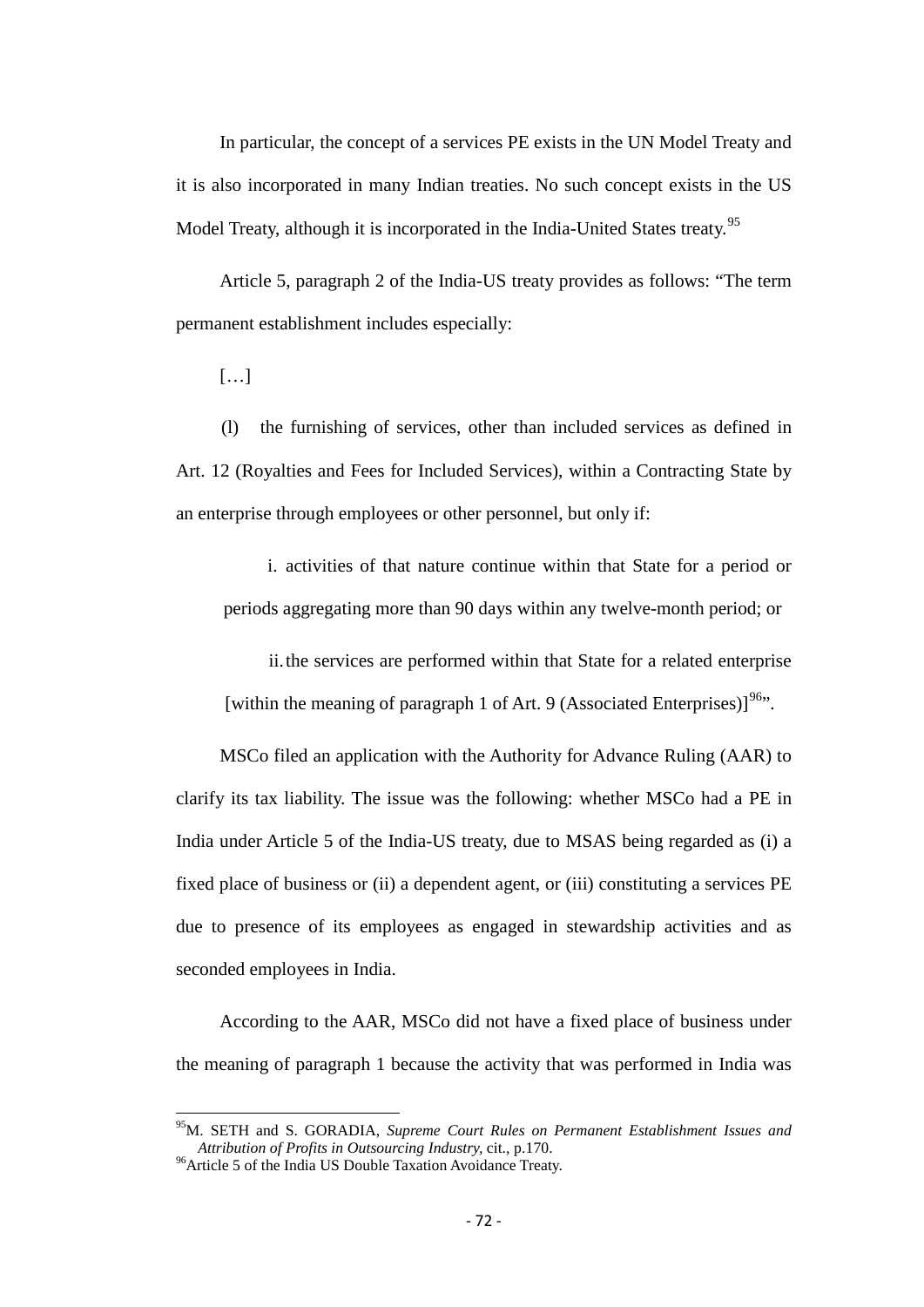the activity of MSAS and not that of MSCo.

The AAR also rejected the possibility of an agency PE, since MSAS did not have an authority to conclude contracts.

However, as some employees were undertaking stewardship activities and some were being seconded to India, it was concluded that, under Article 5.2 (l), a PE was triggered.

The AAR also held that no portion of the global profits of MSCo. would be taxable in India if the Indian company (PE) was compensated at arm's length. The AAR relied on Indian tax authorities' Circular 23 of 1969 and Circular 5 of 2004 in that regard and held that an arm's-length payment extinguishes any further profits that may be sought to be attributed to the non-resident.<sup>[97](#page-71-0)</sup>

Against this ruling, both MSCo and the Income Tax Department (ITD) filed an appeal to the Supreme Court, in particular, the ITD challenged that (i) MSAS had to be regarded as a fixed place of business of MSCo; (ii) MSAS should be considered as a dependent agent due to its legal and financial dependence on MSCo.

MSCo, on the other hand, argued that the presence of seconded employees or personnel engaged in stewardship activities should not trigger the existence of a services PE in India.

The Supreme Court held that there was not PE under Article 5.1 or 5.4, namely neither a fixed place of business nor an agency PE; however, on account of the seconded employees, a service PE was created in India.

<span id="page-72-0"></span>97. TANIKELLA and B. AJINKIA, *Morgan Stanley: Indian Supreme Court's Landmanrk Ruling on PE, Transfer Pricing, and Attribution of Profits,* cit.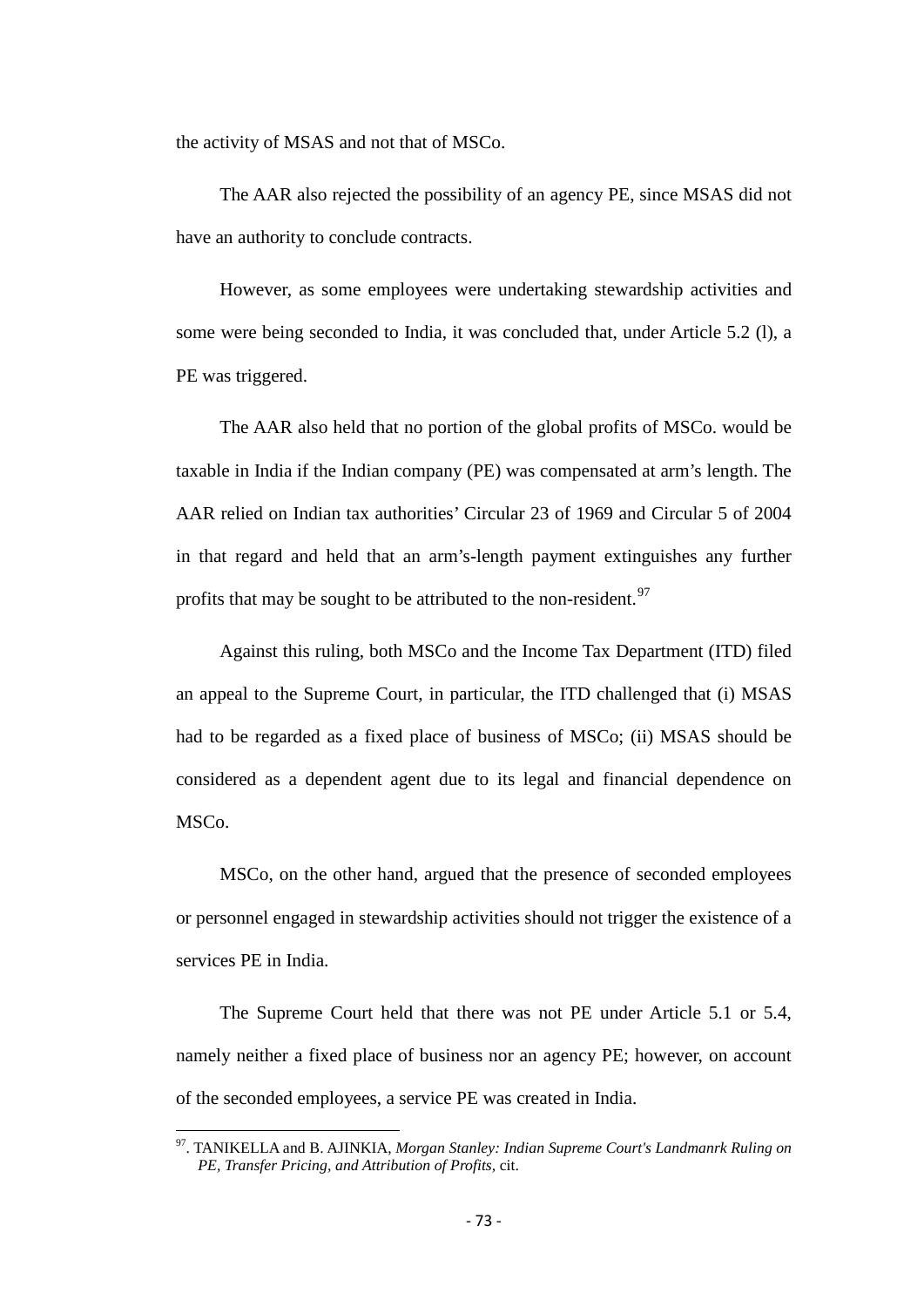In fact, Article 5.2 (l), which reproduces the content of Article 5.3 (b) of the UN Model, allows the furnishing of services to be treated as PE.

The two service performed by MSAS were the stewardship activities and the activities carried out by the seconded employees. Those involved in stewardship services were not engaged in day-to-day services undertaken by MSAS.

Thus, the Supreme Court concluded that stewardship could not fall into the provision of Article 5.2 (l). The Court held that a service PE is triggered where the transferring organization was responsible for the work of the seconded employees and retained control over the employment of such persons. In this case, the Court noted that MSCo transferred employees experienced in banking and finance and continued to retain control over the employment of the seconded persons, and that on completion of the term, these persons returned to their jobs with the parent,  $MSCo.<sup>98</sup>$  $MSCo.<sup>98</sup>$  $MSCo.<sup>98</sup>$ 

Hence, the seconded employees lent experience to MSAS in India, but as MSCo's employees, and thus MSCo was rendering services through its employees to MSAS.

This judgment is of particular relevance, the Indian Court's conclusion on the existence of a PE being based on the inclusion of services among the activities capable of triggering a permanent establishment.

In fact, Article 5.2 (l) of the India-US treaty reproduces, with minor draft modifications, Article 5.3 (b) of the UN Model; had the bilateral convention been

<span id="page-73-0"></span>98M. SETH and S. GORADIA, *Supreme Court Rules on Permanent Establishment Issues and Attribution of Profits in Outsourcing Industry,* cit., p.173.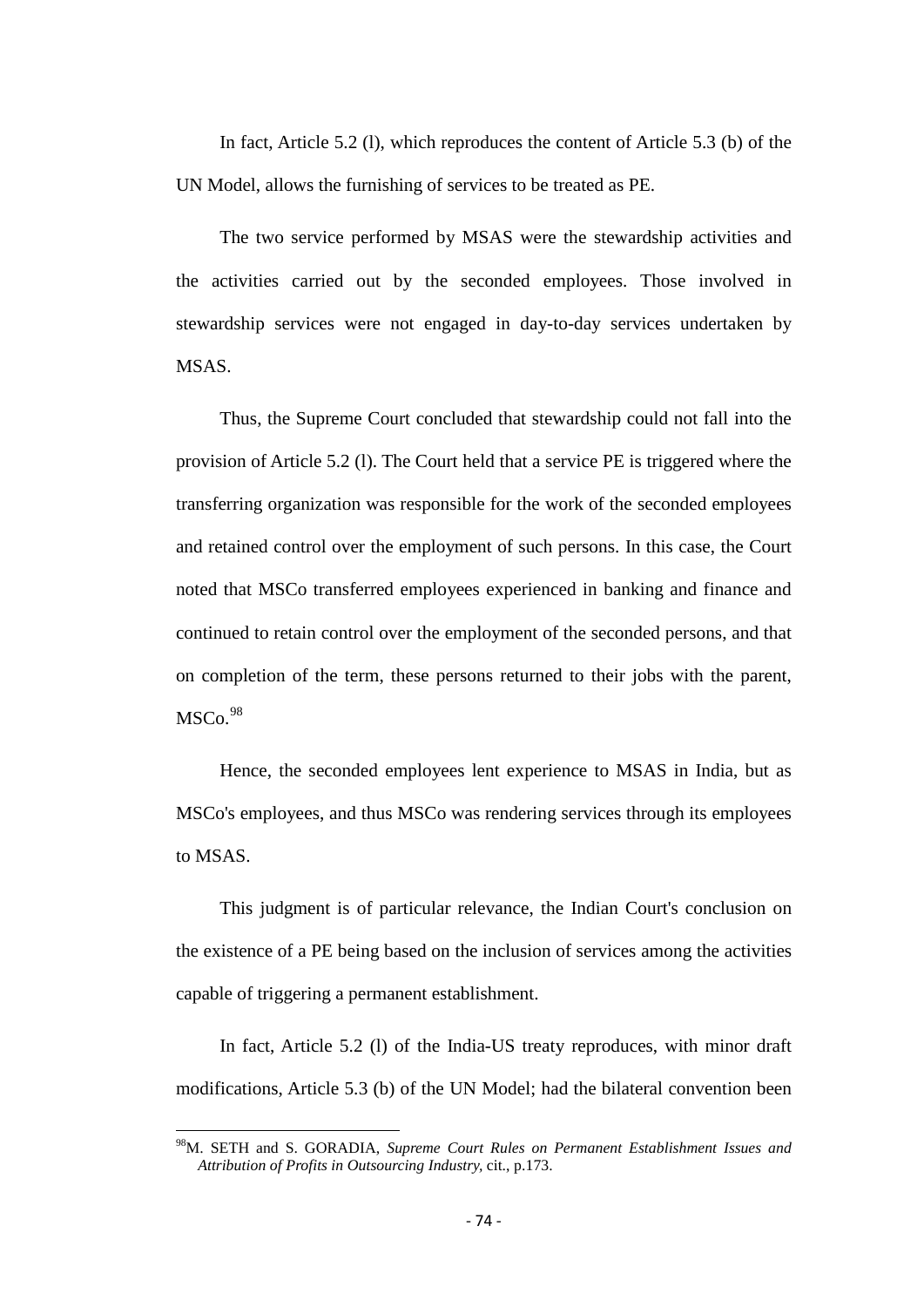based upon the OECD Model Convention, no PE would have been detected, since, under the OECD Model, the provision of services, by itself, does not generate a permanent establishment, thus, a fixed place of business, along with the other conditions provided by Article 5(1) of the OECD Model, would have been necessary, but MSCo was found not to have a fixed place of business in India.

Hence, many developing countries are willing to include a provision corresponding to Article 5.3 (b) within their double taxation agreements, this is for example China's position, in fact most of the tax treaties concluded by China incorporate Article 5.3 (b) of the UN Model Convention, a service PE thus being one of the key issues of taxation in China.<sup>[99](#page-73-0)</sup>

## **2.4 Agency Permanent Establishment**

Paragraph 5 of both the UN and the OECD Models deals the identification of a PE with reference to activities performed by a dependent agent.

It states that:

"[…]where a person –other than an agent of independent status to whom paragraph 7 applies- is acting in a Contracting State on behalf on an enterprise of the other Contracting State, the enterprise shall be deemed to have a permanent establishment in the first-mentioned Contracting State in respect of any activities which that person undertakes for the enterprise, if such a person:

<span id="page-74-0"></span>99H. YANG, *Taxation of Income from the Provision of Services – More Requirements, Less Certainty,* in *Asia-Pasicif Tax Bulletin,* p.247, 2010.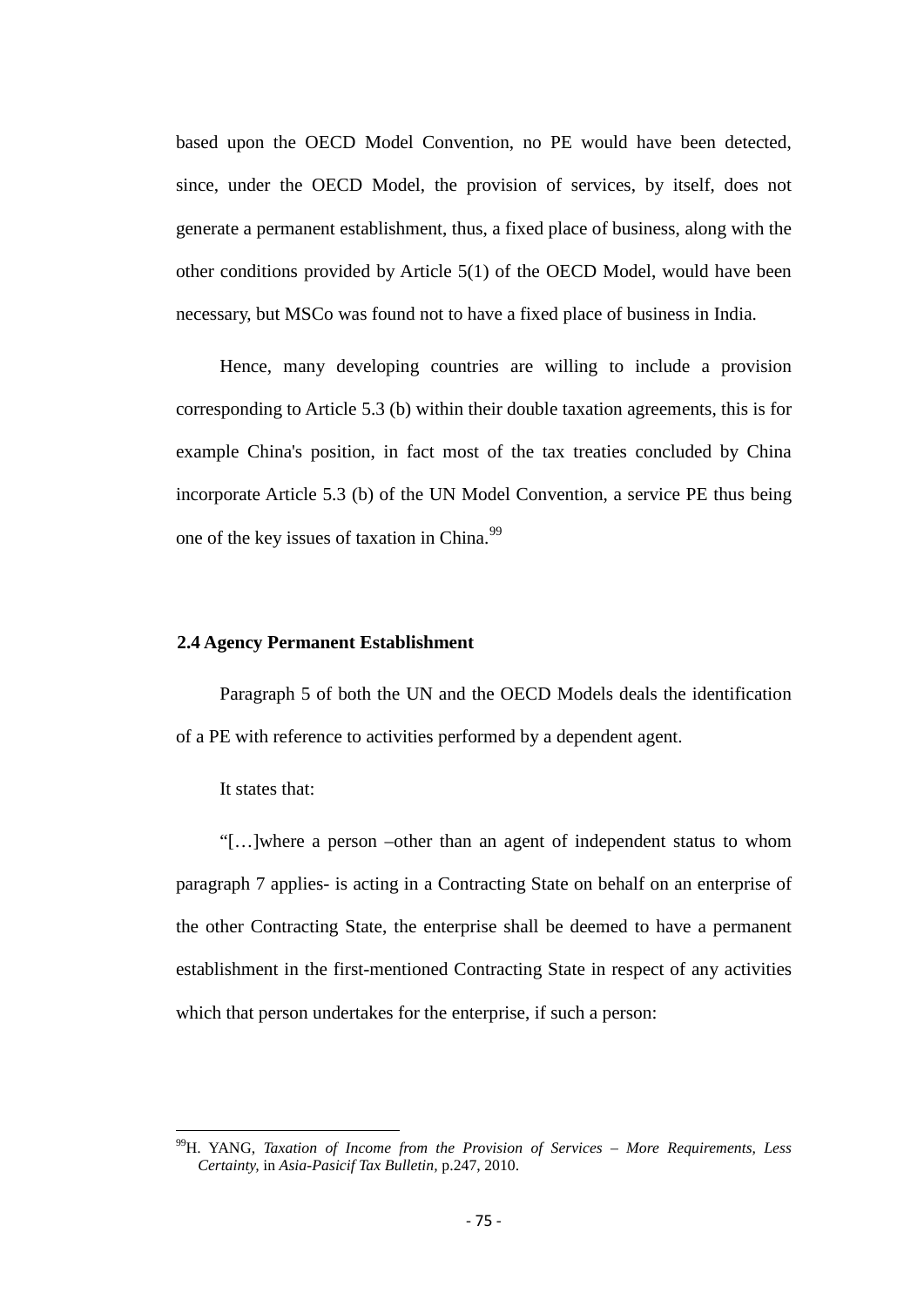- a) has and habitually exercises in that State an authority to conclude contracts in the name of the enterprise, unless the activities of such person are limited to those mentioned in paragraph 4 […]; or
- b) has no such authority, but habitually maintains in the first-mentioned State a stock of goods or merchandise from which he regularly delivers goods or merchandise on behalf of the enterprise."

Subparagraph a) reproduces the content of the corresponding OECD provision, with slight differences in the wording adopted by the two Models.

The UN Model Commentary quotes the OECD Model Commentary, specifying that the authority of concluding contracts must be exercised repeatedly and not only in isolated cases; in particular, paragraph 33 of the OECD Model Commentary provides that: "the authority to conclude contracts must cover contracts relating to operations which constitute the business proper of the enterprise. […] Moreover, the authority has to be habitually exercised in the other State. A person who is authorized to negotiate all elements and details of a contract in a way binding on the enterprise can be said to exercise the authority "in that State", even if the contract is signed by another person in the State in which the enterprise is situated or if the first person has not formally been given a power of representation. The mere fact, however, that a person has attended or even participated in negotiations in a State between an enterprise and a client will not be sufficient, by itself, to conclude that the person has exercised in that State an authority to conclude contracts in the name of the enterprise."<sup>[100](#page-74-0)</sup>

<span id="page-75-0"></span> $100P_{\text{aragraph}}$  33 of the Commentary on Article 5(5) of the OECD Model Tax Convention on Income and on Capital.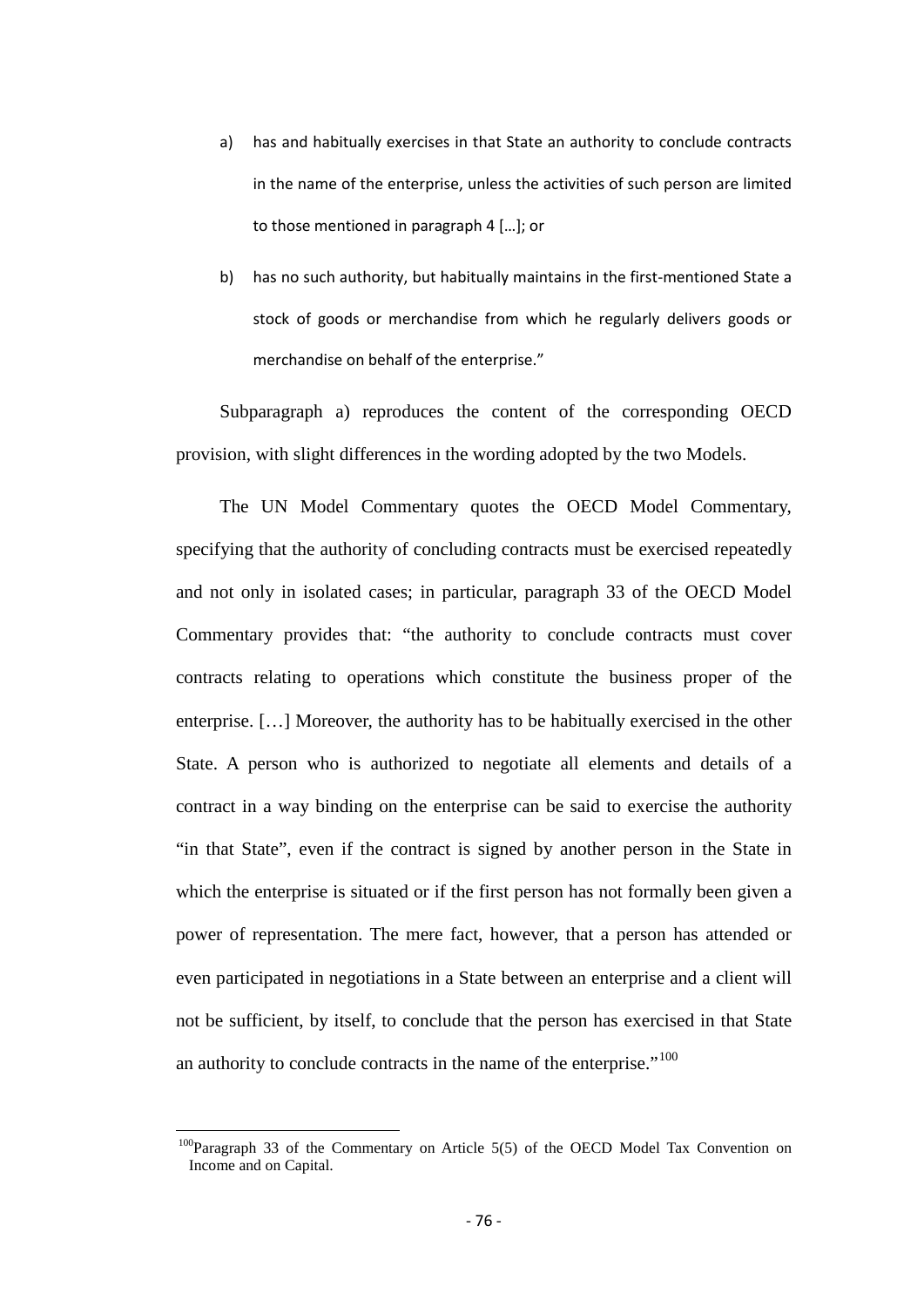However, the UN Model version of Article 5 has a broader scope than the corresponding Article in the OECD version, in fact, under Article 5(5)(b) of the UN Model there can be, in contrast to the OECD Model, a dependent agent situation if the agent maintains stock, even though that agent does not conclude contracts in the name of the principal.

Similarly as for the delivery exception, this is founded upon a view that the presence of stock, and the delivery of it by the agent, constitutes a sufficient economic nexus to the host country so as to justify taxation by the host country.<sup>[101](#page-75-0)</sup>

### **2.5 Insurance**

Paragraph 6 of the UN Model Convention represents an innovation with reference to the OECD Model, since the latter does not contain any equivalent provision, even though the OECD Committee contemplates the possibility of introducing a provision of this kind in bilateral tax agreements.

It deals with some special characteristics of the insurance industry that were of concern to some countries when the UN Model Convention was developed: if an insurance agent was independent, it was considered that the profits would not be taxable to the enterprise in accordance with the provisions suggested in Article 5(7), while if the agent was dependent, no tax could be imposed because insurance agents normally had no authority to conclude contracts as would be required under the provisions suggested in subparagraph 5(a).

Thus, insurance enterprises shall be deemed to have a PE when they collect

<span id="page-76-0"></span><sup>&</sup>lt;sup>101</sup>M.LENNARD, *The UN Model Tax Convention as Compared with the OECD Model Tax Convention-Current Points of Difference and Recent Developments,* cit.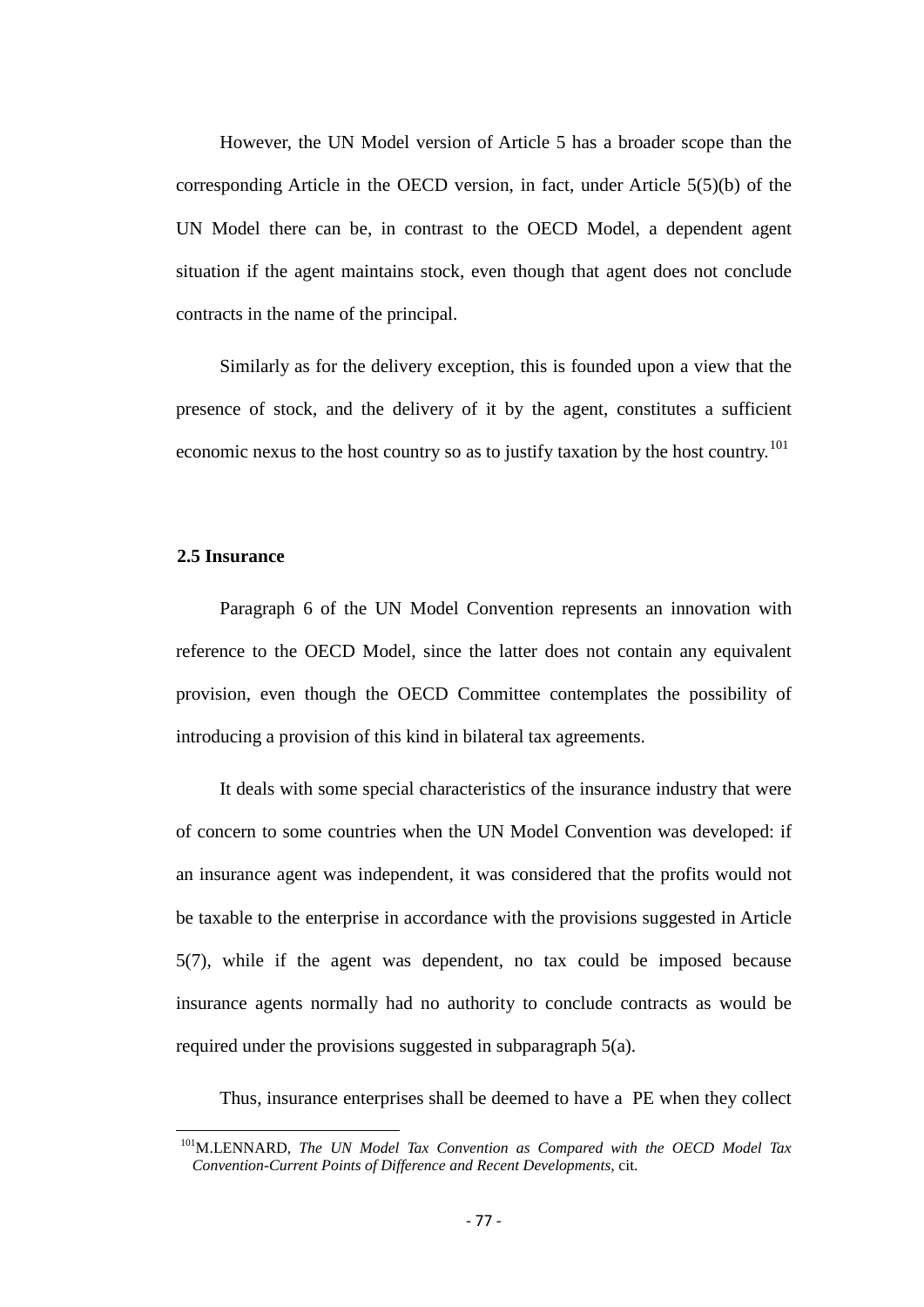premiums within the territory of a Contracting State, or when they maintain a dependent agent therein. Anyway, if the enterprise carries on its activities through an independent agent, the source State will not be able to tax the profits produced within its territory, since the disposal of paragraph 7 would be fulfilled.

### **2.6 Independent agents**

Paragraph 7 deals with the determination of PE with reference to an independent agent, stating that:

"an enterprise of a Contracting State shall not be deemed to have a permanent establishment in the other Contracting State merely because it carries on business in that other State trough a broker, general commission agent or any other agent of an independent status, provided that such persons are acting in the ordinary course of their business."<sup>[102](#page-76-0)</sup>

This paragraph sentence reproduces the content of Article 5(6) of the OECD Model.

Moreover, the UN Model Commentary quotes the corresponding OECD Model Commentary's provisions, which state that the agent will fall into the scope of the paragraph when (*a)* he is independent of the enterprise both legally and economically and (*b*) he acts in the ordinary course of his business.

The determination of the first requirement will rely on a factual approach, all the facts and circumstances must be taken into account; for example, a decisive factor could be the agent's subjection to detailed instructions from the enterprise

<span id="page-77-0"></span> $102$ Article 7 of the UN Model Double Tax Convention between Developed and Developing Countries.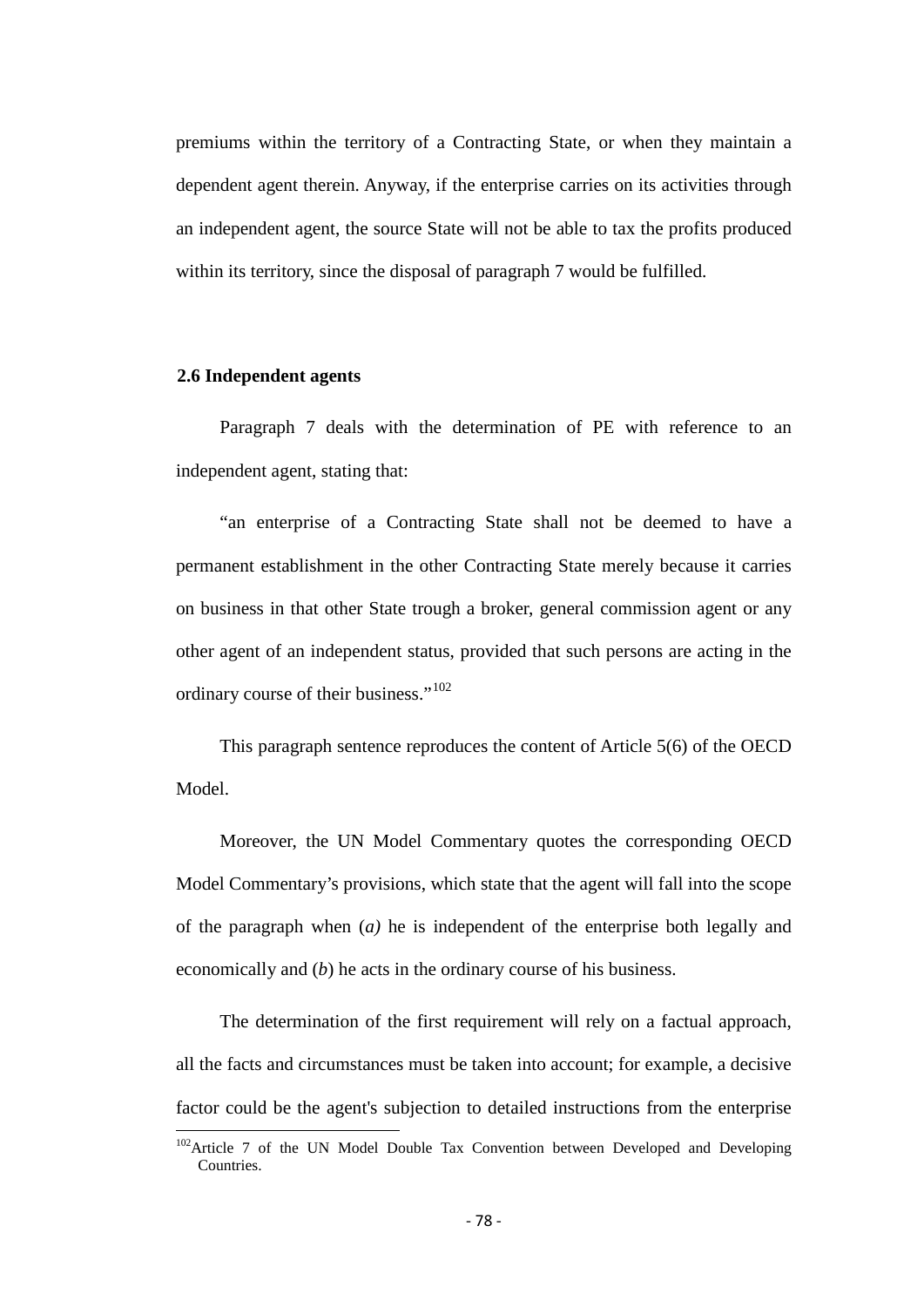as well as the identity of the subject who shall bear the economic risk of the activity.

With reference to the second requirement, a person shall not be deemed to act in the ordinary course of his business when this he carries on activities which, for their nature, belong to the sphere of operations performed by the enterprise rather than by the agent.

Unlike the OECD Model, the UN Model moreover provides that:

"when the activities of such an agent are devoted wholly or almost wholly on behalf of the enterprise, and conditions are made or imposed between that enterprise and the agent in their commercial and financial relations which differ from those which would have been made between independent enterprises, he will not be considered an agent of an independent status  $\left[\ldots\right]^{103}$  $\left[\ldots\right]^{103}$  $\left[\ldots\right]^{103}$ 

### **2.6.1 French experience: Zimmer's case**

In order to better understand what consequences could derive from the specification inserted in the UN Model, a French judicial decision will be helpful; in fact, French double taxation agreements are based on the OECD Model and the decision rendered by the Court in following case would probably have been in case of application of the UN Model.

On 31 March 2010, the French Conseil d' état held that a French commissionaire does not constitute a PE for its foreign parent under the France-

<span id="page-78-0"></span><sup>&</sup>lt;sup>103</sup>Paragraph 7 of Article 5 of the UN Model Double Tax Convention between Developed and Developing Countries.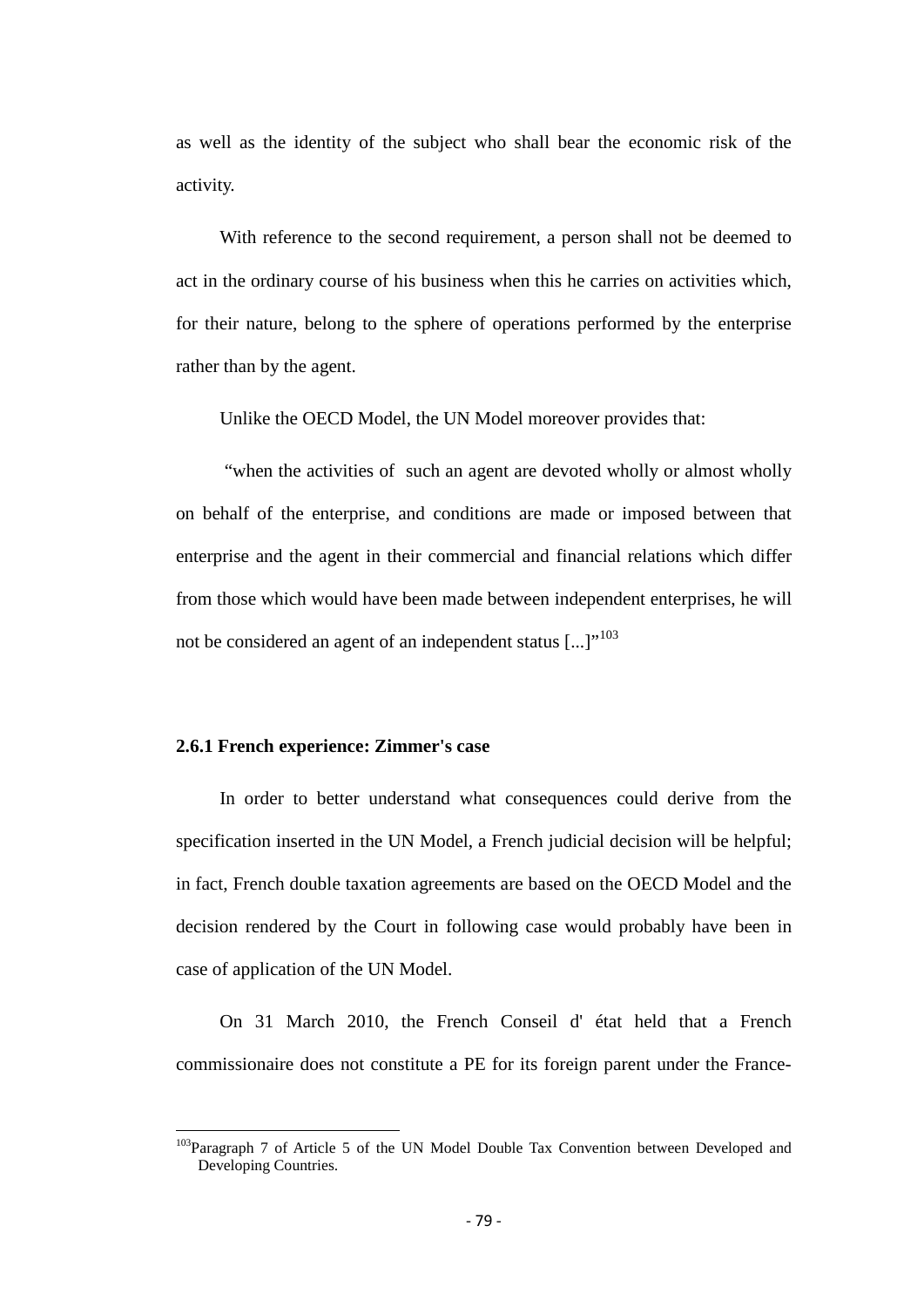UK tax treaty.<sup>[104](#page-78-0)</sup>

In particular, Article 5.6 of the treaty exactly reproduces the corresponding provision of the OECD Model:

"An enterprise shall not be deemed to have a permanent establishment in a Contracting State merely because it carries on business in that State through a broker, general commission agent or any other agent of an independent status, provided that such persons are acting in the ordinary course of their business."[105](#page-79-0)

The facts of the case were that the taxpayer, Zimmer Limited, a UK resident company, commercialized its orthopedic products in France until 1995 through a French distributor, Zimmer SAS. However, from 27 March 1995, Zimmer SAS commercialized the taxpayer's products in a commissionaire capacity under a commissionaire agreement. The French tax administration assessed the taxpayer to French corporate income tax (plus 10% surcharge) for the years 1995 and 1996 on the ground that it had a permanent establishment in France.<sup>[106](#page-79-1)</sup>

Both the Court of first instance and the Administrative Court of Appeal agreed with French tax administration because, under the commissionaire agreement, Zimmer SAS could accept orders, present estimates and documents within the framework of tender offers and conclude sales contracts for the account of the taxpayer without prior approval.

However, Zimmer SAS acted on its own name as a result of the commissionaire agreement and thereby could not conclude contracts in the name

<sup>&</sup>lt;sup>104</sup>B. GOUTHIERE, *Zimmer: 'Commissionaire? Agent Is Not a Permanent Establishment*, in *Eurepean Taxation 8*, p. 350 et. Seq., 2010.

<span id="page-79-1"></span><span id="page-79-0"></span><sup>105&</sup>lt;br>Article 5, paragraph 6 of the UK France Double Taxation Convention, 2008.<br><sup>106</sup>Conseil d'état, 31 March 2010, n. 304715 and 308525, in *International Bureau of Fiscal Documentation,* 2010.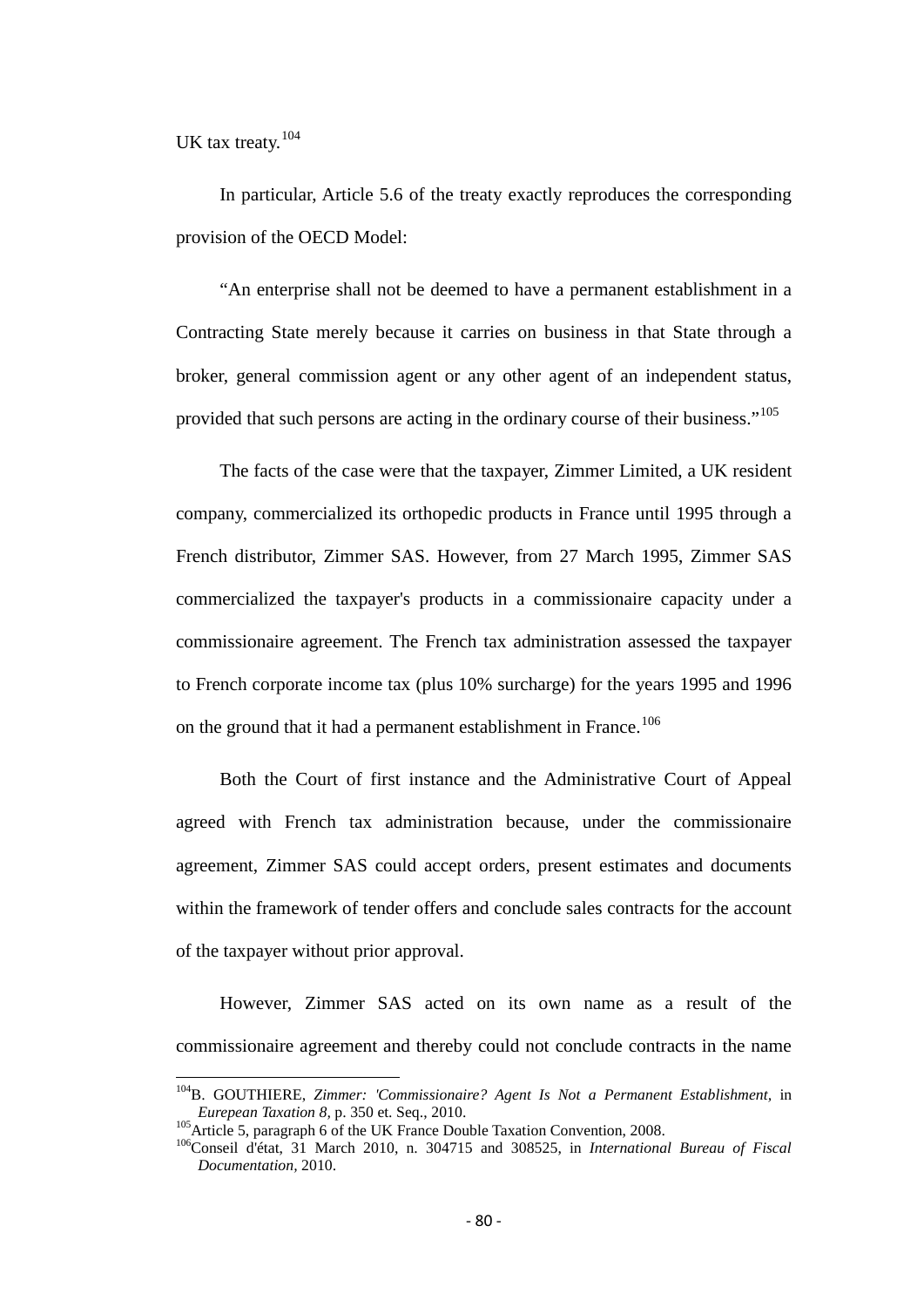of the enterprise, but the Court held that this fact did not have any impact on its capacity to engage the taxpayer in commercial relationships related to the taxpayer's activities.

In addition, the Administrative Court of Appeal observed that Zimmer SAS was subject to guidelines from the taxpayer or was under its control with respect to modalities of sales or advertisements. The risks linked to the sales contracts were borne by the taxpayer and Zimmer SAS acted exclusively for the account of the taxpayer. In conclusion, the Administrative Court of Appeal determined that Zimmer SAS could not be regarded as an independent agent within the meaning of Article 4.5 of the treaty.<sup>[107](#page-79-0)</sup>

Hence, the taxpayer appealed the judgment to the Supreme Administrative Court (Conseil d'état).

The Supreme Administrative Court disagreed with the Administrative Court of Appeal. The findings of the Supreme Administrative Court were based on the examination of French commercial law.<sup>[108](#page-80-0)</sup> In particular, the Supreme Administrative Court observed that a commissionaire does not fall within the scope of Article 4.4, since the latter requires that contracts being concluded "in the name of" the foreign enterprise, whilst a commissionaire acts on his own name and does not create a direct contractual relationship between the principal and the third-party customers.

Having been the UN Model applied, the decision would probably have been different, since the Supreme Administrative Court also noted that (i) Zimmer SAS

<span id="page-80-1"></span><span id="page-80-0"></span><sup>&</sup>lt;sup>107</sup>Conseil d'état, 31 March 2010, n. 304715 and 308525, cit.<br><sup>108</sup>L.E.SCHOUER and O.C.GUNTHER, *The Subsidiary as a Permanent Establishment*, in *Bulletin for International Taxation,* 2001, p. 70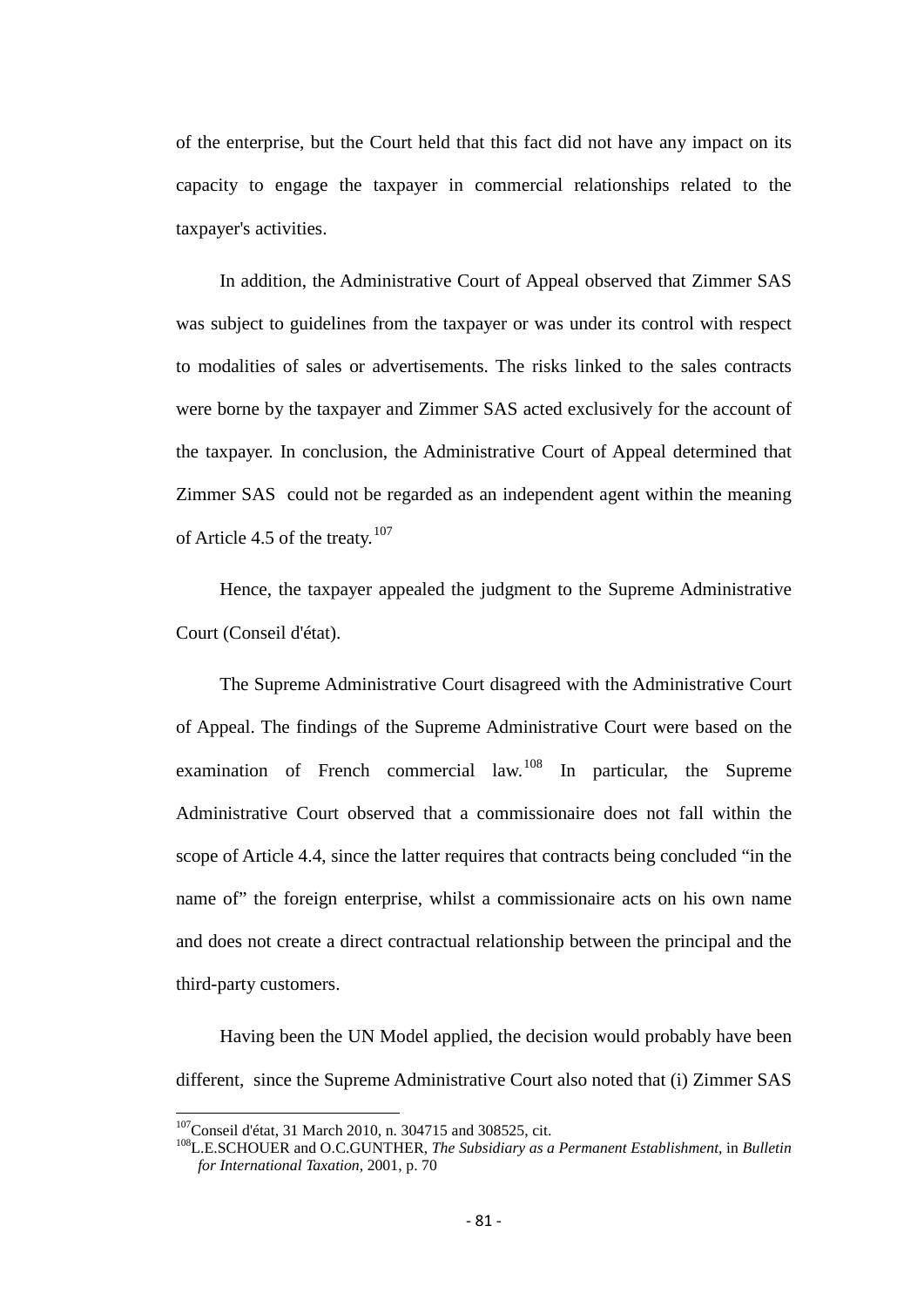sold products exclusively for the taxpayer, which was also the only activity of Zimmer SAS and (ii) the taxpayer largely determined the sales conditions, thus falling within the provision of the second part of Article 5.7 of the UN Model Convention, which actually allows tax and judicial authorities to adopt an approach less formalistic than the one provided by the OECD Model.

### **2.6.2 Indian experience: Rolls Royce's case**

This conclusion is supported by an important Indian judicial case: Rolls Royce Plc v. Deputy Director of Income tax. In fact, even though many similarities existed between the Rolls Royce's and the Zimmer's cases, the two Courts invested with the decision, reached totally opposite conclusions.

Rolls Royce plc (RR) was incorporated and, therefore, liable to tax in the United Kingdom without limit. RR wholly owned a UK-incorporated subsidiary, Rolls Royce India Limited (RRIL), which had offices in India.

With reference to subsidiaries PE, both the UN and the OECD Model Conventions provide that:

"the fact that a company which is a resident of a Contracting State controls or is controlled by a company which is a resident of the other Contracting State, or which carries on business in that other State (whether through a permanent establishment or otherwise), shall not of itself constitute either company a permanent establishment of the other."<sup>[109](#page-80-1)</sup>

Moreover, both the Commentaries affirm that the mere fact that the

<span id="page-81-0"></span> $109$ Article 5(8) and 5(7) of the UN and OECD Model Conventions.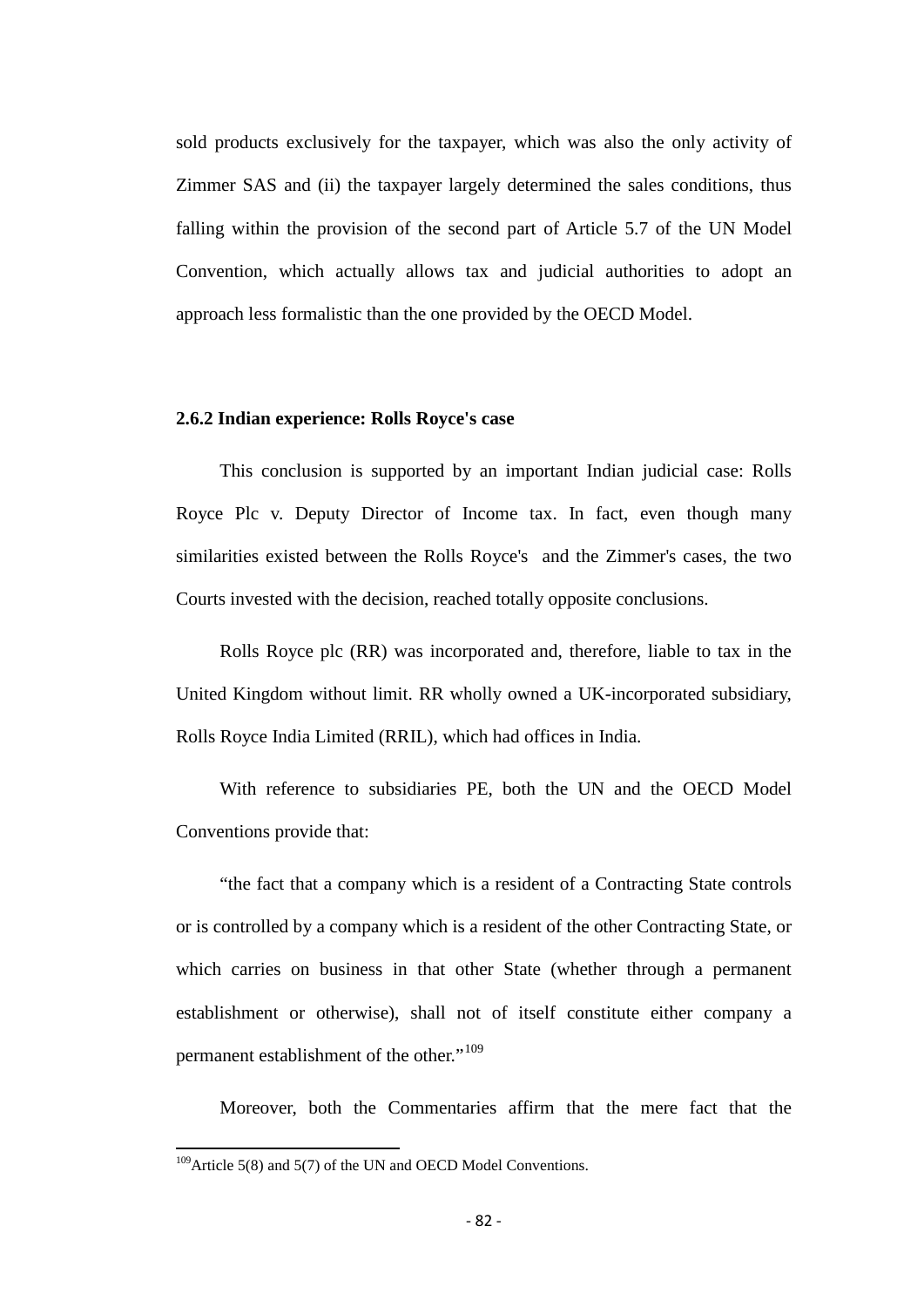subsidiary carries on its activities in the source State does not generate a permanent establishment, even when these activities are managed or controlled by the parent company. This follows from the principle that, for the purpose of taxation, such a subsidiary constitutes an independent legal entity.<sup>[110](#page-81-0)</sup>

Accordingly, both companies are subjected to unlimited tax liability in the state in which they are resident or where their place of management is located.<sup>[111](#page-82-0)</sup>

However, by using the word "not of itself", the provision clarifies that a parent company can have a PE in its subsidiary's state of residence if the general requirement provided by paragraphs 1 and followings are met.

Accordingly, situations of PE could be triggered in case of existence of spaces or premises, belonging to the subsidiary, which are at the disposal of the parent company, that constitute a fixed place of business and through which the latter carries on its own economic activities.

In addition, under the OECD Model, a subsidiary constitutes an agency PE of its parent if the subsidiary has an habitually exercises an authority to conclude contracts in the name of its parent, while, under the UN Model, an agency PE is deemed to exist also in the case in which the subsidiary does not have this power, but its activities fall within the scope of paragraph 5(b).

<span id="page-82-1"></span>The facts of the Rolls Royce's case were the following: RRIL entered into an agreement with RR to provide certain support services to RR on a cost-plus basis. The Indian tax authorities were of the opinion that RR had a PE in India due

<span id="page-82-0"></span><sup>&</sup>lt;sup>110</sup>Paragraph 40 of te Commentary on Article 5 of the OECD Model.<br><sup>111</sup>L.E. SCHOUERI and O.C. GUNTHER, *The Subsidiary as a Permanent Establishment*, in *Bulletin for International Taxation,* 2011, p.69.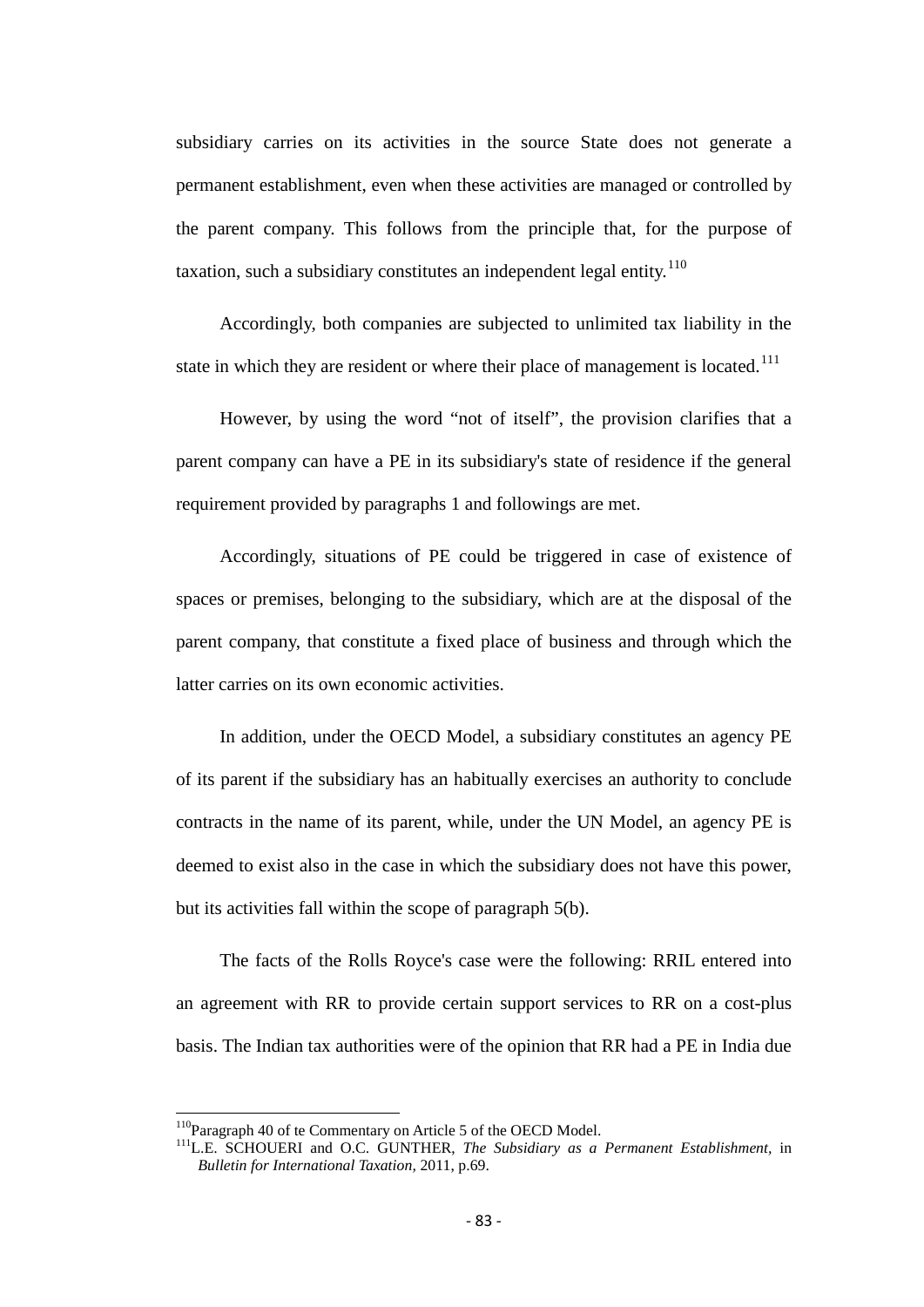to the offices of its UK subsidiary.<sup>[112](#page-82-1)</sup>

The Delhi Income Tax Appellate Tribunal (ITAT) took this position because RRIL was totally dependent on RR, operated wholly and exclusively for RR and habitually secured orders exclusively for  $RR$ <sup>[113](#page-83-0)</sup>

The India UK relevant provision on agency PE states that:

*"5.* An enterprise of a Contracting State shall not be deemed to have a permanent establishment in the other Contracting State merely because it carries on business in that other State through a broker, general commission agent or any other agent of an independent status, where such persons are acting in the ordinary course of their business. However, if the activities of such an agent are carried out wholly or almost wholly for the enterprise (or for the enterprise and other enterprises which are controlled by it or have a controlling interest in it or are subject to same common control) he shall not be considered to be an agent of an independent status for the purposes of this paragraph."<sup>[114](#page-83-1)</sup>

Thus, the ITAT stated that the UK subsidiary had created by way of its offices in India an agency PE for its UK parent, as RRIL habitually secured orders wholly exclusively for RR. $^{115}$  $^{115}$  $^{115}$ 

However, RRIL did not have the legal authority to negotiate and enter into contracts "in the name of" RR, neither Zimmer SAS had such an authority, but the

112Delhi Income Tax Appellate Tribunal, 26 October 2007, *Rolls Royce Plc v. Deputy Director of Income Tax, ITAT Nos. 1496 to 1501/DEL of 2007.*<br><sup>113</sup>L.E. SCHOUERI and O.C. GUNTHER, *The Subsidiary as a Permanent Establishment*, cit.,

<span id="page-83-0"></span>p.71. 114Convention between the government of the Republic of India and the government of the United

<span id="page-83-1"></span>Kingdom of Great Britain and Northern Ireland for the avoidance of double taxation and the prevention of fiscal evasion with respect to taxes on income and capital gains.

<span id="page-83-3"></span><span id="page-83-2"></span><sup>&</sup>lt;sup>115</sup>S.KAPOOR, *Rolls Royce Decision: Income Attribution to Permanent Establishments*, in *International Transfer Pricing Journal 3,* p.141, 2008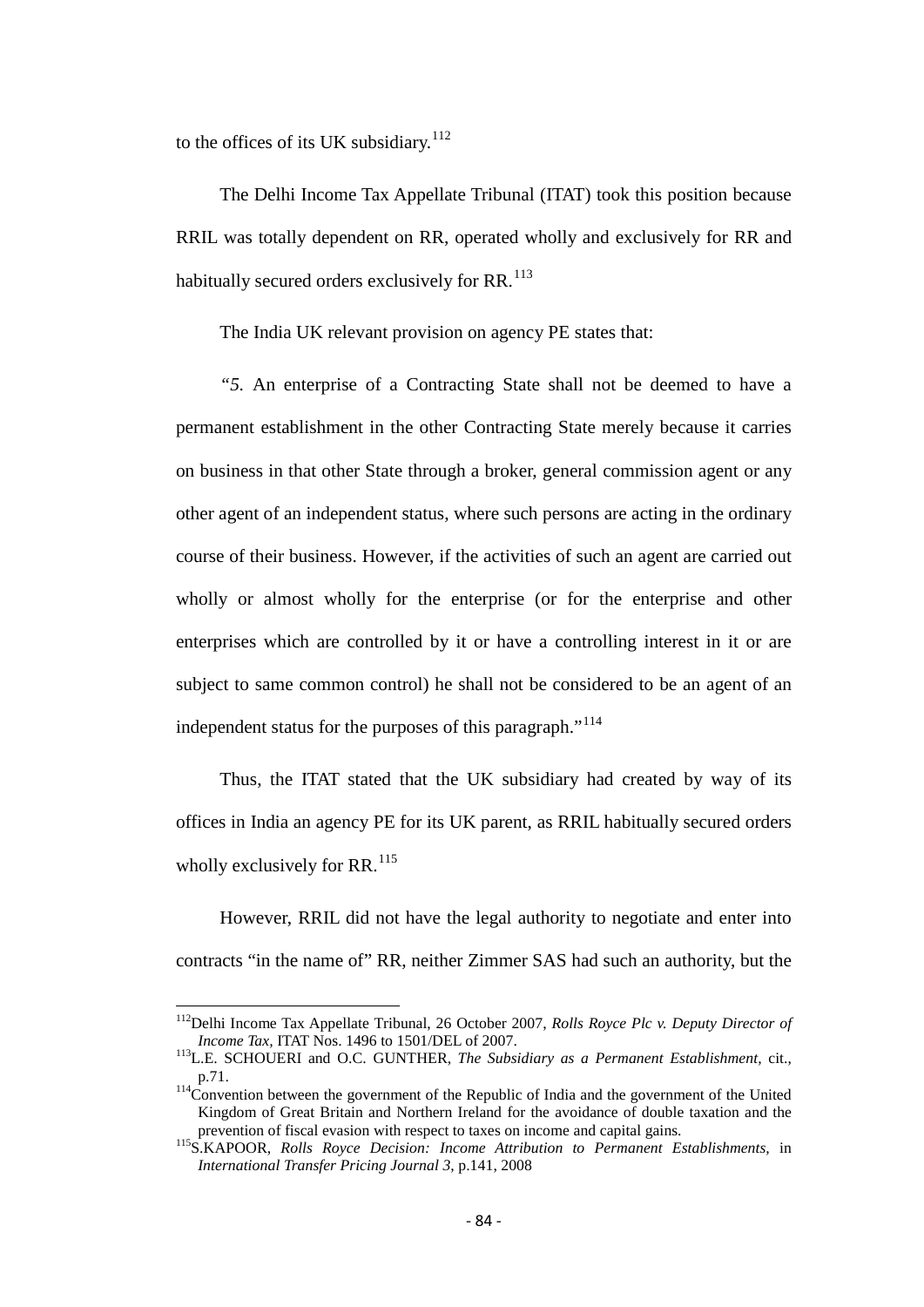differences in the formulation of the respective double taxation agreements lead to opposite solutions.

## **3 Business Profits**

Once an enterprise has established a permanent establishment in the territory of a Contracting State, profits attributable to that PE can be taxed in that State.

Fiscal jurisdictions usually resolve the problem of profits' attribution to PEs in a twofold way: by adopting the "limited force of attraction principle", or the "global force of attraction principle". Under the global force of attraction principle, the mere presence of a permanent establishment within the territory of the source State, provokes the attribution to the PE of all the profits generated within the source State's territory, and their subjection to the fiscal treatment provided for resident entities.<sup>[116](#page-83-3)</sup>

Under the limited force of attraction principle, States distinguish between those incomes which derive directly from the performance of the activities which produce income and which, consequently, are not individually considered for the purposes of their localization and treatment, and those incomes which do not have these features.

<span id="page-84-0"></span>This is the distinction between business income and investment or passive income, which implies a different fiscal treatment of the income produced by an enterprise.

<sup>116</sup> C. GARBARINO, *La tassazione del reddito transnazionale,* cit., p.191.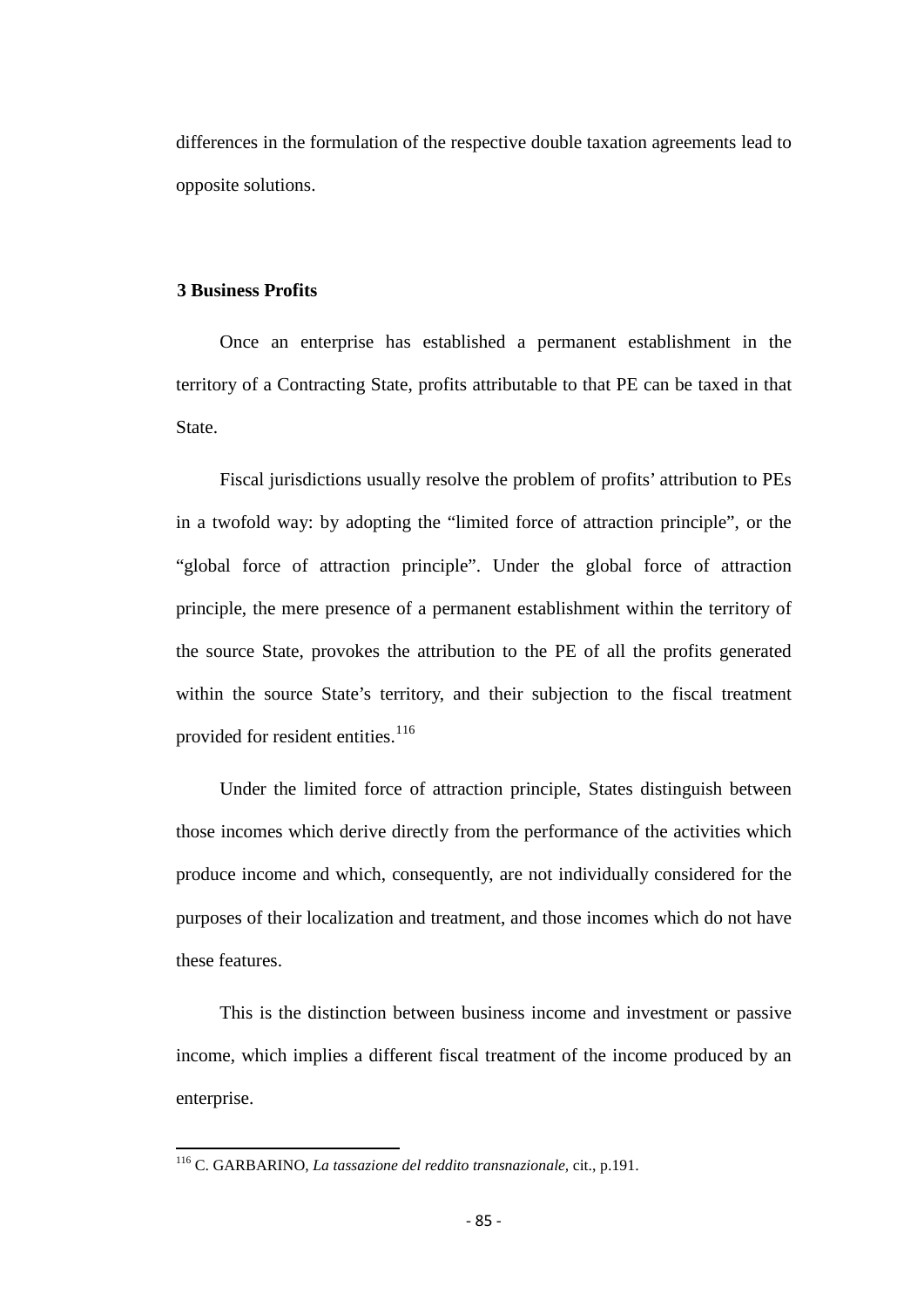### **3.1 The UN Model Convention's limited force of attraction rule**

The UN Model Convention has adopted a limited force of attraction, since the rule is limited to Art. 7 business profits – it is not extended to income from capital (dividends, interest and royalties) which is covered by other treaty provisions.[117](#page-84-0)

The UN Model rules differ from those established in Art. 7 of the OECD Model Convention in that they allow taxation of certain profits not actually attributable under normal rules to the PE, but which relate to sales of similar goods or merchandise in the source country, as well as other business activities of the same or similar kind carried on by the enterprise in the source country.<sup>[118](#page-85-0)</sup>

As above-mentioned, the principal and most relevant difference between the two Models is that, under the OECD Model, only profits attributable to the Permanent Establishment are taxable in the source State, while this approach is not shared by the UN Model, which allows the taxation of certain profits even though they are not realized through the Permanent Establishment.

Hence, source Countries are granted a greater possibility to tax profits arising within their jurisdiction, thus reflecting the UN Model attention towards developing countries' necessities.

In particular, Article 7, paragraph 1 of the UN Model Convention affirms that the profits of an enterprise which is a resident of a Contracting State shall be

<span id="page-85-1"></span><sup>117</sup> M. LENNARD, *The UN Model Tax Convention as Compared with the OECD Model Tax Convention – Current points of Difference and Recent Developments,* in *Asia-Pacific Tax Bulletin,*  cit.

<span id="page-85-0"></span><sup>118</sup> M. LENNARD, *The UN Model Tax Convention as Compared with the OECD Model Tax Convention – Current points of Difference and Recent Developments,* in *Asia-Pacific Tax Bulletin,*  2009, Vol. 49, No. 08.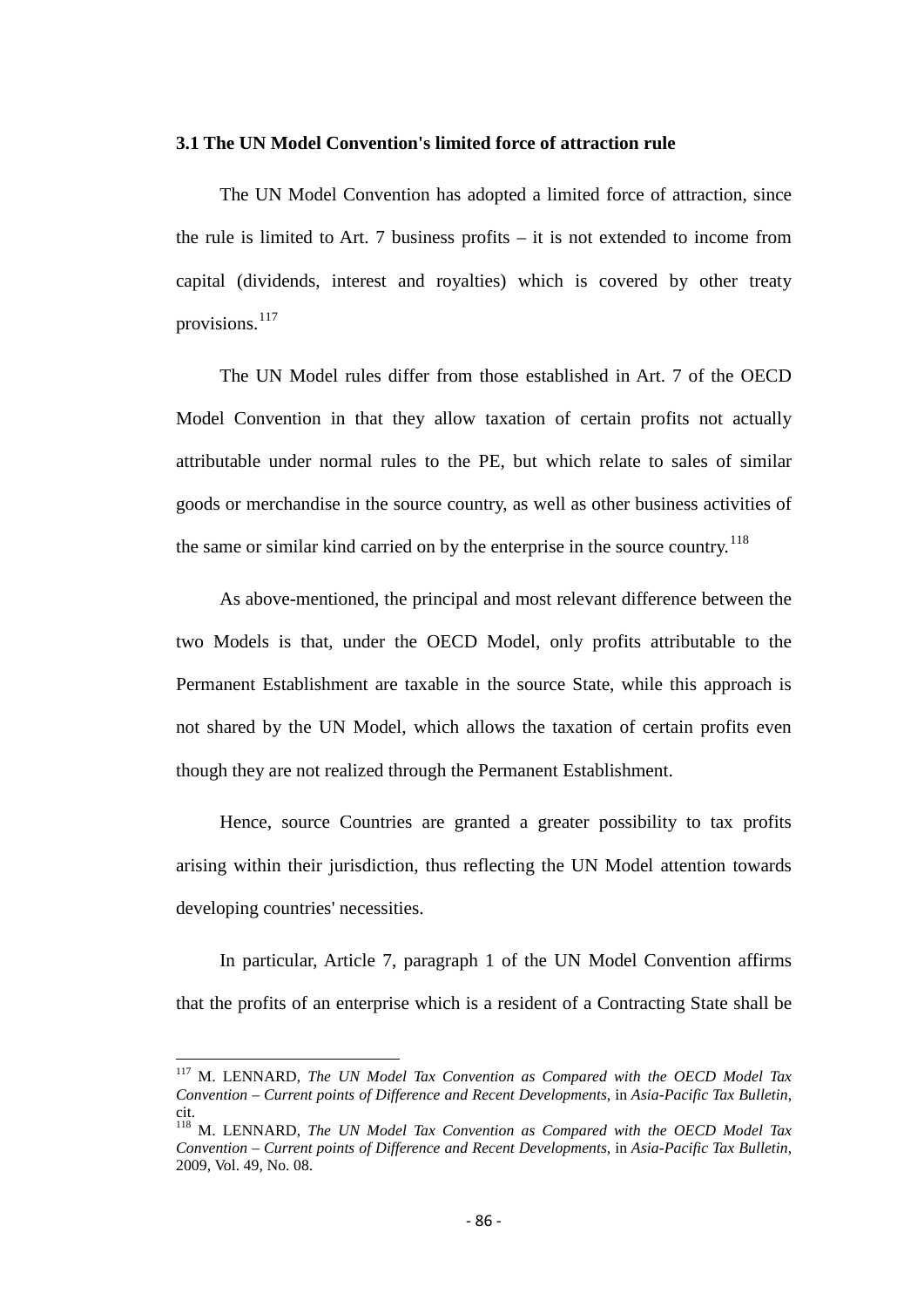taxable only in that State, unless a permanent establishment is situated within the territory of another Contracting State. In this hypothesis, the latter State will be able to tax the profits, but only to the extent which is attributable to (*a*) the PE; (*b*) sales or merchandise activities of the same or similar kind as those carried out by the PE; (*c*) other business activities of the same or similar kind as those of the PE.

However, many developed countries consider the UN's approach unsatisfactory, because it could imply the levying of taxation on income deriving from activities totally unrelated with the permanent establishment, and not selfstanding enough to constitute an autonomous PE. On the other hand, developing countries find this method useful with reference to the avoidance of administrative problems, which arise from the determination of whether a particular activity has to be regarded as related to the permanent establishment or not.

Moreover, the significantly different tax consequences for a non-resident enterprise deriving income from business activities conducted directly by the enterprise (exempt from source country taxation) and enterprises deriving similar profits through a PE (exposed to full source country taxation) could tempt a nonresident enterprise into using a PE to gain a foothold in the local market and then conducting similar activities directly to bypass the PE.

The UN Model, but not the OECD Model, specifically addresses this risk by way of a "force of attraction" rule that extends full source country taxing rights to income derived by a non-resident enterprise from sales made directly by the enterprise in the source country, provided that the non-resident has a PE in the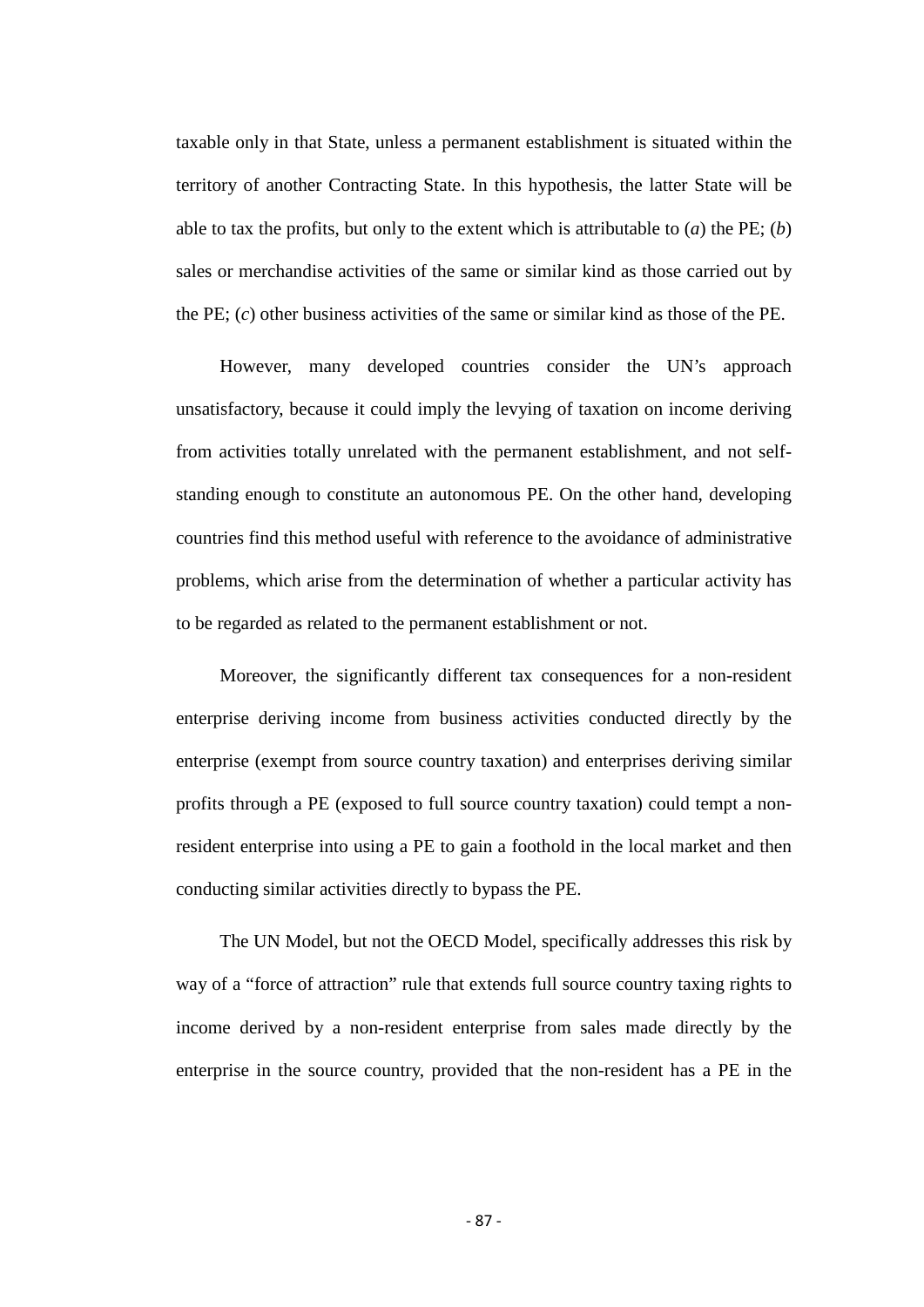source country<sup>119</sup>, thus contrasting with the view adopted in the OECD Model, whose Commentary on Article 7 explicitly states that " [...] the right of the State where the permanent establishment is situated does not extend to profits that the enterprise may derive from that State but that are not attributable to the permanent establishment<sup>"120</sup>

### **3.2 Attribution of profits to the Permanent Establishment**

Whilst paragraph 1 clarifies which profits may be taxed in the source country, paragraph 2 contains the rules to be followed in the attribution of profits to the PE.

In particular, paragraph 2 states that, "[...] where an enterprise of a Contracting State carries on business in the other Contracting State through a permanent establishment situated therein, there shall in each Contracting State be attributed to that permanent establishment the profits which it might be expected to make if it were a distinct and separate enterprise engaged in the same or similar activities under the same or similar conditions and dealing wholly independently with the enterprise of which it is a permanent establishment."<sup>[121](#page-87-1)</sup>

Since this paragraph only contemplates relationships between the PE and the head office, the UN Commentary gives an alternative provision for those countries willing to include also relationships between permanent establishment

<sup>119</sup> T. HWONG, P.MELLOR, R.KREVER, *Tax Treaty Trends in Central Asian Former Soviet Nations, in Bulletin for International Taxation, Vol.66, No.10, 2012.*<br><sup>120</sup> Paragraph 12 of the Commentary on Article 7 of the OECD Model Convention on Income and

<span id="page-87-0"></span>on Capital.

<span id="page-87-1"></span><sup>&</sup>lt;sup>121</sup>Article 7, paragraph 2 of the UN Model Double Tax Convention between Developed and Developing Countries.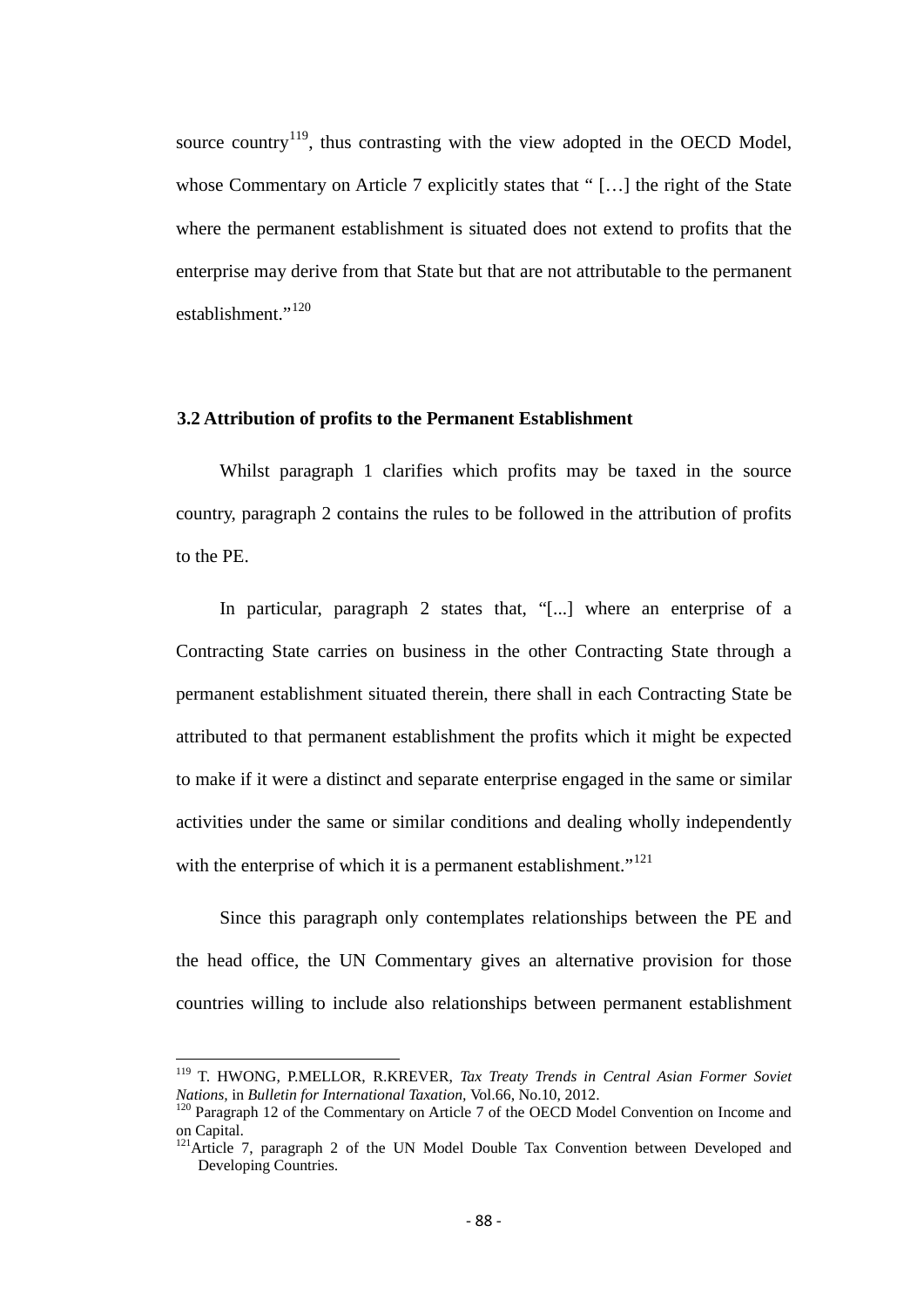and other permanent establishments of the same enterprise:

"there shall in each Contracting State be attributed to that permanent establishment the profits that it might be expected to make if it were a distinct and independent enterprise engaged in the same or similar activities under the same or similar conditions."<sup>[122](#page-87-0)</sup>

### **3.2.1 Arm's length principle**

The rule to be followed in the attribution of profits to the PE is the arm's length principle, whose definition is given in the 2008 version of the OECD Commentary on Article 7:

"[...] the profits to be attributed to a permanent establishment are those which that permanent establishment would have made if, instead of dealing with the rest of the enterprise, it had been dealing with an entirely separate enterprise under conditions and at prices prevailing in the ordinary market." $123$ 

As to method to be applied in the allocation of profits between enterprise and PE, the UN Commentary refers to the 2008 OECD Commentary, which establishes that tax authorities must rely, in first instance, on the enterprise's book accounts. In fact, paragraph 2 does not allow hypothetical reconstructions of permanent establishment's profits, since " it is always necessary to start with the real facts of the situation as they appear from the business records of the permanent establishment and to adjust as may be shown to be necessary the profit

 $122$ Paragraph 12 of the Commentary on Article 7, paragraph 2 of the UN Model Double Tax<br>Convention between Developed and Developing Countries.

<span id="page-88-0"></span><sup>&</sup>lt;sup>123</sup>Paragraph 14 of the Commentary on Article 7, paragraph 2 of the OECD Model Tax Convention on Income and on Capital, 2008.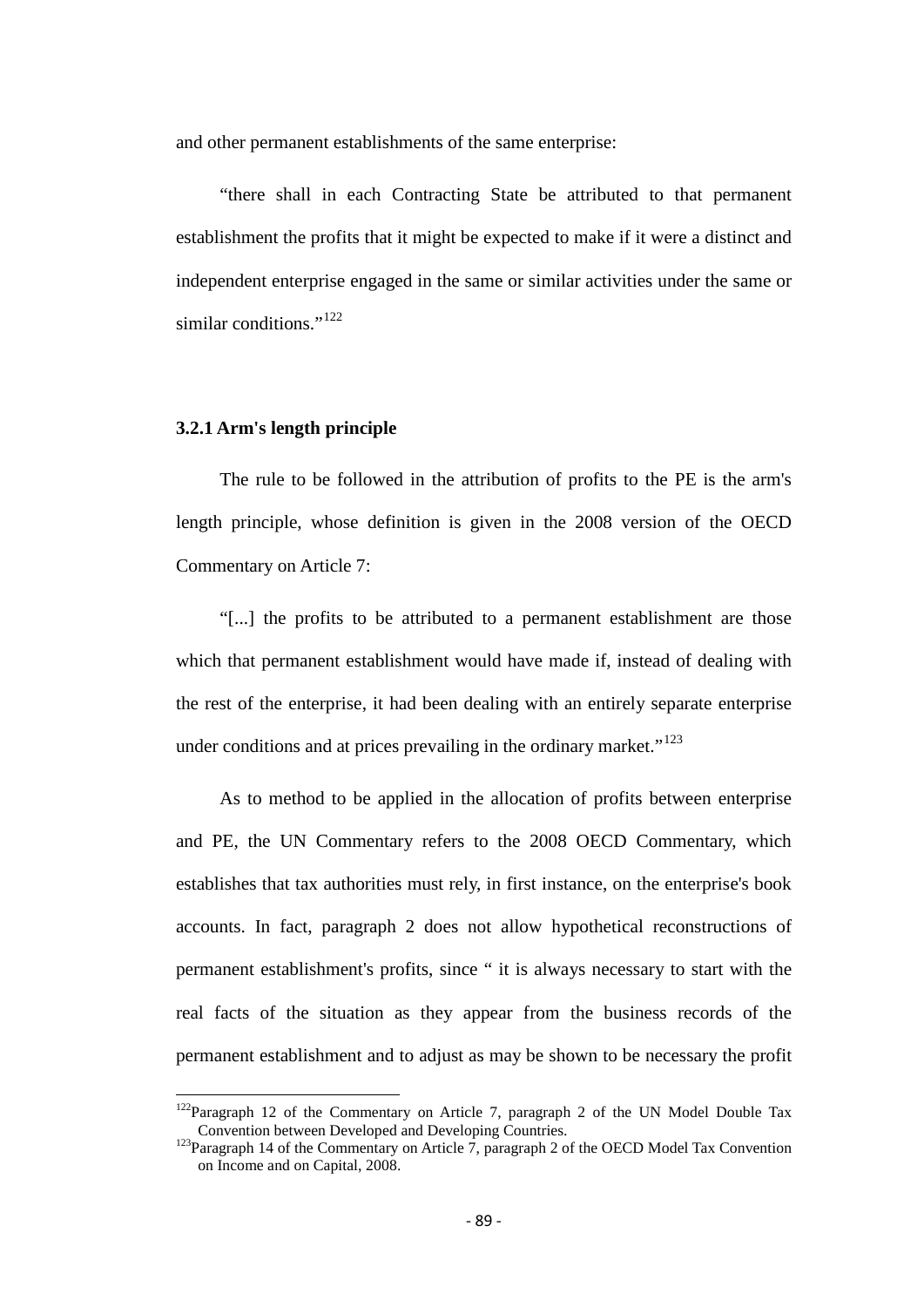figures which those facts produce."<sup>[124](#page-88-0)</sup>

With reference to the problem of the reliability of the enterprise's book accounts when they are based on agreements between the enterprise and the PE, the 2008 OECD Commentary clarifies that, to the extent that the book accounts are realized symmetrically and that the agreements are consistent with the economic functions of the various parts of the enterprise, tax authorities can rely upon them; while, in case of abusive arrangements, tax authorities can ignore the agreements concluded between the different parts of enterprise and correct the accounts.

Adjustments could be necessary in order to fulfill the arm's length principle, also in case a permanent establishment is able to produce accounts able to show profits arising from its activities, for example in case of goods, invoiced from the head office to the PE at prices lower than the ordinary market prices, or in case of profits diverted from the head office to the PE or vice versa; in this situations, tax authorities should substitute the abnormal prices with the ones usually adopted under normal market conditions, taking into account that, sometimes, there could be commercial motivations for the use of prices less than those prevailing in the ordinary market, for example in case of an enterprise starting its commercial activity within a new market and which tries to enhance its competitiveness by applying low prices at its own goods and services.

Difficulties may arise in case of enterprises selling goods for which no comparable market prices are available; when, in situations of this kind, tax

<span id="page-89-0"></span><sup>&</sup>lt;sup>124</sup>Paragraph 12 of the Commentary on Article 7, paragraph 2 of the OECD Model Tax Convention on Income and on Capital, 2008.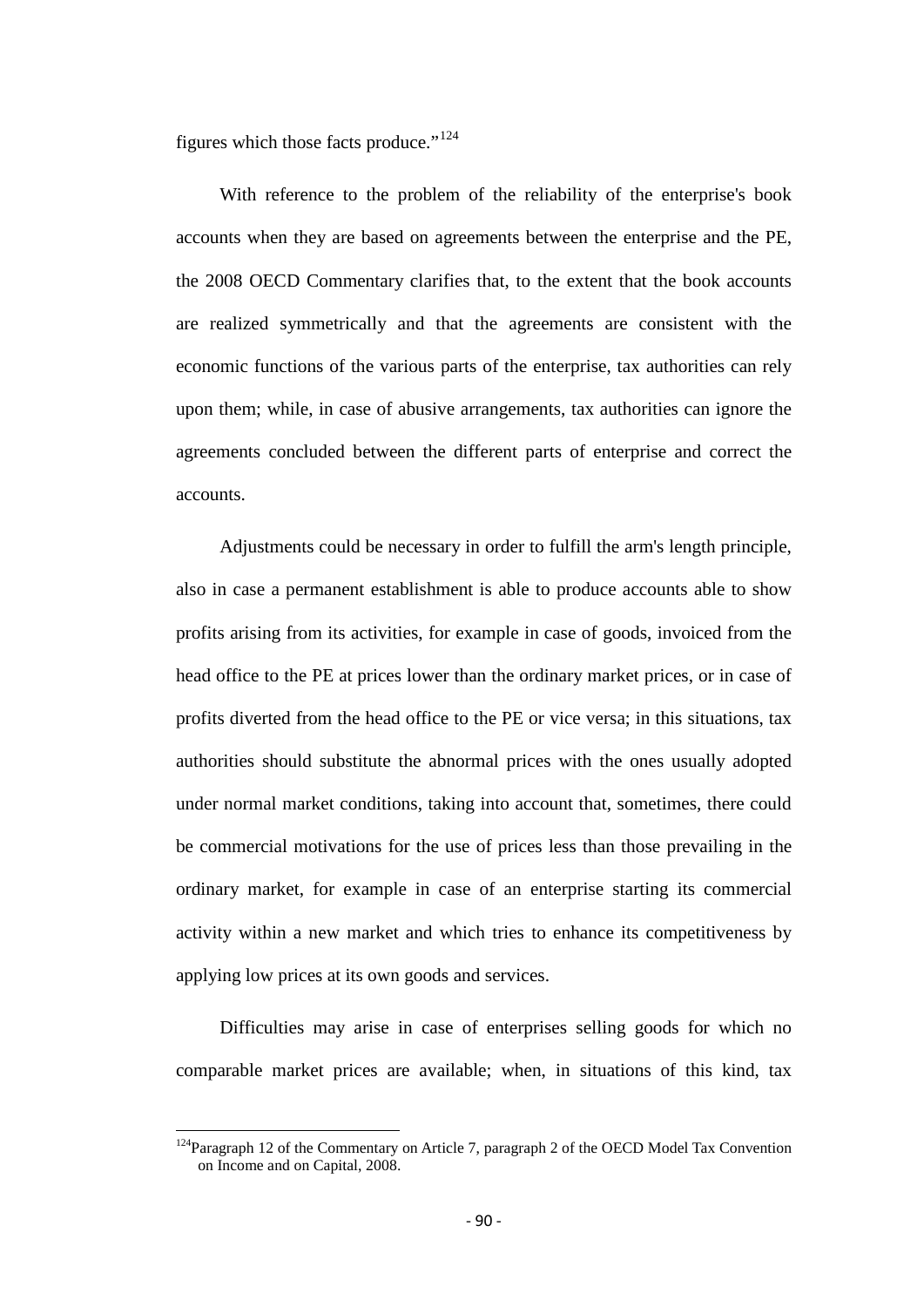authorities believe that a correction has to be applied, other methods should be used for determining the profits of the PE, depending on domestic laws.

Anyway, the general rule is that the profits of the PE must be determined according to the enterprise's book accounts, to the extent that they faithfully and completely represent the enterprise's economic situation.

The UN Commentary upon Article 7 then deals with the transfer of assets from the head office to the PE or vice versa. Issues on this matter usually arise because of the difference in regulation among States as to when a taxable profit is deemed to be realized: in fact, some countries levy tax on profits triggered by internal transfers, as soon as they are made, even when profits are not effectively realized until a subsequent commercial year.

In these situations, inevitably a time lag occurs between the moment in which the tax is paid abroad and the moment in which it can be taken into account in the State where the enterprise's head office is located. Thus, it is up to the head office to seek bilateral solutions every time an issue of this kind occurs.

Another frequent problem deriving from the transfer of assets, is the one regarding bad loans, with reference to international banking.

Debts can be transferred from the head office to a branch and vice versa, but the UN Commentary clarifies that they must be ignored when there is not a valid commercial reason which justifies the transfer, for example when debts are transferred only with the aim of maximizing the tax relief at the bank's disposal. In fact, in situations of this kind, a breach of paragraph's 2 disposal occurs, since such transfers would not have occurred between separated enterprises, dealing at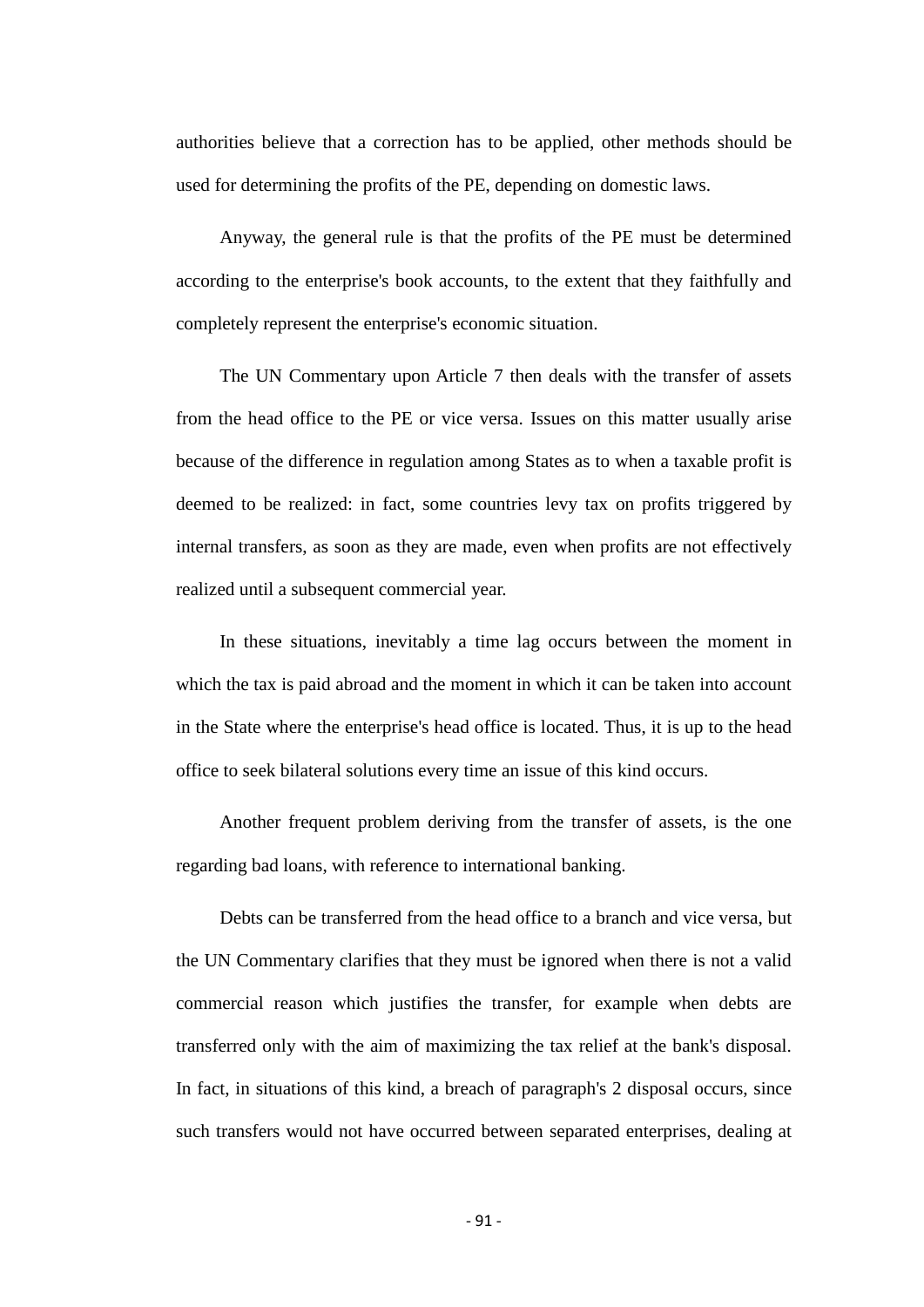an arm's length approach.

In any case, any internal transfer should be treated as taking place between unrelated enterprises, at normal market conditions, and at the market value of the debt at the date it was transferred.

In particular, with reference to loans which have gone bad, paragraph 15.4 of the UN Commentary underlines the need of an agreement between the two States involved, in order to grant relief to the enterprise on a consistent basis.

In case the transfer value was due to a mistaken judgement on the debtor's solvency, the UN Commentary suggests to limit relief to the actual loss suffered by the bank as a whole in the State of the transferring branch, and not to tax the subsequent apparent gain in the receiving country.

While, in case the transfer value reflected a correct judgement of the debtor's solvency, and, after a certain time, the loan improve in value, the transferring branch should be given relief on the basis of the actual value at the time of the transfer.

Thus, paragraph 2 clarifies that the profits to be attributed to the permanent establishment must correspond to the profits that a separate and independent enterprise would have made under the same market conditions, while the third paragraph of Article 7 specifies the rules to be followed in the calculation of the PE's profits.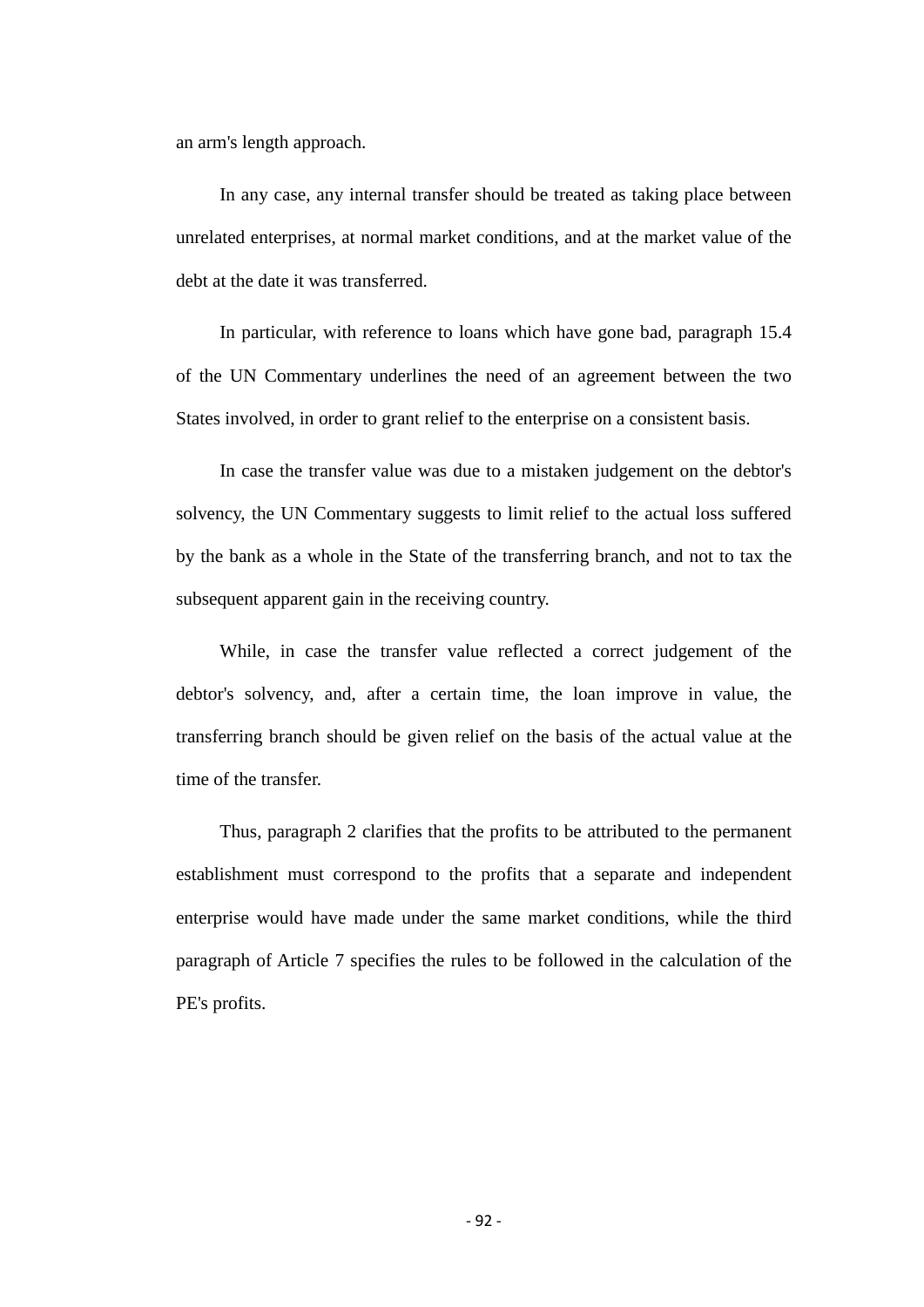# **3.3 Treatment of deductions in determining Permanent Establishment's profits**

Paragraph 3 states that "in the determination of the profits of a permanent establishment, there shall be allowed as deductions, expenses which are incurred for the purposes of the business of the permanent establishment including executive and general administrative expenses so incurred, whether in the State in which the permanent establishment is situated or elsewhere."<sup>[125](#page-89-0)</sup>

Thus, this paragraph allows the deductions of all the expenses incurred by the enterprise with reference to its business activities, except for capital expenditures which are not deductible or expenses of a personal nature, which cannot be attributed to the business activity.

The UN Model Commentary specifies that the expenses must be "relevant, referable and necessary for carrying out the business operations. There has to be a nexus between the expenditure an the business activity"<sup>[126](#page-92-0)</sup>

Hence, an enterprise can obtain a deduction for the expenses incurred for the purposes of the PE.

Sometimes, however, the allocation of expenditure may be complicated, for example in case of general expenses, incurred at the level of the head office.

In this cases, the UN Commentary adopts the approach of the 2008 version of the OECD Model, which suggested to consider a proportionate part based on the ratio that the PE's turnover bears to that of the enterprise as a whole.

 $125$ Article 7, paragraph 3 of the UN Model Double Tax Convention Between Developed and Developing Countries.

<span id="page-92-0"></span> $126$ Paragraph 17 of the Commentary on Article 7, paragraph 3 of the UN Model Double Tax Convention Between Developed and Developing Countries.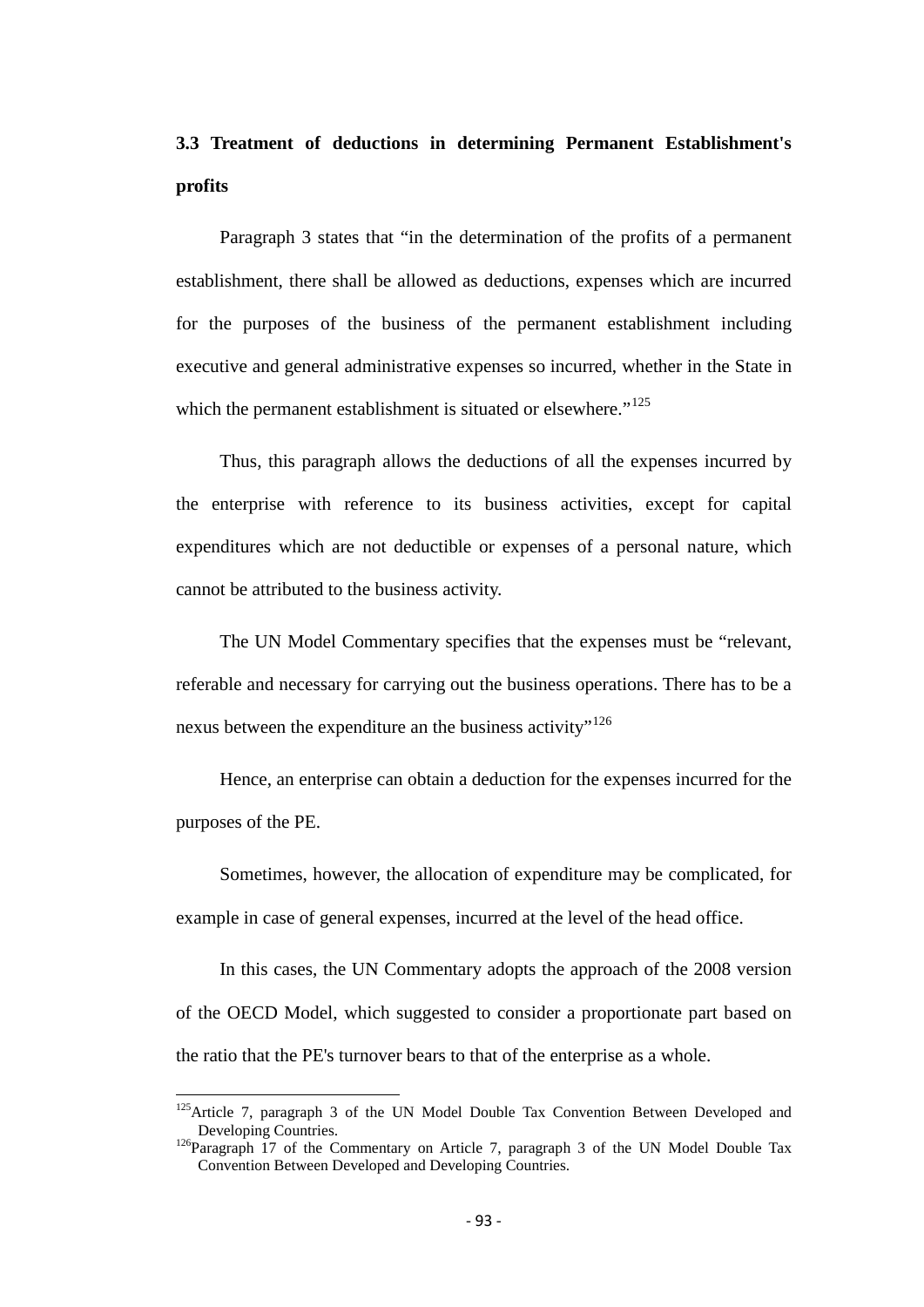In particular, "it is considered that the amount of expenses to be taken into account as incurred for the purposes of the permanent establishment should be the actual amount so incurred.

The deduction allowable to the permanent establishment for any of the expenses of the enterprise attributed to it does not depend upon the actual reimbursement of such expenses by the permanent establishment."<sup>[127](#page-92-0)</sup>

Thus, Article 7 of both the UN and the OECD Models start on the basis that deductions are allowed in the determination of the profits of a permanent establishment. However, in contrast to the OECD Model, the UN Model limits the types of expenses for which deductions are allowed:

"However, no such deduction shall be allowed in respect of amounts, if any, paid (otherwise than towards reimbursement of actual expenses) by the permanent establishment to the head office of the enterprise or any of its other offices, by way of royalties, fees or other similar payments in return for the use of patents or other rights, or by way of commission, for specific services performed or for management, or, except in the case of a banking enterprise, by way of interest on moneys lent to the permanent establishment.

Likewise, no account shall be taken, in the determination of the profits of a permanent establishment, for amounts charged (otherwise than towards reimbursement of actual expenses), by the permanent establishment to the head office of the enterprise or any of its other offices, by way of royalties, fees, or other similar payments in return for the use of patents or other rights, by way of

<span id="page-93-0"></span> $127$ Paragraph 27 of the Commentary on Article 7, paragraph 3 of the OECD Model Tax Convention on Income and on Capital, 2008.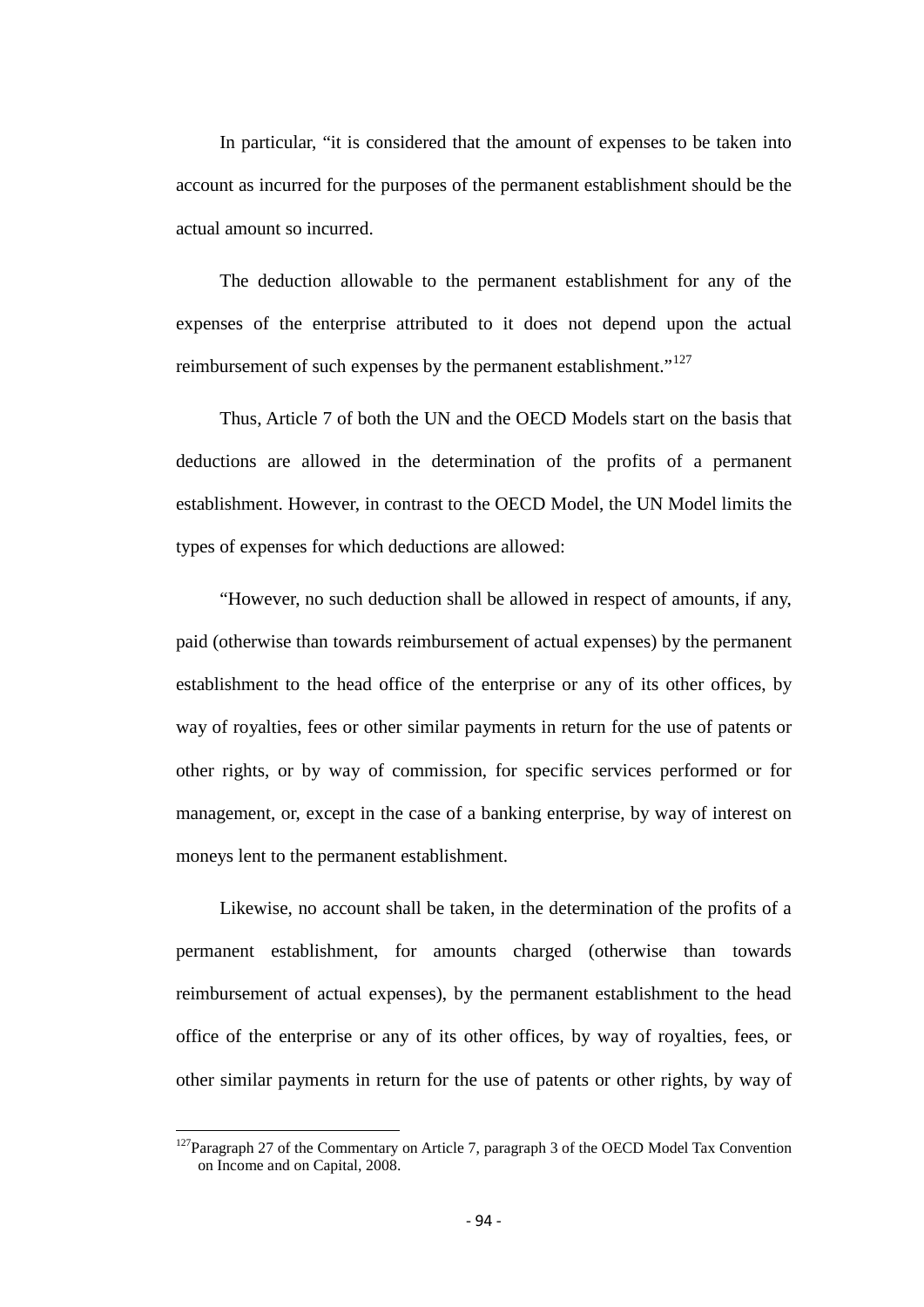commission for specific services performed or for management, or, except in the case of a banking enterprise by way of interest on moneys lent to the head office of the enterprise or any of its other offices."<sup>[128](#page-93-0)</sup>

The Commentary to the UN Model explains that the additions to Article 7.3 stemmed from a proposal by United Nations member countries to assist developing countries that were not represented in the group.<sup>[129](#page-94-0)</sup> Several members were of the view that provisions prohibiting the deduction of certain expenses should be included in the text of a bilateral DTT in order to ensure that taxpayers were fully informed about their fiscal obligations. The discussions between members of the United Nations also clarified that Article 7.3 did not prevent the permanent establishment from deducting interest, royalties, and other expenses that were incurred by the head office on behalf of the establishment.

In all other respects the UN Commentary is similar, and in some parts even identical to the 2008 version of the OECD Commentary.

Generally, Article 7.3 of both the UN Model and the OECD Model pursue the same objective: to ensure that an appropriate apportionment of actual total profits is made between the permanent establishment and the head office. However, in generally disallowing the deduction of the above-mentioned payments, the UN Model goes further than the OECD Model and in specific individual situations the usage of the respective models leads to a different

<span id="page-94-1"></span><sup>&</sup>lt;sup>128</sup>Article 7 paragraph 3 of the UN Model Double Taxation Convention between Developed and Developing Countries.

<span id="page-94-0"></span><sup>129</sup>J.KHOO, *China's Evolution as a Capital Exporter: A Shift in Tax Treaty Policy?,* in *Hong Kong Law Journal,* 2007.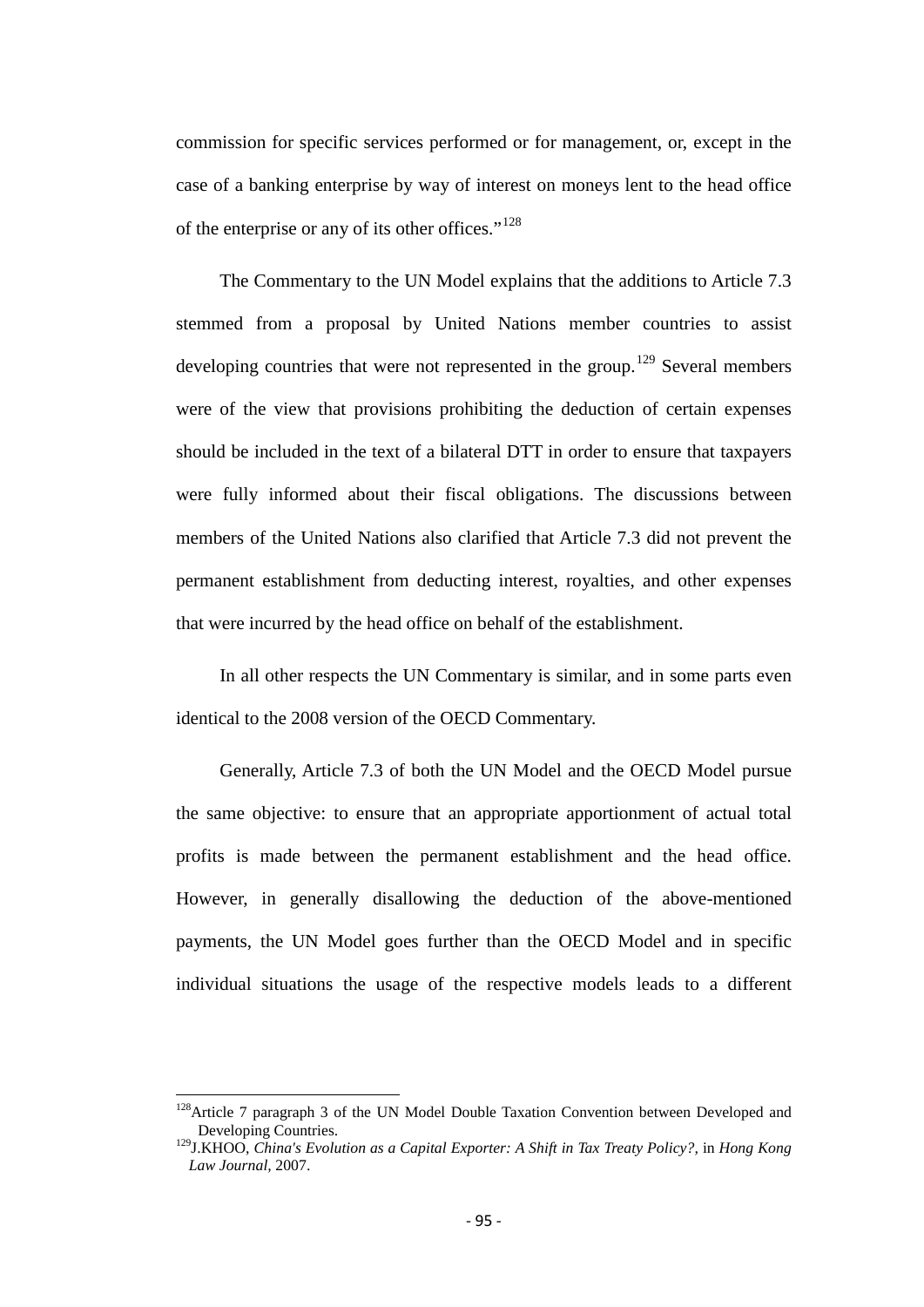result.[130](#page-94-1)

The additions to the UN Model make it more favourable for developing countries to use Article 7.3 of the UN Model as opposed to that of the OECD Model. Given that it is more likely for a business enterprise from a developed country to set up a permanent establishment in the developing country than for a business enterprise from a developing country to set up a permanent establishment in the developed country, the UN Model would ensure that permanent establishments are not able to make deductions for the above-mentioned transactions between the head office and the permanent establishment, thus securing the revenue base of the developing country.<sup>[131](#page-95-0)</sup>

Thus, Article 7.3 of the UN Model explicitly restricts the operation of Article 7.2. All other expenses not covered by the limitation in Article 7.3, including expenses arising from transactions between the head office and the permanent establishment, will be deductible as long as such expenses could be expected to be incurred by a separate and distinct enterprise engaged in the same or similar activities under the same or similar conditions.

As to which expenses must be considered as incurred for the purposes of the PE, a factual approach must be taken.

In case of transfer of goods or services between the head office and the PE, the expenditure must be considered referable to the PE's purposes when the

<span id="page-95-1"></span>130K. Vogel, *Klaus Vogel on Double Taxation Conventions: A Commentary to the OECD-, UN-, and US Model Conventions for the Avoidance of Double Taxation on Income and Capital, with Particular Reference to German Treaty Practice,* in *Kluwer Law International,* 3rd edn, 1997, p. 451.

<span id="page-95-0"></span><sup>131</sup>J.KHOO, *China's Evolution as a Capital Exporter: A Shift in Tax Treaty Policy?,* in *Hong Kong Law Journal,* 2007.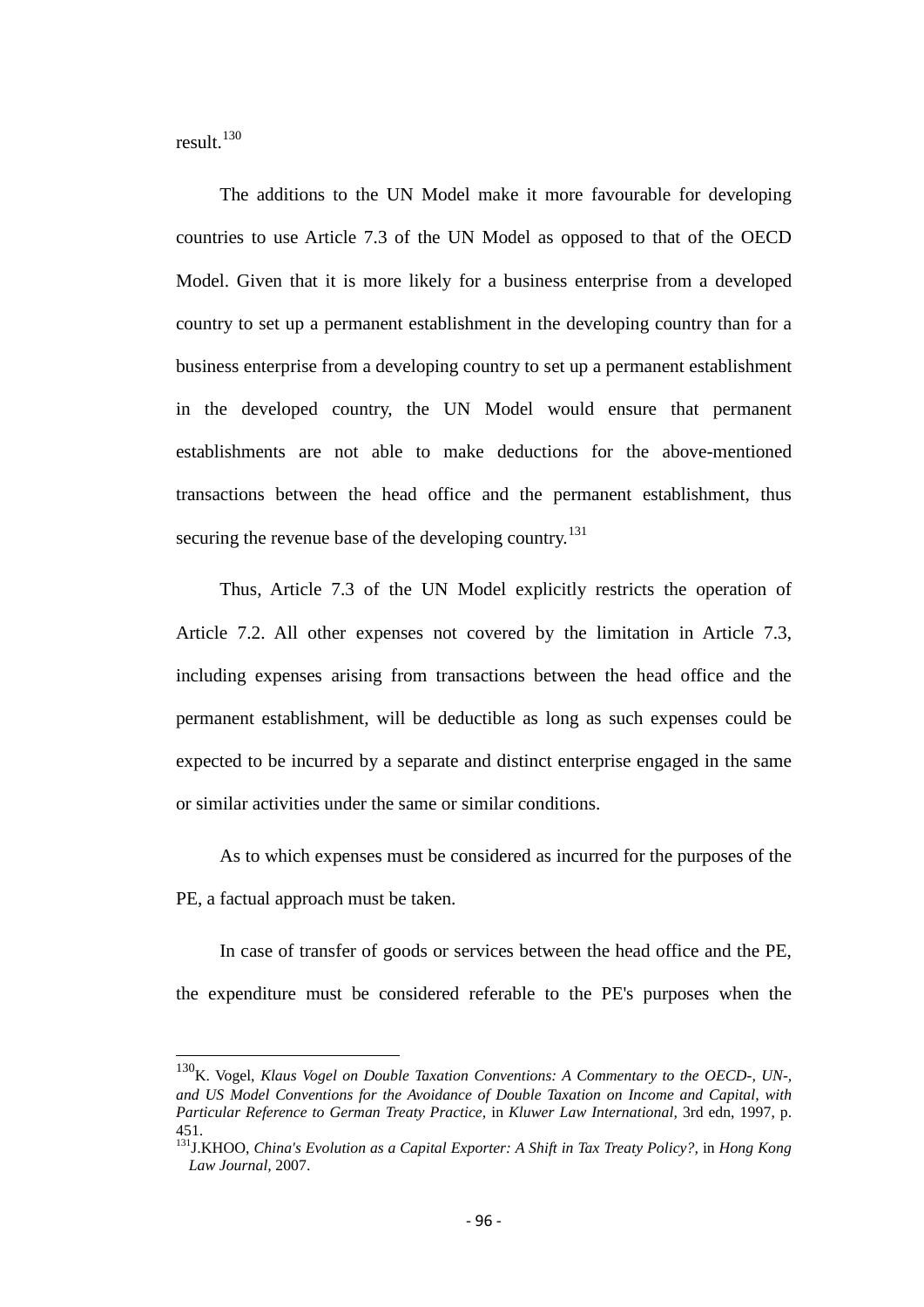internal transfer is of the same kind as those which would have occurred between independent enterprises, at normal market conditions, namely at an arm's length price.

This would be the situation for expenditures incurred in order to allow or facilitate the performance of the PE's activities, while a different should be adopted for expenses incurred for other purposes, such as rationalise the overall costs of the enterprise or increase in general its sales.

The situation becomes more complex with reference to intangible rights; the UN Model Commentary refers to the 2008 version of the OECD Model Commentary, which clarifies that the rules concerning relations among enterprises of the same group cannot be applied with reference to operations conduced among parts of the same enterprise.

In fact, it is not possible to attribute the legal ownership of an intangible right exclusively to a single part of the enterprise, as well as the costs related to the creation of the intangible good.

Thus, it is more appropriate to consider the various parts of the enterprise as a whole and to allocate the cost of the creation or acquisition of the intangible right among them.

In case the main activity of a PE is that of providing services to the enterprise and in case these services represent an elevate cost for the enterprise, the host country may require for a profit margin to be included in the amount of the cost.

Anyway, the most frequent situation is the one in which the provision of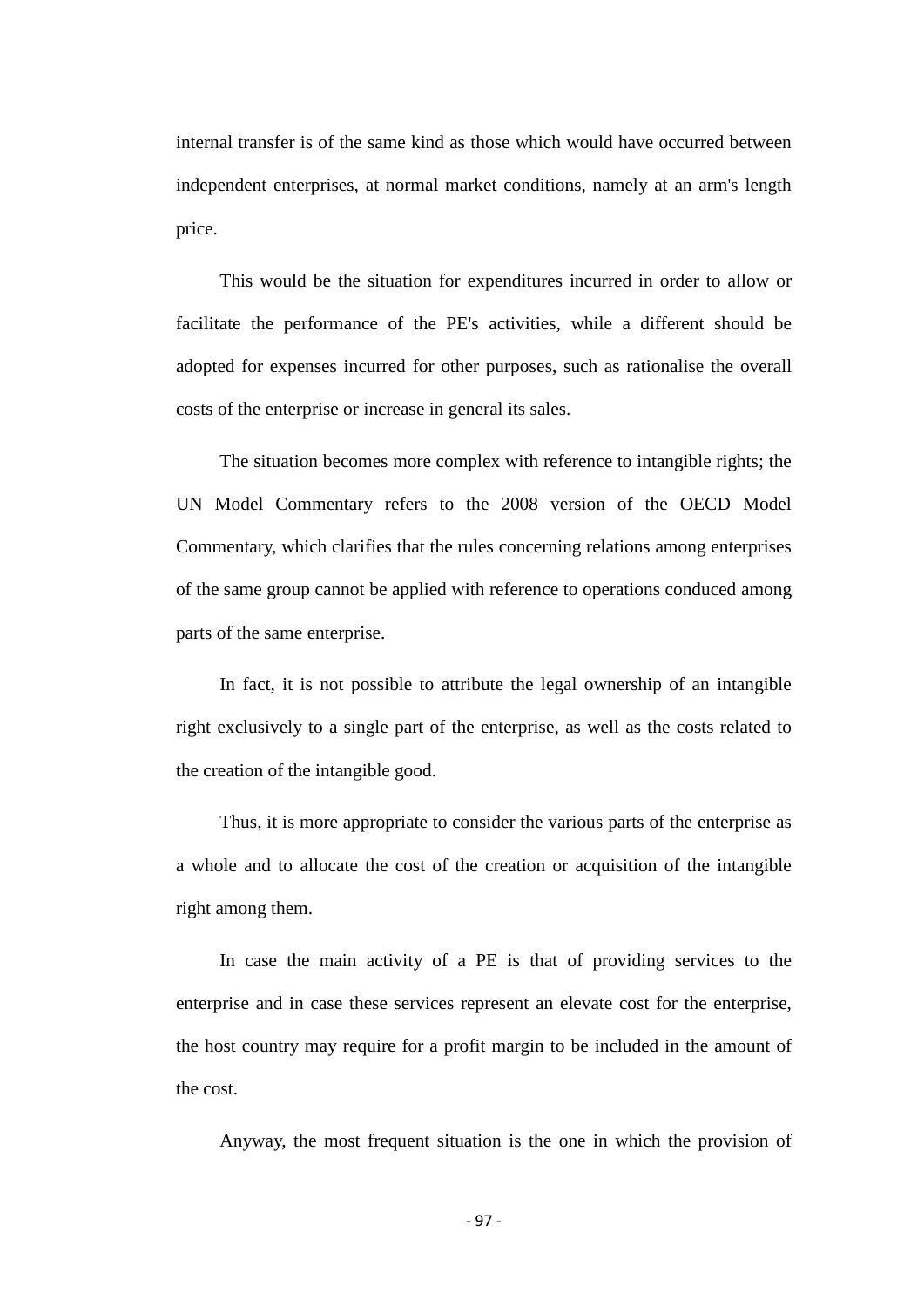services is a function performed in the context of the enterprise as a whole and does not pertain exclusively to a single part of it.

Thus, it is more appropriate to treat the expense as belonging to the whole enterprise, considering it as a component of general administrative expenses, and to subsequently allocate it to the various parts of the enterprise, to the extent that the cost is incurred for the purposes of a specific part of it.

With reference to the treatment of interests, particular problems arise in this context. In fact, the existence of an obligation upon the PE to correspond interests to the enterprise to which it belongs, usually finds its premise in an internal loan between the head office and the PE and the UN Model Commentary excludes the possibility for these loans to be recognised, but it distinguishes the issue of the deduction of debts actually contracted by the enterprise, for purposes relating to its activity; in this latter hypothesis, debts incurred by the enterprise will serve both the head office and the PE and the matter is that of determining the interests to be deducted in computing the profits attributable to the PE.

The Committee of Experts suggests a practical approach, which must take into account the capital structure of the enterprise and the functions performed by its various parts.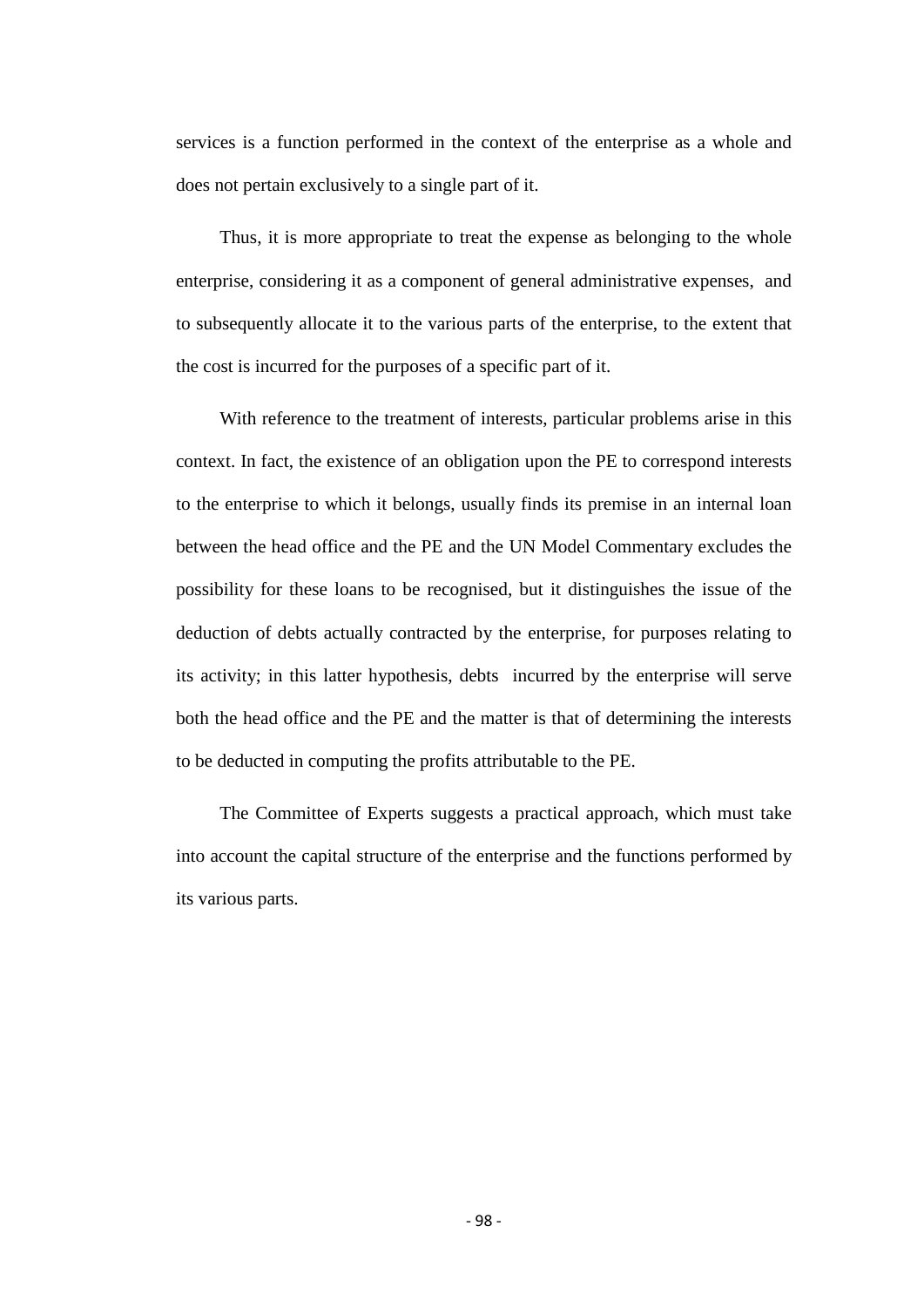# **CHAPTER III**

# **The determination of passive income: differences and similarities between the UN and the OECD Model Conventions.**

# **1. Dividends**

Article 10 of the UN Convention, which deals with dividends' taxation, reproduces Article 10 of the OECD Model Convention, so that they are largely identical.<sup>[132](#page-95-1)</sup>

The source country is defined as the residence country of the company that pays the dividends. As long as the beneficial owner of the dividends is a resident of the other Contracting State, the treaty rates of withholding tax apply.

In particular, Article 10(1) of both the Conventions states that:

"Dividends paid by a company which is a resident of a Contracting State to a resident of the other Contracting State may be taxed in that other State."<sup>[133](#page-98-0)</sup>

According to the Commentary on Article 10, paragraph 1, of the OECD Model Convention, quoted by the UN Commentary,

7. […]The term "paid" has a very wide meaning, since the concept of payment means the fulfilment of the obligation to put funds at the

132J. LI, *China (People's Rep.)- The Great Fiscal Wall of China: Tax Treaties and Their Role in Defining and Defending China's Tax Base,* in *Bulletin for International Taxation,* Vol. 66 No.9, 2012. 133Article 10, paragraph 1 of the UN Model Tax Convention between Developed and Developing

<span id="page-98-0"></span>Countries.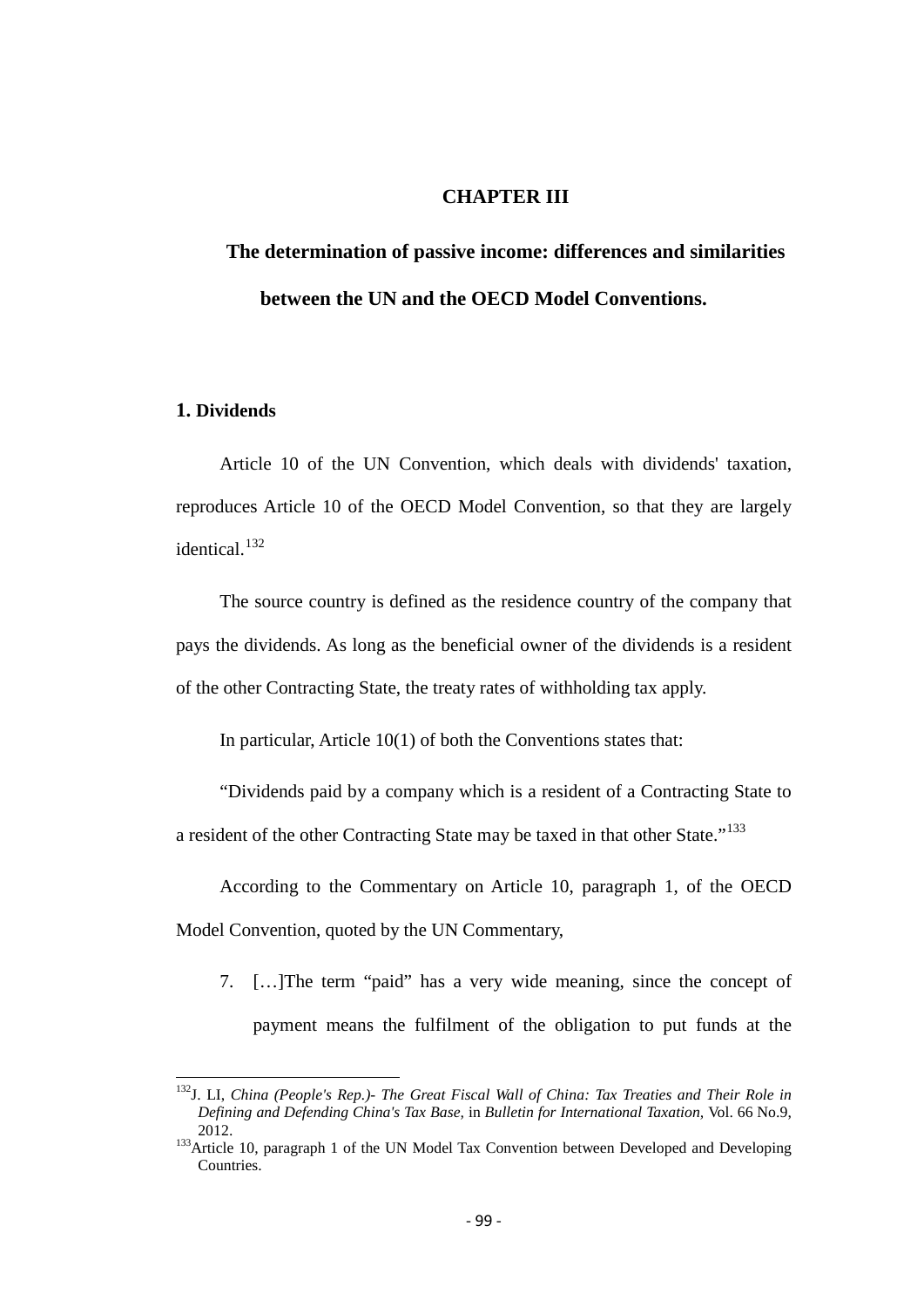disposal of the shareholder in the manner required by contract or by custom.

8. The Article deals only with dividends paid by a company which is a resident of a Contracting State to a resident of the other Contracting State. It does not, therefore, apply to dividends paid by a company which is a resident of a third State or to dividends paid by a company which is a resident of a Contracting State which are attributable to a permanent establishment which an enterprise of that State has in the other Contracting Sate  $[\dots]$ .<sup>[134](#page-98-0)</sup>

Both the Models do not provide for an exclusive right to tax in favour of the residence country. They leave open the possibility of taxation by the source State, i.e. the state where the company is resident, which is where the dividend originates.

If the dividend is taxed by both the residence State of the recipient and the source State, according to their respective domestic laws, relief could be agreed upon in terms of Articles 23 of the Conventions to avoid double taxation.

In particular, when the UN Model was first considered, many members of the former Group of Experts from developing countries wished to introduce the principle of the taxation at source of dividends. However, the former Group of Experts reached a consensus that dividends should be taxed in the State of residence, double taxation being eliminated through a combination of exemption or tax credit in the residence country and reduced withholding rates in the source

<span id="page-99-0"></span><sup>&</sup>lt;sup>134</sup>Commentary on Article 10, paragraph 1 of the OECD Model Tax Convention on Income and on Capital.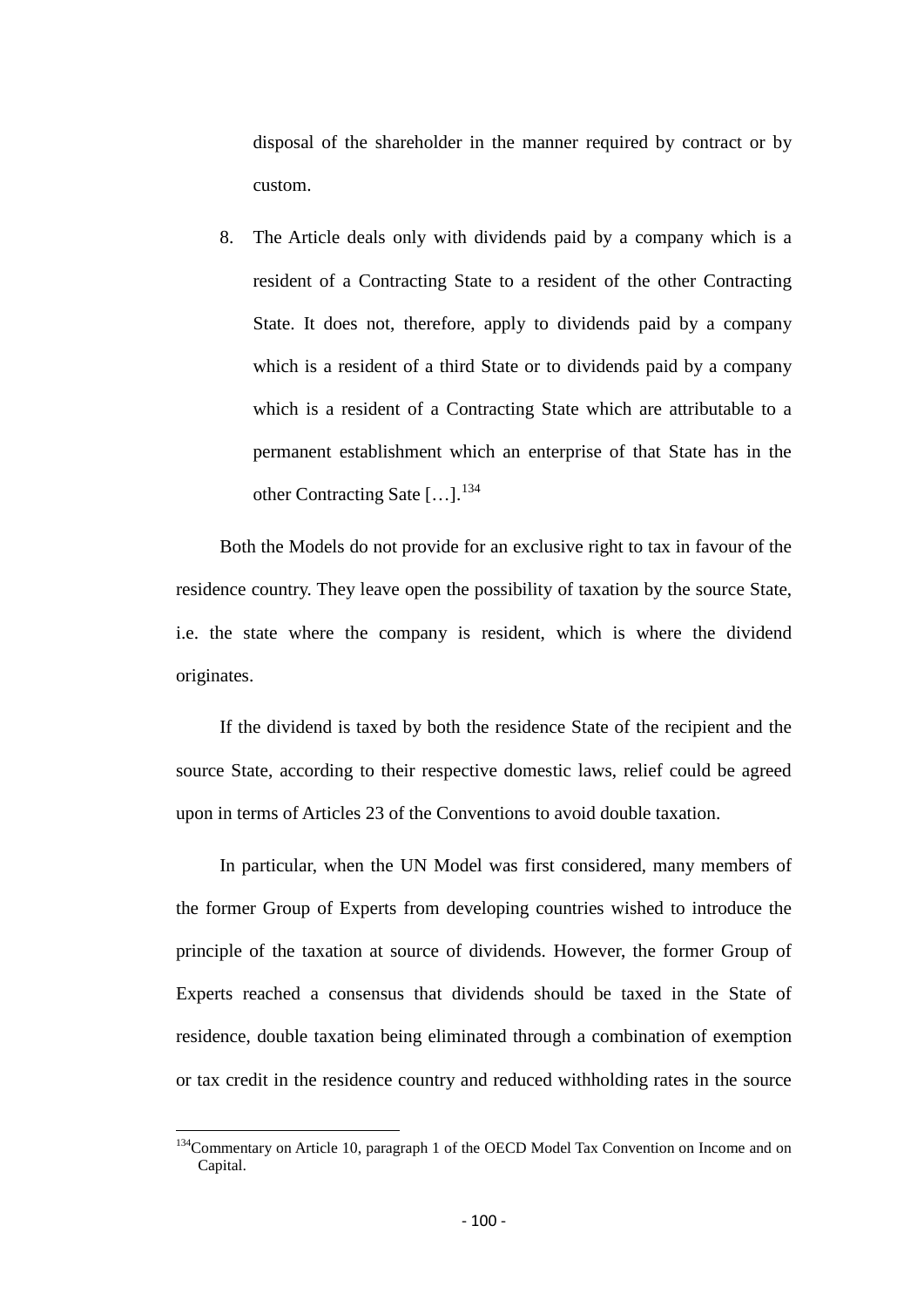country. In fact, the usual withholding rules with respect to dividends tend to be high and such tendency, when juxtaposed with the effective rate of corporate taxation on the subsidiary, and also when seen in the context of the residence State's right to tax the entire amount of the dividends at the normal rates, may have the effect of discouraging foreign investment.<sup>[135](#page-99-0)</sup> Tax treaties, therefore, attempt to remove the deterrents, and in their stead, to provide for lower rates of withholding tax and measures for relief from double taxation.

### **1.1 Taxation of direct and portfolio investments.**

However, different needs and perspective continue to exist between developed and developing countries, and they are reflected in the formulation of the second paragraph of the UN Model, which does not fully reproduce Article 10(2) of the OECD Convention.

In fact, the OECD Model Treaty places a ceiling on withholding tax at 5% of the gross amount of the dividends, if the recipient is a company which holds at least 25% of the capital of the company paying the dividends; 15% for other shareholdings.

The UN Model specifies no maximum withholding tax rate, leaving countries with the option of negotiating rates above the OECD's rates.<sup>[136](#page-100-0)</sup>

Moreover, the minimum participation required for direct investment is lower under the UN Convention, being established at 10 per cent of the company's

135I. HAQ, *Pakistan- Taxation of Dividends under Treaties,* in *Asia-pacific Tax Bulletin,* 1999,

<span id="page-100-1"></span><span id="page-100-0"></span>p.307. 136T. HWONG, P. MELLOR, R. KREVER, *Tax treaty trends in Central Asian Former Soviet Nations,* in *Bulletin for International Taxation,* Vol. 66 No. 10, 2012.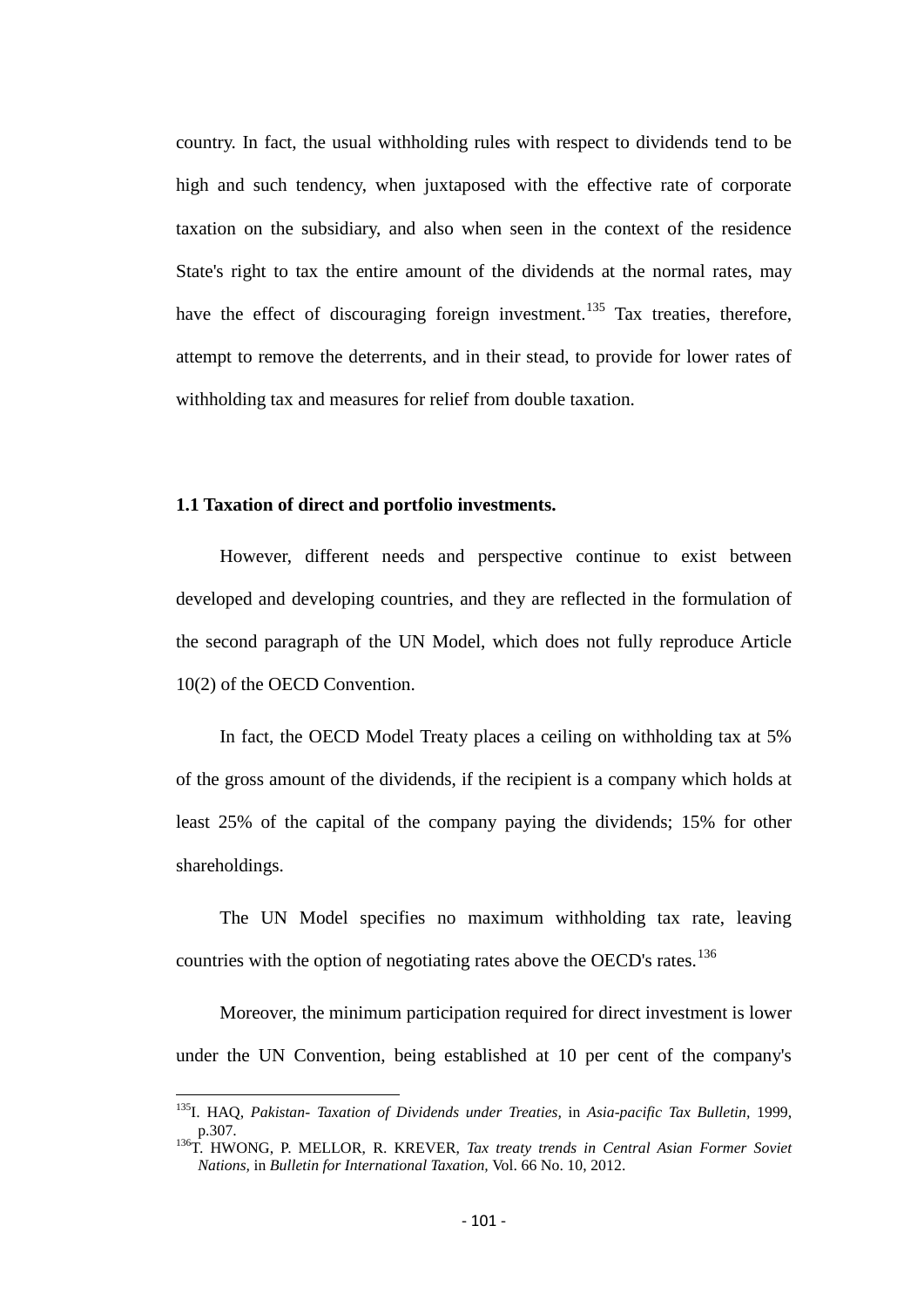capital, the reason being that in some developing countries, non-residents are limited to a 50 per cent share ownership, and 10 per cent is a significant portion of such permitted ownership. $137$ 

The term capital, as used in subparagraph a) of paragraph 2, defines the minimum ownership required for direct investments. The UN Model Commentary gives the following clarifications:

- the term "capital" must be understood as it is understood in company law, other elements, such as reserves are not to be taken into account;
- it must be indicated in terms of par value of all shares;
- no account should be taken of differences due to different classes of shares issued;
- when a loan or other contributions of that kind are not treated as "capital" under corporate law, but the income deriving from them is considered "dividend" on the basis of international law or practise (for example in case of thin capitalization), the value of such loans is to be taken as capital under the meaning of subparagraph (a).

Subparagraph (a) does not provide for a minimum amount of time during which the subject must have owned the capital, thus, all that counts regarding the holding is the situation prevailing at the time relevant for the come into existence of the liability to tax to which paragraph 2 applies.

However, the reduction therein provided, shall not be applied in cases of abusive arrangements, for example in the case of a company with a holding of less

<span id="page-101-0"></span> $137$ Paragraph 2.6 of the Commentary on Article 10, paragraph 2 of the UN Model Convention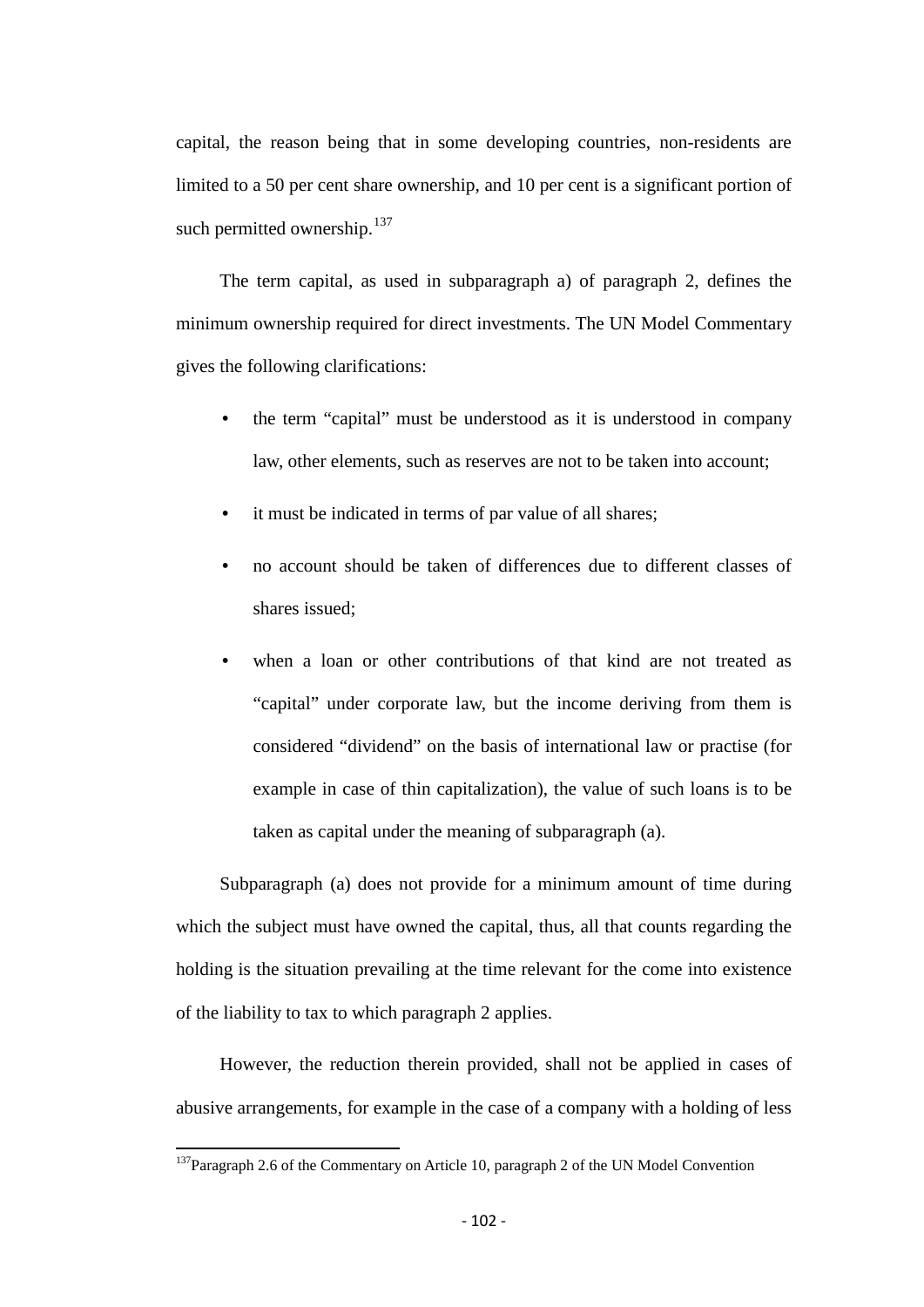than 10 per cent has, shortly before the dividends become payable, increased its holding percentage in order to obtain the treaty's benefits.

To counteract these behaviours, the UN Commentary suggests for the following provision to be inserted in the text of the subparagraph:

"provided that this holding was acquired primarily for the purpose of taking advantage of this provision."<sup>[138](#page-101-0)</sup>

The former Group of Experts did not manage to reach a consensus upon the maximum rate to be applied upon dividends, developing countries considering the OECD's tax rate too low, moreover they accepted the principle of the combination of the dividends' taxation both in the residence and in the source country, but they believed that a reduction in the withholding tax applied in the source country should benefit the foreign investor rather than the residence country's treasury, as it may happen with the traditional tax-credit method if the reduction lowers the cumulative tax rate of the source country below the rate of the beneficiary's country of residence.

Thus, the UN Model does not specify the tax rate to be applied in bilateral tax treaties, but the Commentary furnishes guidelines which could be helpful during the negotiations of a double taxation agreement.

If a tax credit system is used in the residence country, which often happens to be the developed country, treaties' negotiations should seek to obtain that the withholding tax applied in the source country, combined with the corporate tax rate provided therein, does not exceed the tax rate in the residence country.

<span id="page-102-0"></span><sup>&</sup>lt;sup>138</sup>Paragraph 17 of the Commentary on Article 10, paragraph 2 of the UN Model Double Taxation Convention between Developed and Developing Countries.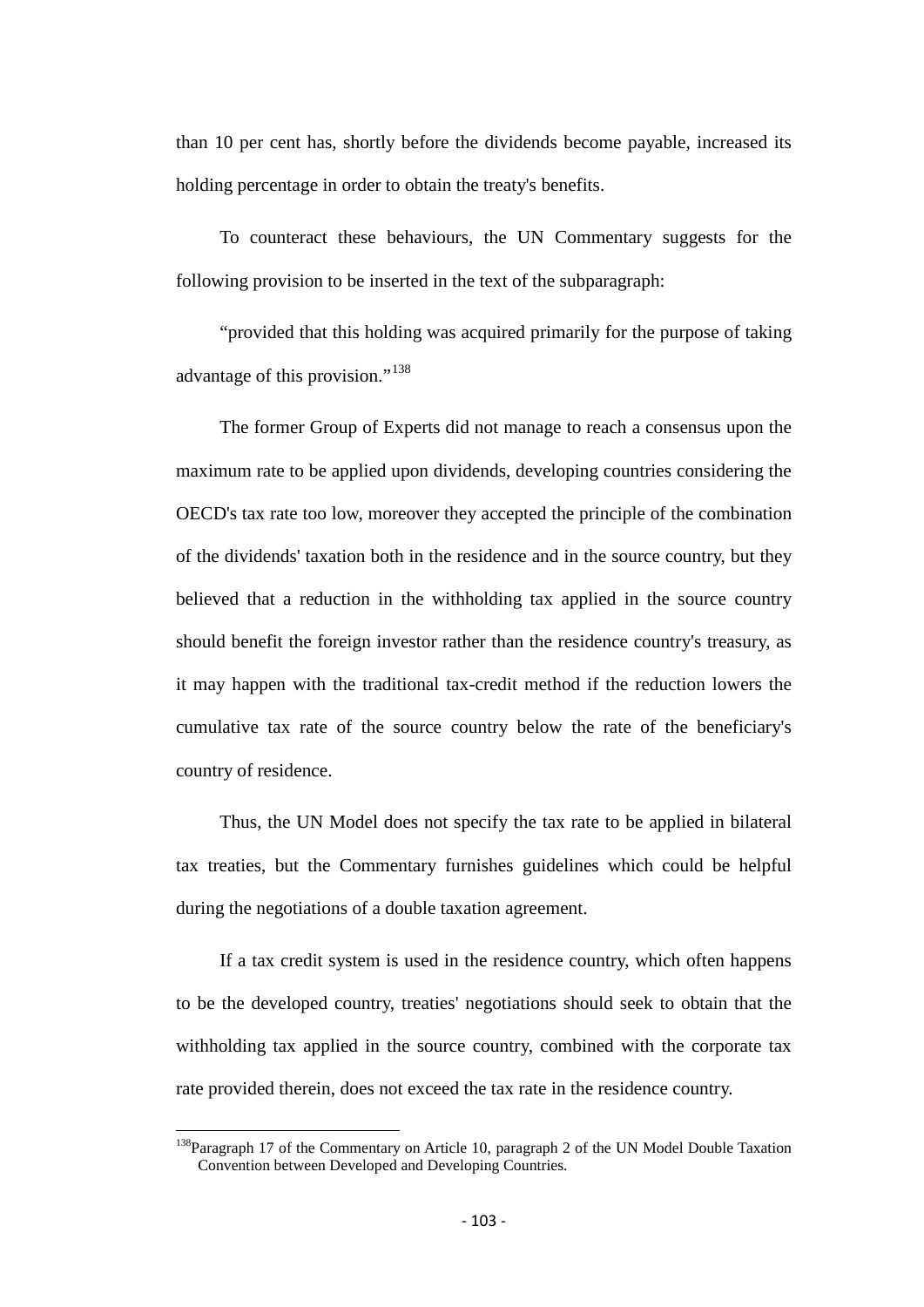If the developed country uses an exemption method to deal with double taxation issues, it could seek a limitation of source country's withholding tax rates by arguing that *a)* the exemption itself stresses the concept of not taxing intercorporate dividends, and a limitation of withholding rate at source would be in keeping with that concept, and *b)* the exemption and resulting departure from tac neutrality with domestic investment are of benefit to the international investor, and a limitation of the withholding rate at source, which would also benefit the investor, would be in keeping with this aspect of the exemption.<sup>[139](#page-102-0)</sup>

Traditionally, agreements between developing and developed countries provide for withholding tax rates higher than those provided for in developed countries double taxation treaties; in particular, while the OECD direct and portfolio investment rates are 5 per cent and 15 per cent, developing/developed country treaty rates have traditionally ranged between 5 per cent and 15 per cent for direct investment dividends, and 15 per cent and 25 per cent for portfolio dividends.

Moreover, special features in developing/developed country treaties are often present:

- the tax rates may not be the same for both countries, with higher rates applied in the source country;
- tax rates may be not limited at all;
- reduced tax rates may be applied only with reference to new investments;

<span id="page-103-0"></span> $139$ Paragraph 8 of the Commentary on Article 10, paragraph 2 of the UN Model Double Tax Convention between Developed and Developing Countries.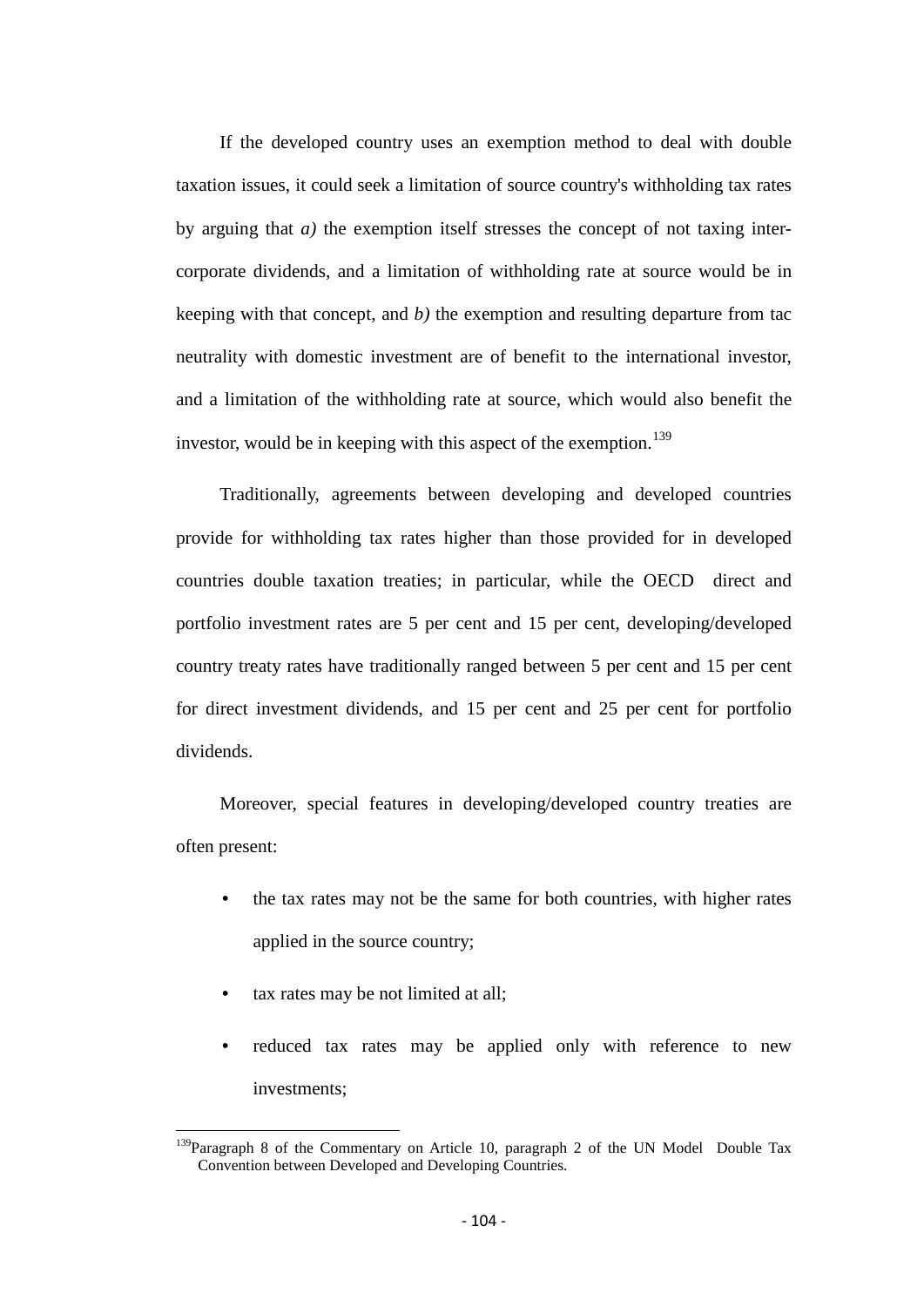• dividends may be subject to reduced tax rates only if the have been held for a certain amount of time.

Thus, the UN Commentary on Article 10(2) gives the following technical criteria to be considered with reference to withholding tax rates' determination:

- (a) the corporate tax system of the country of source and the total burden of tax on distributed corporate profits resulting from the system;
- (b) the extent to which the country of residence can credit the tax on the dividends and the underlying profits against its own tax and the total tax burden imposed on the tax payer, after relief in both countries;
- (c) the extent to which matching credit is given in the country of residence for tax spared in the country of source;
- (d) the achievement from the source country's point of view of a satisfactory balance between raising revenue and attracting foreign investor.<sup>[140](#page-103-0)</sup>

Article 10(2)(a) of both the Conventions refers to the concept of "beneficial ownership". The OECD Commentary specifies that it is not meant to be used in a narrow technical sense, but it should be interpreted in light of the scope of the Convention, including preventing fiscal evasion and avoidance.

In fact, when the income is received by an agent or nominee, even though residents of a Contracting State, it would be inconsistent with the purposes of the Convention for the State of source to grant relief or exemption merely because the immediate recipient of the income is a resident of the other Contracting State,

<span id="page-104-0"></span> $140P$ aragraph 12 of the Commentary on article 10, paragraph 2 of the UN Model Double Taxation Convention between Developed and Developing Countries.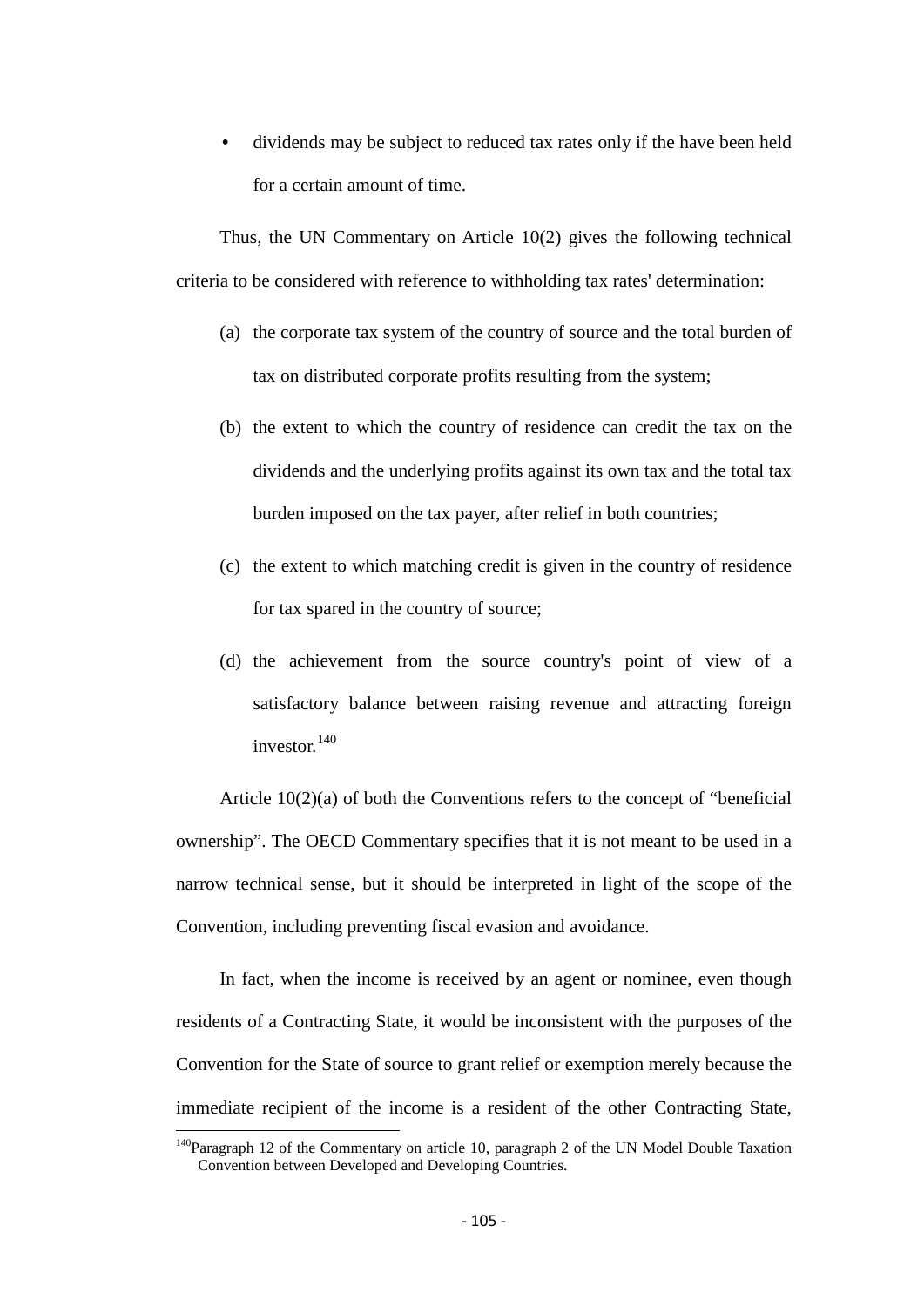since no potential double taxation arises. And it would be equally inconsistent for the State of source to grant relief or exemption where a resident of the other Contracting State merely acts as a conduit for someone else, not entitled to enjoy the double taxation agreement's benefits.

Thus, the limitation of tax in the State of source remains available when the agent or nominee, located in a Contracting State, or in a third country, act on behalf of a person which is a resident of the other Contracting State.

### **1.3 Dividends: the definition.**

With reference to meaning of the term "dividend", Article 3 of the UN Model, which reproduces Article 3 of the OECD Convention states that:

"the term "dividends" as used in this Article means income from shares, "jouissance" shares or "jouissance" rights, mining shares, founders' shares or other rights, not being debt claims, participating in profits, as well as income from other corporate rights which is subjected to the same taxation treatment as income from shares by the laws of the State of which the company making the distribution is a resident." $^{141}$  $^{141}$  $^{141}$ 

The list contained in the Article is purely illustrative, since, because of the great differences existing among countries' legislations, it was impossible to provide a fully exhaustive definition.

It is important to mention that the Article does not apply exclusively to dividends as such, but also to interests on loans in so far as the lender effectively

<span id="page-105-0"></span><sup>&</sup>lt;sup>141</sup> Article 10, paragraph 3 of the UN Model Double Taxation Convention between Developed and Developing Countries.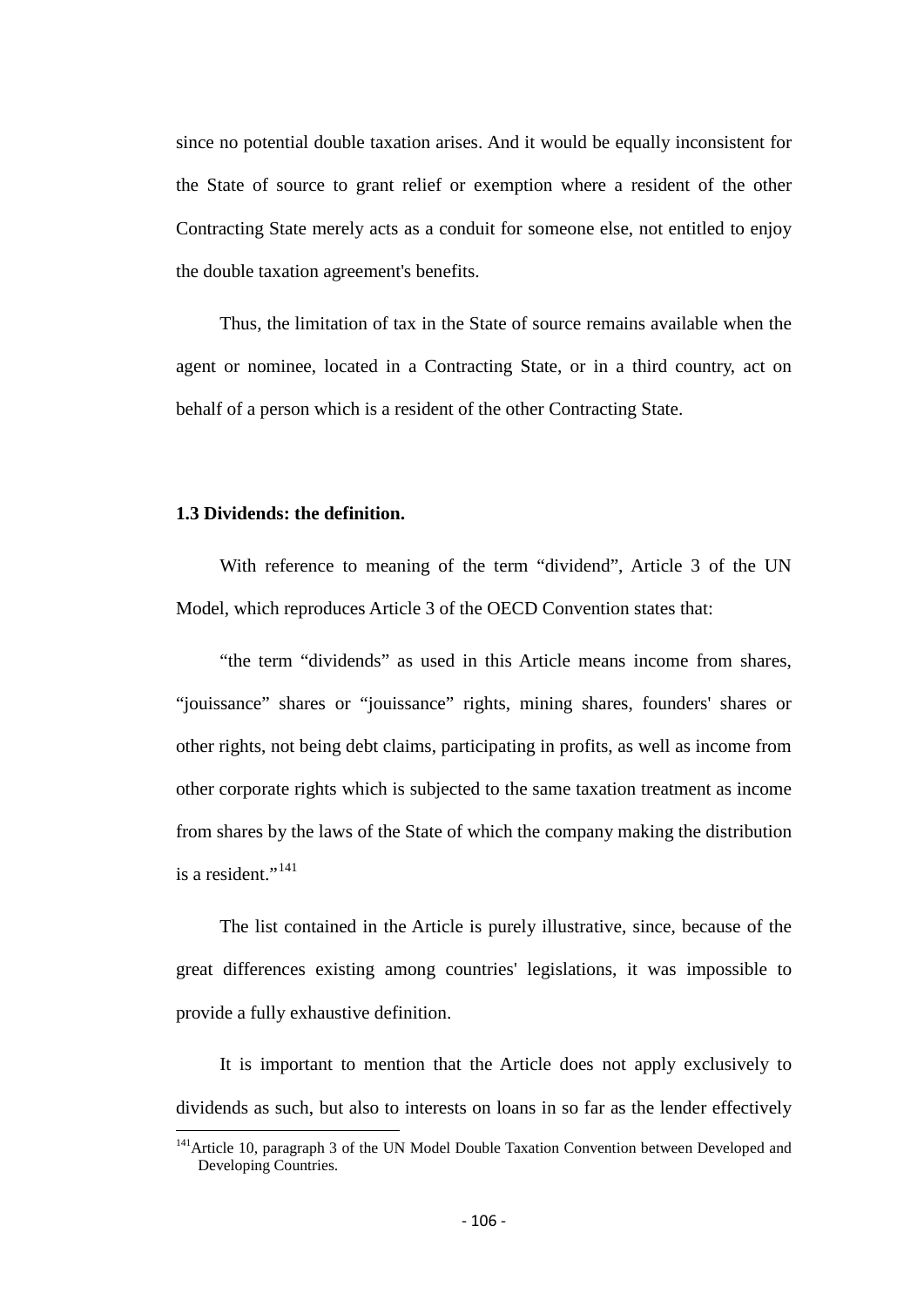shares the risk run by the company; hence Articles 10 and 11 do not prevent the treatment of this type of interests as dividends under the national rules on thin capitalization applies in the borrower's country.<sup>[142](#page-105-0)</sup>

# **1.4 Exceptions.**

Paragraph 4 of the UN Model contains several differences compared to the corresponding OECD's paragraph.

It renders paragraph 1 and 2 inapplicable to dividends on shares connected with a permanent establishment of the recipient in the source country. The UN Convention's version of the paragraph moreover renders the first two paragraphs inapplicable to dividends on shares effectively connected to a company performing independent personal services from a fixed base.

In the hypothesis of shares connected to a PE, Article 7 of the Models shall be applied.

In case of shares connected to a fixed base, Article 14 of the UN Model shall be applied. In fact, the OECD decided to delete Article 14 in the OECD Model (2000) to reflect the OECD's position that income from independent personal services should be taxed in the source country on the basis of the PE, as there was no difference between the concept of PE and "fixed base" as used in Article  $14^{143}$  $14^{143}$  $14^{143}$ , whilst the UN Group of Experts decided to maintain it, principally because the provision is considered to be useful for developing countries and

 $142$ Paragraph 25 of the Commentary on Article 10, paragraph 3 of the OECD Convention on Income and on Capital.

<span id="page-106-0"></span><sup>&</sup>lt;sup>143</sup>J. LI, *China (People's Rep.)- The Great Fiscal Wall of China: Tax Treaties and Their Role in Defining and Defending China's Tax Base,* cit.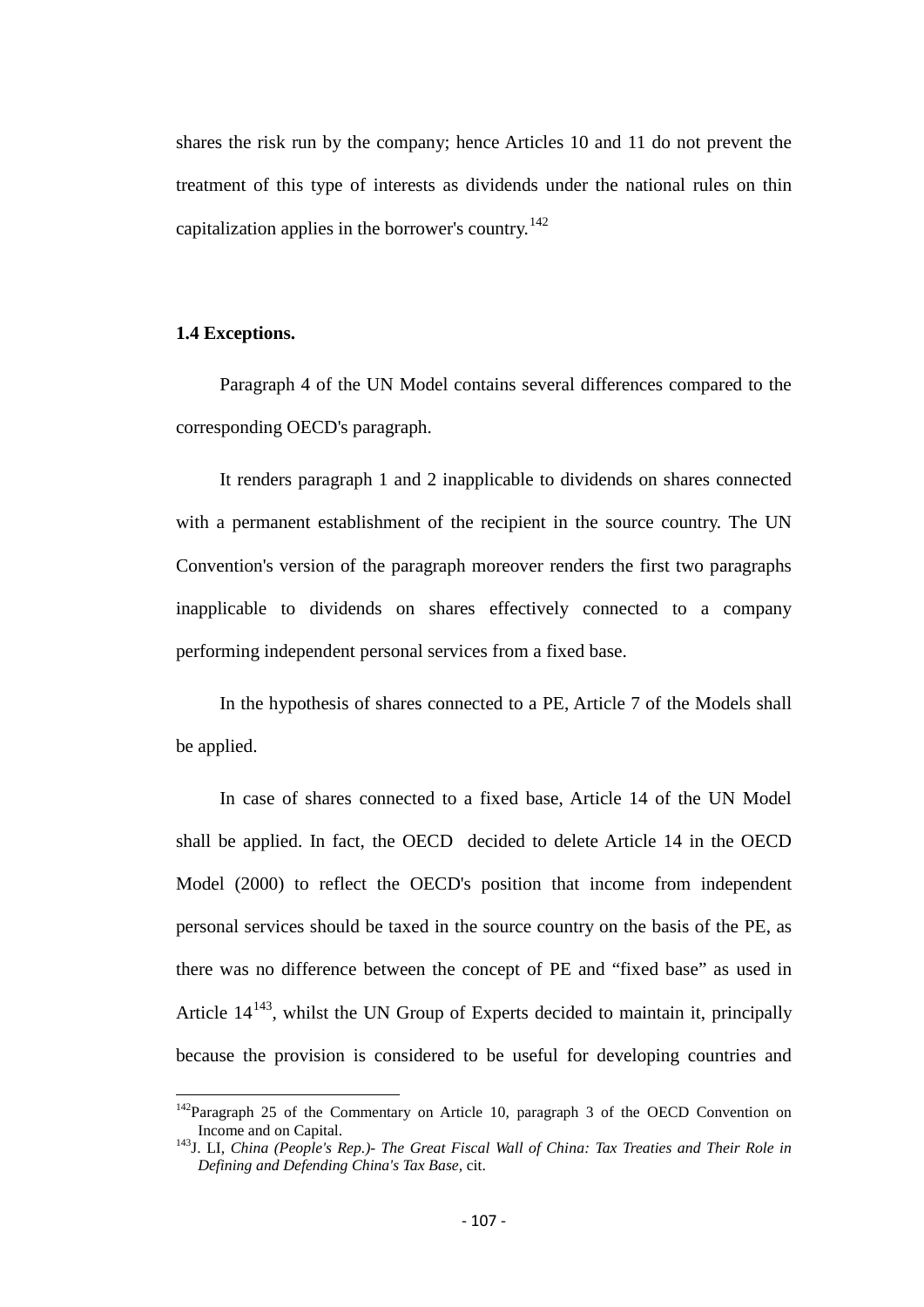some believe that deleting it could reduce source taxation rights under the UN Model. $144$ 

### **2 Interests.**

Article 11 of the United Nations model Convention reproduces the provisions of Article 11 of the OECD Model Convention with the exception of paragraphs 2 and 4, in which substantive changes have been made and with respect to paragraphs 4 and 5 which refer to independent personal services from a fixed base.

In fact, whilst paragraph 1 lays down the principle that interests arising in a Contracting State and paid to a resident of the other Contracting State can be taxed in the latter, paragraph 2 provides the amount of maximum withholding tax rate that can be applied on the interest thus paid.

Under paragraph 5, the source country is determined by the payer's residence or under the base-erosion rule; under the base-erosion rule, where a nonresident has a PE in a Contracting State and pays interests to a beneficial owner resident in the other Contracting State, if the interest is borne by the PE, the interest is deemed to arise in the country where the PE is located.

Article 11(6) clarifies that the treaty reduced rate is not available to the amount of interest that exceeds the arm's length amount due to a special relationship between the payer and the beneficial owner or between both of them and some other person.

144A. LARA YAFFAR, M. LENNARD, *An Introduction to the Updated UN Model (2011),* in *Bulletin for International Taxation,* 2012, p.595.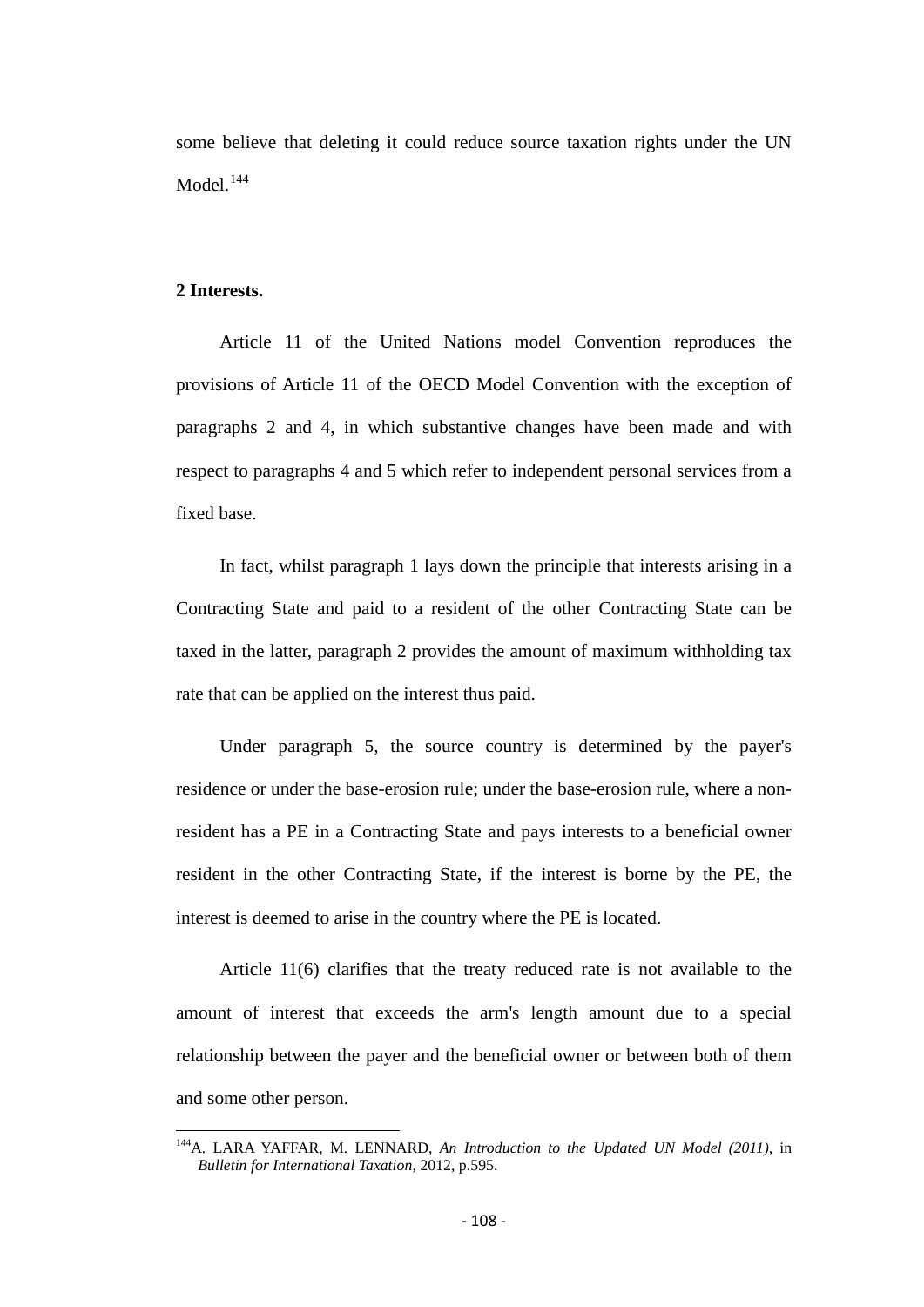Article 11 of the UN Model does not provide particular withholding tax rates to be applied on interests' payments, for the same reasons as for dividends<sup>[145](#page-107-0)</sup>, leaving the percentage to be established through bilateral negotiations.

According to the UN Commentary, the decision not to recommend a maximum withholding rate can be justified under current treaty practise; the withholding rates adopted in developed/developing country tax treaties range more widely than those for dividends-between complete exemption and 25 per cent. However, some developing countries have reduced the interests withholding rate to attract foreign investment; several of them have adopted rates at or below the OECD rate of 10 per cent.<sup>[146](#page-108-0)</sup>

For example China's tax treaties, which for other components of the socalled passive income follow the UN Model provisions, with reference to interests treatment follow the OECD Model. Thus, Chinese domestic law imposes a 20% withholding tax on interests received by a non-resident.<sup>[147](#page-108-1)</sup>

This rate is reduced to 10% by Chinese tax treaties.<sup>[148](#page-108-2)</sup>

Paragraph 4 of the UN Model Convention, which provides that paragraphs 1 and 2 do not apply to some interests if the recipient has a PE or fixed base in the source country, reproduces paragraph 4 of the OECD Convention, with two modifications: first, the UN Model refers to a fixed base as well as a PE. Secondly, the OECD version only applies if the obligation on which the interest is

<sup>&</sup>lt;sup>145</sup>M. LENNARD, *The UN Model Tax Convention as Compared with the OECD Model Tax Convention – Current Points of Difference and Recent Developments, cit., Vol.49 No. 08, 2009.* 

<span id="page-108-0"></span><sup>&</sup>lt;sup>146</sup>Paragraph 10 of the Commentary on Article 11, paragraph 2 of the UN Model Double Taxation<br>Convention between Developed and Developing Countries.

<span id="page-108-2"></span><span id="page-108-1"></span>Convention between Developed and Developing Countries. 147Article 3 EIT Law. 148J.LI, *The Great Fiscal Wall of China: Tax Treaties and Their Role in Defining and Defending China's Tax Base,* cit., Vol.66 No.9, 2012.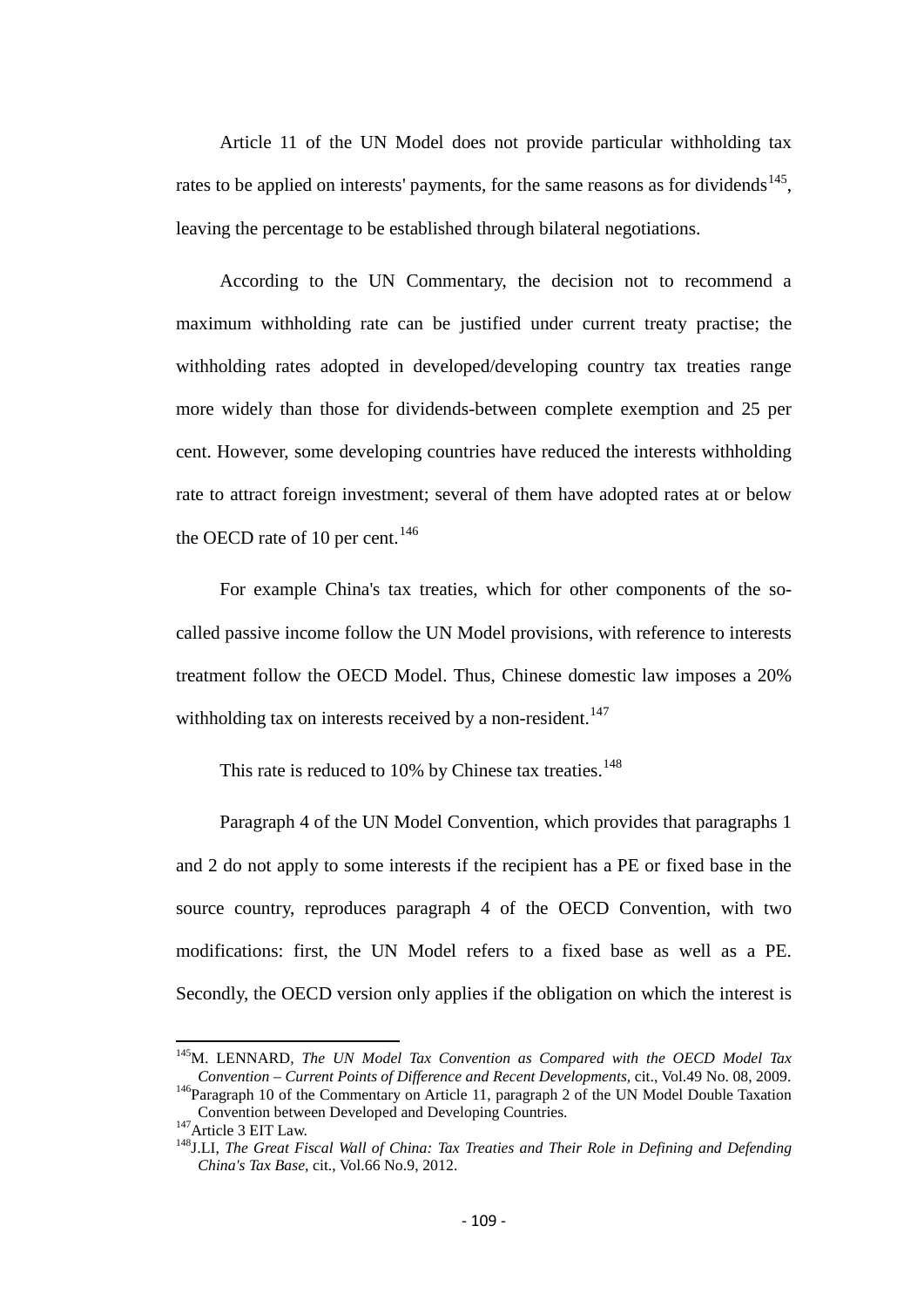paid is effectively connected with the PE. Since the UN Convention, unlike the OECD Convention, adopts a limited force of attraction rule in Article 7, defining the income that may be taxed as business profits, a conforming change is made in Article 11, paragraph 4. This modification makes paragraphs 1 and 2 of Article 11 inapplicable if the debt claim is effectively connected with the PE or fixed base, or with business activities in the source country of the same or similar kind as those effected through the  $PE.<sup>149</sup>$  $PE.<sup>149</sup>$  $PE.<sup>149</sup>$ 

#### **3 Royalties: preliminary remarks.**

Article 12 of the UN Convention deals with the taxation of royalties. It follows the OECD's provisions upon the subject, but important differences exist between the two Models.

In fact, cross-border transactions of intellectual property rights (IPR) represent a significant part of international trade and capital flow in the world economy. The proceeds from IPR often flow from developing to developed countries as a result of technology transfers.<sup>[150](#page-109-0)</sup>

The flow of IPR transactions implies that developed countries are often IPR exporters, whereas developing countries are typically IPR importers.

IPR cross-border transactions may take place between multinational enterprises and their subsidiaries around the world or between multinationals and

<span id="page-109-1"></span> $149$ Paragraph 20 of the Commentary on Article 11, paragraph 4 of the UN Double Taxation<br>Convention between Developed and Developing Countries.

<span id="page-109-0"></span><sup>&</sup>lt;sup>150</sup>B. HOEKMAN, K. MASKUS and K. SAGGI, *Transfer of Technology to Developing Countries: Unilateral and Multilateral Policy Options,* Inst. Of Behavioural Sci. Working No. PEC 2004- 3, p.6.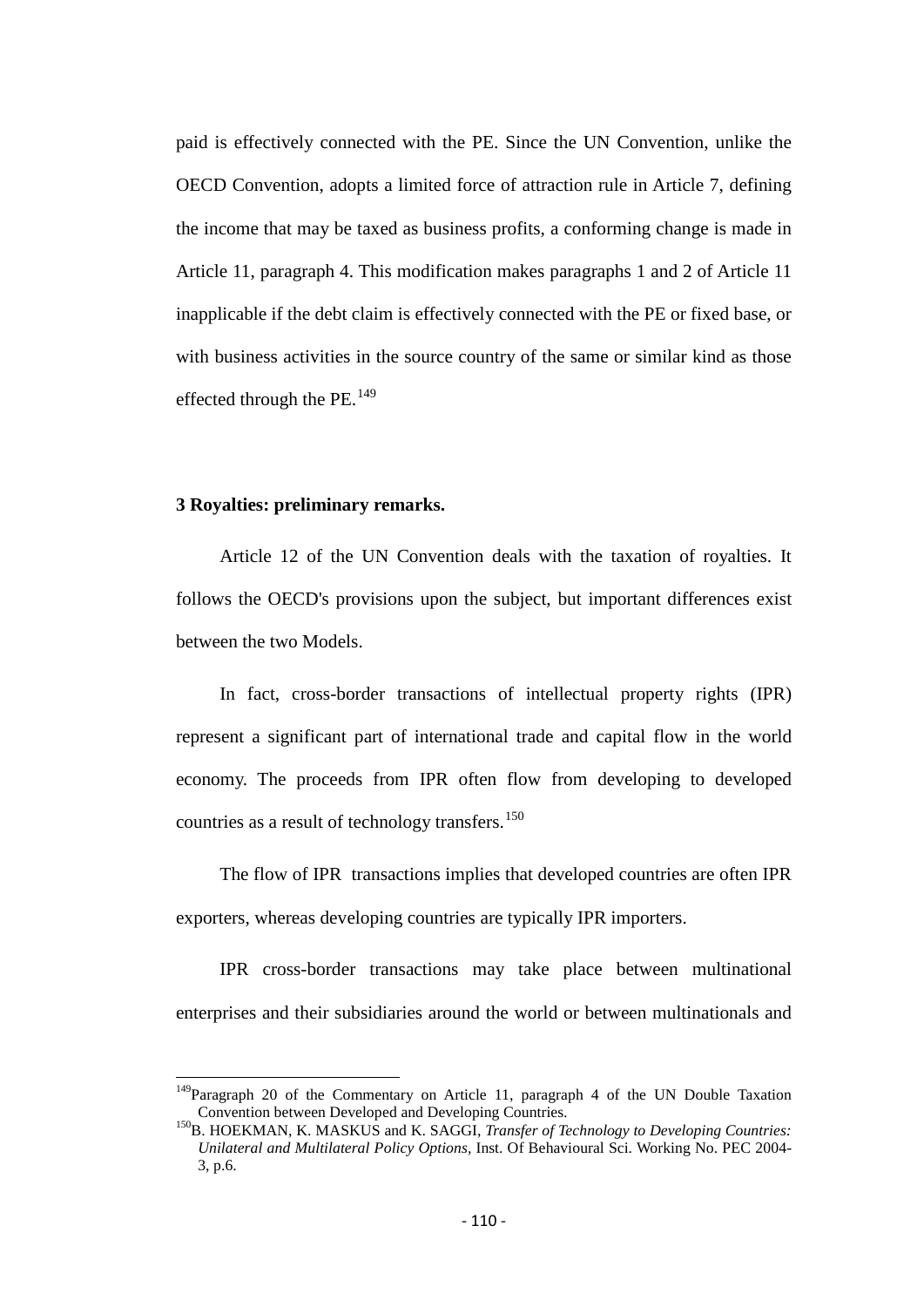third parties. Multinational enterprises carry out business in a number of specific industries, such as information technology, communication, biotechnology and pharmaceutical industries.<sup>[151](#page-109-1)</sup>

The OECD Commentary on Article 12 includes the following preliminary remark, which is applicable also to the royalties' discipline provided by the UN Convention:

"in principle, royalties in respect of licenses to use patents and similar property and similar payments are income to the recipient from a letting. The letting may be granted in connection with an enterprise or quite independently of any activity of the grantor."<sup>[152](#page-110-0)</sup>

When the user of a patent or similar instrument is a resident of a Contracting State and pays an amount of money to the owner of the instrument who is a resident of the other Contracting State, usually the first State applies a withholding tax on the amount paid for the patent's use.

This tax, imposed by the source country, is generally levied on the gross amount paid to the recipient, thus not taking into account the expenses which have been necessary in order to develop the object of the "letting".

With reference to royalties' treatment, the OECD Model reflects the interests of developed countries, as most OECD member countries are developed countries and are, therefore, often technology exporters. On the other hand, the UN Model serves the interests of developing countries as technology importers.

<span id="page-110-1"></span>151M.M.ABDELLATIF, *Withholding Tax and Cross-Border Intellectual Property Transactions in Developing Countries: the Example of Egypt and India,* in *Bulletin for International Taxation,* 

<span id="page-110-0"></span><sup>&</sup>lt;sup>152</sup> Paragraph 1 of the Commentary on Article 12 of the OECD Model Tax Convention on Income and on Capital.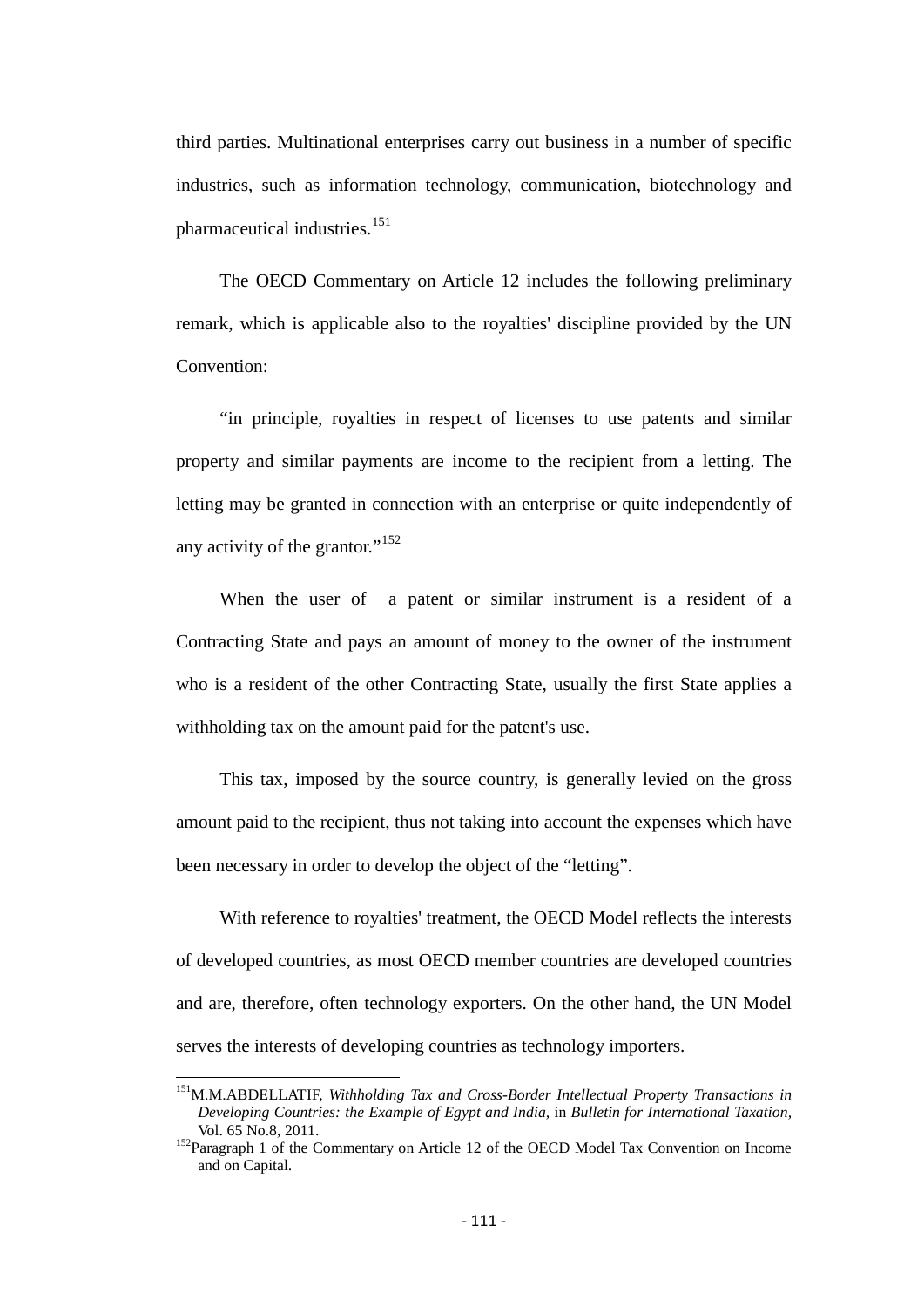Identifying the taxing rights in relation to IPR international licensing transactions is important for a number of reasons, including:

- a licensor is concerned with profit maximization of the cross-border IPR transaction. Taxing IPR either in the source or residence State (or both) affects after-tax profits;
- a high withholding tax rate imposed on non-resident income in a source State (especially in the absence of tax treaty between source and residence States) may make a licensor either reluctant to licence the IPR subject matter in that source State or more likely to transfer the tax burden to the licensee by charging higher royalty payments to keep the after-tax profits fixed;
- the exemption of foreign-source income in the residence State encourages the IPR holder to license the IPR overseas, in particular, in those countries that impose low tax rates on non-resident income.<sup>[153](#page-110-1)</sup>

Thus, one of the starkest distinctions between the OECD and UN Models is to be found in the treatment of royalties.<sup>[154](#page-111-0)</sup>

# **3.1 Royalties' taxation at source.**

In fact, Article 12(1) of the OECD Model Convention provides for sole

<span id="page-111-1"></span><sup>&</sup>lt;sup>153</sup>M.M.ABDELLATIF, *Withholding Tax and Cross-Border Intellectual Property Transactions in*<br>Developing Countries: the Example of Egypt and India, cit., Vol. 65 No.8, 2011.

<span id="page-111-0"></span><sup>&</sup>lt;sup>154</sup>T. HWONG, P. MELLOR, R. KREVER, *Tax treaty trends in Central Asian Former Soviet Nations,* cit.*,* Vol. 66 No. 10, 2012.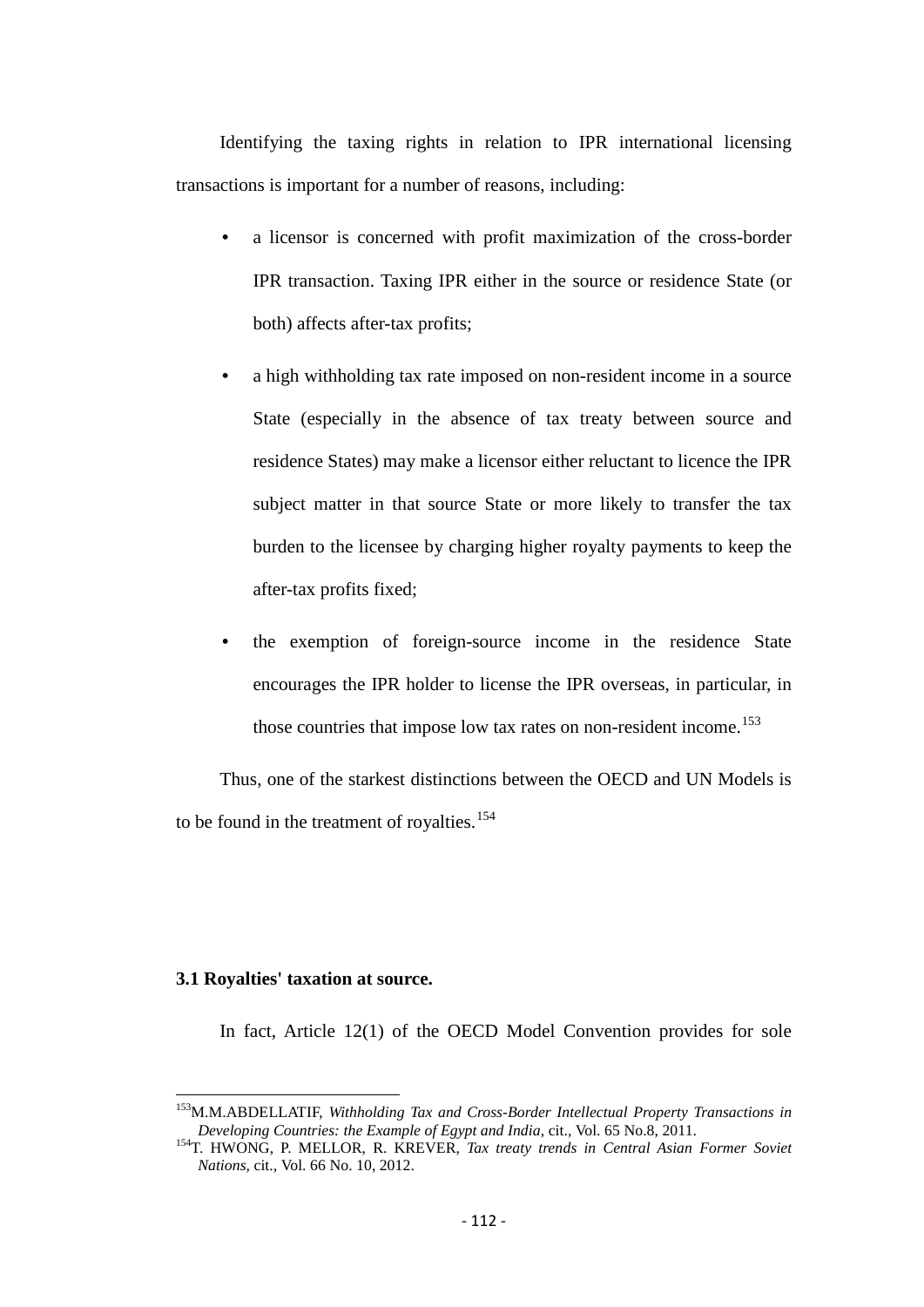residence country taxation of royalties, by affirming that:

"Royalties arising in a Contracting State and beneficially owned by a resident of the other Contracting State shall be taxable only in that other State."<sup>[155](#page-111-1)</sup>

In contrast, the UN Model allows the source State to tax royalty income derived by a non-resident:

"Royalties arising in a Contracting State and paid to a resident of the other Contracting State may be taxed in that other State."<sup>[156](#page-112-0)</sup>

Moreover, it must be mentioned that several OECD members have recorded reservations to the exclusive residence State taxation of royalties provided by Article 12 of the OECD Model Convention, allowing the source State to tax royalty income, regardless of whether the source State is developed or developing.

For instance, under Article 12(1) of the Australia-Germany Income and Capital (1972), Australia-Japan Income (2008), Australia-United Kingdom Income (2003) and Australia-United States Income (1982) Tax Treaties, the source State has the right to tax royalty income.<sup>[157](#page-112-1)</sup>

There is a similar provision in Australia's tax treaties with many developing countries, such as China and Malaysia.

This discussion reveals that developed and developing countries, to some extent, agree to share the taxing rights in respect of royalty income between source and residence states.

<span id="page-112-0"></span><sup>&</sup>lt;sup>155</sup>Article 12, paragraph 1 of the OECD Model Tax Convention on Income and on Capital.<br><sup>156</sup>Article 12, paragraph 1 of the UN Model Double Taxation Convention between Developed and<br>Developing Countries.

<span id="page-112-1"></span><sup>&</sup>lt;sup>157</sup>M.M.ABDELLATIF, *Withholding Tax and Cross-Border Intellectual Property Transactions in Developing Countries: the Example of Egypt and India,* cit.*,* Vol. 65 No.8, 2011.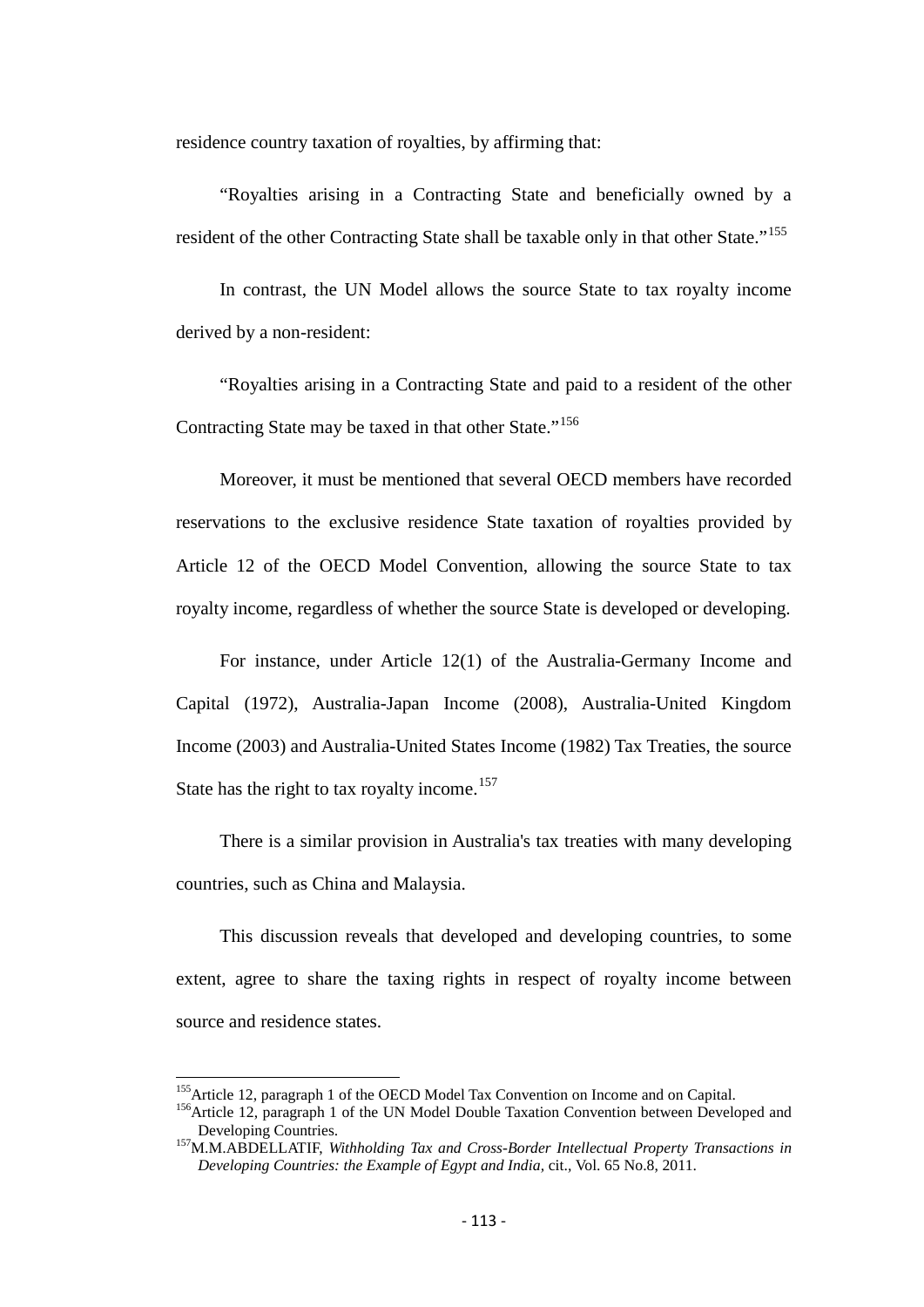Nevertheless, there are many tax treaties in which the taxing right is granted to the residence State in conformity with Article 12(1) of the OECD Model.

In fact, the source State often gives up its taxing right to the residence State when both States are developed countries, as it is expected that outflow and inflow royalty payments will be equivalent, which ultimately makes neither bear any losses.

In contrast, developing countries are often technology importers, which means that royalties flow from developing to developed countries; accordingly, a source State would bear significant revenue losses if it gave up its taxing right to a developed country.

This is the reason why, during discussion by the former Group of Experts in 1999, members from developing countries argued that the primary taxing right should be given to the country in which the income arose: the residence country of the subject paying for the use of patents or licences, namely the source country.

In fact, those member noted that patents or processes might be licensed to developing countries after their exploitation elsewhere and after the expenses incurred in their production had been fully repaid.

Members from developed countries responded that it would be unrealistic to believe that patents and processes addressed to developing countries would be the oldest ones, since, normally, multinational enterprises would licence their patents to foreign subsidiaries and therefore select the most up-to-date inventions, in order to penetrate the new market.

## **3.2 Determination of the withholding tax rate.**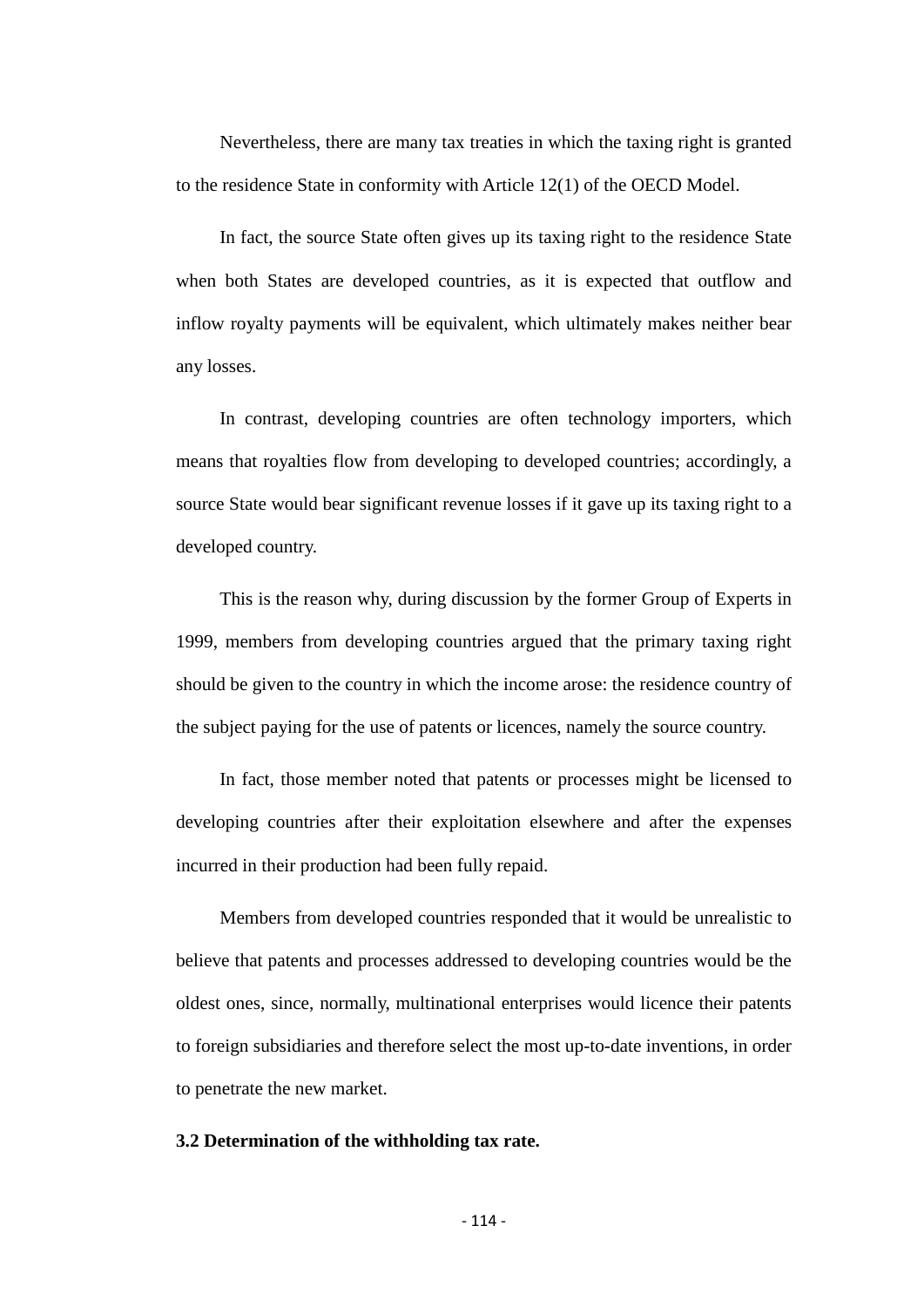Article 12(2) of the UN Convention allows a source State to tax royalty income by imposing a withholding tax on non-residents. The tax is imposed on the gross royalty payment without any deductions.

The withholding tax rate is negotiated between the Contracting States.

A number of considerations may be taken into account during the negotiation process, which is guided by the Commentary on Article 12 of the UN Model. These are:

- the source state must take into account the direct and indirect expenses associated with the development and licensing of the intellectual property right, the the holder and/or the owner has incurred. If the source State and the residence state agree on the withholding tax rate applicable by the source State, the residence State must provide tax relief for its resident's foreign-source income derived from licensing. Tax relief takes a number of forms, including tax credits and exemptions.<sup>[158](#page-112-1)</sup>
- the level of economic development is a significant factor in determining the withholding tax rate. In this respect, developing countries are often technology importers, which means more capital flow in the form of royalties from developing to developed countries. Accordingly, developed countries could assist developing countries in their economic development process by allowing them to tax royalty income at a higher rate and providing a generous foreign tax credit to the foreign-source

<span id="page-114-0"></span>158S.SURREY, *United Nations Group of Experts and the Guidelines for Tax Treaties between Developed and Developing Countries,* in *Harvard Intl. L.J.,* p.32, 1978.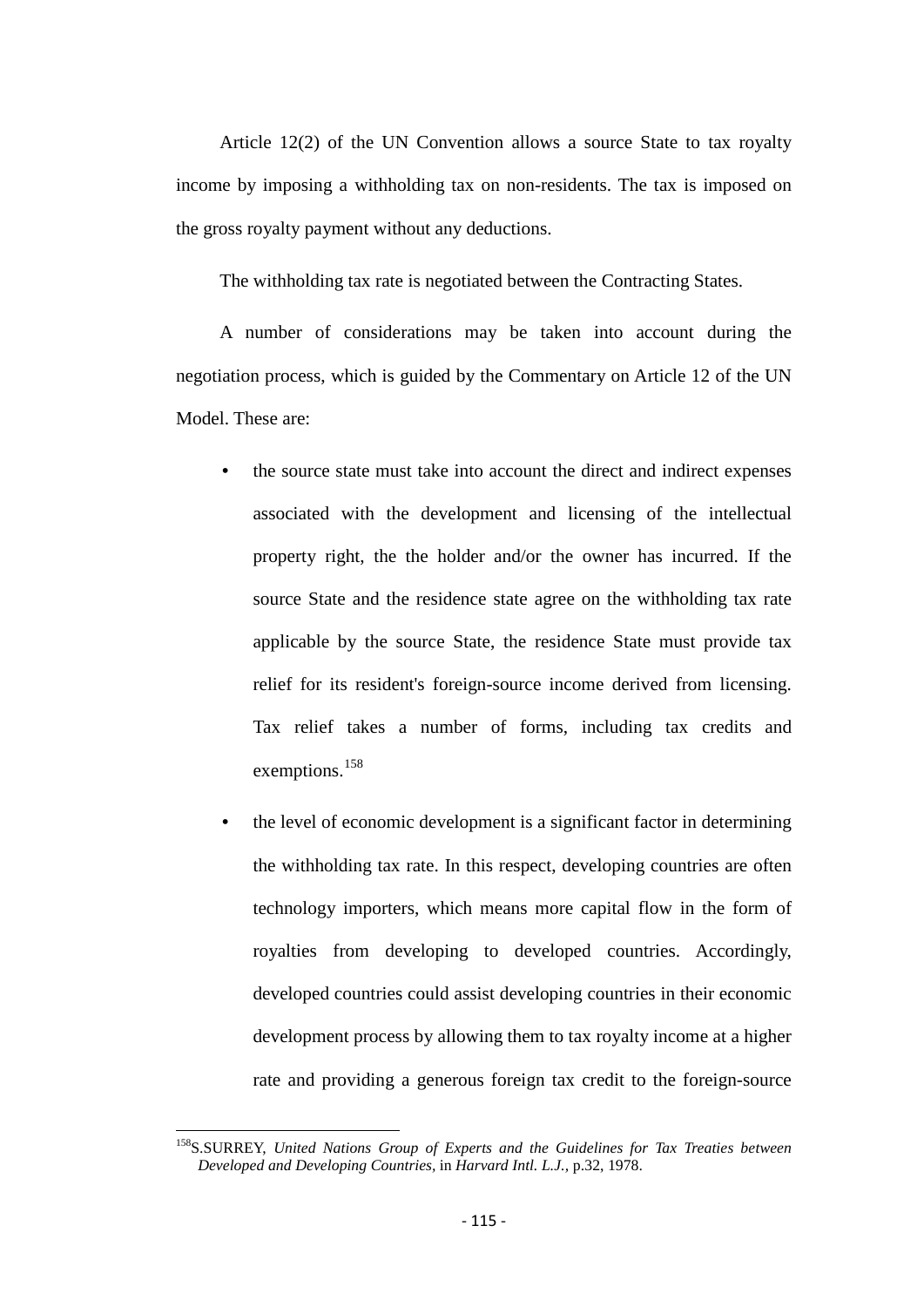income of their residents.<sup>[159](#page-114-0)</sup>

• taxing royalties at source minimizes the possibility of tax evasion.

Taking these considerations into account is important in setting a reasonable withholding tax rate that serves the objectives of both Contracting States.

Moreover, there is a perception that a higher withholding tax rate may have a negative effect on technology transfers.

This perception was reinforced in a United Nations Conference on Trade and Development (UNCTAD) study, which concluded that a higher withholding tax could have a negative effect on technology transfers.<sup>[160](#page-115-0)</sup>

#### **3.3 Royalty income: the definition.**

With reference to royalties' definition, it is contained in Article 12(3) of the UN Convention. The Article reproduces Article 12(2) of the OECD Model Convention's structure, but it has a broader scope than the latter, since it does not incorporate the 1992 amendment thereto which erases equipment rental from the activities capable of producing royalty income. Moreover, paragraph 3 includes payments for tapes and royalties which are not included in the corresponding provision of the OECD Convention.

Hence, under the OECD Model, profits deriving from the performance of these activities are treated as business income, thus falling under the scope of Article 7.

<span id="page-115-1"></span><sup>&</sup>lt;sup>159</sup>K.BROOKS, *Tax Treaty Treatment of Royalty Payments from Low Income Countries: a Comparison of Canada and Australia Policies, p.194, 2007.* 

<span id="page-115-0"></span><sup>&</sup>lt;sup>160</sup>UNCTAD, *Taxation and Technology Transfer: Key Issues, 2005.*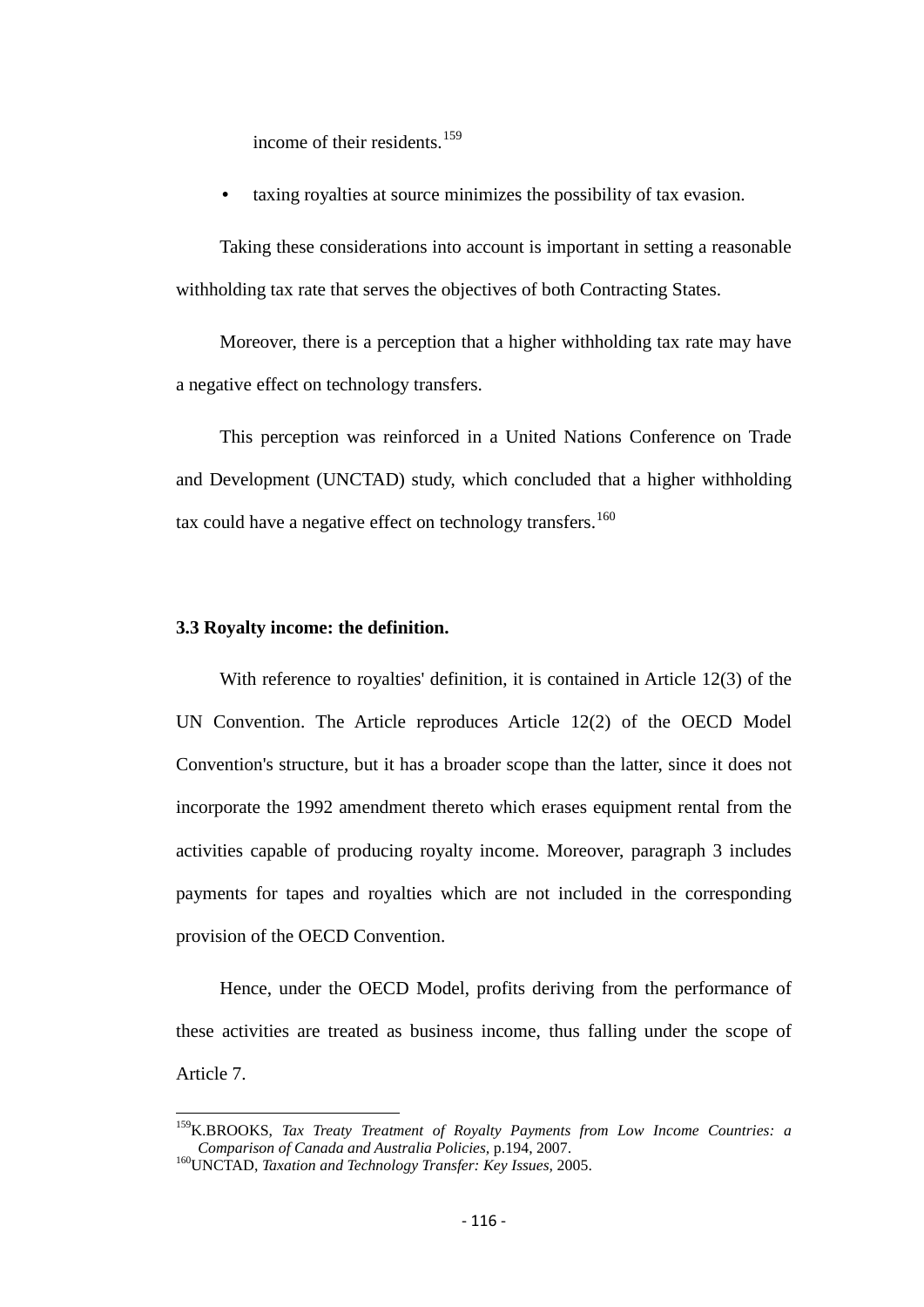The different scope clearly expands the right to tax of the source State, as, under the royalties characterization, taxation is certain (albeit limited), whilst, in characterizing the income as business profits, source states would have a taxing right conditional on the existence of a PE of the non-resident subject.<sup>[161](#page-115-1)</sup>

The following portions of the OECD Commentary are relevant:

"Paragraph 2 contains a definition of the term "royalties". These relate, in general, to rights or property constituting the different forms of literary and artistic property, the elements of intellectual property specified in the text and information concerning industrial, commercial or scientific experience.

The definition applies to payments for the use of, or the entitlement to use, rights of the kind mentioned. […] The definition covers both payments made under a licence and compensation which a person would be obliged to pay for fraudulently copying or infringing the right."<sup>[162](#page-116-0)</sup>

## **3.3.1 Know-how and service income.**

Thus, the term "royalties" includes, in first instance, payments for the use, or right to use, copyright of literary, artistic or scientific work, which correspond to the notion of "know-how".

One of the main problems related to the taxation of know-how is the not always easy distinction between know-how and technical service.

<sup>&</sup>lt;sup>161</sup>E.O.MELONI, *Taxation of Royalties under Treaty Law: How Far Can a Source State Go?*, in *Bulletin for International Taxation*, Vol.64 No.6, 2010.

<span id="page-116-1"></span><span id="page-116-0"></span><sup>&</sup>lt;sup>162</sup>Paragraph 8 of the Commentary on article 12, paragraph 3 of the OECD Model Tax Convention on Income and on Capital.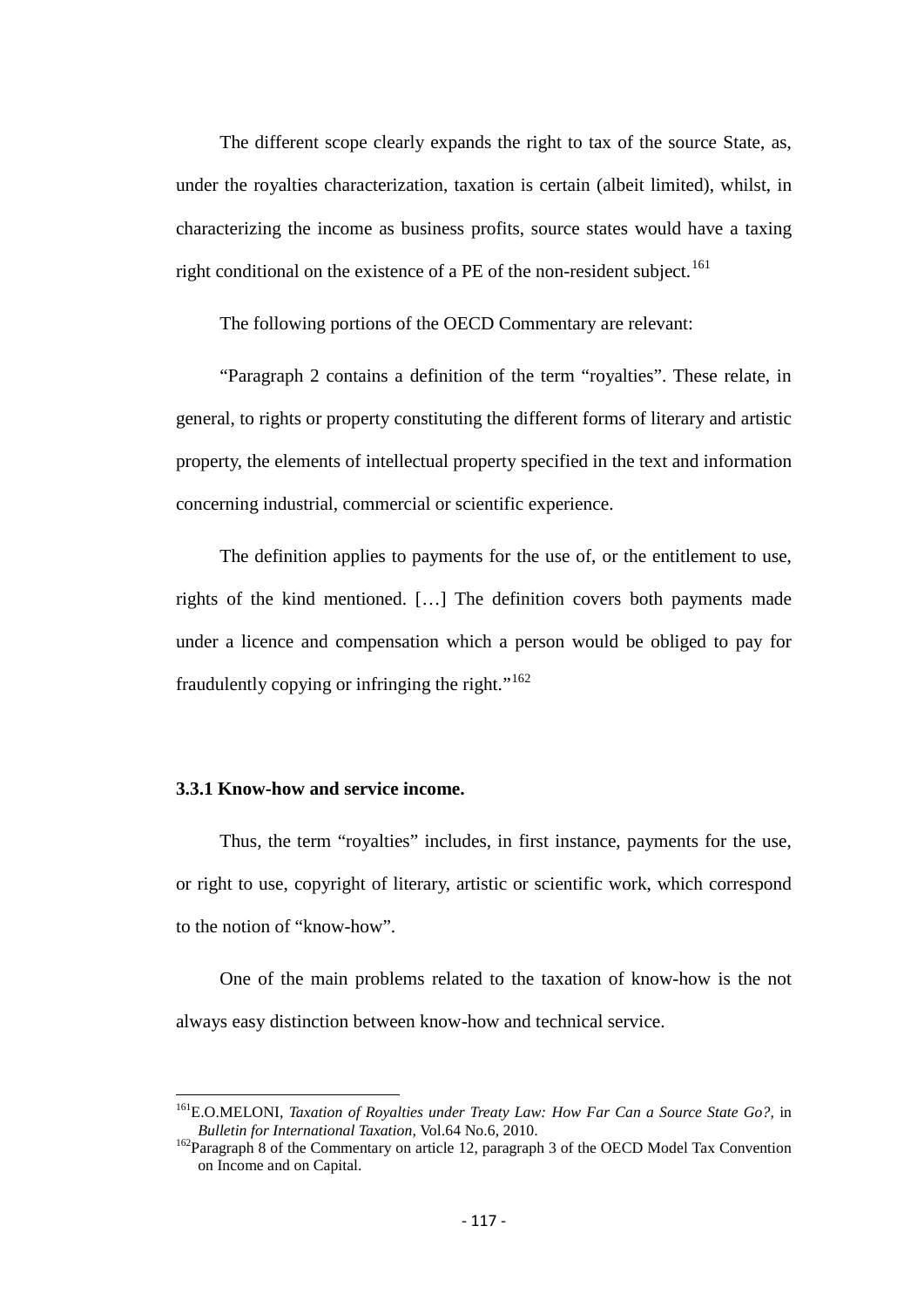In general, the know-how contract involves the transfer of knowledge and experience from one party, the grantor, to the other, the grantee.

The information thus imparted, which have practical application in the operation of an enterprise, have not been patented and remain unrevealed to the public.

Moreover, the grantor is not required to play any part in the application of the granted formula, nor does he guarantee the result thereof.

The characterization of the income, as deriving from the provision of services rather than from royalties' payment, leads to significant consequences, since payments made under a provision of service contract generally fall under Article 7 (or under Article 14 of the UN Convention).

Being the OECD Model applied, technical fees may be taxable in the source State if they are deemed business profit that is connected to a PE in that country. But, that technical assistance may lead to the performer of the service having a PE in the source country, is certainly possible but not very likely under the OECD Model Convention, as evidenced in the previous chapter.

In fact:

(1) in many cases the foreign performer of services will not have nor need a fixed place of business in the source country, but merely performs his services in the factory, offices or other facilities of the customers, which is not enough to assume a PE exists with respect to the performer of services.<sup>[163](#page-116-1)</sup> If the latter only uses the premises to perform his contract

<span id="page-117-0"></span>163K.VOGEL, *Double taxation Conventions,* in *Kluwer,* p.287, 1997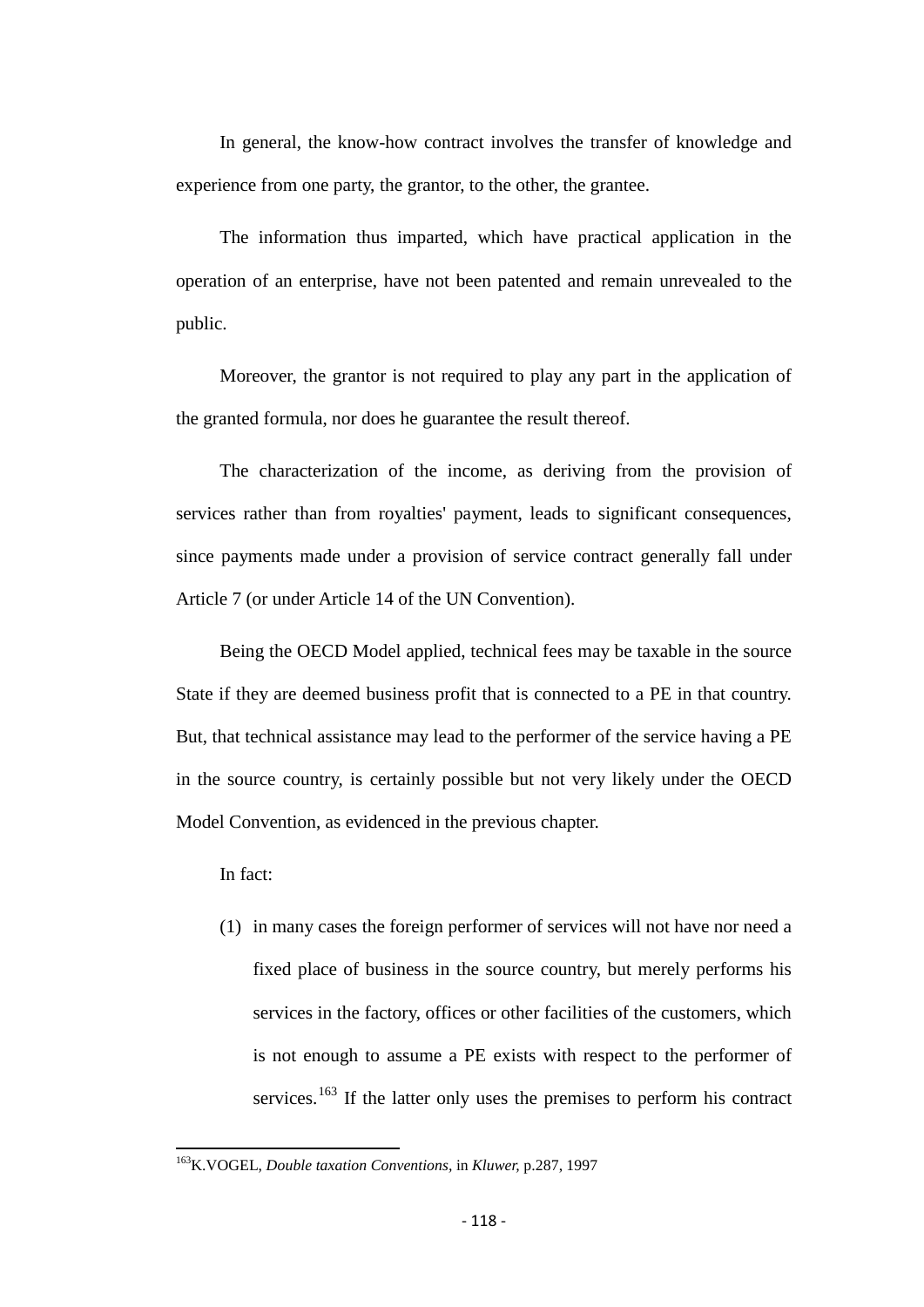with the client, and has no relations with other (possible) clients, is use of the premises does not constitute a PE.[164](#page-117-0)

- (2) The servicing of a know-how contract, even if done through a "fixed place of business" is an activity that has a preparatory or auxiliary character, and cannot, in itself, lead to taxation in the source country. Technical assistance is after all always required when a machine or production line is purchased, and such service should not be seen as separated from the main contract.<sup>[165](#page-118-0)</sup>
- (3) Technical services are often accessory to another contract, for instance the sale of a machine, a plant or know-how. The provisions of the OECD Commentary concerning after-sale service are relevant in this regard, as they clearly indicate that such services have, in principle, a preparatory or auxiliary character.<sup>[166](#page-118-1)</sup>
- (4) Also, the OECD Commentary concerning the leasing of equipment is relevant, as it states that for the leasing of tangibles and intangibles (such as know-how) such activity usually does not lead to having a PE even if "the lessor supplies personnel after the installation to operate the equipment provided that their responsibility is limited solely to the operation or maintenance of the equipment under the direction, responsibility and control of the lessee".<sup>[167](#page-118-2)</sup>

<span id="page-118-0"></span><sup>&</sup>lt;sup>164</sup>A.SKAAR, *Permanent Establishment. Erosion of a tax treaty principle*, in *Kluwer*, p.304, 1991.<br><sup>165</sup>E. van der BRUGGEN, *Source taxation of Consideration for Technical Services and Know-How* 

*with Particular Reference to the Treaty Policy of China, India and Thailand,* in *Asia-Pacific* 

<span id="page-118-1"></span>*tax Bulletin, p.44, 2001.*<br><sup>166</sup>Paragraph 25 of the Commentary on Article 5 of the OECD Model Tax Convention on Income and on Capital.

<span id="page-118-3"></span><span id="page-118-2"></span><sup>&</sup>lt;sup>167</sup>Paragraph 8 of the Commentary on Article 5 of the OECD Model Tax Convention on Income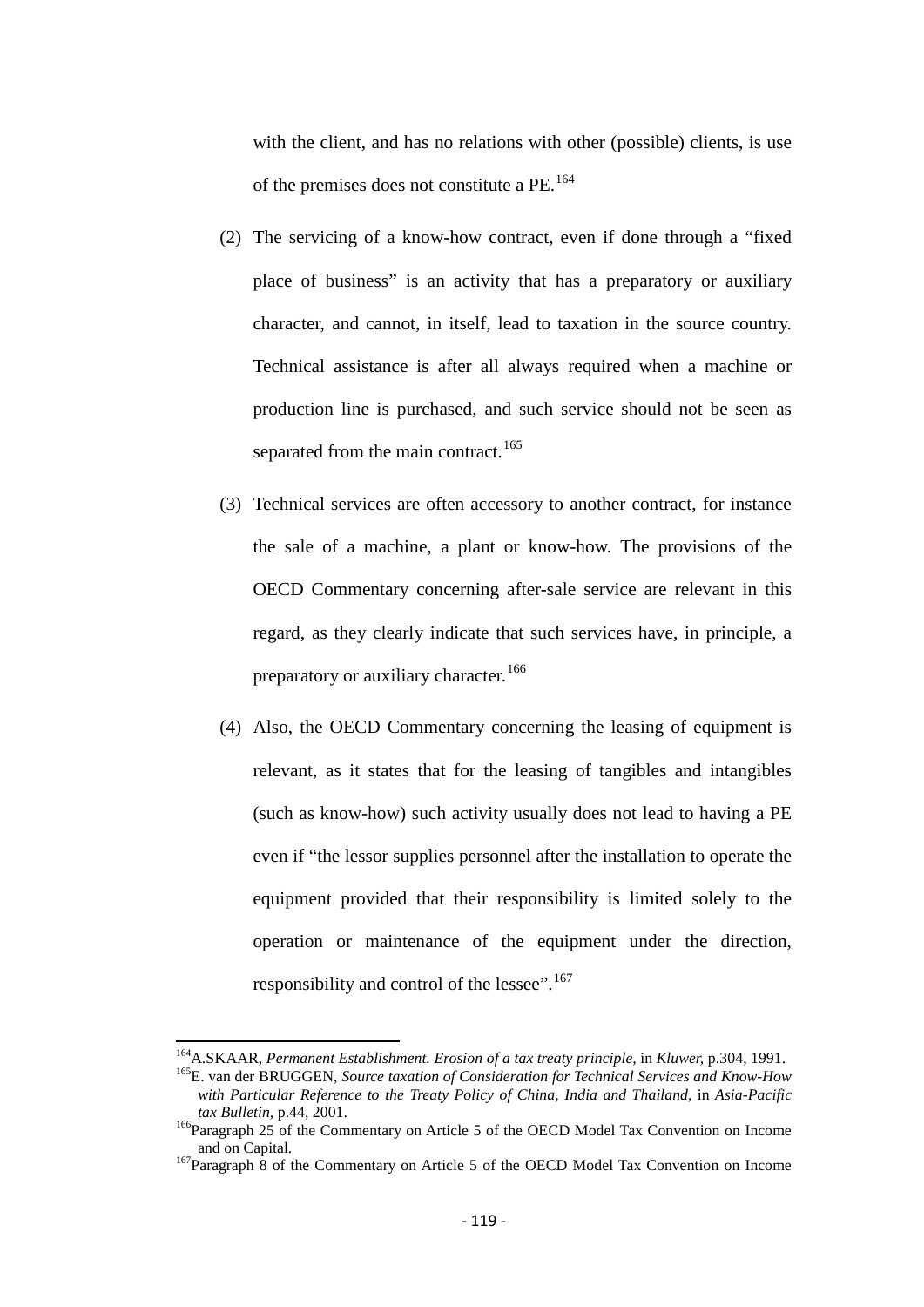The UN Model, instead, extends the meaning of PE with regard to the furnishing of services. Even though the enterprise has no fixed place of business in the source country, the fact that the service or consultancy is supplied, means it is deemed to have a PE, being the following requirements fulfilled:

- 1) the activity of furnishing services or consultancy continues for more than six months for the same or a connected project;
- 2) the six-month requirement must be fulfilled within any 12-month period;
- 3) the activity is performed within the territory of the source State. This is a major difference with taxation of technical fees as royalties, since, in the latter case, only the source of the payment is relevant.<sup>[168](#page-118-3)</sup>

Thus, taxation as royalties is only appropriate if (i) the technical fee fits the definition of a royalty and (ii) the grantor has no PE or fixed base in the source country.

The difference between services and know-how is specifically addressed by the OECD Commentary, quoted by the UN Commentary:

"in the know how contract, one of the parties agree to impart to the other, so that he can use them for his own account, his special knowledge and experience which remain unrevealed to the public. Know how differs from contracts for the provision of services, in which one of the parties undertakes to use the customary skills of his calling to execute work himself for the other party.

 $\overline{\phantom{a}}$ 

<span id="page-119-0"></span>and on Capital. 168E. van der BRUGGEN, *Source taxation of Consideration for Technical Services and Know-How with Particular Reference to the Treaty Policy of China, India and Thailand,* cit.*,* p.44, 2001.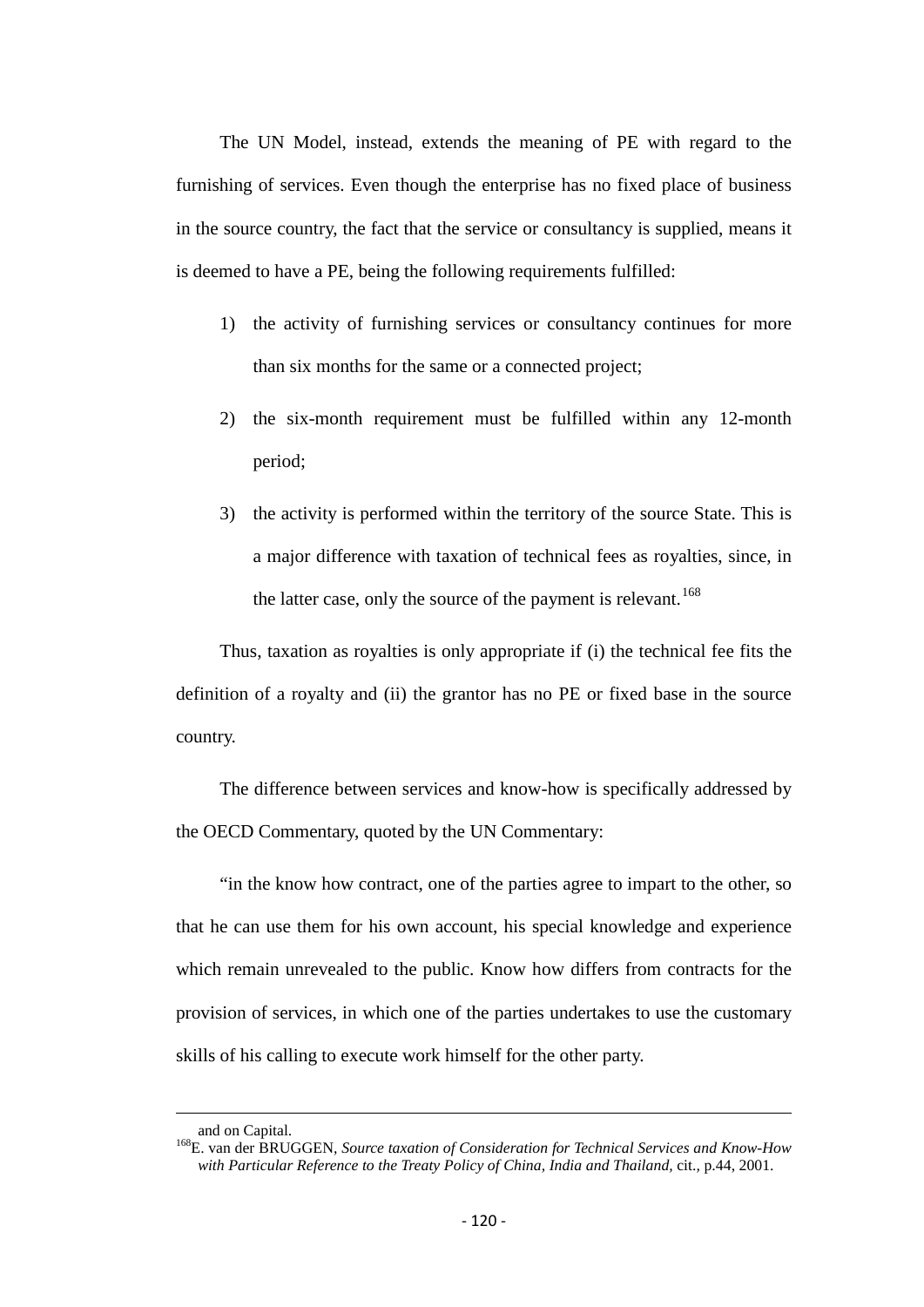Thus, payments for the consideration for after-sale services, services rendered by a seller under a guarantee, for pure technical assistance or for expert opinions given by an engineer, an advocate, or an accountant do not constitute royalties within the meaning of paragraph 2."<sup>[169](#page-119-0)</sup>

Hence, the criterion adopted by both the OECD and UN Conventions is the one based on the principal of imparting.

"Imparting" is passing on knowledge as a teacher does to a student. The purpose of the exchange for the receiver is to learn how to do something, so that he knows how to do it himself the next time. Applied to know how it paying for information on certain industrial, commercial or scientific experience, with the purpose of using that information and experience to perform that industrial, commercial or scientific process.

The UN Convention Commentary refers to the OECD Commentary, in listing a number of borderline activities which should not be considered as knowhow:

- payments obtained as consideration for after-sales service,
- payments for services rendered by a seller to the purchaser under a warranty,
- payments for pure technical assistance,
- payments for a list of potential customers, when such a list is developed specifically for the payer out of generally available information (a payment for the confidential list of customers to which the payee has

<span id="page-120-0"></span><sup>&</sup>lt;sup>169</sup>Paragraph 11 of the Commentary on Article 12, paragraph 2 of the OECD Model tax Convention on Income and on Capital.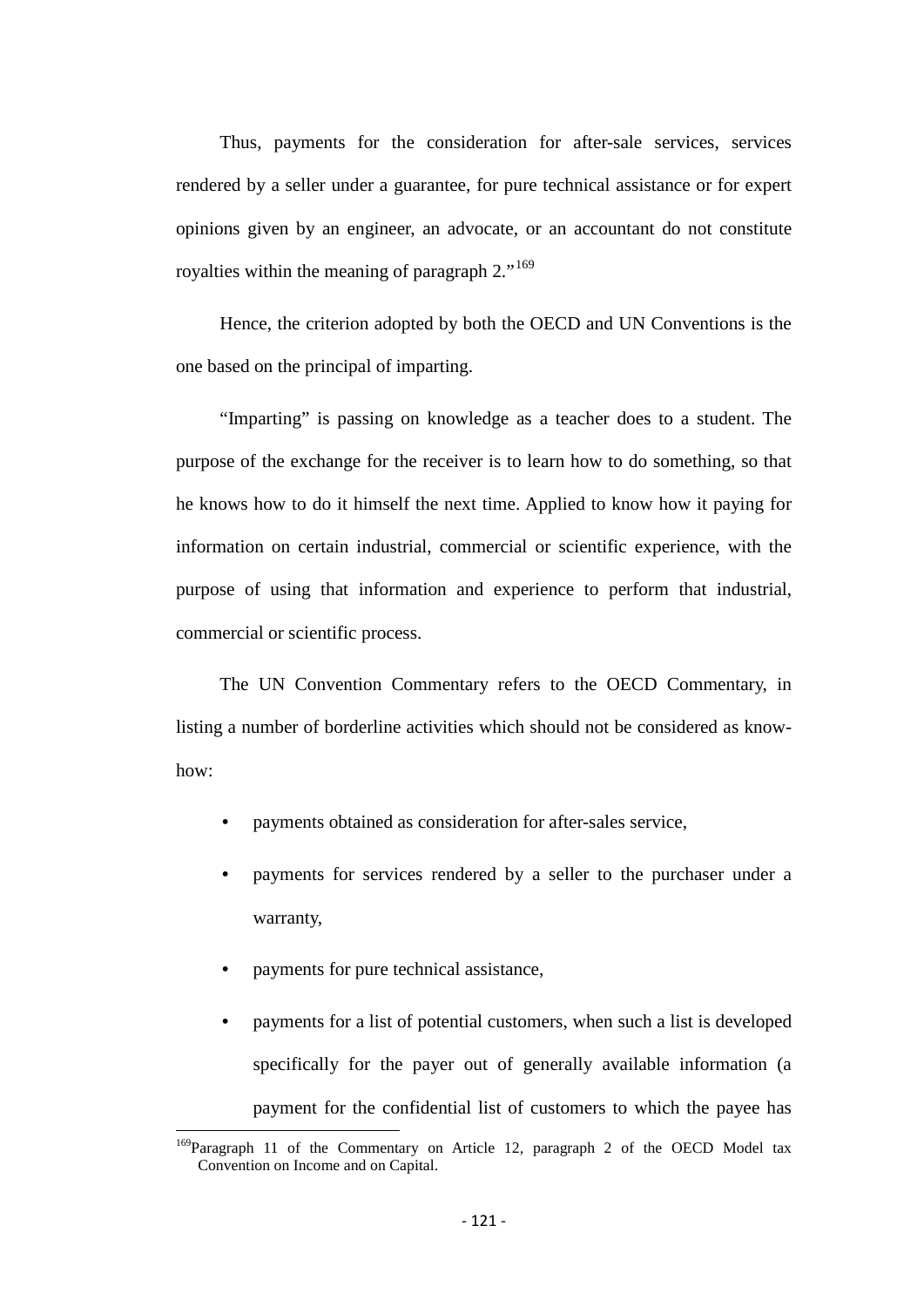provided a particular product or service would, however, constitute a payment for know-how as it would relate to the commercial experience of the payee in dealing with these customers),

- payments for an opinion given by an engineer, an advocate or an accountant, and
- payments for advice provided electronically, for electronic communications with technicians or fir accessing, through computer networks, a trouble-shooting database such as a database that provides users of software with non-confidential information in response to frequently asked questions or common problems that arise frequently.[170](#page-120-0)

The UN Manual for the Negotiation of Bilateral Tax Treaties between Developed and Developing Countries specifically addresses the question of payments for technical assistance and know-how in Guideline 12. In the discussion it was raised that technical services were not sufficiently distinguished from know-how in the OECD Model DTC and that the UN Model should adopt a provision, either in the definition of royalties or in a Protocol, excluding payments of this kind from treatment as royalties. Other disagreed and argued that technical services should be included in the definition of "information concerning industrial, commercial or scientific experience".

The Group of Experts reached a compromise; Guideline 12 qualifies payments for technical services as business profits, but the definition of PE has

<span id="page-121-0"></span> $170$ Paragraph 11.4 of the Commentary on Article 12, paragraph 2 of the OECD Model Tax Convention on Income and on Capital.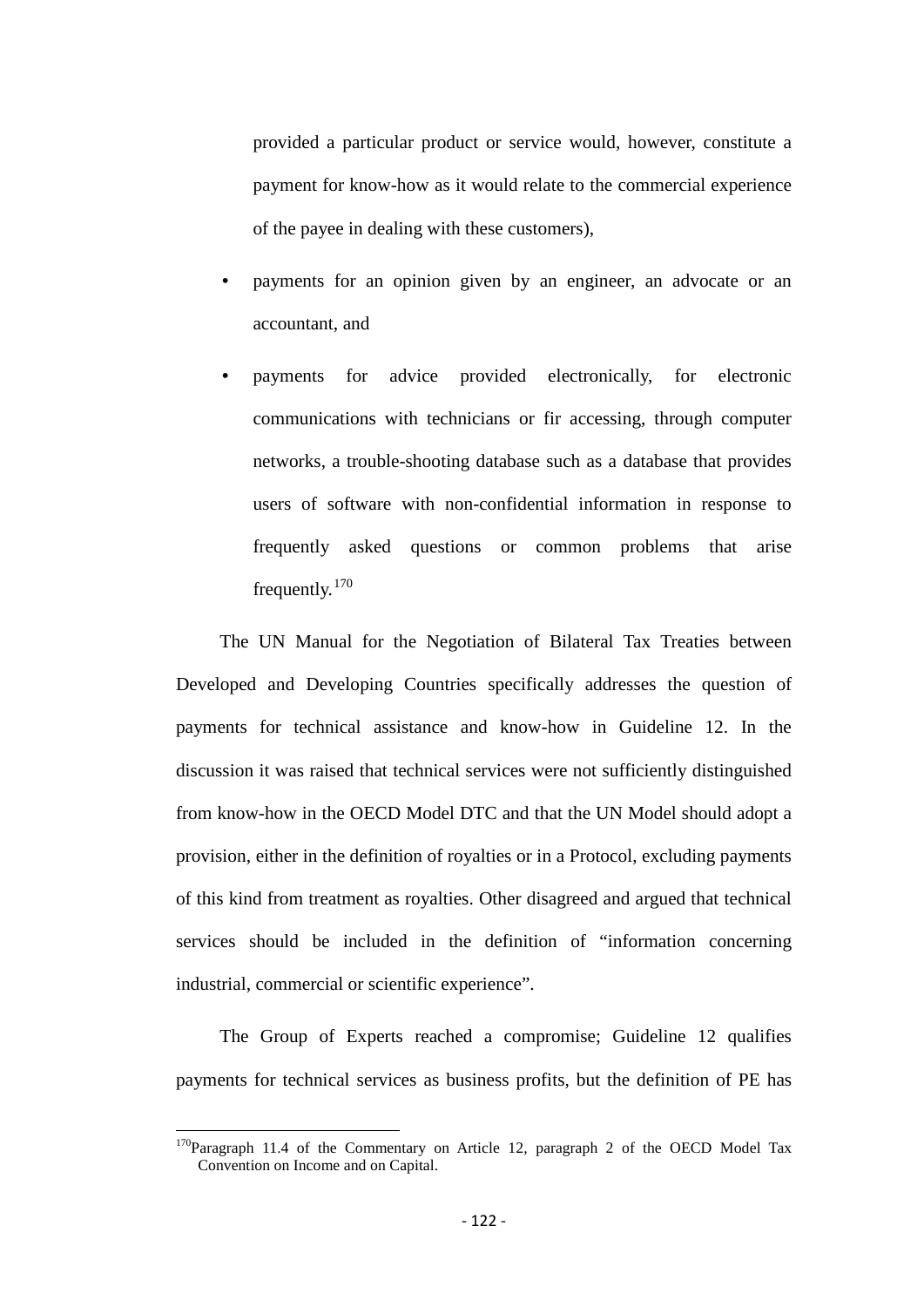been changed to include the provision of the services if they take longer than six months.<sup>171</sup>

# **3.4 Other differences between the UN and OECD Models in royalties' treatment.**

According to the UN Model Convention the term "royalties" moreover includes payments received as a consideration for the "use of, or right to use, industrial, commercial or scientific equipment"<sup>[172](#page-122-0)</sup>.

These words have been erased from the corresponding OECD's paragraph on July 1992, through the Report entitled "The Revision of the Model Convention", even though some OECD members have entered reservations on this point.

Paragraphs 4 of both the Conventions exclude the application of the previous Articles when royalties are beneficially owned by a person having a PE in the source source country, and the right or property from which the royalties derive is effectively connected with the PE, or a fixed base being the UN Model applied.

In addition to royalties excluded from the application of paragraph 1 by paragraph 3 of the OECD Article, paragraph 4 of the UN Convention excludes royalties which are received in connection with business activities described in subparagraph (c) of Article 7(1), namely, business activities of the same or similar

<span id="page-122-1"></span><sup>&</sup>lt;sup>171</sup>E. van der BRUGGEN, *Source taxation of Consideration for Technical Services and Know-How with Particular Reference to the Treaty Policy of China, India and Thailand, cit., p.52, 2001.* 

<span id="page-122-0"></span><sup>&</sup>lt;sup>172</sup>Article 12, paragraph 3 of the UN Model Double Taxation Convention between Developed and Developing Countries.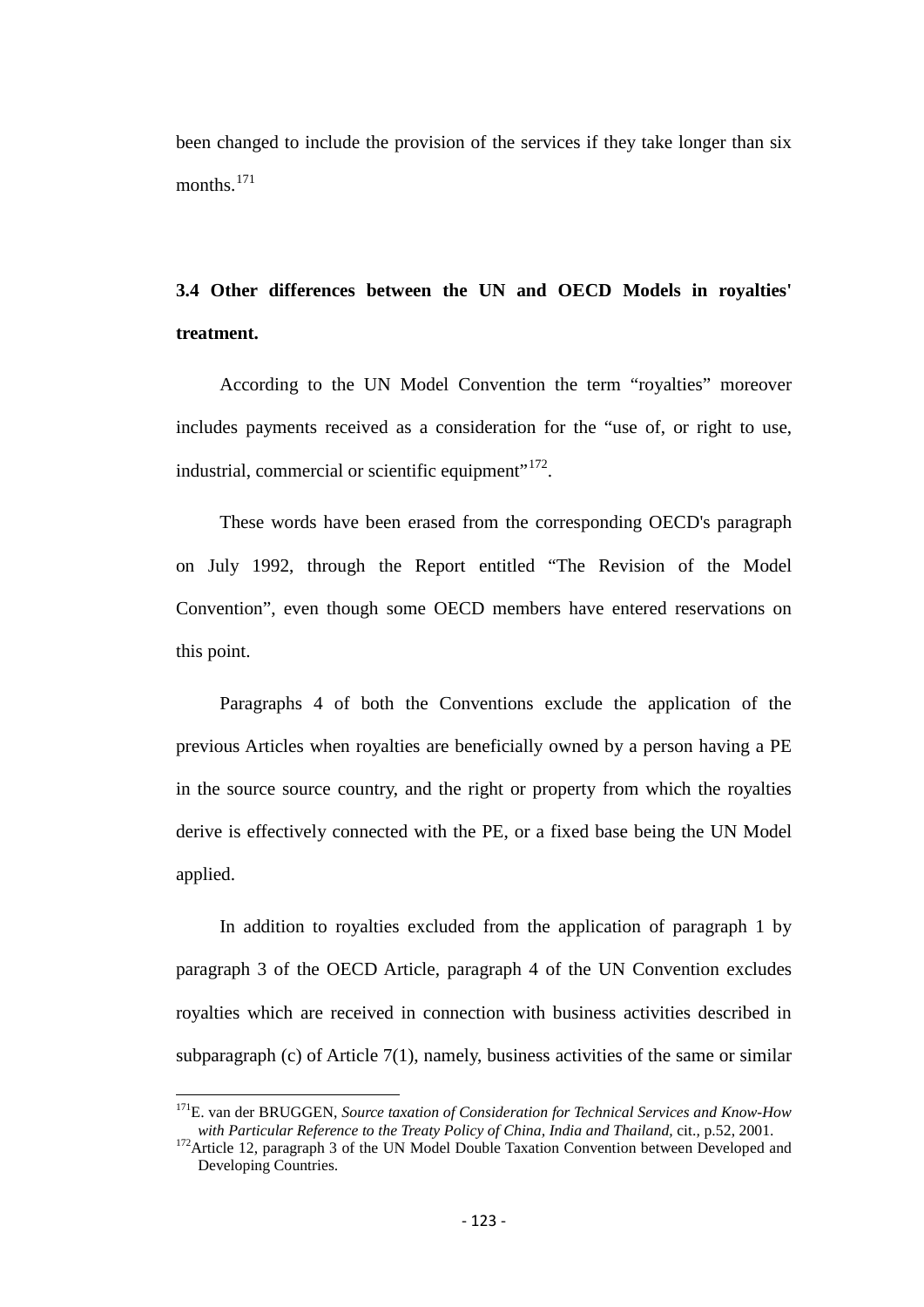kind as those of a permanent establishment in the source country, accordingly to the limited force of attraction principle provided therein.

Another important difference existing between the UN and OECD Conventions is that, under the UN Model, royalties are deemed to arise in the country where the one who pays them is a resident, but also royalties borne by a permanent establishment of a resident in another country (contracting state or not) fall under the scope the UN Model DTC Article  $12.^{173}$  $12.^{173}$  $12.^{173}$ 

In fact, paragraph 5, which is an innovation of the UN Model, since no corresponding provision is to be found within the OECD text, provides that "royalties shall be deemed to arise in a Contracting State when the payer is a resident of that State.

Where, however, the person paying the royalties, whether he is a resident of a Contracting State or not, has in a Contracting State a permanent establishment or a fixed base, in connection with which the liability to pay the royalties was incurred, and such royalties are borne by such permanent establishment or fixed base, then such royalties shall be deemed to arise in the State in which the permanent establishment or fixed base is situated."<sup>[174](#page-123-0)</sup>

Thus, Article 12(4) of the UN Model provides that royalties that are effectively connected with a PE are covered by Article 7. Article 12(5) defines the source of royalties to be the payer's residence country. However, if the payer has a PE in one of the treaty countries and the royalties are incurred in connection with

<span id="page-123-1"></span><sup>&</sup>lt;sup>173</sup>E. van der BRUGGEN, *Source taxation of Consideration for Technical Services and Know-How* with Particular Reference to the Treaty Policy of China, India and Thailand, cit., p.52, 2001.

<span id="page-123-0"></span><sup>&</sup>lt;sup>174</sup> Article 12, paragraph 5 of the UN Model Double Taxation Convention between Developed and Developing Countries.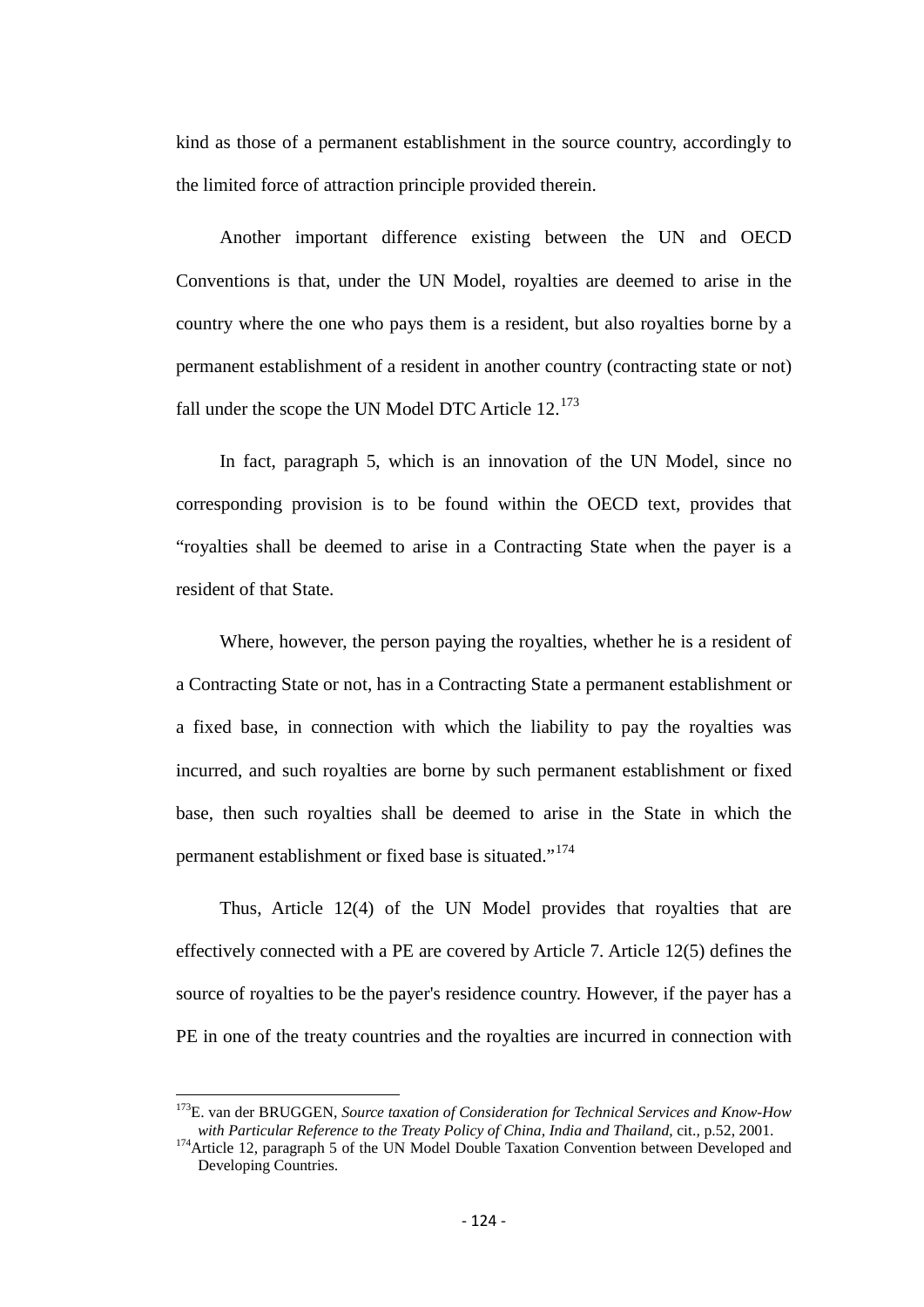the PE and are borne by such PE, whether or not the payer is a resident of that country, the royalties are deemed to arise in that country. In other words, the "base-erosion" test trumps the payer's residence test. $175$ 

Finally, paragraph 6 of the UN Model provides that, if by reason of a special relationship between the payer and the beneficial owner or between both of them and some other person, the amount of royalties, in excess of the arm's length amount, is not eligible for the reduced rate.

## **4 Capital gains: preliminary remarks.**

Capital gains are the last components of the so-called passive income to be disciplined by the UN and OECD Conventions.

There is no generally accepted approach to allocating the right to tax such income between source countries and residence countries properly.

The source rule for capital gains was officially introduced to the international tax world in 1940 by the League of nations.<sup>[176](#page-124-0)</sup>

Most countries at that time only taxed non-residents on capital gains or exchange of real property, rather than stock sales.

For example, with reference to the American practise of taxation of capital gains, an important evolution with reference to their tax liability can be noticed. Around fifty years ago, the American Congress decided to exempt foreign persons

<span id="page-124-1"></span><sup>&</sup>lt;sup>175</sup> J.LI, *The Great Fiscal Wall of China: Tax Treaties and Their Role in Defining and Defending China's Tax Base, in Bulletin for International Taxation, Vol.66 No.9, 2012.* 

<span id="page-124-0"></span><sup>&</sup>lt;sup>176</sup>S.SIMONTACCHI, *Taxation of Capital Gains Under the OECD Model Convention: with Special Regard to Immovable Property, Kluwer,* p.5, 2007.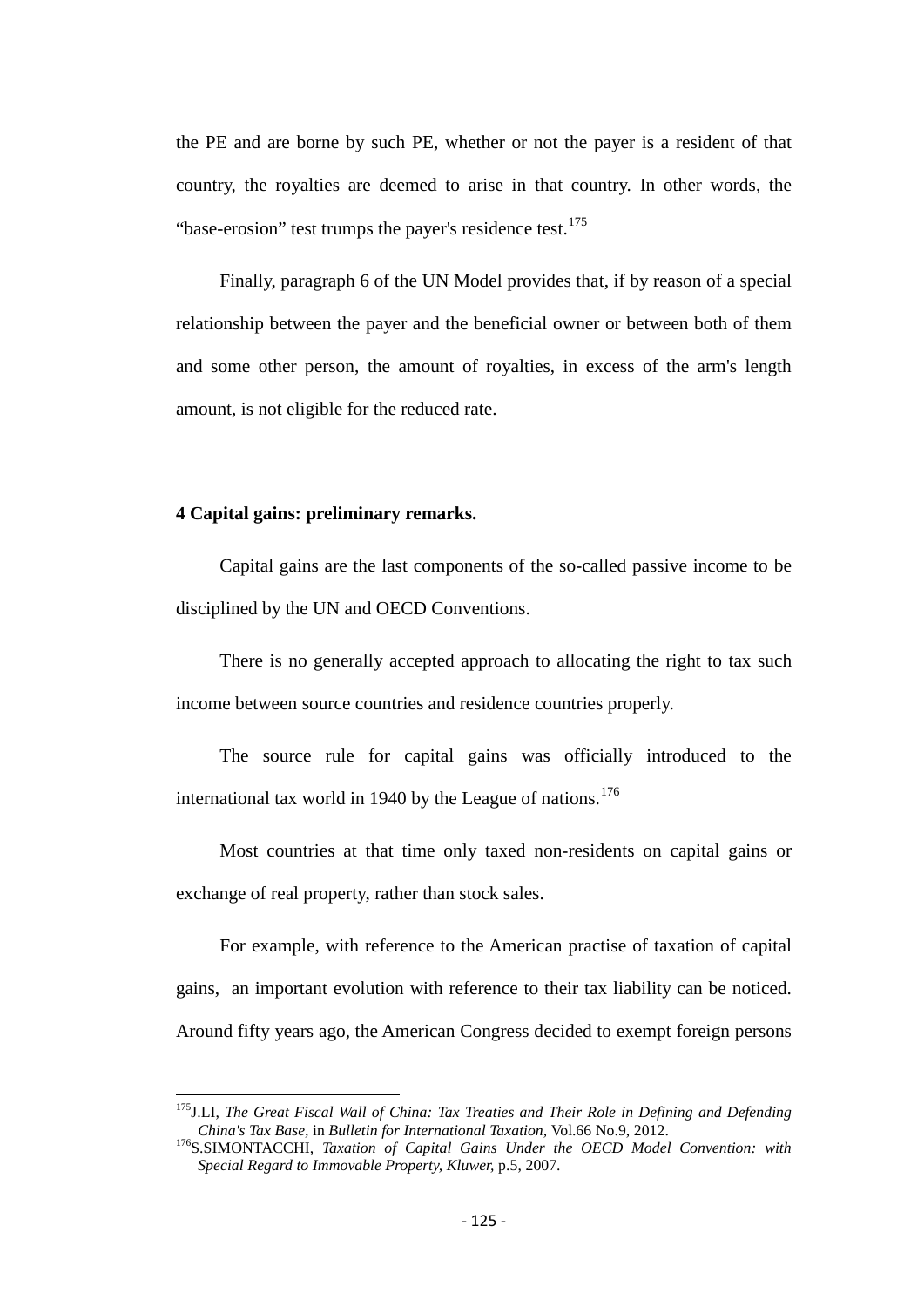on most non-business capital gains. In fact, the tax could only be collected through a withholding tax on the gross amount of profits. Thus, during the years, foreign companies invested on American real properties without being taxed on their plus-values , unless the latters were effectively connected to a business activity in the United States. However, in 1980, the FIRTA law eliminated this exemption, not only on capital gains from real properties sales, but also on plusvalues generated by the sale of shares belonging to companies holding real estate properties.<sup>[177](#page-124-1)</sup>

Following the customary international law and treaty practise before 1940, the right to tax capital gains from sales or exchanges of real property is attributed to the country in which the property is situated without mush dispute.<sup>[178](#page-125-0)</sup>

Nevertheless, taxation of gains from sales or exchanges of capital assets other than real property, where a PE is not involved, triggered different approaches to the attribution of the right to tax between the source country and residence country.

The source countries claim the right based on the benefit principle, i.e., that they provided regulatory protection and legal benefit to non-resident taxpayers before they received capital gains.

The residence countries won the right to tax such capital gains in the 1946 Draft Model Tax Convention proposed by the League of Nations in London (1946 London Draft), in the absence of most source country representatives.<sup>[179](#page-125-1)</sup>

<span id="page-125-0"></span><sup>&</sup>lt;sup>177</sup>N. MELOT, *Territorialité et mondialité de l'impot*, cit., p.99.<br><sup>178</sup>X.SHI, *Source Rule for Capital Gains from Stock Sales- History and Evolution, in Asia-Pacific Tax Bulletin,* Vol.19 No.1, 2013.

<span id="page-125-2"></span><span id="page-125-1"></span><sup>179</sup>SIMONTACCHI, t*axation of Capital Gains Under the OECD Model Convention: with Special*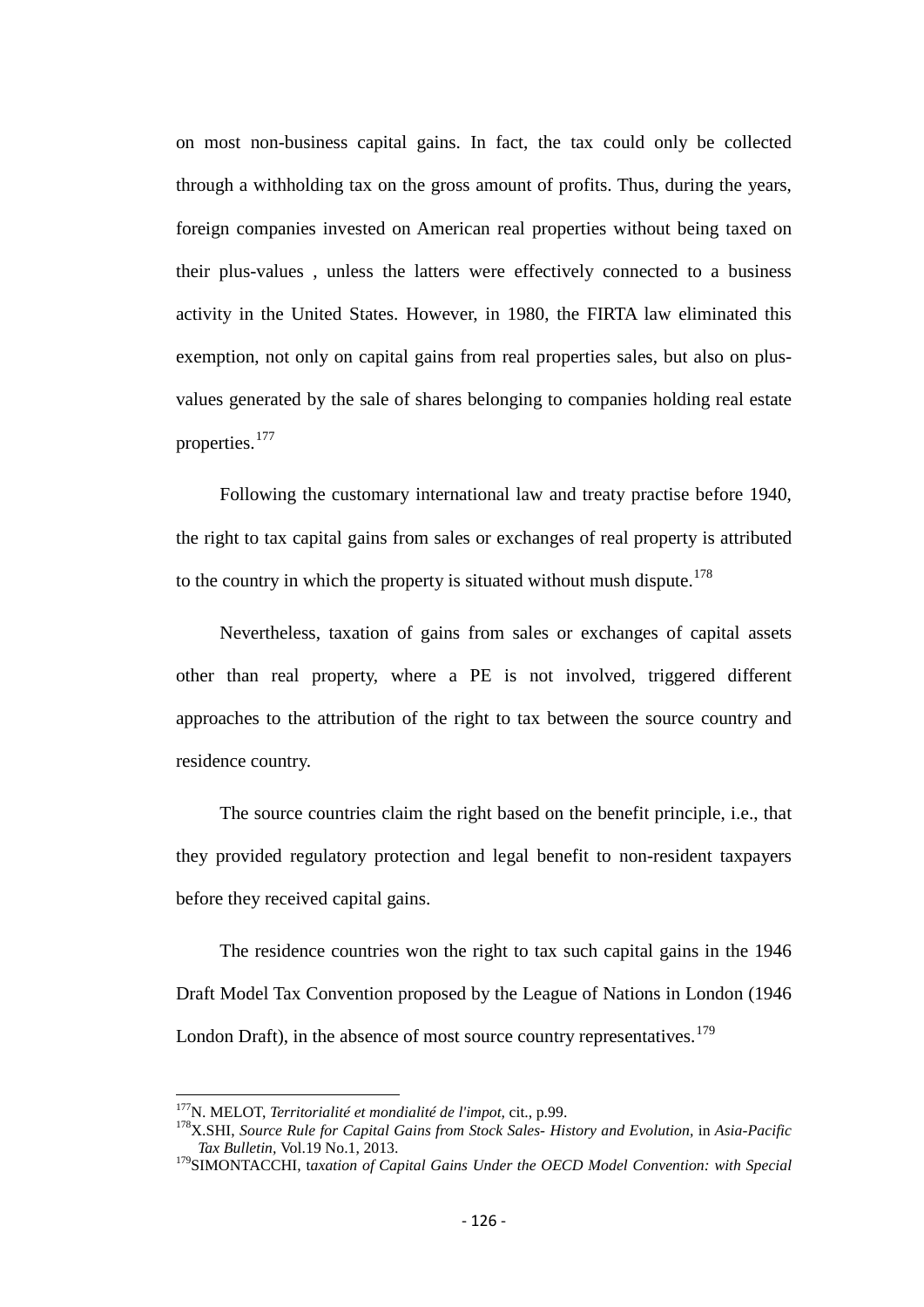As a result, capital gains from sales of capital assets other than real property and business properties became taxable only in the residence country of the recipient.

The text of Article 13 of the UN Model resulted from a compromise that the former Group of Experts considered would be acceptable for both developed and developing countries. In fact, some members from developed countries wished to use the OECD version of Article 13, which (1) allows the source country to tax capital gains from the alienation of immovable property and from movable property that is a part of a permanent establishment or pertains to a fixed place for performing independent personal services and (2) reserves to the residence country the right to tax gains on the alienation of other types of property.

On the other hand, developing countries advocated the right to enhance their taxation powers, and to extend them to situations not covered by the OECD provisions.

In particular, Article 13, paragraph 1 of the UN Model reproduces the corresponding OECD paragraph, and reads as follows:

"Gains derived by a resident of a Contracting State from the alienation of immovable property […] and situated in the other Contracting State may be taxed in that other State".<sup>[180](#page-125-2)</sup>

Thus, gains deriving from the alienation of an immovable good can be taxed in the State where the good was located, namely a source taxation is provided. This rule is completed by the one provided by paragraph 4, which applies to gains

 $\overline{\phantom{a}}$ 

<span id="page-126-0"></span>*Regard to Immovable Property, cit., p. 115, 2007.* <sup>180</sup>Article 13, paragraph 1 of the UN Model Double Taxation Convention between Developed and Developing Countries.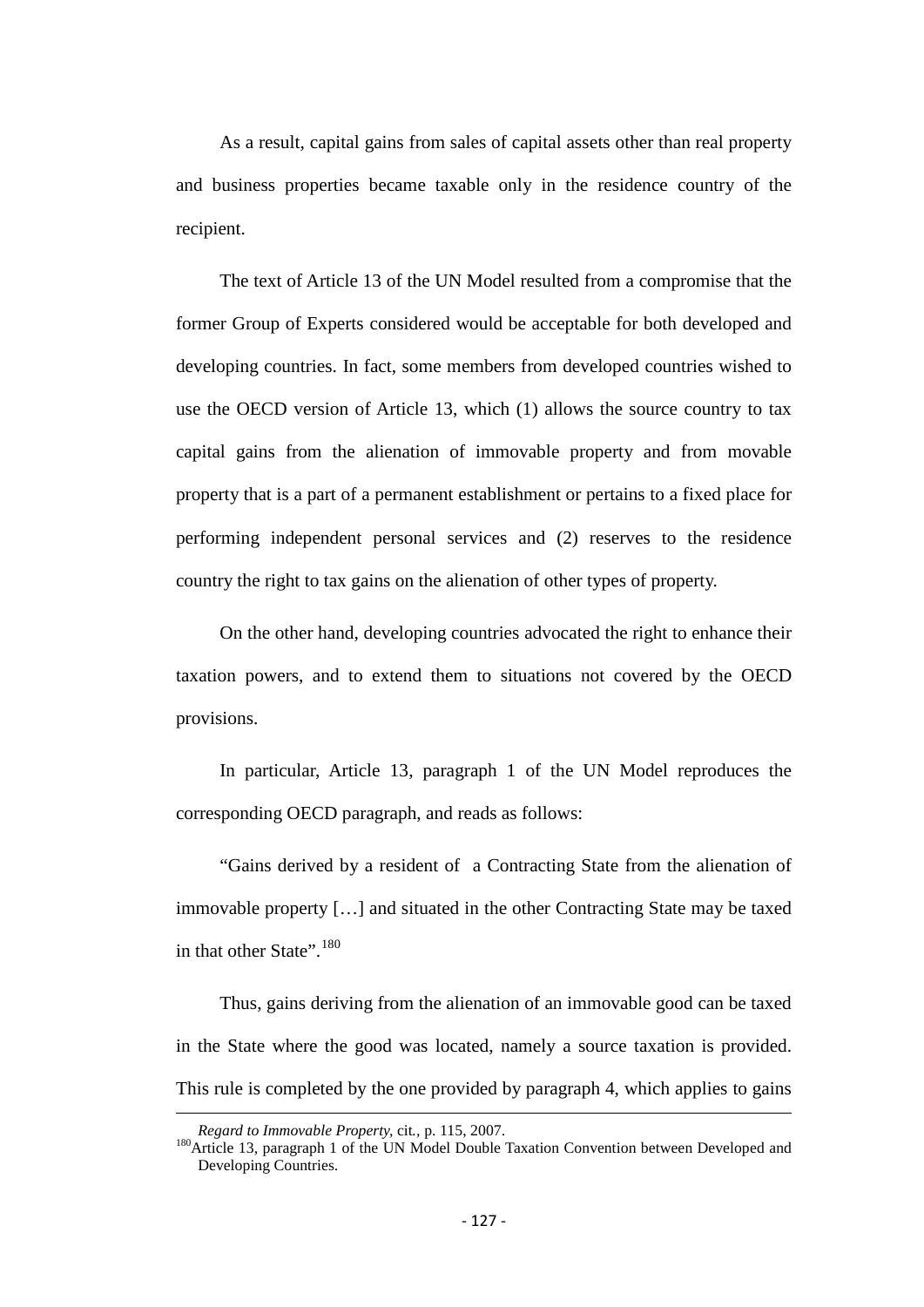from the alienation of all or part of the shares in a company holding immovable property.

Neither the UN nor the OECD Models give a detailed definition of capital gains; the OECD Commentary specifies that the words "alienation of property" are used to cover in particular capital gains resulting from the sale or exchange of property and also from a partial alienation, the expropriation, the transfer to a company in exchange for stock, the sale of a right, the gift and even the passing of property on death.<sup>[181](#page-126-0)</sup>

Paragraphs 2 of both the Conventions deal with movable property forming part of the business property of a PE.

The terms "movable property" cover all property other than immovable property. Gains from the alienation of these assets can be taxed in the State where the PE is located.

In case of partnerships, special problems may arise; in fact, both the Commentaries explain that the paragraph is applicable only to property which was owned by the alienator, either wholly or jointly with someone else.

Under the laws of some countries partnerships or other associations are treated as body corporate for tax purposes, distinct from their members, the participation in such entities being dealt with in the same way as shares in a company. Capital gains derived from the alienation of such participations, like capital gains from the alienation of shares, are so taxable only in the residence State of the alienator.

<span id="page-127-0"></span><sup>&</sup>lt;sup>181</sup>Paragraph 5 of the Commentary on Article 13 of the OECD Model Tax Convention on Income and on Capital.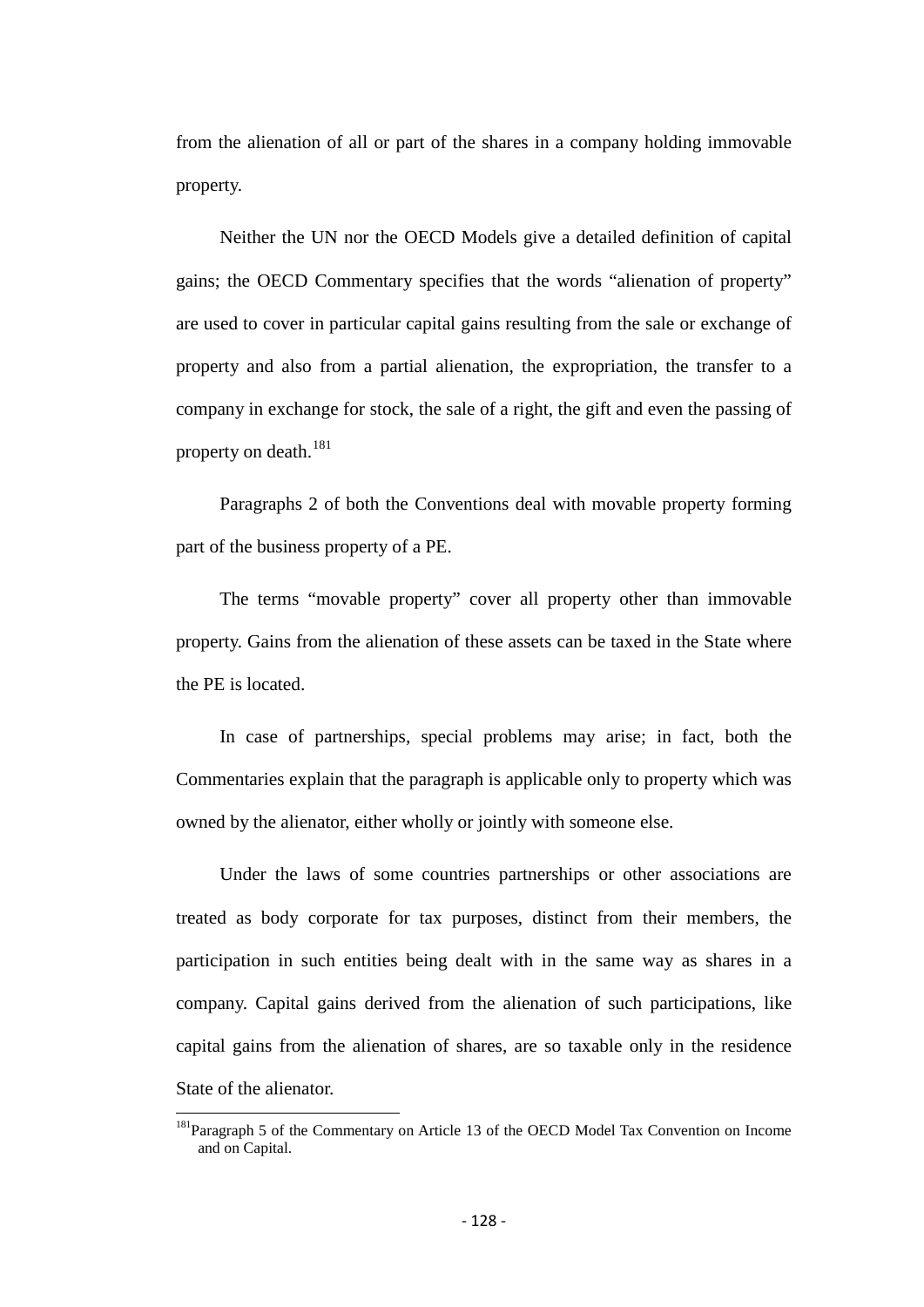## **4.1 Land-rich companies.**

Article 13(4) of the UN Model Convention preserves a source country taxing rate in cases where land in a country is not itself alienated, but an entity, including an offshore entity, which own the land, and the principal property of which is land in that country (that is, it is a "land-rich" company) is alienated instead.[182](#page-127-0)

Its purpose is that of preventing the avoidance of taxes on the gains from the sale of immovable property.

This is an instance where a UN Model Convention provision seeking to preserve taxing rights in such cases was later adopted in the OECD Model Convention.

The UN Model provision is more detailed than the OECD's one, in fact, in 1999, the former Group of Experts decided to amend paragraph 4, in order to expand its scope and include interests in partnerships, trusts and estates which own immovable property.

At the same time, subparagraph (a) of paragraph 4 specifies that the rules provided therein shall not apply to those entities , when their property consists directly or indirectly principally of immovable property used by them in their business activities.

This exception for land used in business, unless it is the business of managing such land, does not appear in the OECD Model Convention.

<span id="page-128-0"></span>182M.LENNARD, *The UN Model Tax Convention as Compared with the OECD Model Tax Convention – Current Points of Difference and Recent Developments,* cit., Vol.49 No.08, 2009.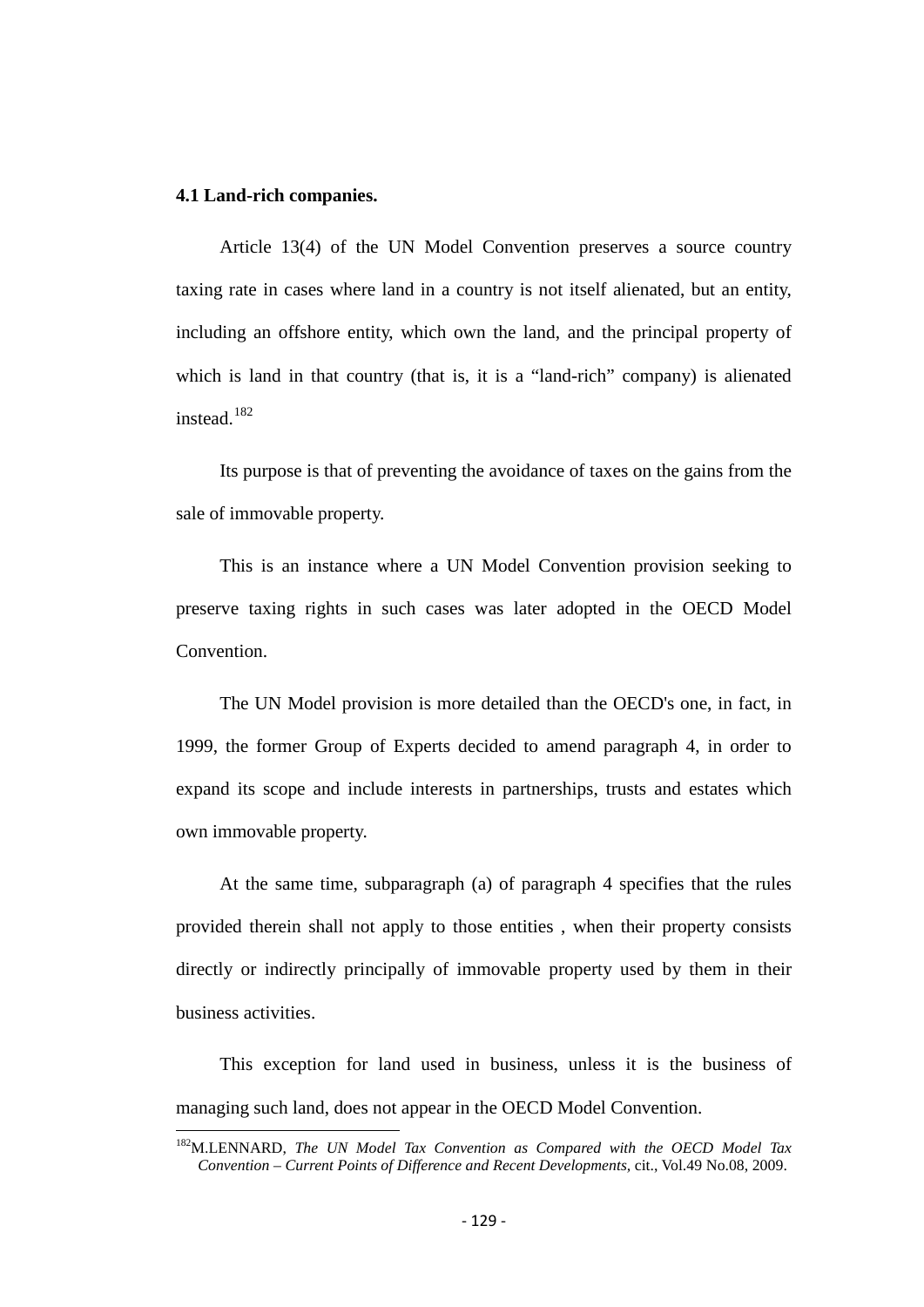This is an instance where there is, in one respect, less possibility of source taxation under the UN Model Convention than under the OECD Model Convention.<sup>[183](#page-128-0)</sup>

According to subparagraph (b)*,* the term "principally" related to the ownership of an immovable property means that the value of it exceeds 50 per cent of the aggregate value of all assets owned by such company, partnership, trust or estate.

#### **4.2 Taxation of gains on shares.**

Paragraph 5 of the UN Model represents an innovation, since no corresponding provision is to be found in the OECD Model Convention.

In fact, this paragraph provides for taxation of a gain on shares other than those mentioned in paragraph 4.

Some countries hold the view that a Contacting State should be able to tax a gain on the alienation of shares of a company resident within their territory.

However, this provision is limited to companies resident in the source country, whereas the land-rich companies' provision applies wherever that company is resident, because the local link is provided not through the residence of the company but through the ownership of the local land.

In fact, the UN Model recognizes that not all countries tax capital gains, especially that from stock sales. Therefore, in order to prevent double non-

<span id="page-129-0"></span>183M.LENNARD, *The UN Model Tax Convention as Compared with the OECD Model Tax Convention – Current Points of Difference and Recent Developments,* cit., Vol.49 No.08, 2009.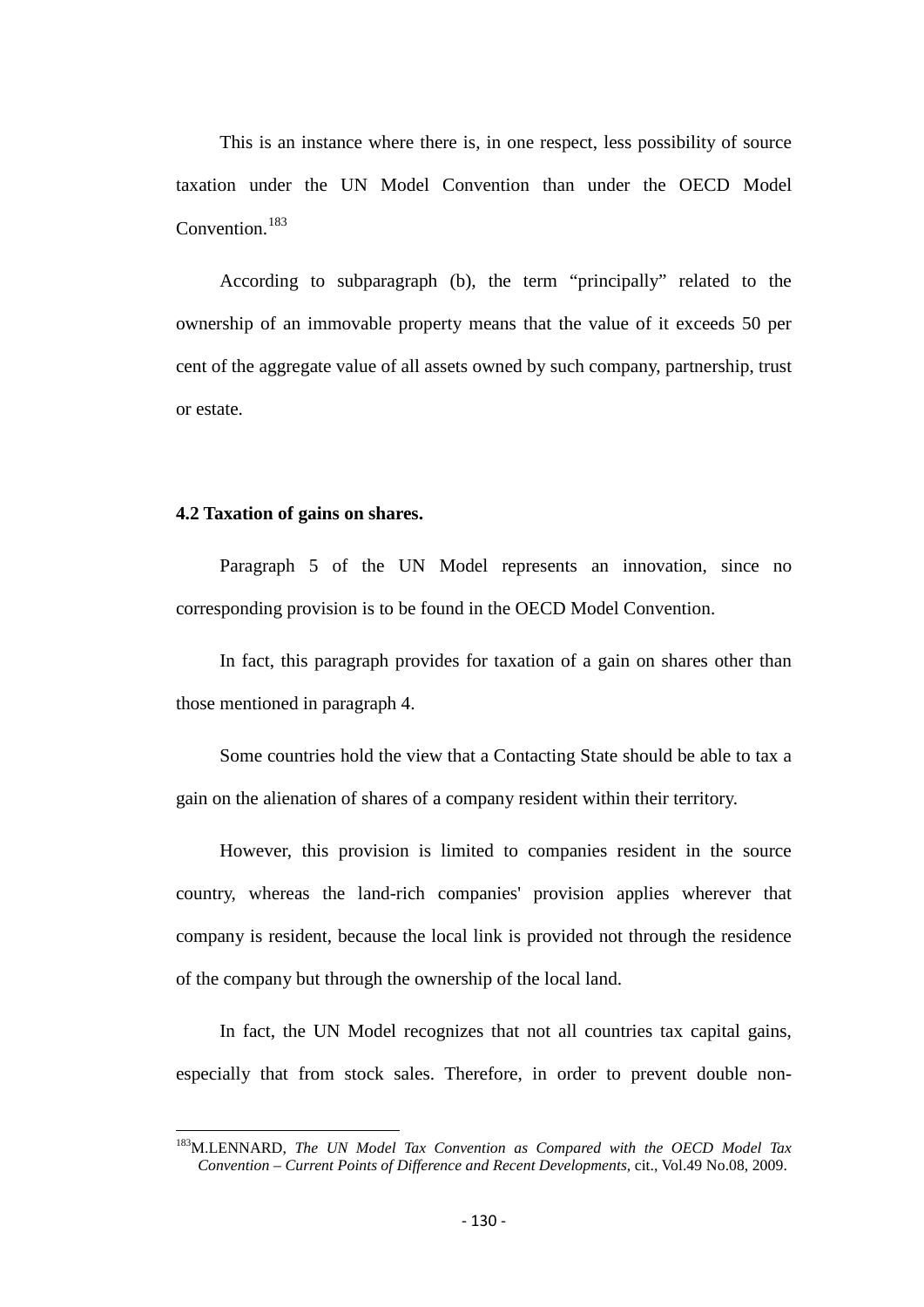taxation, it is not reasonable to attribute the right to tax "catch-all" capital gains solely to the residence countries.

As foreign direct investments tend to use offshore special purpose vehicles (SPV) structures to seek tax deferral or avoidance benefits, double non-taxation may occur more easily if the source countries are not provided with the right to tax the capital gains from stock sales.<sup>[184](#page-129-0)</sup>

However, for administrative reasons, the right to tax has been limited to the alienation of shares of a company, in the capital of which the alienator possessed a relevant participation, at any time during the 12-month period preceding the alienation.

The substantial participation is determined according to the percentage shareholding to be decided through bilateral negotiations; thus, even though a substantial shareholding is alienated through small subsequent sales, the taxing right granted by the paragraph will however apply if the shares transferred were alienated at any time during the 12-month period.

Gains from the alienation of property, other than that mentioned in paragraphs 1, 2, 3, 4 and 5 shall be taxable only in the Contracting State of which the alienator is a resident.

# **CHAPTER IV**

<span id="page-130-0"></span>184X.SHI, *Source Rule for Capital Gains from Stock Sales- History and Evolution,* cit.*,* Vol.19 No.1, 2013.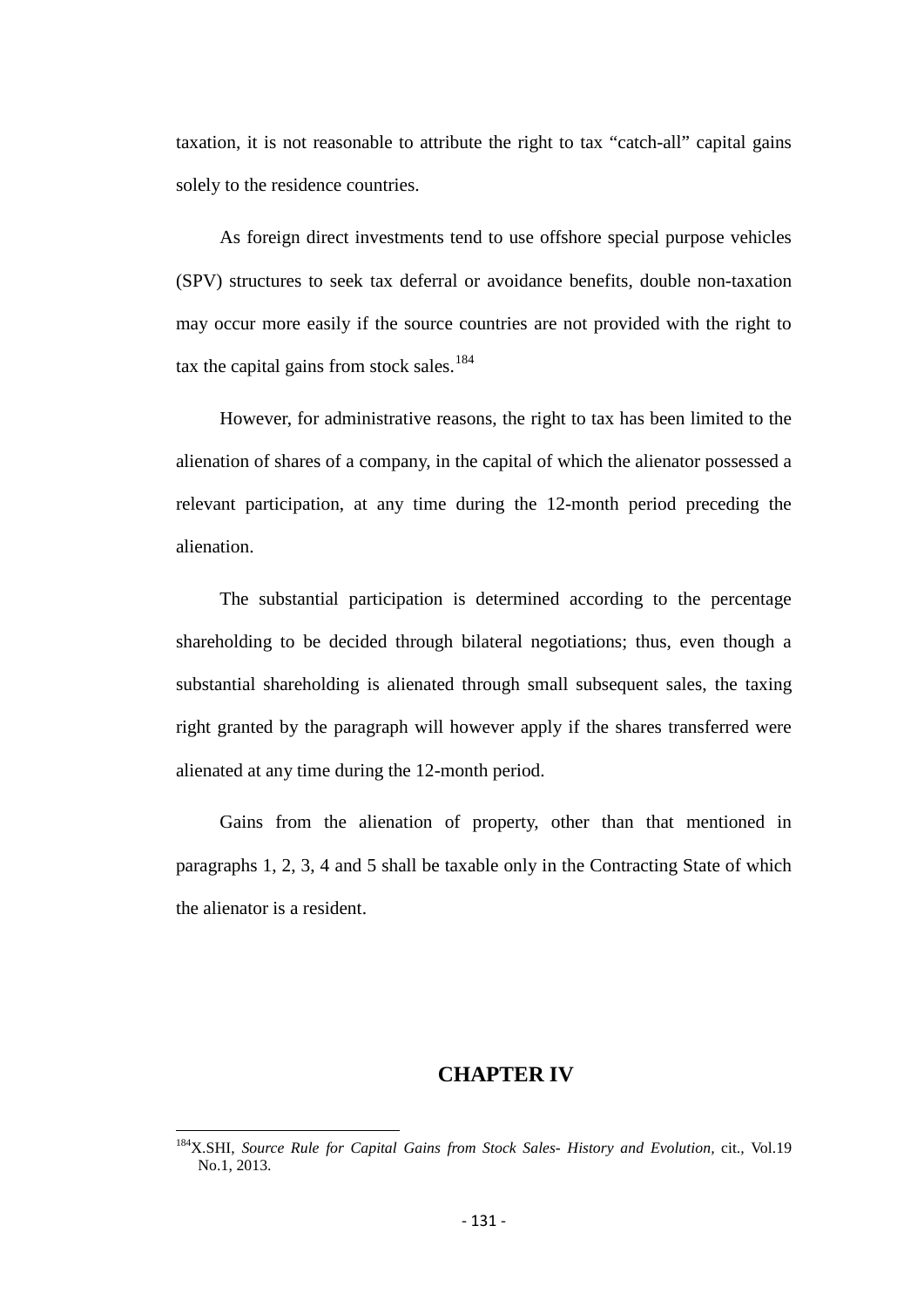# **Transfer Pricing.**

## **1. Introduction**

Thanks to rapid advances in technology, transportation and communication, a large number of multinational enterprises (MNEs) has arisen. These companies have the flexibility and ability to place their subsidiaries all around the world.

A significant volume of global trade, nowadays, consists of international transfers of goods and services, capital (such as money) and intangibles (such as intellectual property) within an MNE group; such transfers are called "intra-group transactions".<sup>[185](#page-130-0)</sup>

At the same time, fiscal deficits around the world have reached record high levels, making tax authorities hungry for revenues.

The audit and controversy environment is at its dynamic best in both developed and emerging economies. Tax authorities around the world are aggressively pursuing compliance actions and enforcements initiatives.<sup>[186](#page-131-0)</sup>

In these circumstances, it has become more and more important for tax authorities to settle and control the appropriate price, namely the "transfer price", for intra-group, cross-border transfers of goods, intangibles and services.

Thus, the term "transfer pricing" means the action of pricing cross-border

<span id="page-131-1"></span><span id="page-131-0"></span><sup>&</sup>lt;sup>185</sup> Paragraph 1.1.3 of the UN Practical Manual on Transfer Pricing for Developing Countries.<br><sup>186</sup>S. MUKHERJEE and R. MEHTA, *Column: The Rise of Transfer Pricing Issues*, in *Asia-Pacific Tax Bulletin,* 2013, p.29.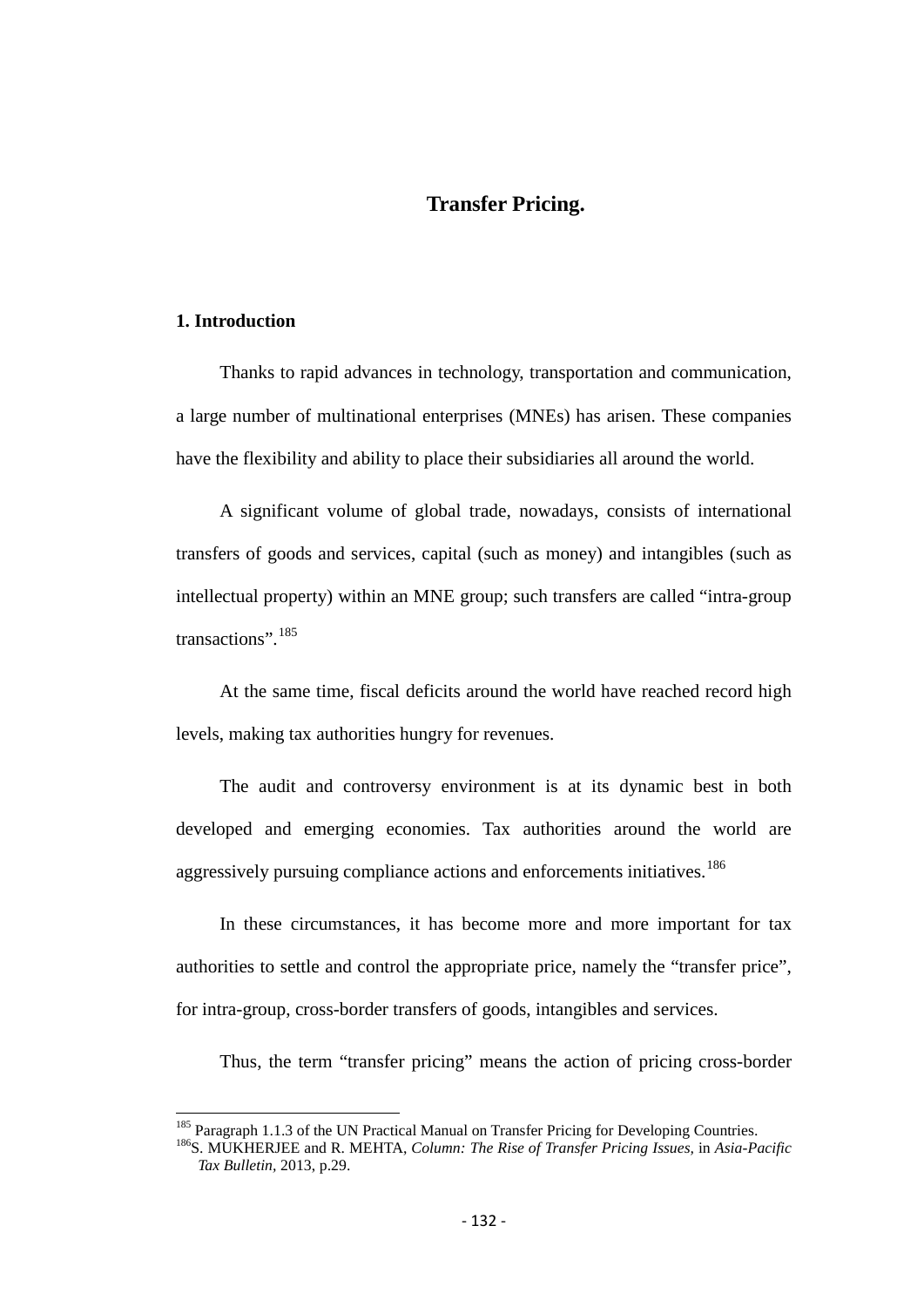and intra-group transactions between associated enterprises; in fact, according to the International Tax Glossary, transfer pricing is "the area of tax law and economics that is concerned with ensuring that prices charged between associated enterprises for the transfer of goods, services and intangible property accord with the arm's length principle.<sup>[187](#page-131-1)</sup> These transactions taking place between associated enterprises are often referred to as "controlled transactions".

For purposes of business economics, the definition of "transfer price" is the "amount charged by one segment of an organization for a product or service that it supplies to another segment of the same organization".<sup>[188](#page-132-0)</sup>

In the area of taxation this expression simply refers to the shifting of the tax base from one tax jurisdiction to another by MNEs. From a financial perspective, transfer pricing is probably the most important tax issue in the world. It is assumed that between 60% and /0% of all cross-border trade is carried out within  $MNEs.$ <sup>[189](#page-132-1)</sup>

That is the reason why transfer pricing has emerged as one of the most important and most contentious tax disputes in the world, since nothing can guarantee that the relationship among members of the same MNE will reflect conditions that would govern dealings between independent parties.

## **1.2 Motivations of transfer pricing strategies**

<span id="page-132-0"></span><sup>&</sup>lt;sup>187</sup> International Tax Glossary.<br><sup>188</sup> C.T. HORNGREN, W.O. STRATTON and G.I. SUNDEM, *Introduction to management accounting, Prentice hall International Inc.* 2002, pp. 396.

<span id="page-132-2"></span><span id="page-132-1"></span><sup>189</sup> L.G. ABLET, *The UN Practical Manual on Transfer Pricing for Developing Countris: Should it Depart from the OECD Transfer Pricing Guidelines?,* in *International Transfer pricing Journal,*  2012, p.10.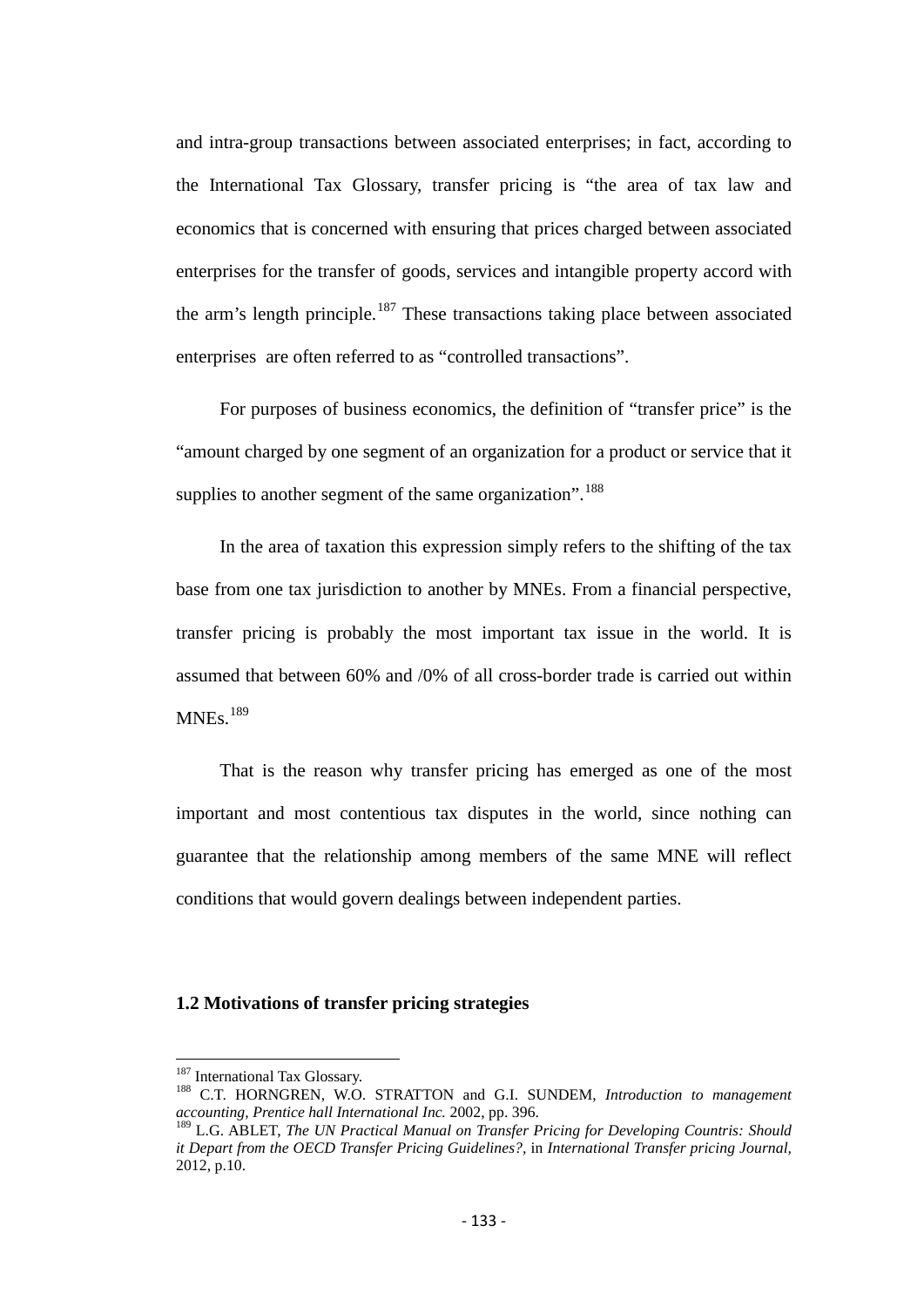Globally, economic activity and investment shifted from the West to the Asia-Pacific area, rendering latter countries' tax authorities cautious and wary of transfer pricing strategies adopted by MNEs.

The determination of a transfer price is, therefore, necessary in order to define the income of the parties involved in a transaction and, consequently, in order to identify the tax base of the countries involved in cross-border transactions. In fact, when a country's tax authority applies an adjustment on the profits of a MNE's member, this operation can affect the other country's tax base.

It has been argued that the losses of tax revenue by developing countries due to tax evasion and tax avoidance are estimated to exceed by far all the Official Development Assistance international donors are providing annually<sup>190</sup>; and, although transfer pricing should not be confused with tax evasion and tax avoidance, it could be used by MNEs for that purpose.<sup>[191](#page-133-0)</sup>

With reference to the motivations underlying transfer pricing manipulations, they can be several: the most frequent one is the MNEs' attempt to reduce their aggregate tax burden. This may involve profit shifting through non-arm's length transfer pricing, in order to reduce the overall tax bills of the MNE.

The simplest way to achieve this goal is the practise of shifting profits from associated enterprises in higher tax countries to associated parties in lower tax countries, through either under-charging or over-charging the associated entity for intra-group trade.

<sup>190</sup> ITC, press release, *Partners of the International Tax Compact Agree Upon Further Cooperation Commitments to Fight Tax Avoidance.* 

<span id="page-133-1"></span><span id="page-133-0"></span><sup>191</sup> L.G. ABLET, *The UN Practical Manual on Transfer Pricing for Developing Countries: Should it Depart from the OECD Transfer Pricing Guidelines?,* cit., pp.10 - 11.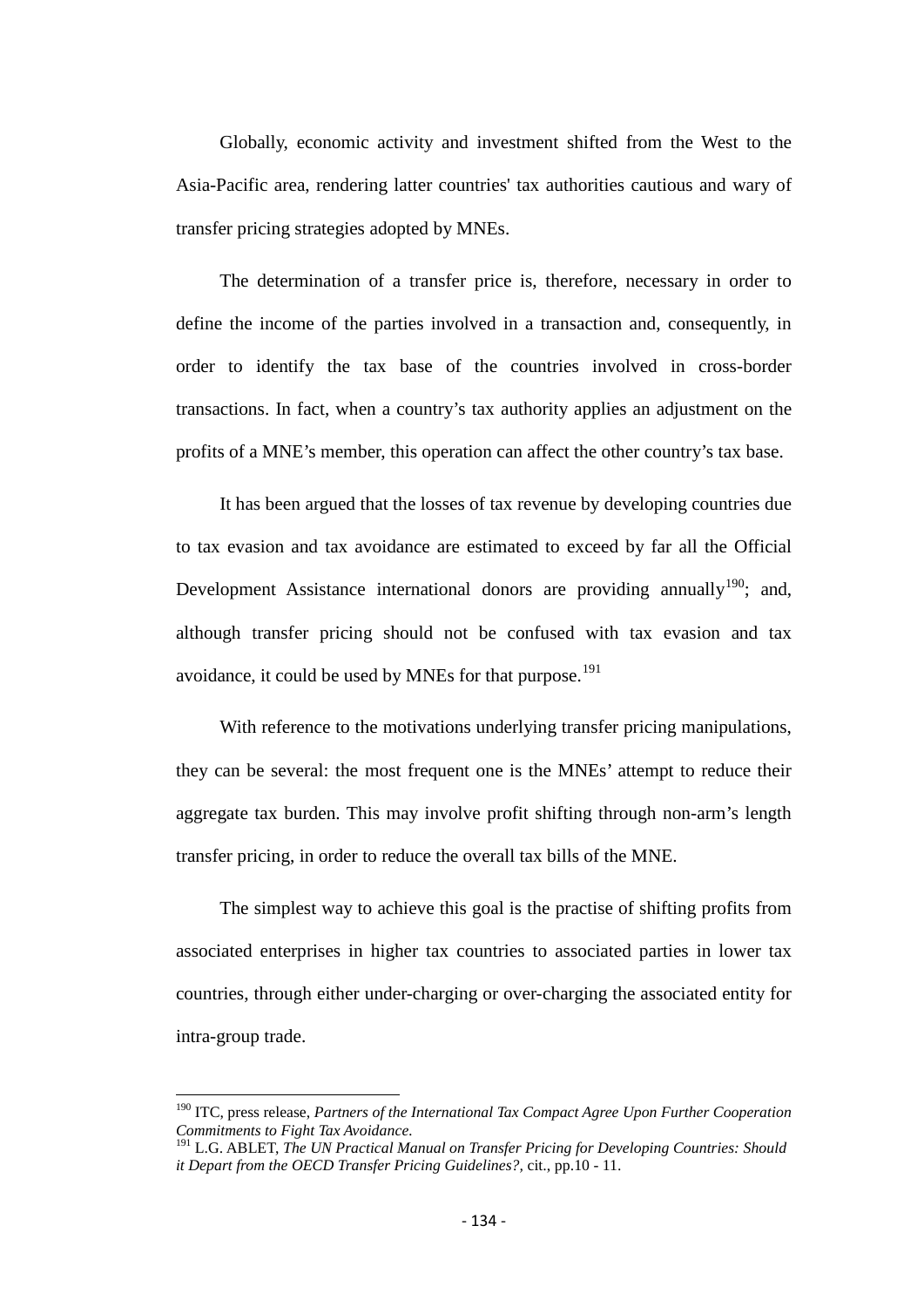The UN Practical Manual on Transfer Pricing furnishes the following example: if, for example, the parent company in a MNE group has a tax rate in the residence country of 30 per cent, and has a subsidiary resident in another country with a tax rate of 20 per cent, the parent may have an incentive to shift profits to its subsidiary to reduce its tax rate on these amounts from 30 per cent to 20 per cent. This may be achieved by the parent being over-charged for the acquisition of property and services from its subsidiary.<sup>[192](#page-133-1)</sup>

Another factor which can influence a MNE's decision to operate a transfer pricing manipulation is the desire of obtaining tax benefits in the parent company's State of residence; for example using a tax loss, which can be either a current year loss or a loss that has been carried forward from a prior year by an associated company.

## **2. Arm's length principle**

The most common way to properly allocate profits between two parts of a single enterprise is the so-called "arm's length principle", which is embodied in Article 9 of the OECD and UN Model Conventions and can be considered as the international standard, generally adopted for determining transfer pricing for tax purposes.

It requires associated enterprises to charge, in relation to a controlled transaction, the same prices that would be charged by independent parties in an

<span id="page-134-0"></span><sup>&</sup>lt;sup>192</sup> Paragraph 1.2.5 of the UN Practical Manual on Transfer Pricing for Developing Countries.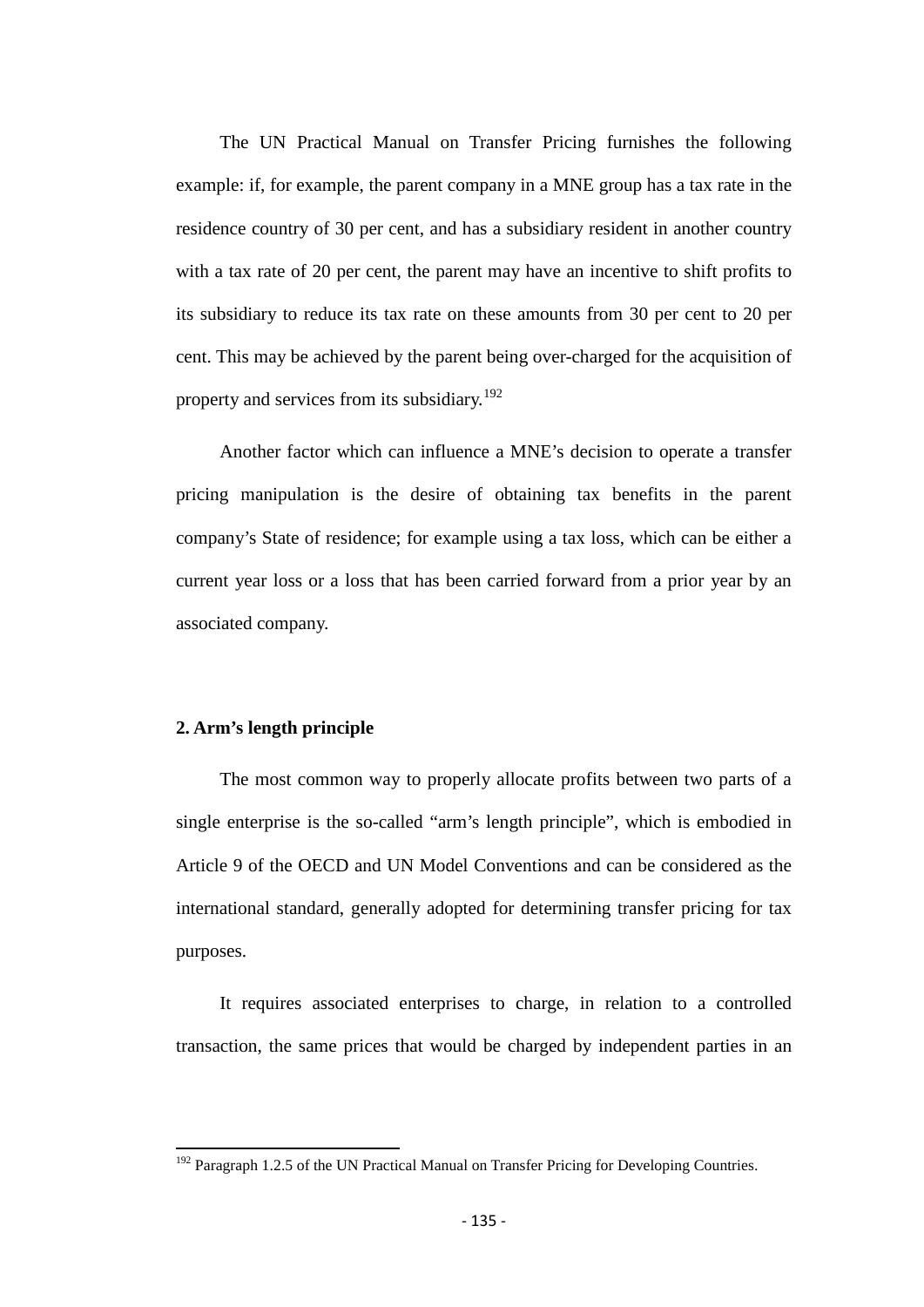uncontrolled transaction in otherwise comparable circumstances.<sup>[193](#page-134-0)</sup>

An alternative to the arm's length principle might be a Global Formulary Apportionment Method which would allocate the global profits of an MNE group amongst the associated enterprises on the basis of a multi-factor weighted formula (using factors as property, payroll and sales for example).

A formulary apportionment approach is currently used by some states of the USA, cantons of Switzerland and provinces of Canada.

However, the solution adopted by both the UN and OECD Models is based on the first-mentioned method, since Article 9 of the Conventions deals with adjustments to profits that may be made for tax purposes where transactions have been entered into between associated enterprises (parent and subsidiary companies and companies under common control) on other than arm's length terms".

It should be considered in conjunction with Article 25 on mutual agreement procedure and Article 26 on exchange of information.<sup>[194](#page-135-0)</sup>

The arm's length principle's genesis goes back to 1933, when the Fiscal Affairs Committee of the League of Nations approved a "Draft Convention for the Allocation of Business Profits Between States for the Purposes of Taxation".<sup>[195](#page-135-1)</sup> The 1933 Convention relied on the concept that Permanent Establishments had to be considered as independent enterprises, operating under the same or similar conditions of their parent companies; this assumption leads to the consequence according to which PEs should be taxed on the basis of their separate accounts.

<sup>&</sup>lt;sup>193</sup>IBFD International Tax Glossary.

<span id="page-135-0"></span><sup>&</sup>lt;sup>194</sup> Paragraph 1 of the Commentary on Article 9 of the UN Model Double Taxation Convention Between Developed and Developing Countries.

<span id="page-135-2"></span><span id="page-135-1"></span><sup>&</sup>lt;sup>195</sup> R. RUSSO, *Application of Arm's Length Principle to Intra-Company Dealings :Back to the Origins,* in *International Transfer Pricing Journal,* 2005, p.7.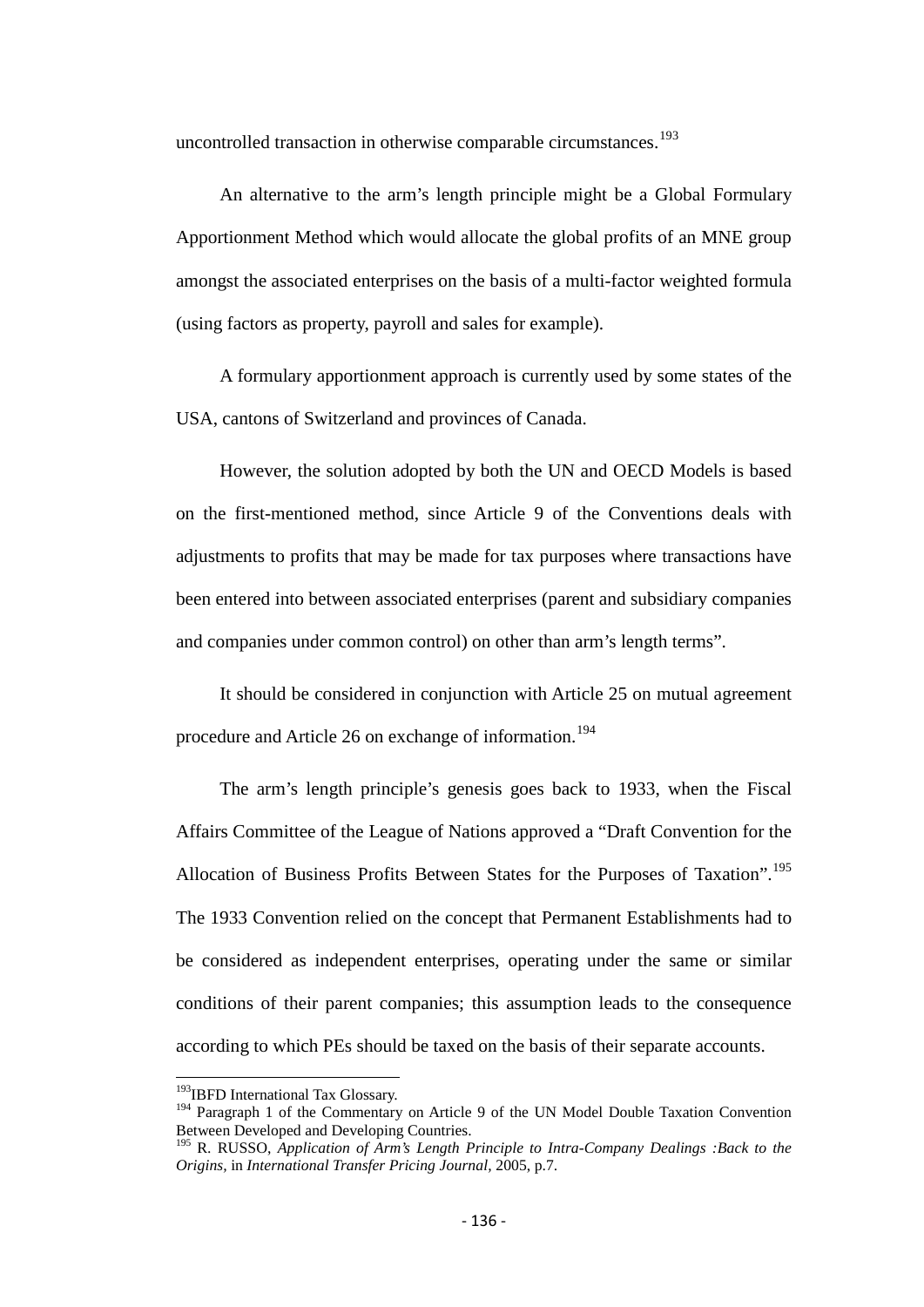The arm's length principle therefore sees the light in the field of intracompany dealings and it is only subsequently extended to transactions between separate legal entities.<sup>[196](#page-135-2)</sup>

## **3. Conventions on transfer pricing issues**

The OECD Transfer Pricing Guidelines (OECD Guidelines) as amended and updated, were first published in 1995; this followed previous OECD reports on transfer pricing in 1979 and 1984. The OECD Guidelines represent a consensus among OECD members, mostly developed countries.<sup>[197](#page-136-0)</sup>

Another transfer pricing framework of note which has evolved over time is represented by the USA Transfer Pricing Regulations (26 USC 482).

The OECD Guidelines have emerged out of Article 9 of the OECD Model Convention, and they have also been applied in the context of the UN Model Double Tax Convention. However, developing countries have found it very difficult to implement such guidelines in practise.

<span id="page-136-1"></span><sup>196</sup> H. HAMAEKERS, *Arm's length- How long?,* in *International Transfer Pricing Journal,* 2001, p.30.

<span id="page-136-0"></span><sup>&</sup>lt;sup>197</sup> Paragraph 1.3.2 of the UN Practical Manual on Transfer Pricing for Developing Countries.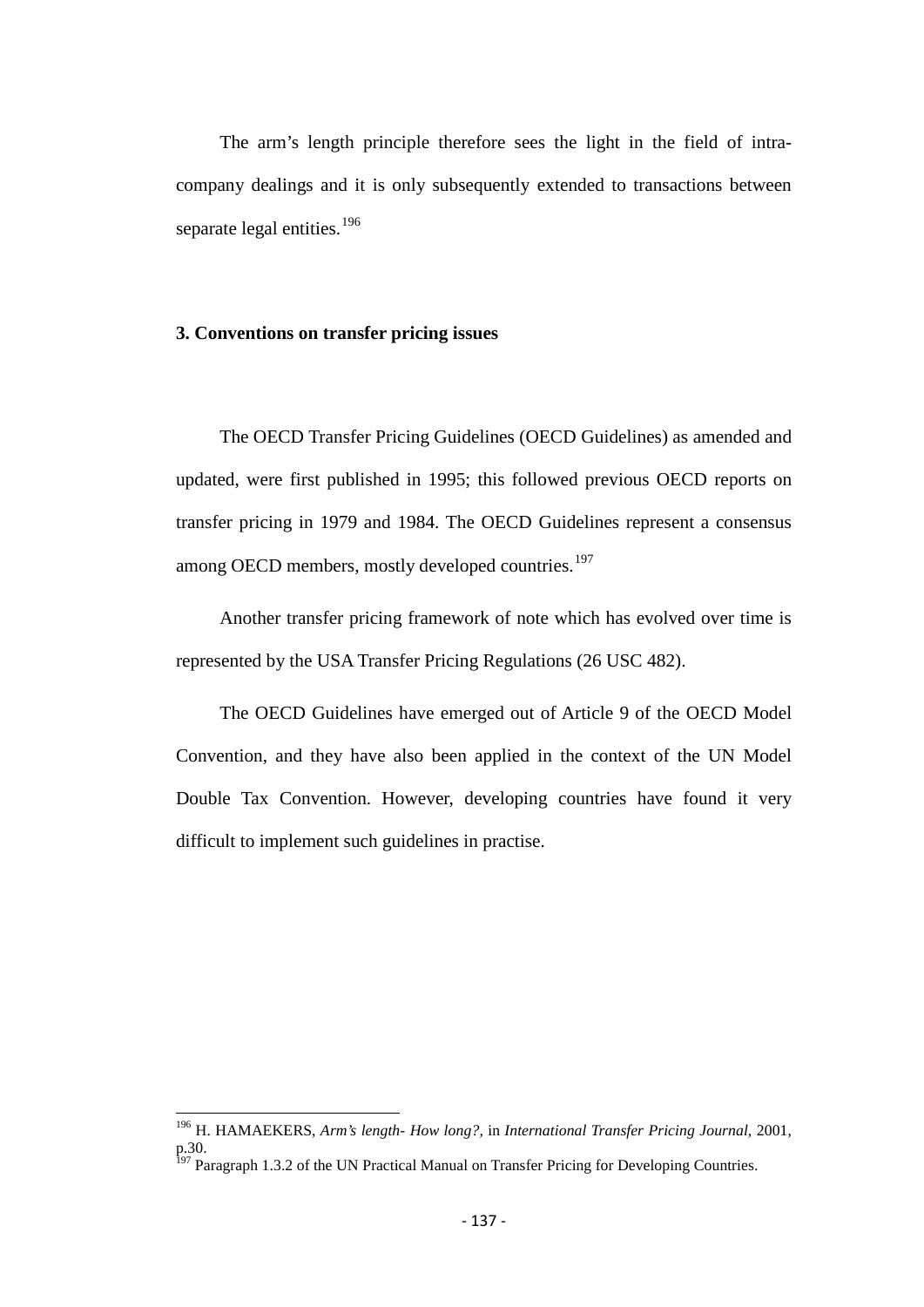#### **3.1 The UN Manual.**

As the drafters of the UN Manual for developing counties rightly pointed out, Article 9 of tax treaties is not self-executing as to domestic application. Countries still need to create and implement detailed transfer pricing regulation in their domestic tax law.

For that reason, in order to protect their tax bases, in 1995, the OECD Member countries reached a consensus and published the OECD Guidelines based on their historical and economic backgrounds.

Most developing countries still lack regulations, and for those that have attempted to issue some, the regulations can be unclear and lack detail.

As a response to developing countries' requests of assistance, in its Annual Session of 15-19 October 2012, the United Nations Committee of Experts on International Tax Cooperation (the Committee) approved the text put forward by its Transfer Pricing Subcommittee for the new United Nations Practical Manual on Transfer Pricing for Developing Countries (the Manual).<sup>[198](#page-136-1)</sup>

The Foreword to the Manual explains the goals the Manual is and is not seeking to achieve; in particular, the Manual:

• is a response to the need for clearer guidance on the policy and administrative aspects of applying transfer pricing analysis to some of the transactions of MNE;

<span id="page-137-0"></span><sup>&</sup>lt;sup>198</sup> M. LENNARD, *The New United Nations Practical Manual on Transfer Pricing for Developing Countries,* in *Asia-Pacific Tax Bulletin,* 2013, p.32.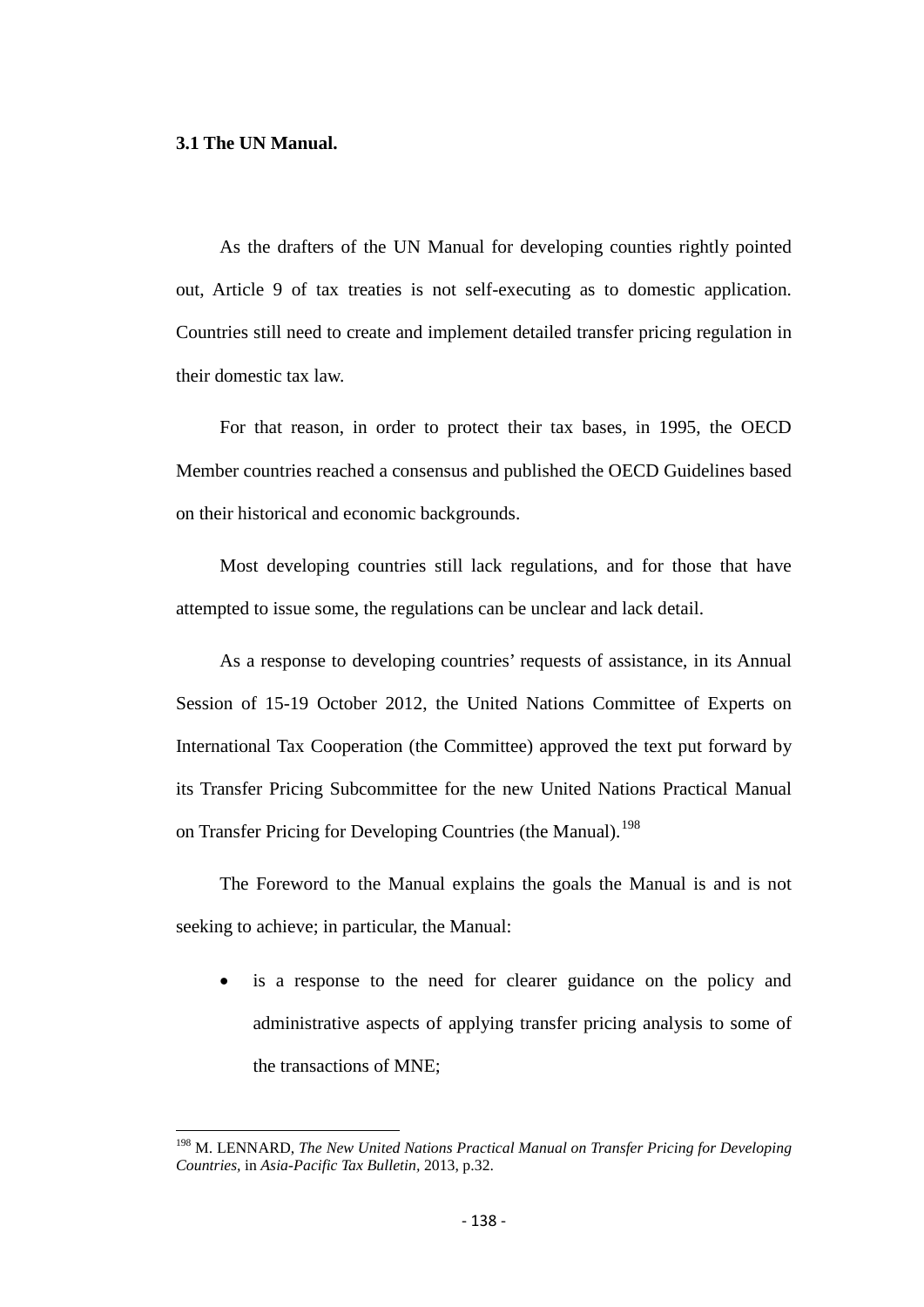- reflects the arm's length approach to evaluating the pricing of transactions between different parts of a multinational group, because that is the approach taken in Article 9 (Associated Enterprises) of the UN Model Convention. Under the arm's length principle, if associated enterprises' transactions take place on arm's length conditions, each country will receive an appropriate amount of revenue from controlled transactions and a reduction in the risk of double taxation;
- acknowledges that setting prices on transfers is a normal incident of the operations of multinational enterprises, with nothing inherently wrong about it, but also recognises that abuses occur, and that without an effective response, country development will suffer.

The reasons and the particular needs which have lead to the creation of the UN Manual are reflected in its contents.

In particular, Chapters 1 to 4 reflect the focus of the Manual on developing countries as they are not reflected in the OECD Transfer Pricing Guidelines. These Chapters deal with assistance that developing tax administrations require in implementing and administering transfer pricing rules.<sup>[199](#page-137-0)</sup>

The first chapter contains a general introduction to the Manual as a whole, it represents a survey of transfer pricing issues for developing countries, in particular, the issues of the general complexity of transfer pricing issues, the frequent lack of knowledge and skills and of readily available data about comparable transactions.

<span id="page-138-0"></span>199 M. LENNARD, *The New United Nations Practical Manual on Transfer Pricing for Developing Countries,* cit., p.32.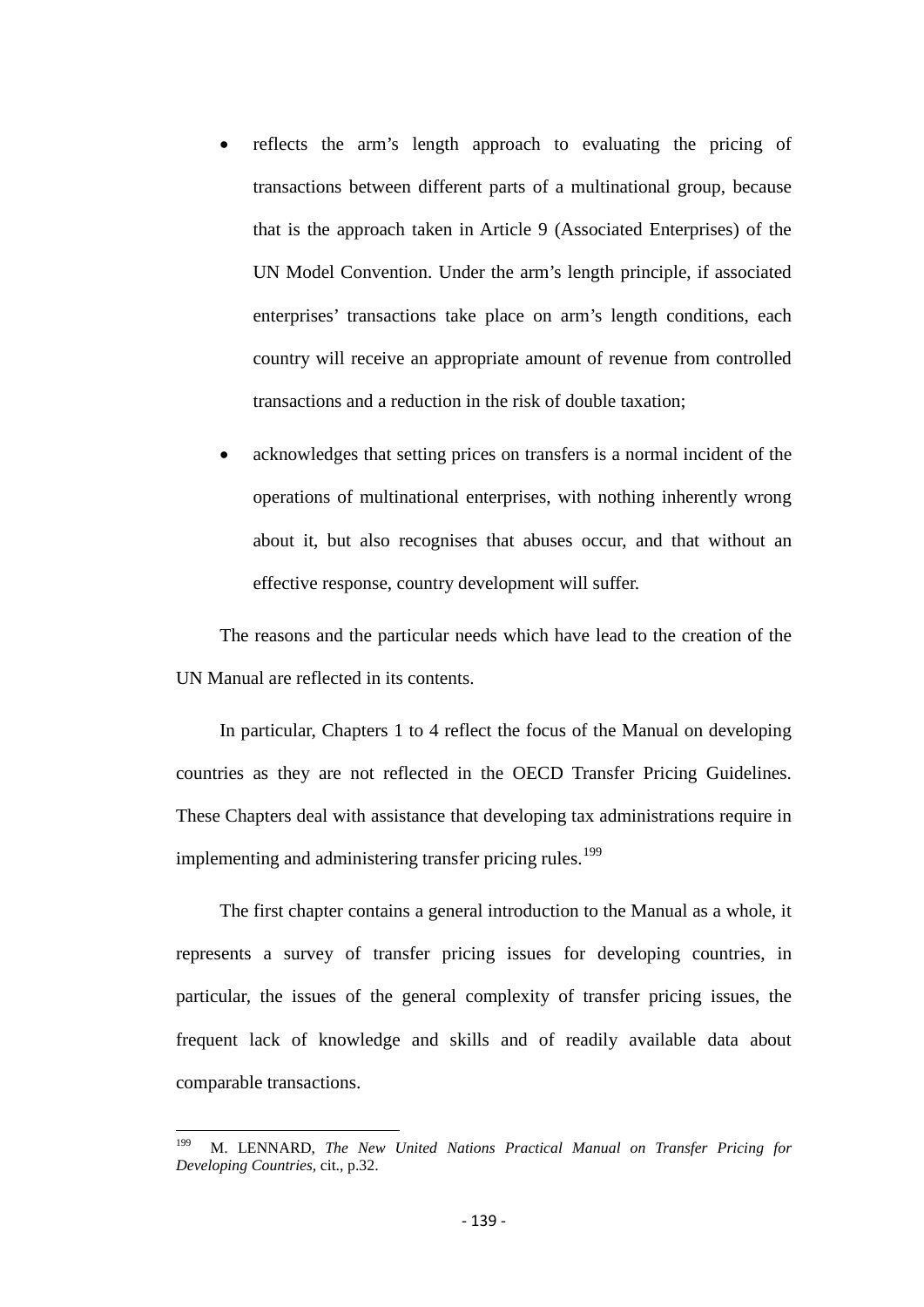These issues are dealt with more detail in the following chapters of the Manual.

Chapter 2, "*Business Framework*", provides a general outline of the business background to transfer pricing. This Chapter recognises the importance for those tax policy makers and administrators involved in transfer pricing, of understanding the motivations and operations of MNEs in particular. Such an understanding will help them use their limited resources for engaging in transfer pricing policy and administration in a way that operates effectively while having the least possible negative impact on the investment climate.

Chapter 3, "*General Legal Environment*", examines transfer pricing legislation in a global context and seeks to identify the key practical issues from the perspective of developing countries. Chapter 3 notes that no model legislation that works in every situation, thus, every legislation should be adapted to the needs and legal environment of a particular developing country.

Chapter 4, "*Establishing Transfer Pricing Capability in Developing Countries*", deals with the issues of creating a dedicated Transfer Pricing Unit in the tax administration. It recognises that the success this unit would depend by the taking into account of a series of factors widely recognised to be key features of modern tax administrations.

These include factors such as:

- relationships between tax policy and tax administration;
- the need to evaluate current capabilities and gaps to be filled;
- the need for a clear vision, a mission and a culture that reflects them;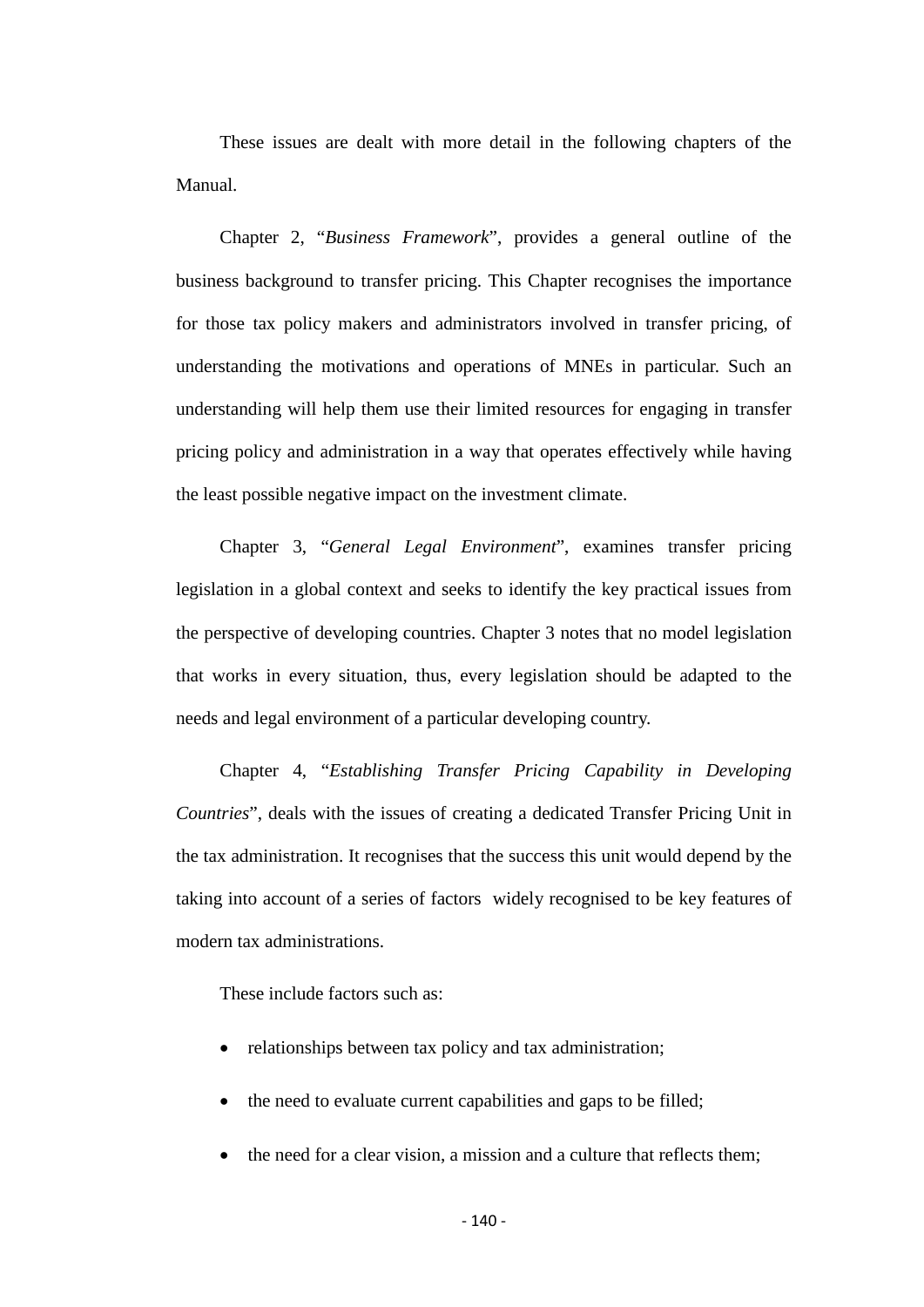- organizational structure;
- approaches to building team capability;
- the need for effective and efficient business processes;
- the advantages of staged approaches to reaching long-term goals; and
- the need for monitoring to assess effectiveness and for fine tuning.

The chapter then uses those aspects as a framework for consideration of issues arising when setting up a governmental transfer pricing capability.<sup>[200](#page-138-0)</sup>

Another important Chapter, revealing the UN Manual's focus on developing countries is Chapter 10; in fact, it contains a description of the various transfer pricing strategies adopted by countries, and in particular by developing ones. Currently, the experiences presented are those of Brazil, China, India and South Africa, but the number will grow over time.

## **4 Transfer Pricing and the UN Model Convention.**

As above-mentioned, transfer pricing issues are dealt by Article 9 of the UN Model, whose first paragraph provides that:

"Where:

a) an enterprise of a Contracting State participates directly or indirectly in the management, control or capital of an enterprise of the other Contracting State, or

<span id="page-140-0"></span>200 M. LENNARD, *The New United Nations Practical Manual on Transfer Pricing for Developing Countries,* cit., p.32.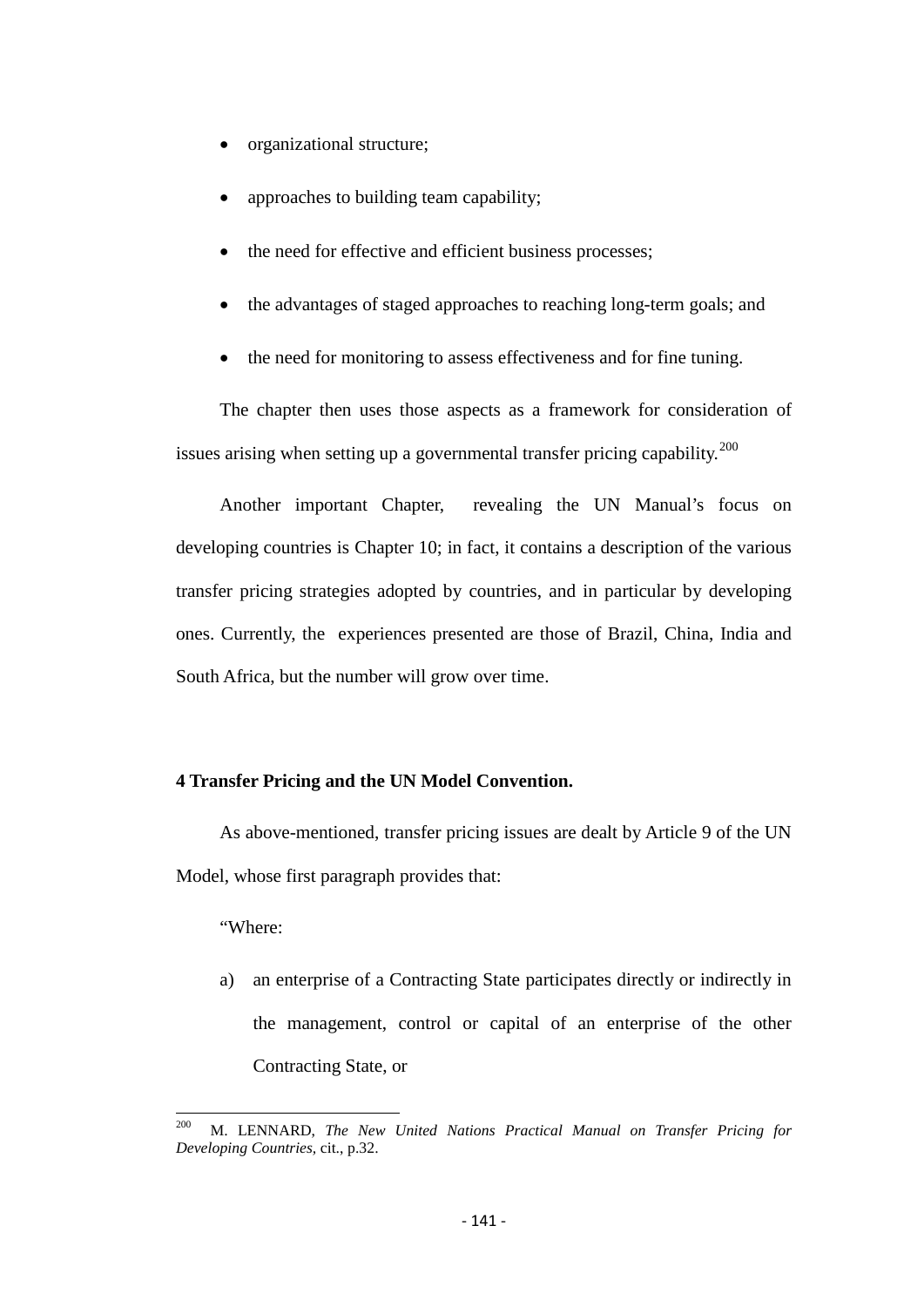b) the same persons participate directly or indirectly in the management, control or capital of an enterprise of a Contracting State and an enterprise of the other Contracting State, and in either case conditions are made or imposed between the two enterprises in their commercial or financial relations which differ from those which would be made between independent enterprises, then any profits which would, but for those conditions, have accrued to one of the enterprises, but, by reason of those conditions, have not so accrued, may be included in the profits of that enterprise and taxed accordingly.<sup>[201](#page-140-0)</sup>"

Thus, Article 9.1 allows tax authorities to rewrite and correct an enterprise's accounts when they do not show the proper amount of taxable profits, because of a special relationship with another company which caused the application of special conditions between them.

In other words, the transactions between two related parties must be based on the arm's length principle. This term is not specifically used in Article 9.1, but is well accepted by countries.

The rationale for the arm's length principle itself is that because the market governs most of the transactions in an economy it is appropriate to treat intragroup transactions as equivalent to those between independent entities. Thus, intra-group transactions may be adjusted if the transfer prices are found to deviate from comparable arm's length transactions.

The UN Manual suggests the following steps in order to arrive at the

<span id="page-141-0"></span><sup>&</sup>lt;sup>201</sup> Article 9 of the UN Model Double Taxation Convention Between Developed and Developing **Countries**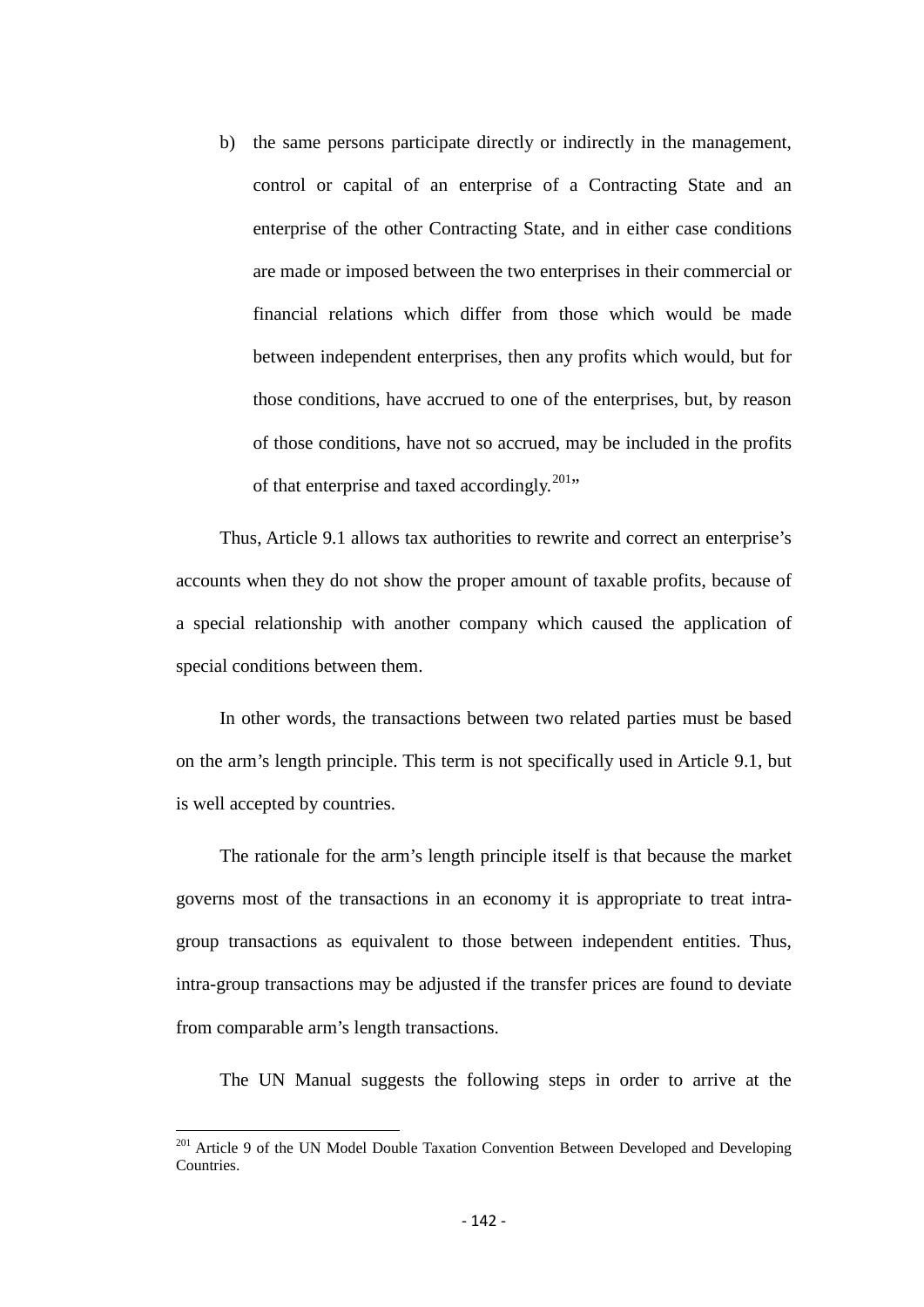appropriate arm's length price:

- $\triangleright$  comparability analysis;
- $\triangleright$  evaluation of transactions;
- $\triangleright$  evaluation of separate and combined transactions;
- $\triangleright$  use of an arm's length range or a central point in the range;
- $\triangleright$  use of multiple year data;
- $\triangleright$  losses:
- $\blacktriangleright$  use of customs valuation.<sup>[202](#page-141-0)</sup>

# **5 Associated enterprises**

Transfer pricing rules and the power of the tax authorities to adjust profits between enterprises apply only when the parties of the scrutinized transaction are related enterprises.

The definition of "associated enterprises" is therefore very important in determining the subjective scope of application of an international transfer pricing regime.

It is clear that in Article 9, the term "associated enterprises" is given a very broad meaning.<sup>[203](#page-142-0)</sup>

In fact, the status of being associated persons is triggered by a participation in either the capital, management or control of another enterprise, but it is not

<span id="page-142-1"></span><span id="page-142-0"></span><sup>&</sup>lt;sup>202</sup> Paragraph 1.4.14 of the UN Practical Manual on Transfer Pricing for Developing Countries.<br><sup>203</sup> P. BAKER, *Double Taxation Conventions and International tax Law*, London, 1994, p.217.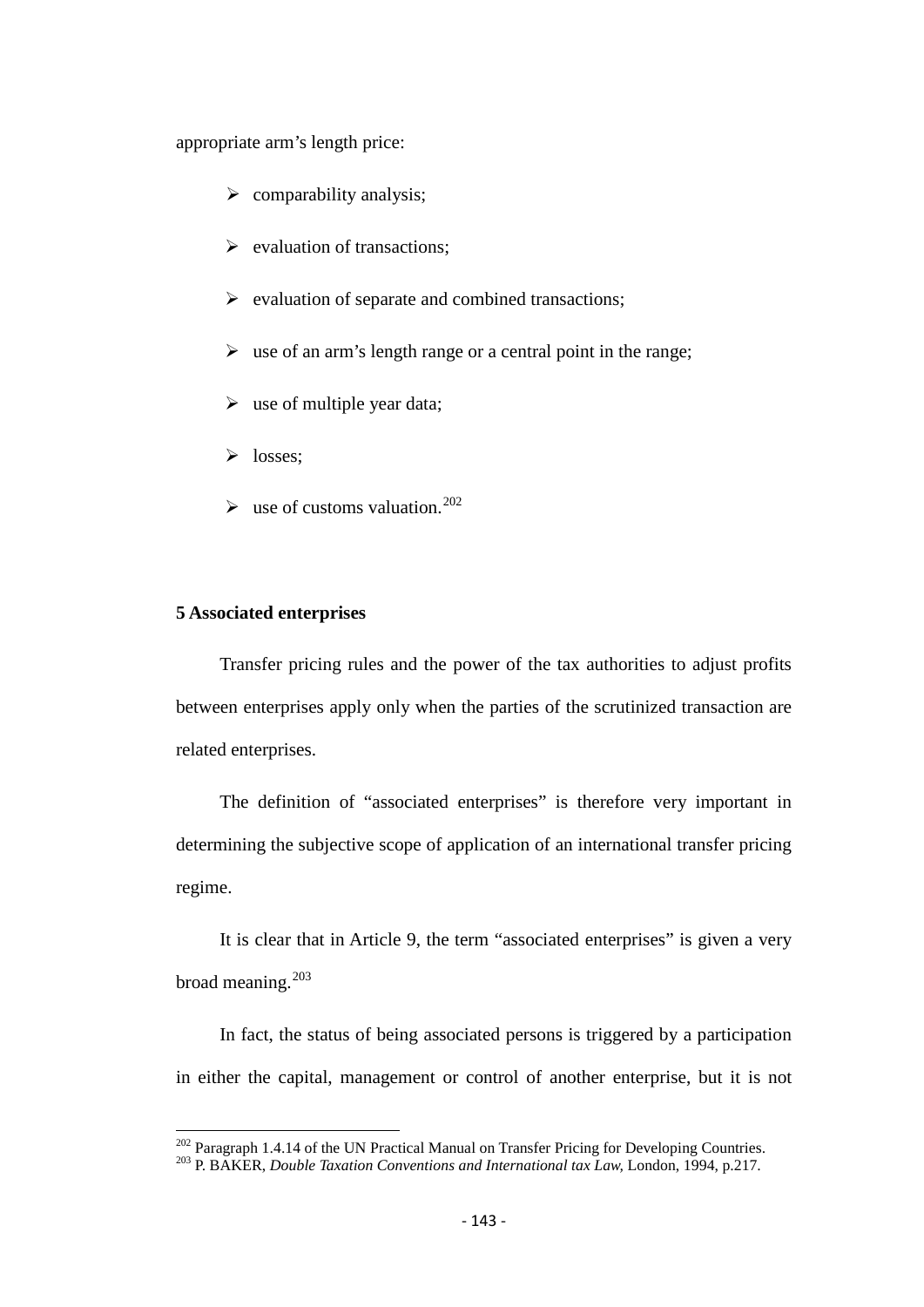clear from the wording of the provision how the various forms of association outlined in Article 9 relate to each other. In particular, a point of confusion lies in the fat that "control" is presented as one of the various types of association relationship among enterprises, rather than as the main core of the notion furnished by Article 9.

Neither the Articles nor the Commentaries of the UN contain any further specification concerning the meaning of "participation in control". Hence, the term "control" is regarded as an undefined term, falling within the scope of Article 3.2 of the UN Model:

"As regards the application of the Convention at any time by a Contracting State, any term not defined therein shall, unless the context otherwise requires, have the meaning that it has at that time under the law of that State for the purposes of the taxes to which the Convention applies, any meaning under the applicable tax laws of that State prevailing over a meaning given to the term under other laws of that State."[204](#page-142-1)

The application of Article 9 is one of the cases in which the interpretation of the treaty requires a reference to the context (i.e. to the intention of the treaty partners in signing the treaty under the principle of reciprocity) in order to effectively achieve the main goal of the treaty itself, namely the avoidance of double taxation. In the case of Article 9, the context seems particularly to require an interpretation of the same Article based on the legislation of the other treaty

<sup>&</sup>lt;sup>204</sup> Paragraph 2 of Article 3 of the UN Model Double Tax Convention Between Developed and Developing Countries.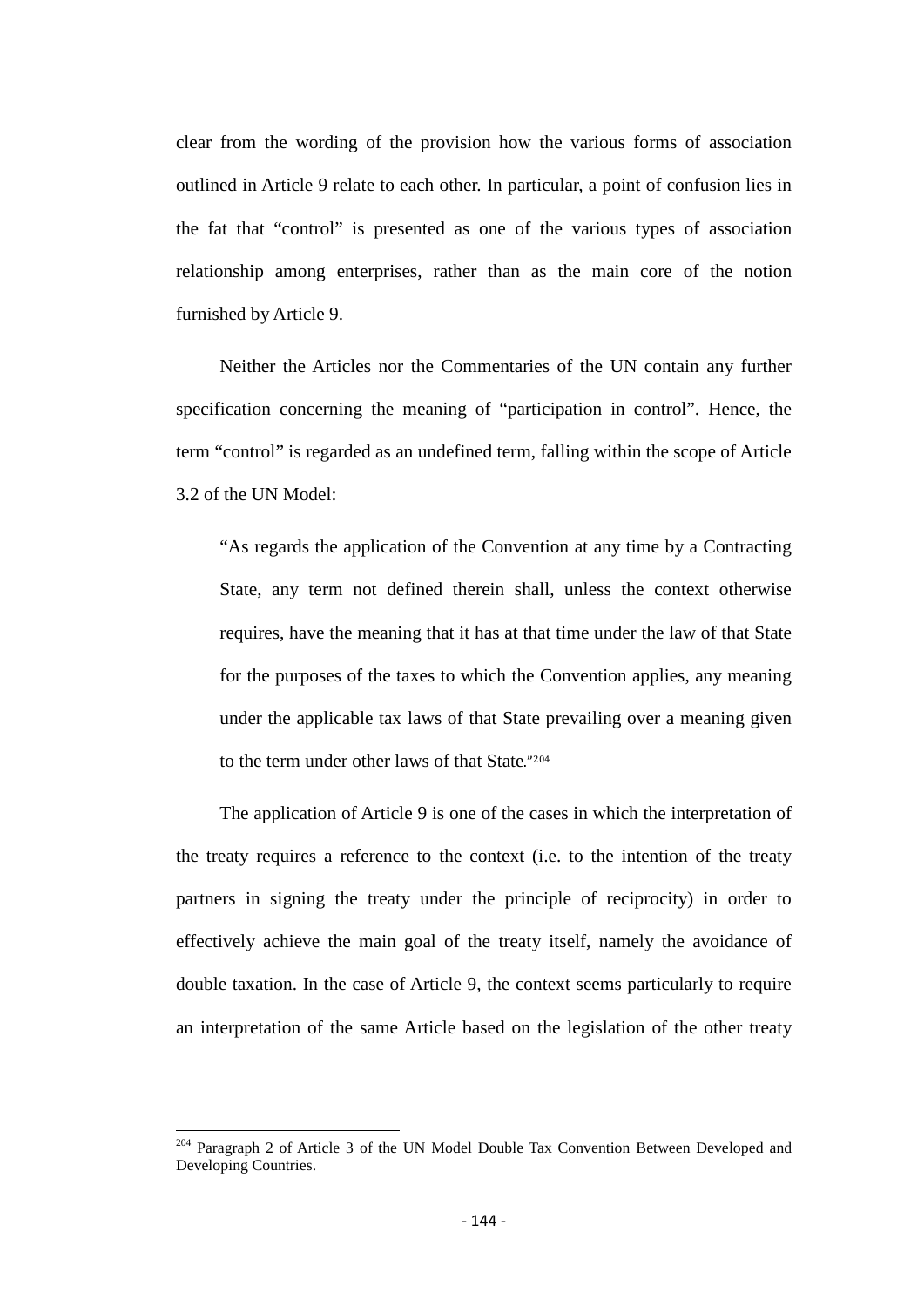partner.<sup>[205](#page-143-0)</sup>

Of course, the notions of control actually endorsed under the various domestic transfer pricing regimes around the world are significantly different from each other. This can lead to situations of economic double taxation which can be particularly difficult to solve in practice.

This risk stresses the importance and need for harmonization efforts in this field, which efforts could be made at the UN level.

Narrowing the range of differences among the notions of "associated persons" endorsed various countries and providing a pattern to be followed by the new jurisdictions only now facing the issue of transfer pricing will certainly result in positive effects vis-à-vis the goal of preventing and avoiding economic double taxation.

#### **6 Transfer pricing methods.**

There are several acceptable transfer pricing methods, but nor the UN neither the OECD Model suggest the method to be considered as the most appropriate, since no single method is considerable as the most suitable for every situation.

Chapter 6 of the UN Manual, "*Transfer Pricing Methods*", describes the methods that can be used to determine an arm's length price and it describes how to apply these methods in practise to calculate or test the arm's length nature of prices or profits. The Chapter notes some of the issues in selecting and applying

<span id="page-144-0"></span><sup>205</sup> C.ROTONDARO, *The Notion of "Associated Enterprises": Treaty Issues and Domestic Interpretations – An Overview,* in *International Transfer Pricing Journal,* 2000, p. 4.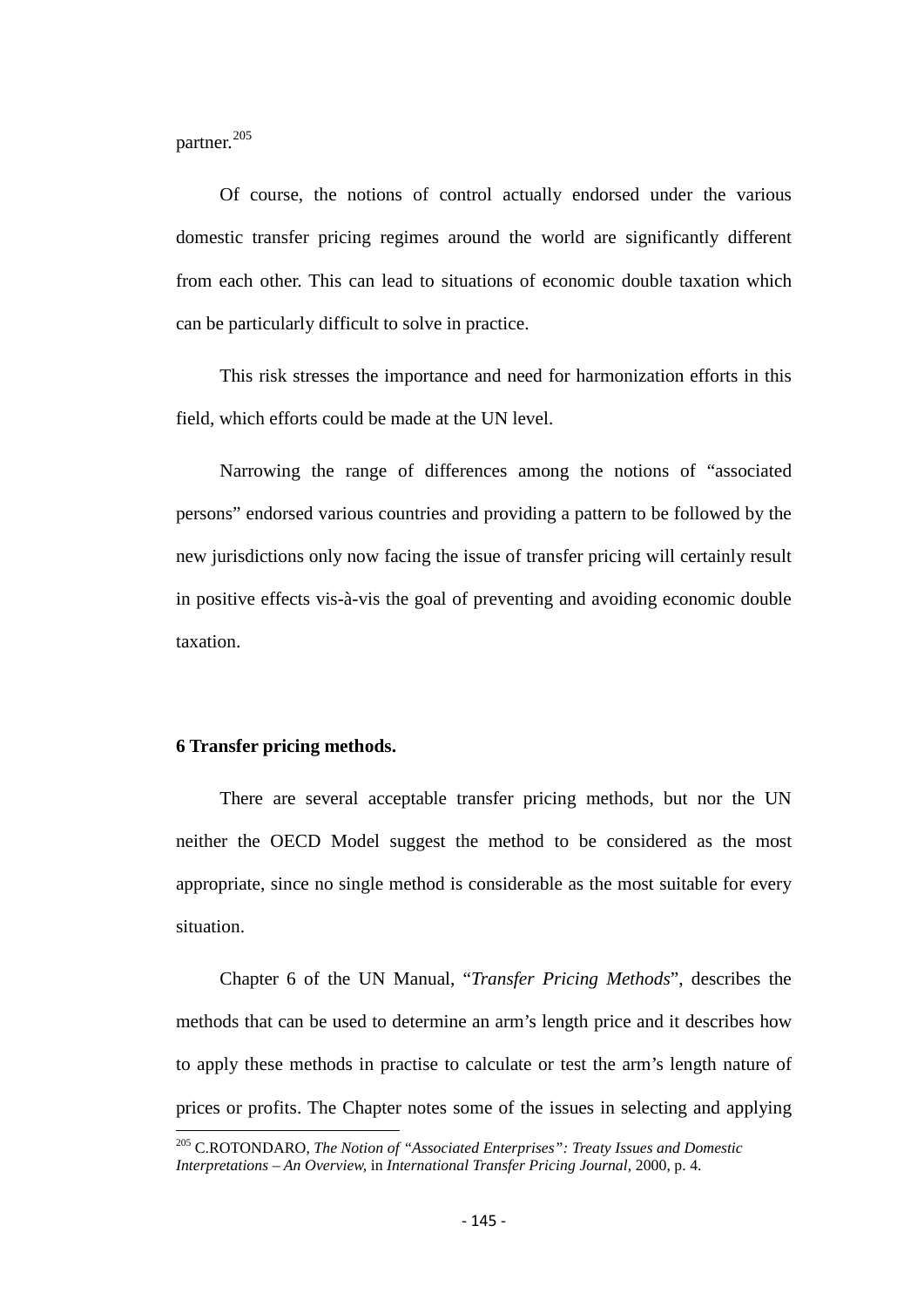appropriate methods in practice. For example, transfer pricing methods typically use information on comparables, and the lack of such comparables can make a particular method . even one that might seem initially preferred – inapplicable, and a different method more reliable.<sup>[206](#page-144-0)</sup>

The Chapter covers the "traditional transaction methods" as well as the transactional profit methods, and it looks at the sorts of cases to which each of the methods are generally best or least suited.

It acknowledges that a number of jurisdictions also apply "other methods" which are considered to provide arm's length results; however, the Manual notes that this does not give the authority a blank cheque, namely, such methods must be consistent with the arm's length principle to meet Article 9 obligations.

No particular hierarchy of methods is advocated in the Manual, with the "most suitable method" to be chosen taking into consideration the facts and circumstances, such as the type of transaction, the functional analysis, comparability factors, availability of comparable transactions and the possibility of making adjustments to the data to improve comparability.

Transfer pricing methods can be divided into two main categories: transaction based methods and profit based methods.

The Comparable Uncontrolled Price (CUP), Resale Price Method (RPM) and Cost Plus (C+) belong to the first group.

#### **6.1 Comparable Uncontrolled Price**

According to Paragraph 6.2.1.1. of the UN Manual, the Comparable

<span id="page-145-0"></span><sup>206</sup> M. LENNARD, *The New United Nations Practical Manual on Transfer Pricing for Developing Countries,* cit., p.32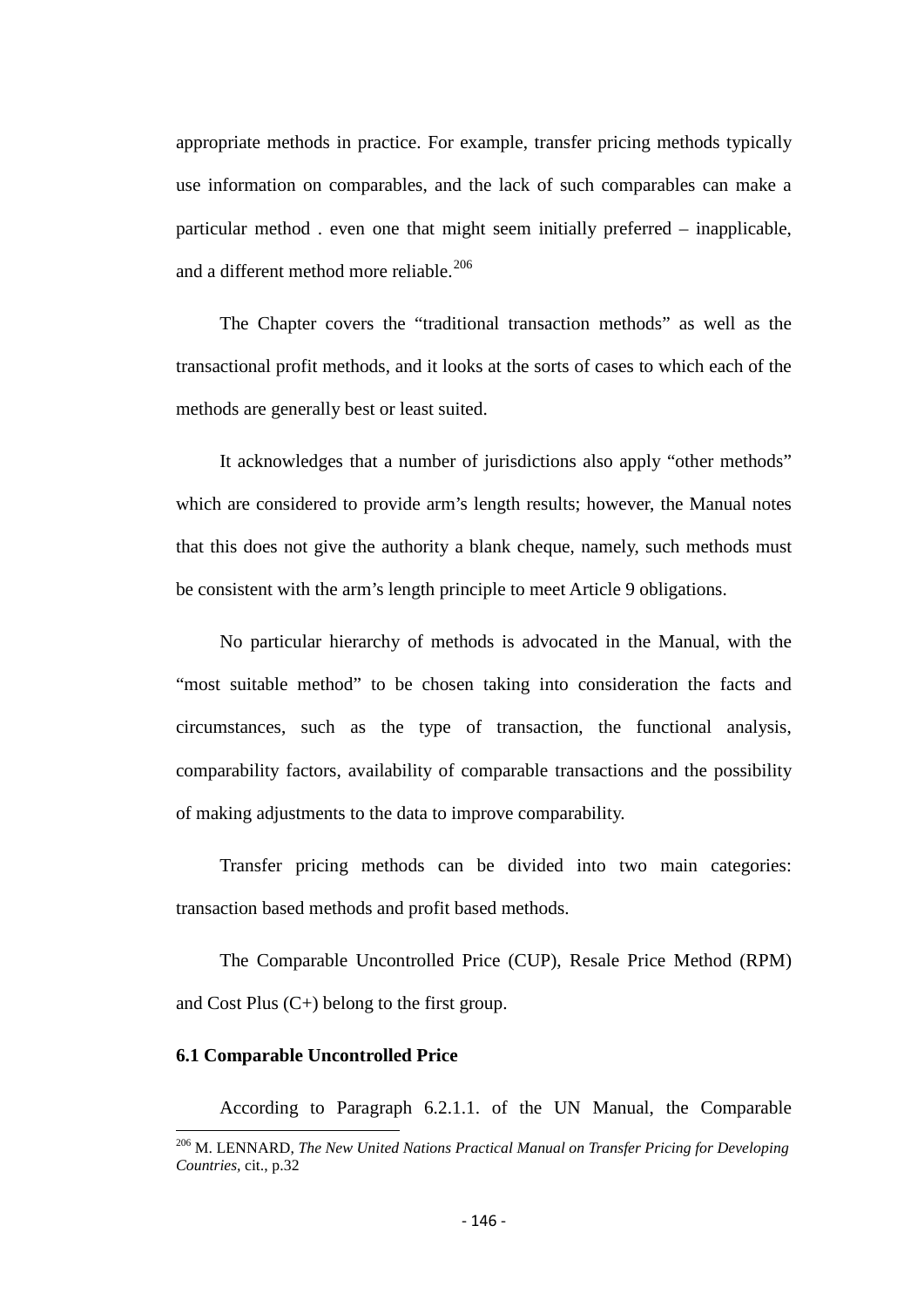Uncontrolled Price (CUP) Method compares the price charged for property or services transferred in a controlled transaction, to the price charged for property or services transferred in a comparable uncontrolled transaction in comparable circumstances. The CUP Method may also sometimes be used to determine the arm's length royalty for the use of an intangible asset.<sup>[207](#page-145-0)</sup>

#### **6.2 The advantages and disadvantages of the CUP method**

A CUP is one of the most direct ways of ascertaining an arm's-length price of a controlled transaction.

The OECD Guidelines state: 'Where it is possible to locate comparable uncontrolled transactions, the CUP method is the most direct and reliable way to apply the arm's-length principle. Consequently, in such cases the CUP method is preferable over all other methods.<sup>[208](#page-146-0)</sup>

In practice, many potential CUPs are rejected because they cannot match one or more of the comparability criteria, such as similar markets, volumes and position in the supply chain. In many industries, even a small difference between the circumstances of two transactions could impact the price.

As a consequence, true CUPs are most commonly available for transactions in products that are traded on commodity-type markets.

Furthermore, whilst adjustments to CUPs are permitted, many practitioners prefer to use an alternative method rather than apply somewhat arbitrary adjustments to a CUP, arguing that every 'adjustment' distances the CUP from

<span id="page-146-1"></span><span id="page-146-0"></span><sup>&</sup>lt;sup>207</sup> Paragraph 6.2.1.1 of the UN Practical Manual on Transfer Pricing for Developing Countries.<br><sup>208</sup> (OECD Transfer Pricing Guidelines 2010 para 2.14).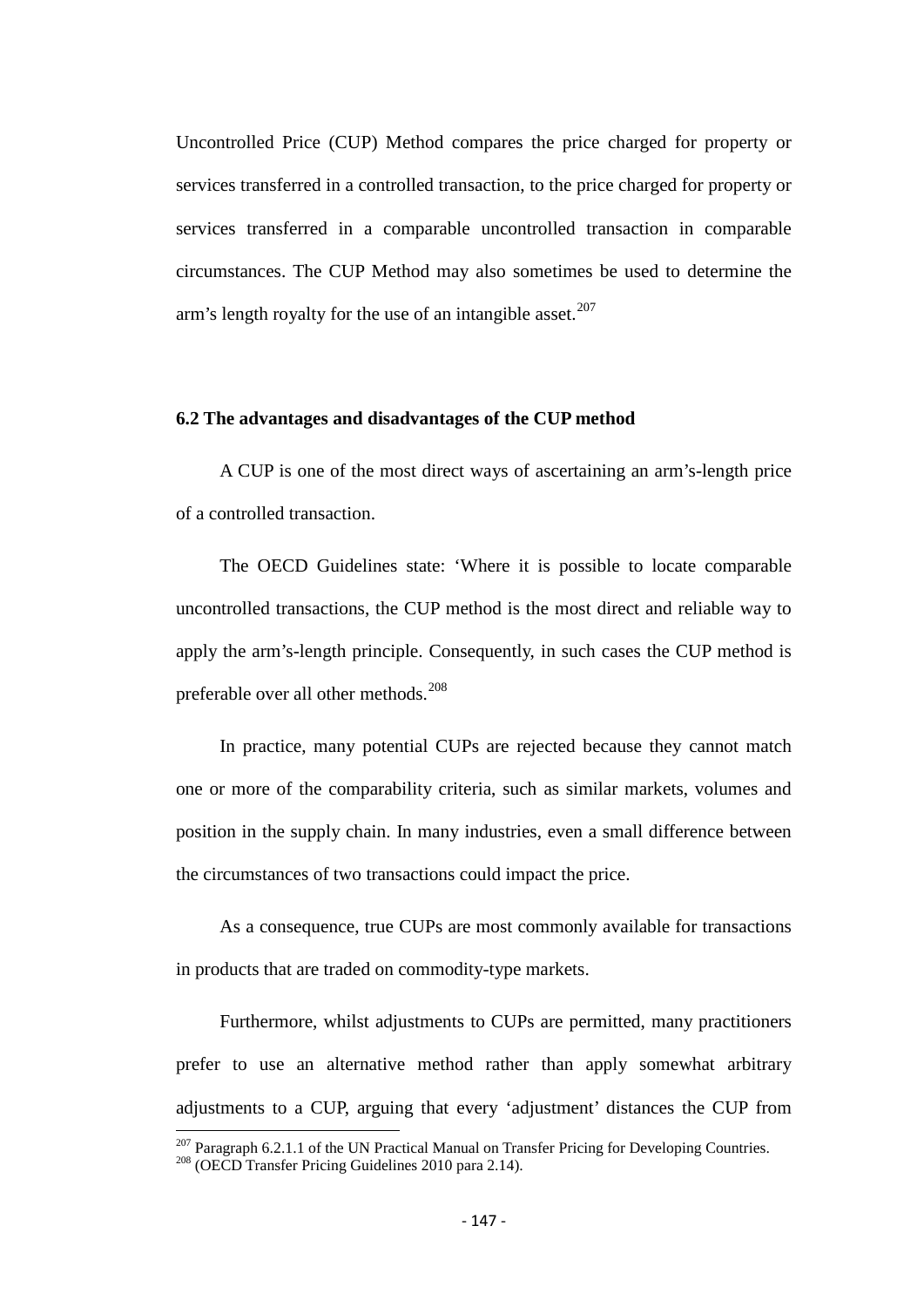what was actually agreed in the open market. $209$ 

## **6.3 Resale Price Method**

The Resale Price Method can be defined in the following way:

"The resale price method begins with the price at which a product that has been purchased from an associated enterprise is resold to an independent enterprise. This price (the resale price) is then reduced by an appropriate gross margin on this price (the "resale price margin") representing the amount out of which the reseller would seek to cover its selling and other operating expenses and, in the light of the functions performed (taking into account assets used and risks assumed), make an appropriate profit. What is left after subtracting the gross margin can be regarded, after adjustment for other costs associated with the purchase of the product (e.g. customs duties), as an arm's length price for the original transfer of property between the associated enterprises. This method is probably most useful where it is applied to marketing operations.  $210$ 

An appropriate resale price margin is easiest to determine where the reseller does not add substantially to the value of the product. In contrast, it may be more difficult to use the resale price method to arrive at an arm's length price where, before resale, the goods are further processed or incorporated into a more complicated product, so that their identity is lost or transformed (e.g. where components are joined together in finished or semi-finished goods). Another example where the resale price margin requires particular care is where the

<span id="page-147-1"></span>209 E. HUGHES and W. NICHOLLS, *The different methods of TP: pros and cons ,*in *International Tax Bulletin,* 2010.<br><sup>210</sup> Paragraph 2.14 of the OECD Transfer Pricing Guidelines, 2010.

<span id="page-147-0"></span>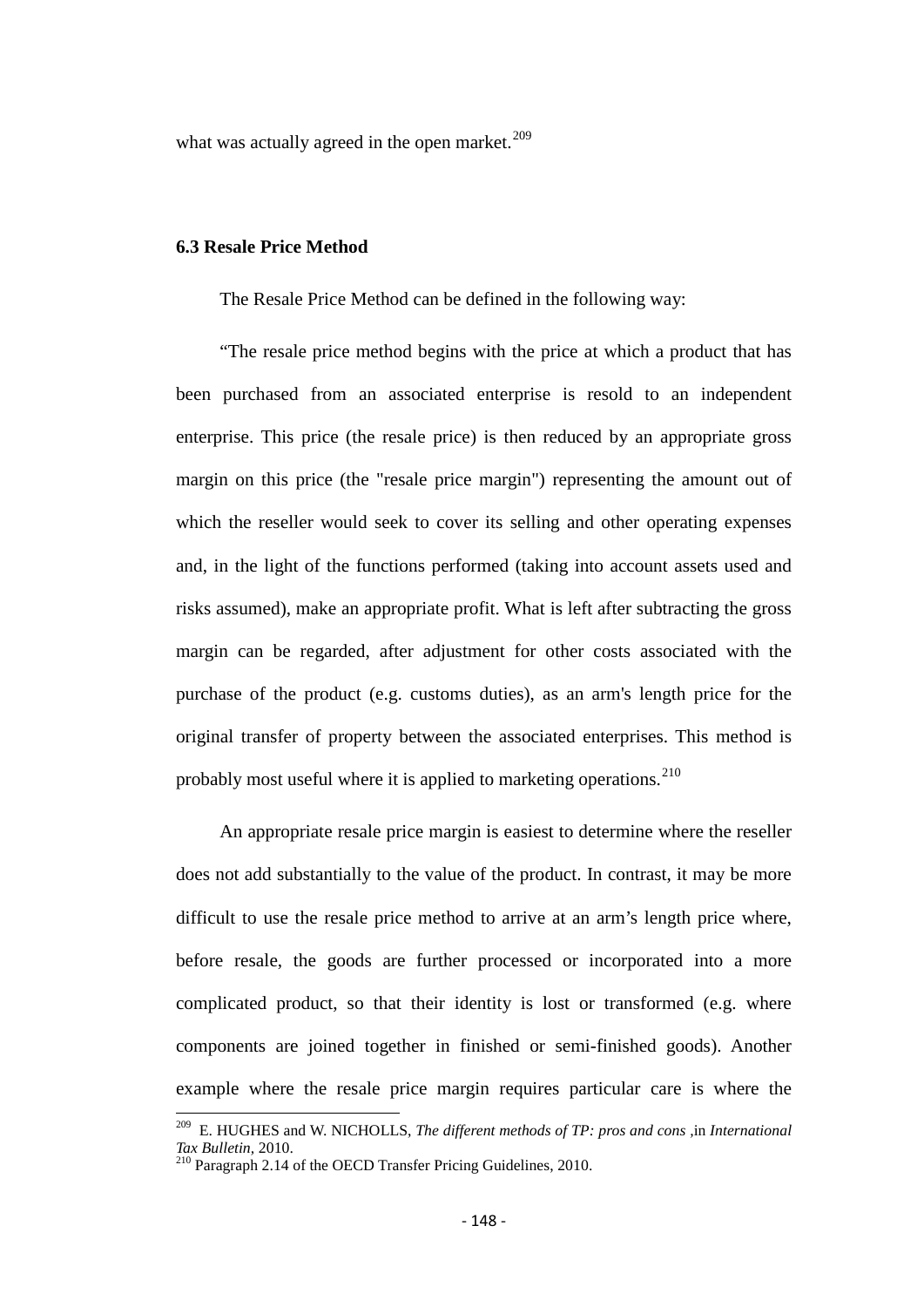reseller contributes substantially to the creation or maintenance of intangible property associated with the product (e.g. trademarks or trade names) which are owned by an associated enterprise. In such cases, the contribution of the goods originally transferred to the value of the final product cannot be easily evaluated".<sup>[211](#page-147-1)</sup>

#### **6.4 Advantages and disadvantages of the RPM**

One of the disadvantages of the RPM is that it can be very problematic to identify whether the comparable businesses do or do not employ valuable marketing intangibles in their business.

The presence of such intangibles may allow the comparable entity to enjoy a higher level of profitability compared with those marketing/selling companies without such an intangible. Without the ability to undertake a functional analysis of the comparables the practitioner is always uncertain on this point.

Moreover, small product differences can make a large difference to the gross margin that a company earns. For example, some products 'sell themselves', whilst for others the marketing company has to make significant efforts to make even a low level of sales. In the latter case one might expect that the distributor should receive a higher gross margin to cover its additional selling costs.<sup>[212](#page-148-0)</sup>

# **6.5 Cost Plus Method**

In a controlled transaction involving tangible property, the Cost Plus Method focuses on the related manufacturing company as the tested party in the

<span id="page-148-0"></span><sup>&</sup>lt;sup>211</sup> Paragraph 2.22 of the OECD Transfer Pricing Guidelines, 2010<br><sup>212</sup> E. HUGHES and W. NICHOLLS, *The different methods of TP: pros and cons*, cit, 2010.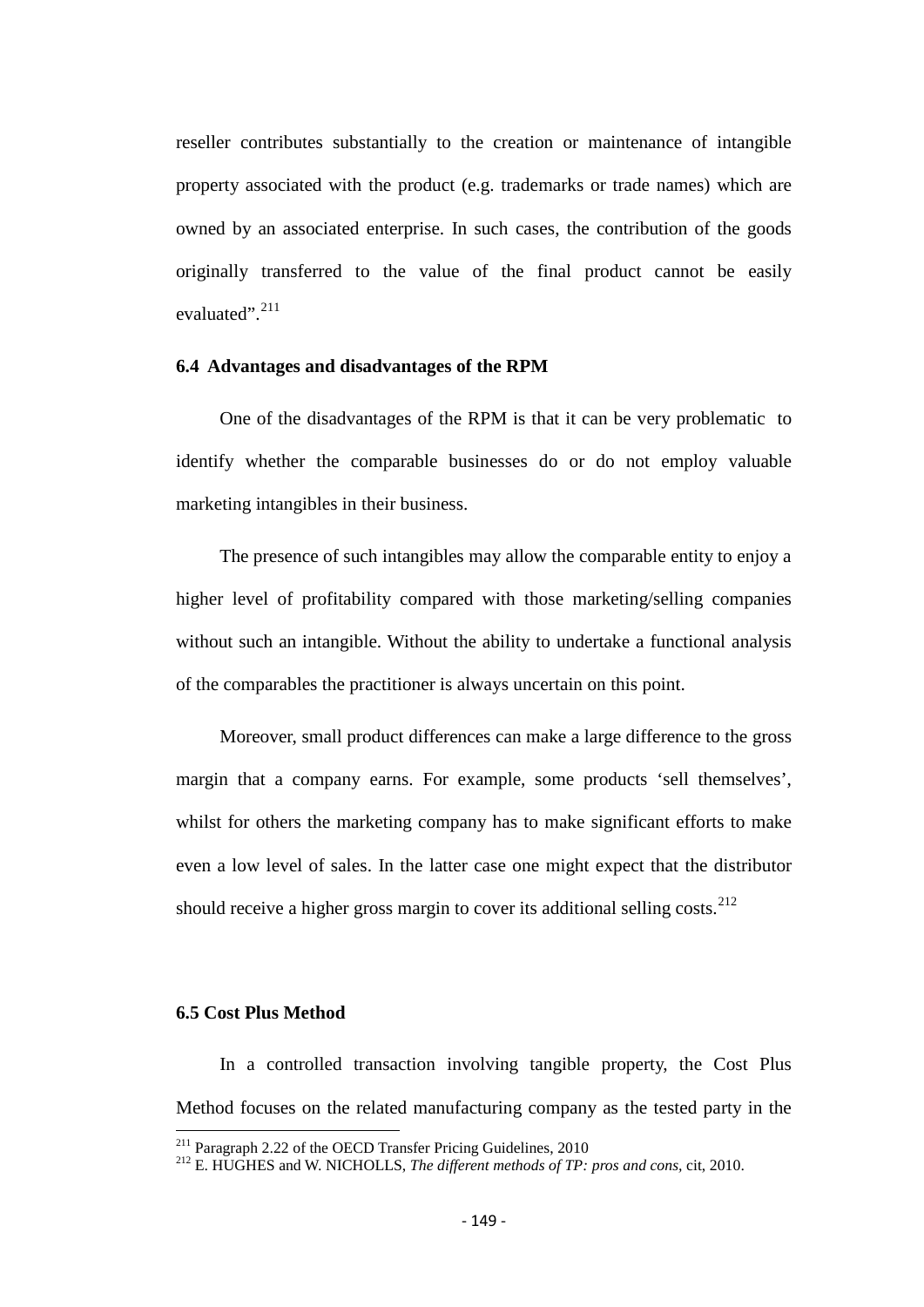transfer pricing analysis. The Cost Plus Method may also be used in the case of services rendered.

The Cost Plus Method begins with the costs incurred by the supplier of property (or services) in a controlled transaction for property transferred or services provided to a related purchaser. An appropriate cost plus mark-up is then added to this cost, to make an appropriate gross profit in light of the functions performed, risks assumed, assets used and market conditions.

The method evaluates the arm's-length nature of an inter-company charge by reference to the gross profit mark-up on costs incurred by suppliers of property (or services) for tangible property transferred (or services provided). It compares the gross profit mark-up earned by the tested party for manufacturing the product or for providing the service to the gross profit mark-ups earned by comparable companies.<sup>[213](#page-148-0)</sup>

#### **6.6 Advantages and disadvantages of the Cost Plus method**

For many businesses, the Cost Plus method has the clear advantages of being simple to understand and easy to implement through most accounting systems. Once the 'plus' has been determined, invoices can be raised and payments made without the need for complex spreadsheets to determine profit allocations or margins, as required by some other methods.

The simplicity of implementation can also mean that the Cost Plus method is one of the methods that is most often inappropriately applied. For example, taxpayers may use a Cost Plus method for pricing the sale of goods by a

<span id="page-149-0"></span><sup>&</sup>lt;sup>213</sup> Paragraph 6.2.13 of the UN Practical Manual on Transfer Pricing for Developing Countries.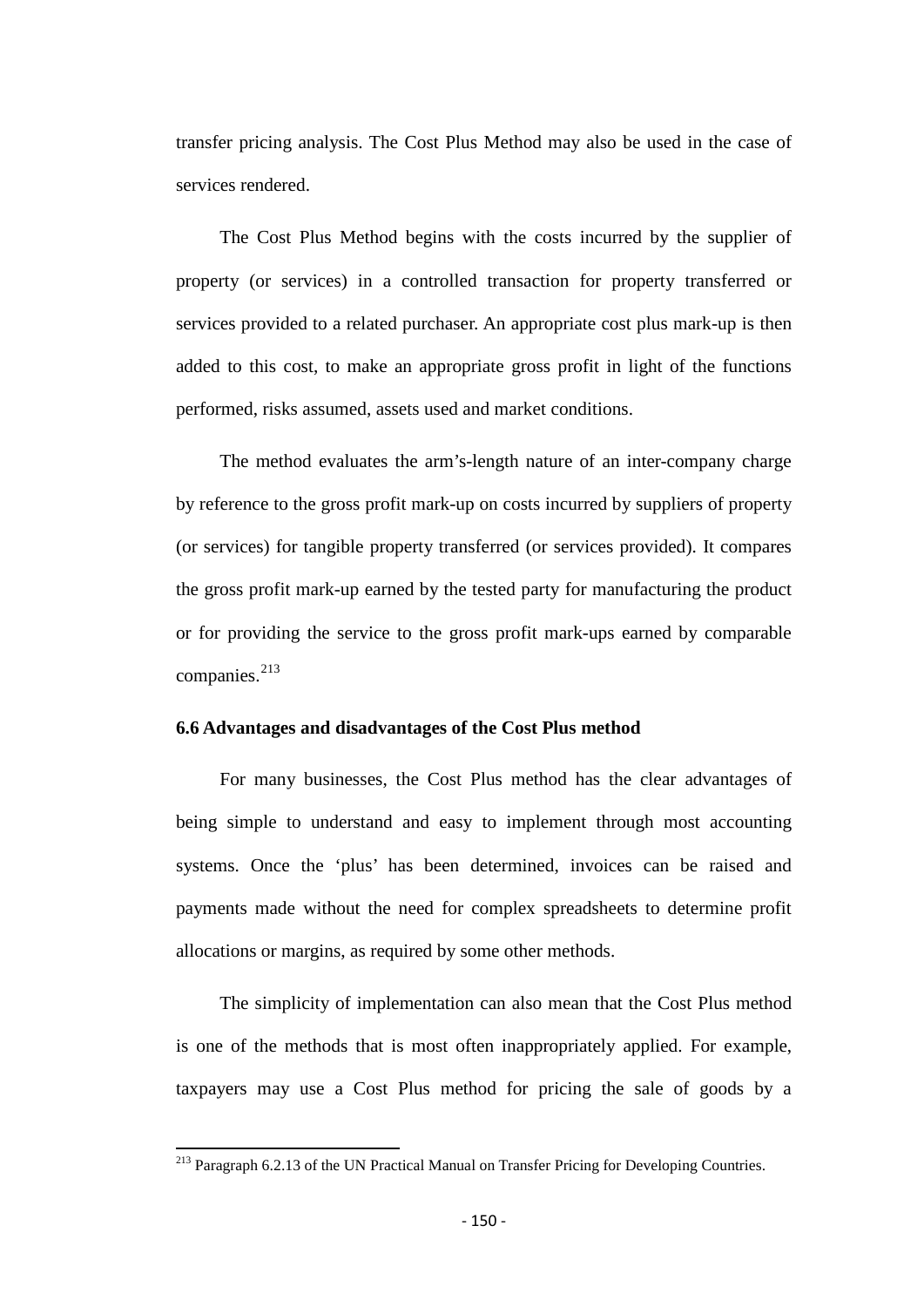manufacturer to a related party even when the manufacturer may be the owner and developer of valuable intangibles.

This can result in the distributor, in transfer pricing terms the 'simpler', less risk bearing party, being the one that takes the residual profit or loss and the one whose profitability fluctuates the most.

The usual reason for adopting this approach is the ease of implementing a Cost Plus policy on management accounting systems that are set to capture standard costs and overheads.

The theory is simple but in practice determining the mark-up on costs through benchmarking analysis can be difficult. One key issue is the potential inconsistency between costs that some companies record in their cost of goods sold and other companies may record in operating expenses.

The potential for mark-ups to be distorted in this way is hard to overcome, given the typically limited information about comparable companies available in the public domain.

To overcome this, many practitioners identify comparable companies' markups based on their total costs (i.e. cost of goods sold plus operating expenses), which is in effect a profit-based method.

#### **6.7 Other methods**

The most important profit-based methods can be categorised as profit-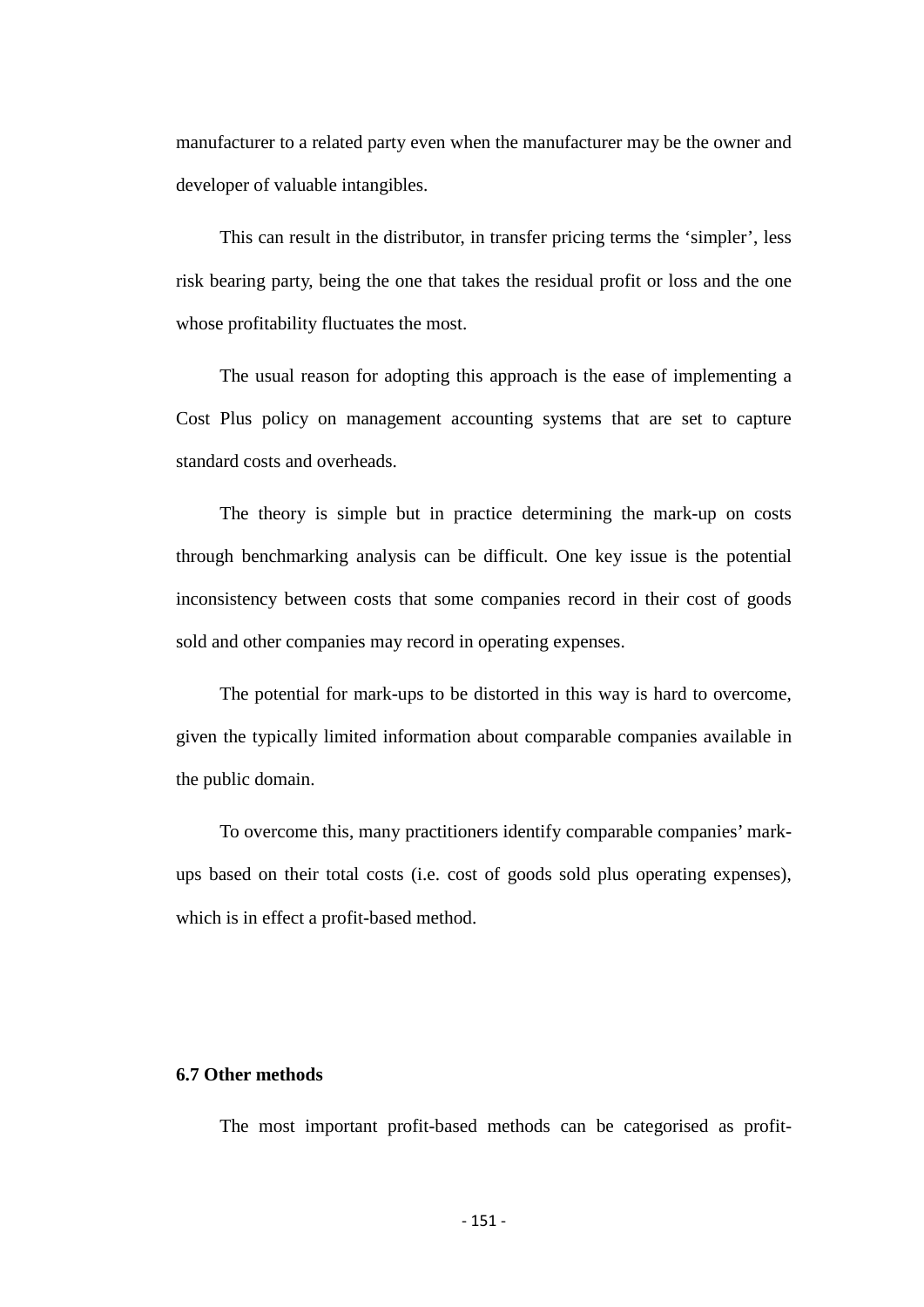comparison methods (Transactional Net Margin Method or TNMM/Comparable Profits Method or CPM) and profit-split method.

Profit comparison methods (TNMM/CPM) seek to determine the level of profits that would have resulted from controlled transactions by reference to the return realised by the comparable independent enterprise. The TNMM determines the net profit margin relative to an appropriate base realised from the controlled transactions by reference to the net profit margin relative to the same appropriate base realised from uncontrolled transactions.

Profit-split methods take the combined profits earned by the two related parties from one or series of transactions and then divide those profits using an economically valid defined basis that aims at replicating the division of profits that would have been anticipated in an agreement made at arm's length.

All these methods are widely accepted by national tax authorities.

#### **7 Adjustments to profits and economic double taxation**

National tax authorities will use the arm's length principle to make adjustments to the terms of dealing between associated enterprises. As a result, the profitability of an associated enterprise will be increased in one tax jurisdiction. Consequently, if transfer prices are being adjusted by a tax authority in one country, double taxation will occur if the tax authority in the other country does not use the same transfer method and allow a corresponding transfer pricing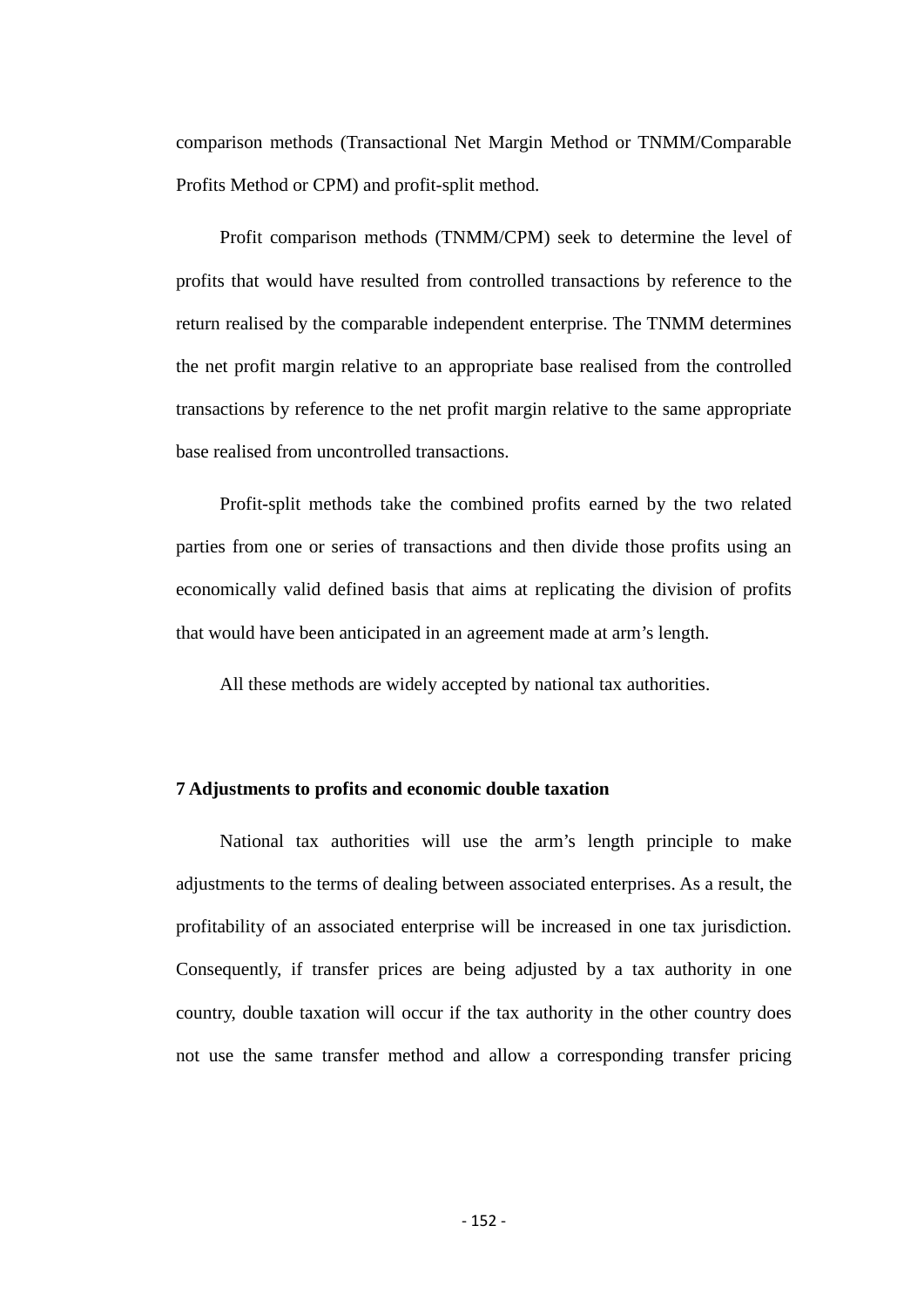adjustment.<sup>[214](#page-149-0)</sup>

Once paragraph 1 has been applied, and adjustments to profits realised, a situation of economic double taxation could arise.

Thus, Article 9.2 of the UN Convention provides that, when a certain amount of profit is taxed upon an enterprise of a Contracting State, because of a profit adjustment under Article 9.1, and the same profit had already been taxed in the hands of its associated enterprise in the other Contracting State, the secondmentioned State shall make an appropriate adjustment to the amount of taxes levied on that profit.

However, the adjustment is not meant to be automatic. In fact, the other Contracting State shall apply the Convention's provision only when it considers that the adjustment thus made properly reflects what the profits' amount would have been, had the enterprises dealt at arm's length conditions. Quoting the OECD Commentary, "the paragraph may not be invoked and should not be applied where the profits of one associated enterprise are increased to a level which exceeds what they would have been if they had been correctly computed on an arm's length basis."<sup>215</sup>

# **8 Differences between the UN and the OECD Model Conventions**

Articles 9 of the UN and OECD Conventions are broadly identical to each other, and even the Commentary on Article 9 of the UN Model reflects the

<span id="page-152-1"></span><sup>&</sup>lt;sup>214</sup> L.G. ABLET, *The UN Practical Manual on Transfer Pricing for Developing Countris: Should it Depart from the OECD Transfer Pricing Guidelines?, cit., pp.10 - 11.* 

<span id="page-152-0"></span><sup>&</sup>lt;sup>215</sup> Paragraph 5 of the Commentary on Article 9, paragraph 2 of the OECD Convention on Income and on Capital.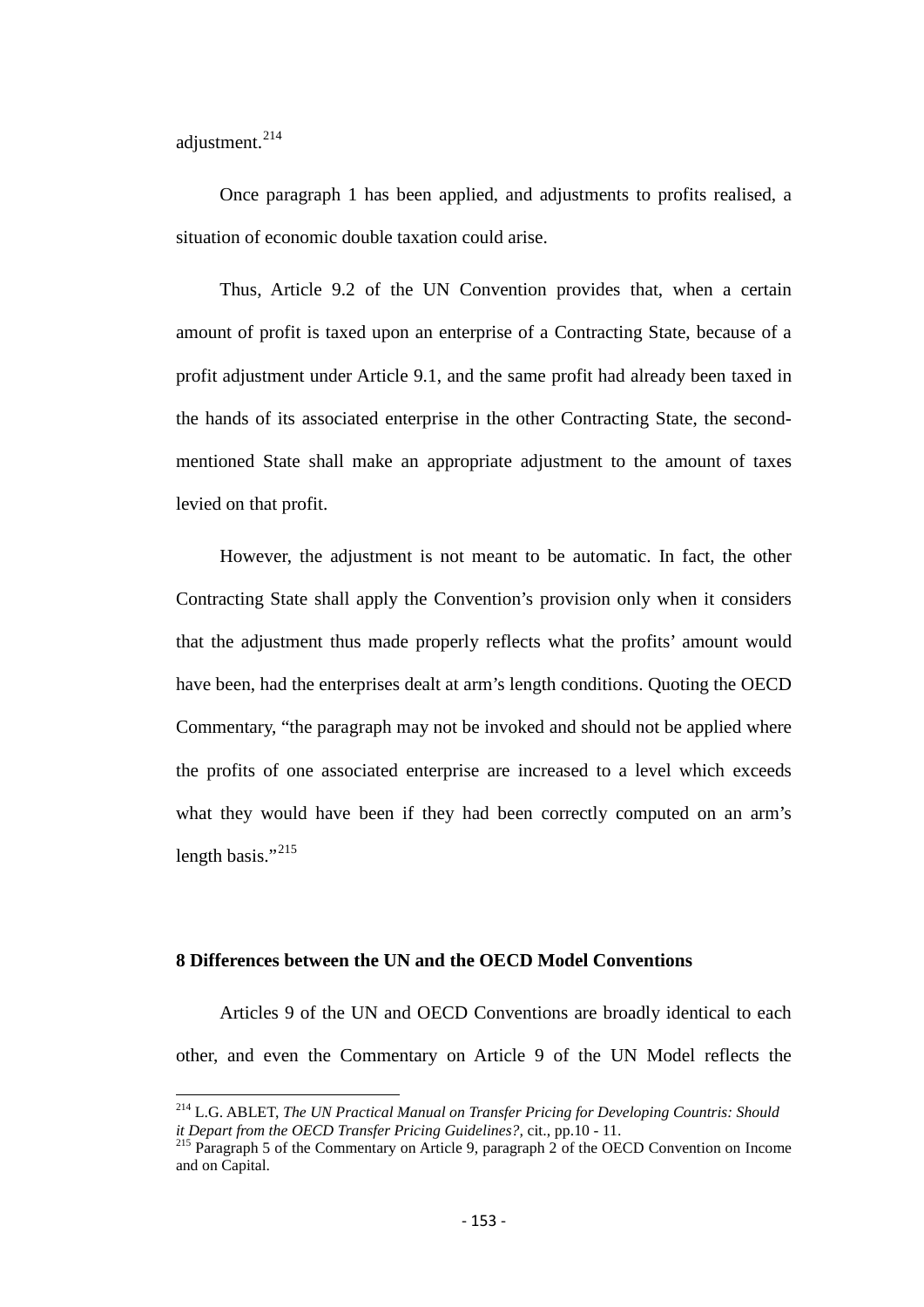common origin of the provisions, expressing acknowledgement of the OECD Transfer Pricing Guidelines as relevant to the application of the arm's length principle.<sup>[216](#page-152-1)</sup>

However, Article 9 of the OECD Model has two paragraphs, while Article 9 of the UN Model adds a third paragraph, introduced into the Model by the Group of Experts in 1999, which restricts the scope of application of the second paragraph on correlative adjustments. In fact Article 9.3 establishes that:

"The provisions of paragraph 2 shall not apply where judicial, administrative or other legal proceedings have resulted in a final ruling that by actions giving rise to an adjustment of profits under paragraph 1, one of the enterprises concerned is liable to penalty with respect to fraud, gross negligence or wilful default."<sup>[217](#page-153-0)</sup>

It is clear that the intention is to grant a form of permission to the contracting parties to apply a different treatment (apart from Article 9.1 and 9.2) where there is a strong misbehaviour on the part of the taxpayer, such as tax fraud and the like.

Apart from the similarities between the two Conventions, it should be noted that the last sentence of Article 9.2 remits to the other provisions of a tax treaty in the following terms: "in determining such adjustment, due regard shall be had to the other provisions of the Convention and the competent authorities of the

<span id="page-153-1"></span>216S. SOLLUND and M.A.PEREIRA VALLADAO, *The Commentary on Article 9- The Changes*  and Their Significance and the Ongoing Work on the UN Transfer Pricing Manual, in Bulletin for<br>International Taxation, 2012, p.608.

<span id="page-153-0"></span><sup>&</sup>lt;sup>217</sup> Article 9, paragraph 3 of the UN Model Double Taxation Convention Between Developed and Developing Counties.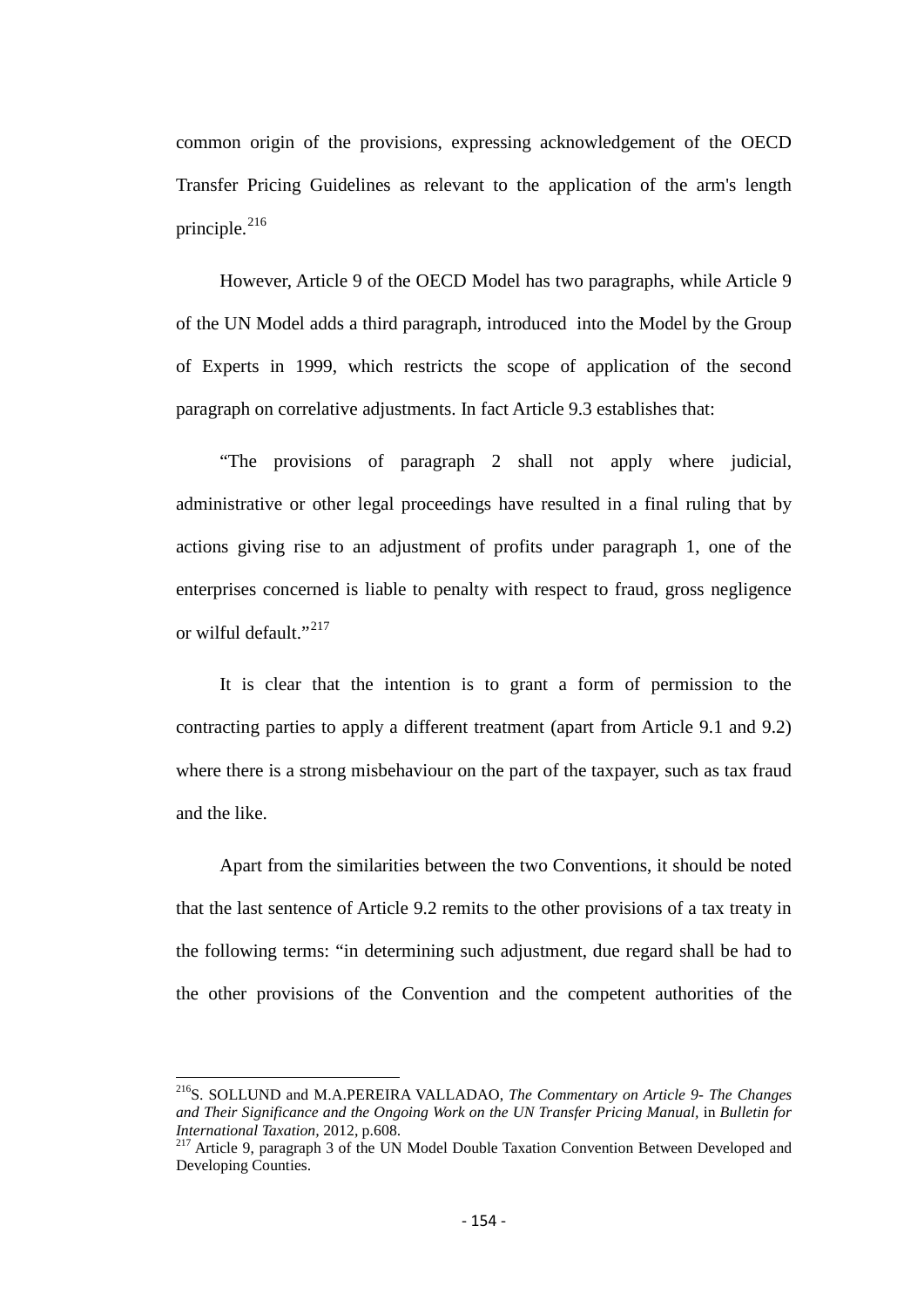Contracting State shall, if necessary, consult each other"<sup>[218](#page-153-1)</sup>.

Accordingly, considering the existing differences between other Articles of both the UN and OECD Models, it can be said that, despite the fact that the texts are exactly the same, there is an intrinsic difference between Article 9 of the two Models. In other words, because there are differences in other Articles of the Models, the reference in Article 9.2 to such other Articles may have different results.[219](#page-154-0)

#### **9. The Future for the Manual**

Apart from the differences in the Articles' structure of the two Conventions, it has already been mentioned as the UN Manual on Transfer Pricing is, unlike the OECD Guidelines, extremely focused on developing countries.

Since the Manual is conceived as a "living work", that should be regularly revised and improved, including by the addition of new chapters and additional material of special relevance to developing countries (including country practices), it can be argued that its relevance will grow over time.

The successful completion of this project also exemplifies that UN work on tax cooperation is not merely focused on tax treaties, but has a wider purview in accordance with its broad mandate – including a special emphasis on practical solutions to practical tax problems for developing countries, wherever they lie, and however intractable they might appear to be.

<sup>218</sup> Article 9, paragraph 2 of the UN Model Double Taxation Convention Between Developed and Developing Counties.

<span id="page-154-0"></span><sup>219</sup> S. SOLLUND and M.A.PEREIRA VALLADAO, *The Commentary on Article 9- The Changes and Their Significance and the Ongoing Work on the UN Transfer Pricing Manual,* cit., p.610.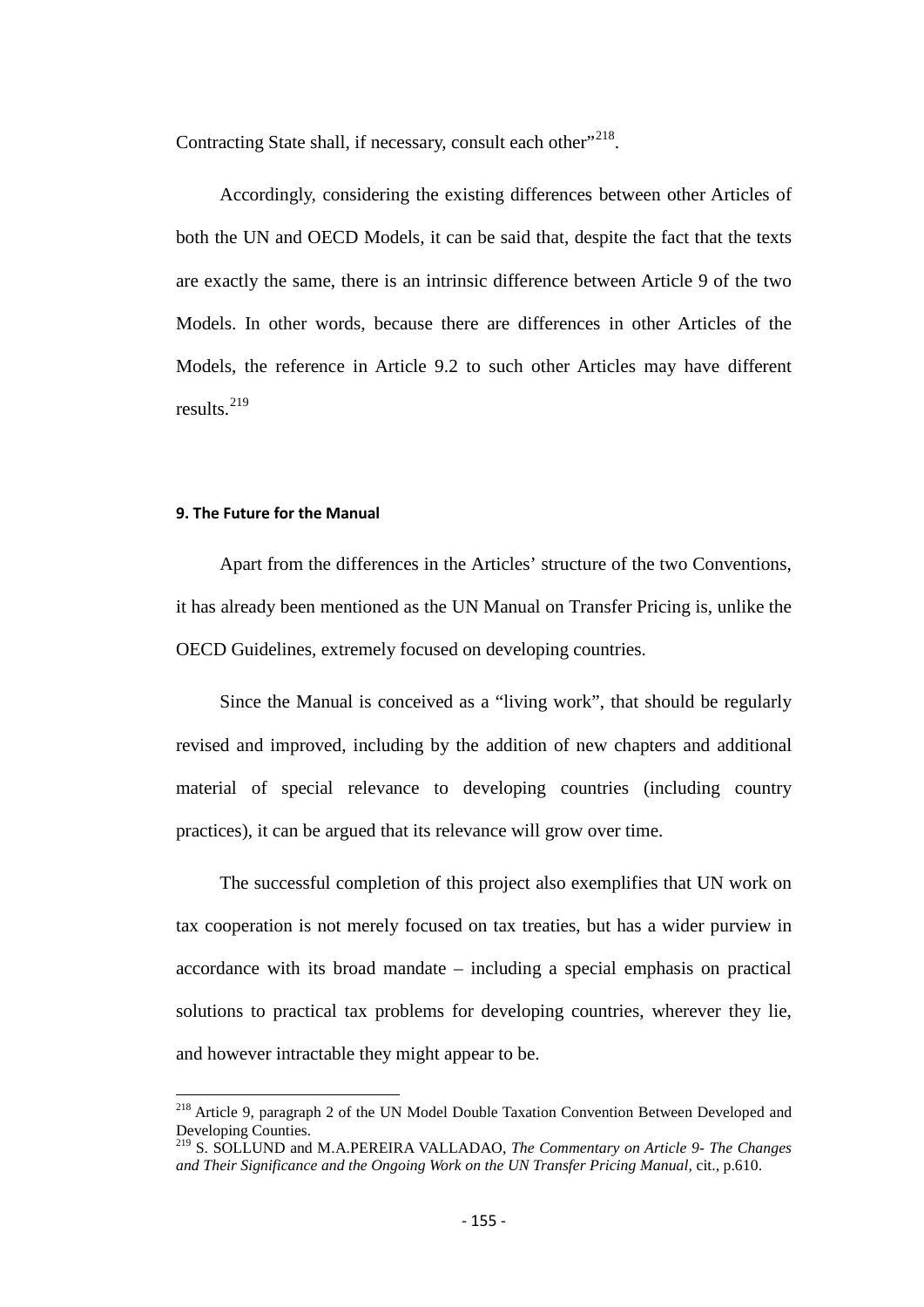What is being developed is not a new set of guidelines to compete with the OECD Transfer Pricing Guidelines, but, rather, a practical, useful and explanatory tool for developing countries.

In contrast to the OECD Transfer Pricing Guidelines, which through the Recommendation adopted by the OECD Council, the administrations of OECD Member countries are committed to following, the UN Transfer Pricing Manual will not be a binding authoritative document.<sup>[220](#page-154-0)</sup>

<span id="page-155-0"></span><sup>220</sup> S. SOLLUND and M.A.PEREIRA VALLADAO, *The Commentary on Article 9- The Changes and Their Significance and the Ongoing Work on the UN Transfer Pricing Manual,* cit, p.608.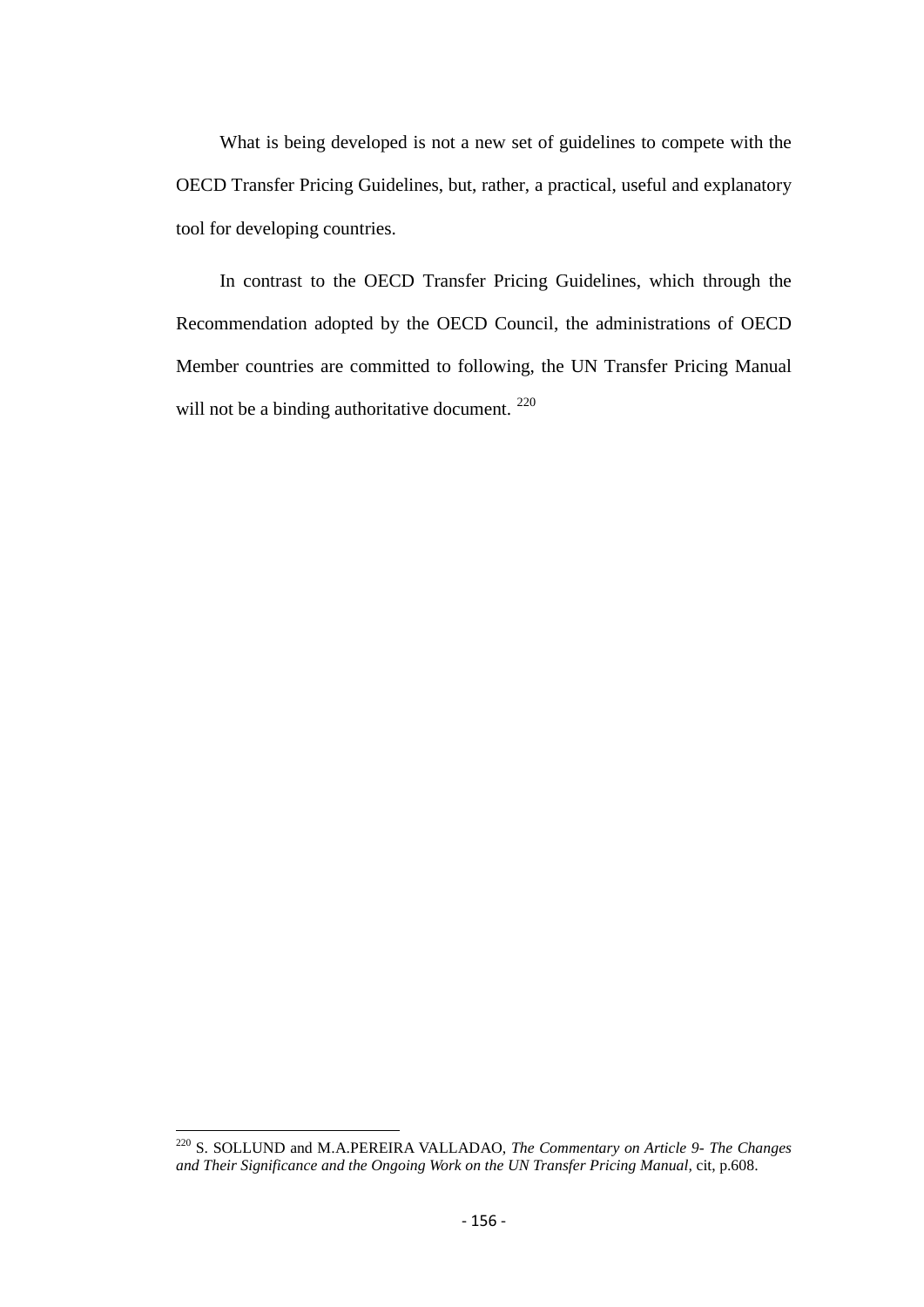# **CONCLUSIONS**

Both the UN and OECD Model Conventions are designed to encourage investments by preventing double taxation of profits. While this goal is shared by both the Models, the main reason for the existence of two Conventions is the difference, in certain cases, about where the balance of source country and residence country taxation should lie in avoiding double taxation.

Since, under the credit or exemption article of tax treaties, the residence country must at least give a credit for taxes paid in other country, the residence country will only be assured of full taxing rights if the source country agrees that it will not be allowed to tax that same item of income, otherwise the residence country can only be assured of being able to tax to the extent that its tax on the profits exceeds that of the source country.<sup>[221](#page-155-0)</sup>

Hence, the most important issue while negotiating a double taxation agreement is, generally, whether the source country will give up its taxing rights over certain types of income.

In this context, the UN Model is intended to provide an alternative to the OECD Model, and an alternative that better reflects the interests of developing countries. In general, therefore, the UN Model allows greater source country taxing rights compared to the OECD Model. $^{222}$  $^{222}$  $^{222}$ 

There is obvious tension between the members of the Committee of Experts

<sup>&</sup>lt;sup>221</sup>M. LENNARD, *The Purpose and Current Status of the United Nations Tax Work, in Asia-Pacific Tax Bulletin, 2008, p.25.* 

<span id="page-156-0"></span>*Pacific Tax Bulletin,* 2008, p.25. 222B. J. ARNOLD, *Tax Treaty News: An Overview of the UN Model (2011),* in *Bulletin for International Taxation,* 2012, p.523.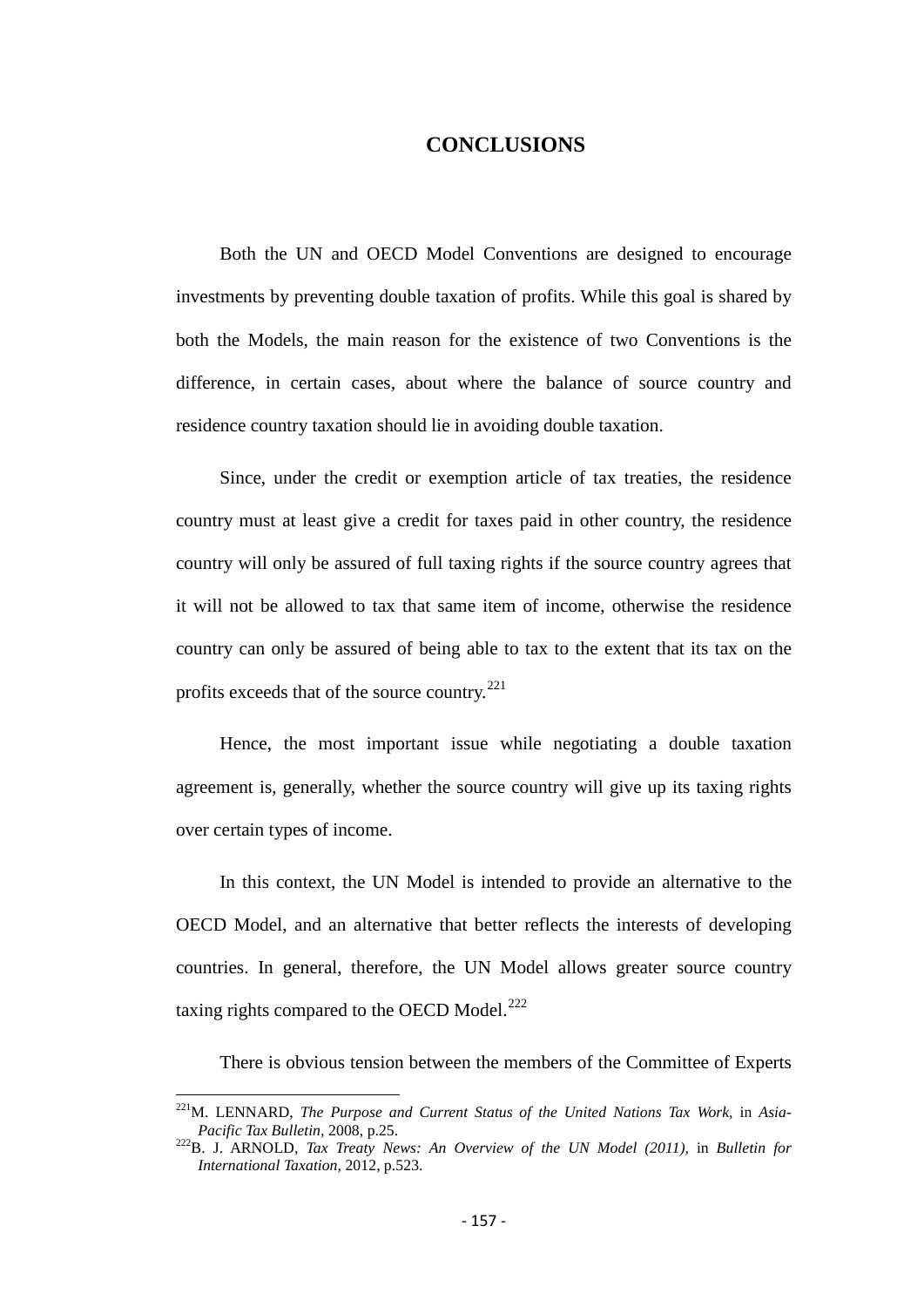from developing and developed countries, being the latter ones generally wedded to the provisions of the OECD Model.

Thus, critics have been moved to the UN Model for its provisions being either too similar to the OECD Model or too different from it.

As evidenced in the previous chapters, the objective and subjective scopes of the Conventions coincide, as well the proposed solutions for cases of dual residence.

Differences between the Models start to appear with the following Articles, and they are shortly summarized below.

Article 5 contains the discipline of Permanent Establishment (PE) and addresses the economic nexus required before source country taxing rights may be exercised under the tax treaty. The definition of permanent establishment is the same in both the Conventions, but, in general, the UN Model Convention preserves greater source country taxation rights in Article 5.

In particular:

#### *Building sites*

Under the UN Model a six-month duration test is provided for building and construction PEs, rather than the twelve-month test provided by the OECD Model.

# *Treatment of services*

Art. 5.3.b of the UN Model Convention addresses so- called "services permanent establishments" in a way that forms a clear line of demarcation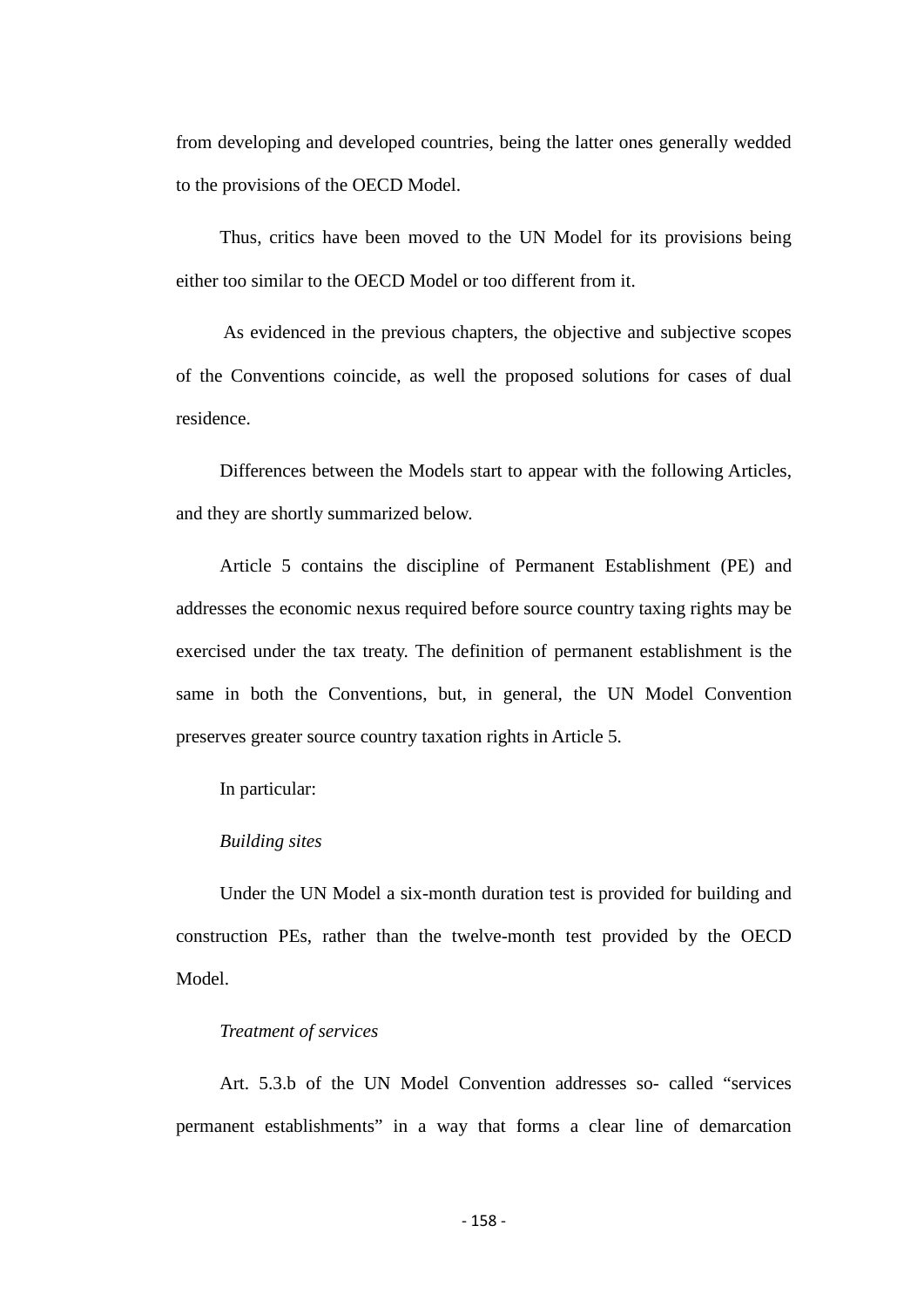between the UN and OECD approaches.<sup>[223](#page-156-0)</sup>

In fact, the provision of services by itself can constitute a PE, if performed for over six months, while the OECD Model Convention has no special provisions for services, and recent OECD work has reiterated that under its Model Convention, services provision is treated in the same way as provision of goods. In other words, the same sort of economic presence in the territory is required to justify source country taxation, a presence having a certain degree of fixed physical presence in that country over a certain period of time.

This difference is of the striking importance, as evidenced in Chapter 2, paragraph 2.3.1, which illustrates the Morgan Stanley case and evidences how the application of the UN Model led to conclusions which would have been of the opposite kind, had the OECD Model been applied.

#### *Delivery*

The term "delivery" has been deleted from the list of activities which are not able to trigger a PE, because of their preparatory or auxiliary character.

#### *Dependent Agent*

Under Article 5.5.b of the UN Model Convention there can be, in contrast to the OECD Model Convention, a dependent agent situation if the agent maintains stock, even though that agent does not conclude contracts for the principal. Similarly as for the delivery exception, this is founded upon a view that the presence of stock, and the delivery of it by the agent, constitutes a sufficient economic nexus to the host country so as to justify taxation by the host country.

<span id="page-158-0"></span><sup>223</sup> M. LENNARD, *The UN Model Tax Convention as Compared with the OECD Model Tax Convention - Current Points of Difference and Recent Developments,* cit., p.2.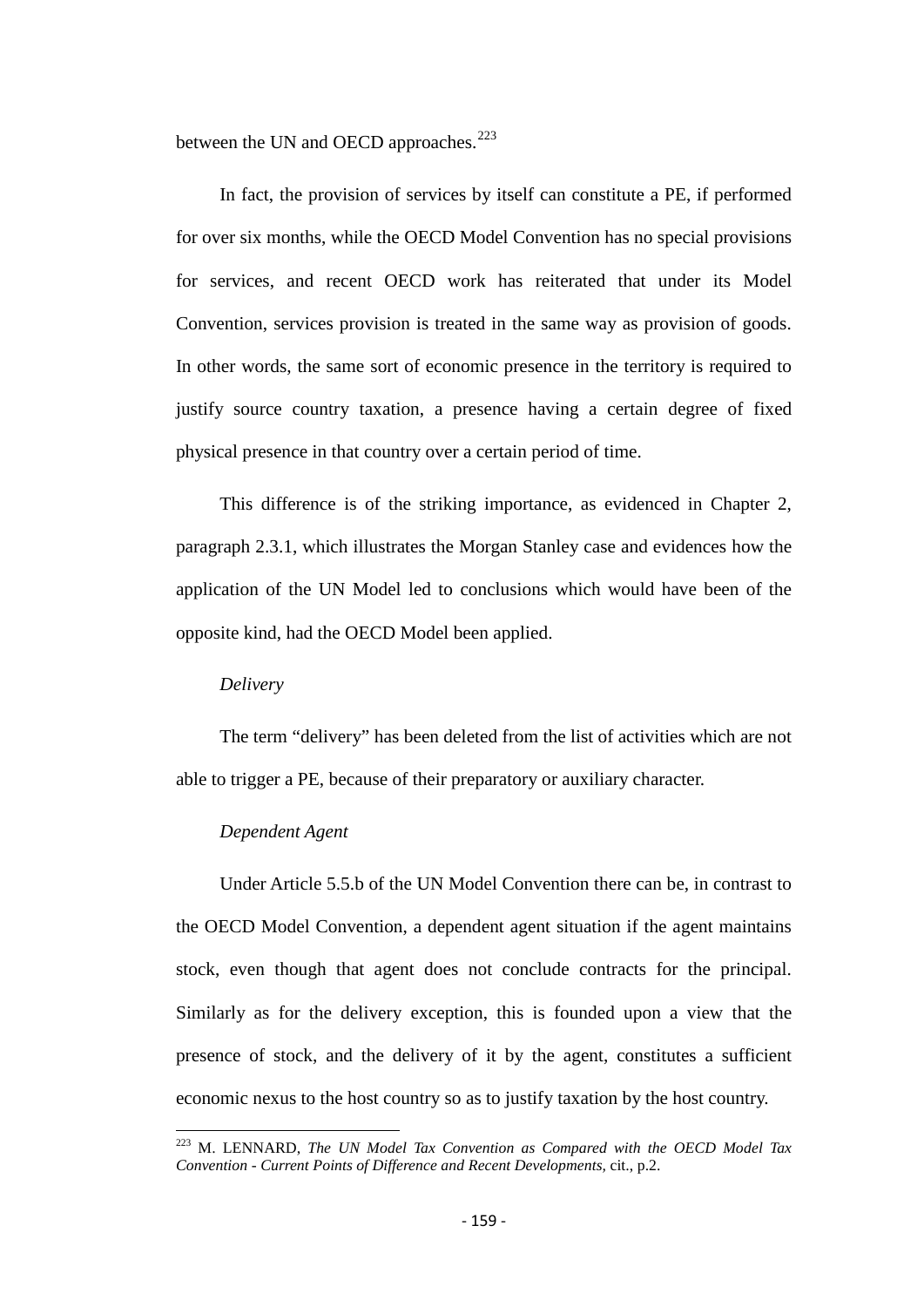#### *Insurance*

A special provision regarding insurance enterprises is provided by the UN Convention; there is no correspondence in any of the OECD provisions. In particular, Article 5.6 of the UN Model provides that insurance enterprises shall be deemed to have a PE within the territory of a Contracting State when they collect premiums or maintain a dependent agent therein.

#### *Independent Agent*

Independent agents can create a PE if they operate only for a client and do not deal at arm's length conditions, the different results deriving from the application of the UN rather than the OECD Convention are illustrated in Chapter 2, paragraph 2.6.1, which compares the Zimmer case to the Rolls Royce case.

#### *Active Income*

As previously mentioned, the UN Model leads to more situations in which a permanent establishment is present. Also, the consequences of having a PE in the other State are different in both Models.[224](#page-158-0)

In fact, a fundamental difference exist between the UN and OECD Model Conventions since the UN Model provides for a limited force of attraction rule, thus allowing source countries to tax activities conducted within their territory when they are of the same or similar character of those conducted through the PE. This approach is not shared by the OECD Convention which only allows the taxation of those profits which are attributable to a PE.

Moreover, the UN Model limits the types of expenses for which deductions

<span id="page-159-0"></span><sup>&</sup>lt;sup>224</sup> B. KOSTERS, *The United Nations Model Tax Convention and Its Recent Developments*, in *Asia-Pacific Tax Bulletin,* 2004, p.5.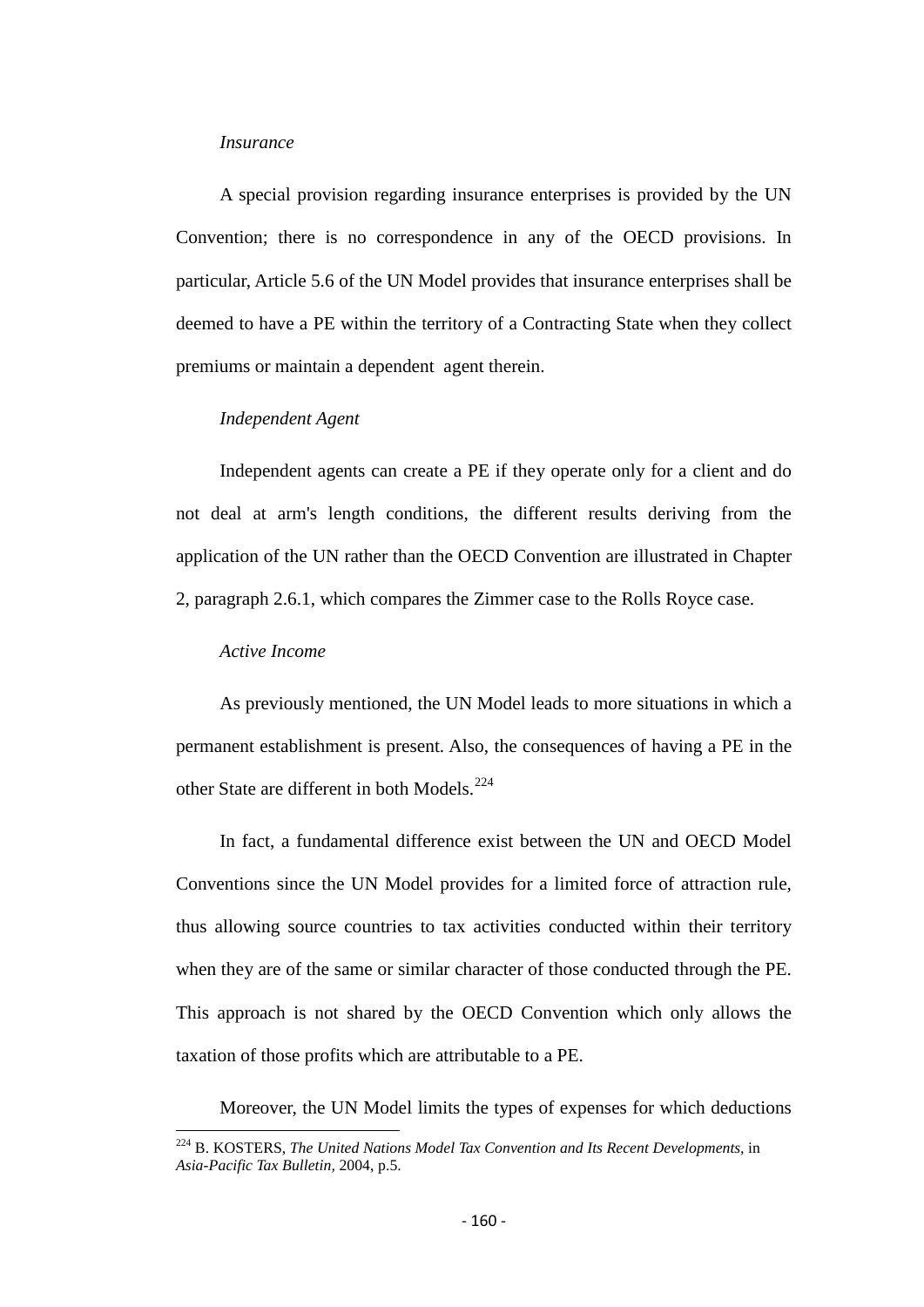are allowed, and, in particular, no deduction shall be allowed with reference to amounts paid to the head office by the PE.

### *Transfer Pricing*

Both the Models encourage the application of the arm's length principle. The sole difference between the two Models' texts regards the possibility, explicitly allowed by the UN Model, to avoid the adjustment when there is a final court ruling that one of the parties has engaged in fraud.

# *Passive Income*

Under Article 10 of the UN Model Convention, the maximum dividend withholding tax rate allowed to the source country is not specified, but is left subject to negotiation between prospective treaty partners.

This compares to a 5% maximum for foreign direct investment dividends and 15% maximum for portfolio investment dividends in the OECD Model Convention. Countries following the UN Model Convention (and indeed some OECD Member countries) generally have higher maximum rates than under the OECD Model Convention, i.e. they consider this is a fairer outcome for countries that tend to be net capital importers rather than exporters.

Moreover, under the UN Model, the threshold to qualify for foreign direct investment (FDI), as opposed to portfolio investment (and therefore to be entitled to the lower maximum withholding tax rate) is lower than under the OECD Model Convention (10% as compared with 25%).

This is explained in the Commentary on the basis that in some developing countries non-residents are limited to a 50% share ownership, and 10% is seen as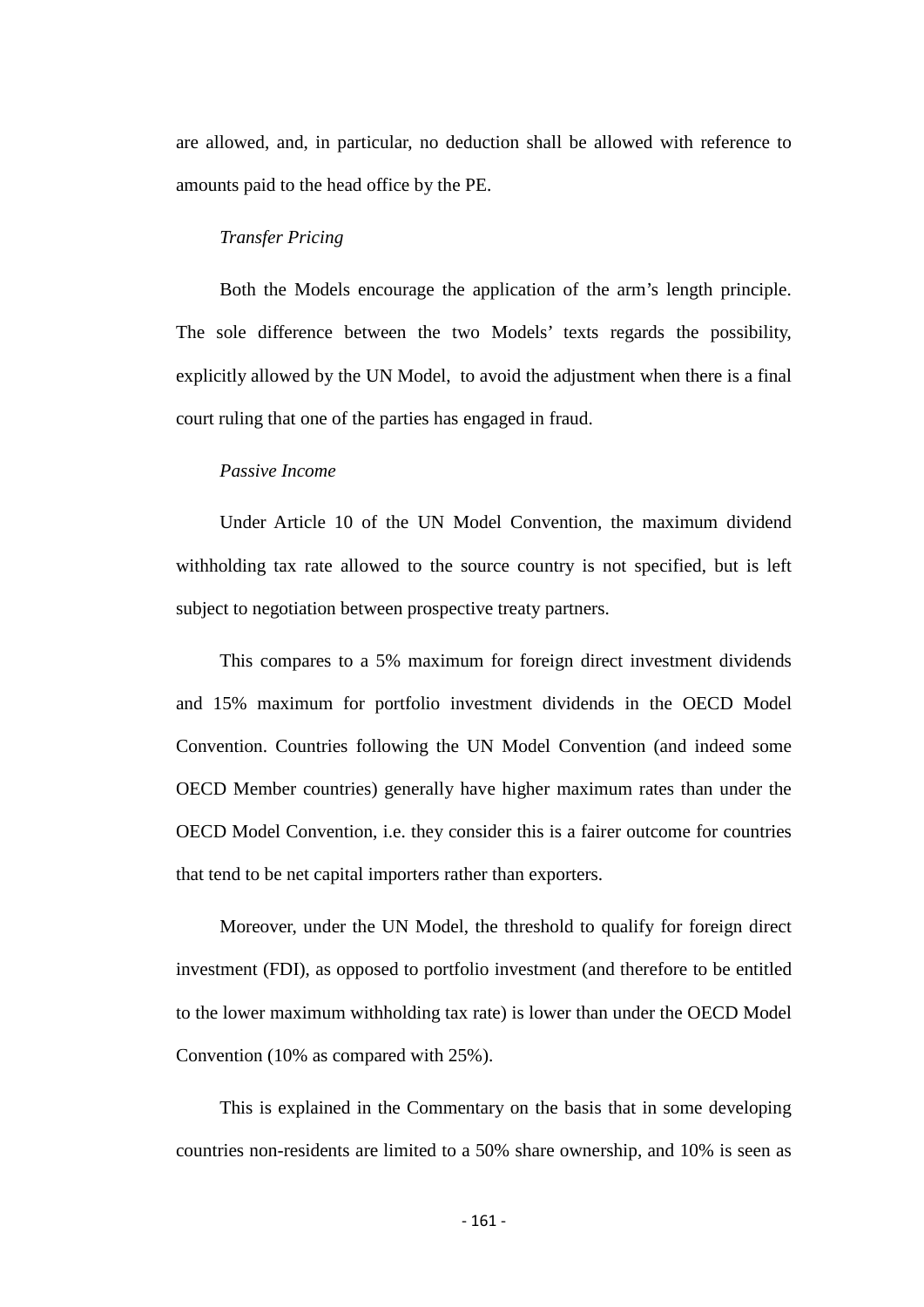a significant enough portion of such permitted ownership to qualify for the FDI categorization.

Article 11 (Interest) of the UN Model Convention does not provide particular withholding tax rates, for the same reasons as for dividends.

Article 12 (Royalties) of the UN Model Convention provides for source country taxation of royalties. This is an approach not provided for in Article 12 of the OECD Model Convention itself, but which is followed by about half of the OECD Member countries and is therefore addressed in the Commentary to the OECD Model Convention on this Article. Such an approach is premised upon the idea that the country of use of intellectual (including industrial) property has a right to tax profits from such use accruing to the intellectual property owner.<sup>[225](#page-159-0)</sup>

With reference to capital gain taxation, the UN Model provides for special source taxation rights over shares in property-rich companies. Moreover, a source country taxation of shares is provided if the holding is over an agreed threshold.

An important issue to be addressed is to what extent have the provisions of the UN Model been included in actual treaties. In the late 1990s, the IBFD prepared a paper for the UN Ad Hoc Group of Experts on the impact of the UN Model.<sup>[226](#page-161-0)</sup> The starting point was all the tax treaties concluded between January 1980 and April 1997; more than 800 treaties were examined, of which almost 700 concluded by developing countries.

With reference to PE, the period for building sites to constitute PE was

<sup>225</sup> M.LENNARD, *The UN Model Tax Convention as Compared with the OECD Model Tax Convention - Current Points of Difference and Recent Developments, cit., p.2.*<br><sup>226</sup> W.F.G.WIJNEN and M.MAGENTA, *The UN Model in Practice,* in *Bulletin for International* 

<span id="page-161-0"></span>*Fiscal Documentation,* pp.574-585.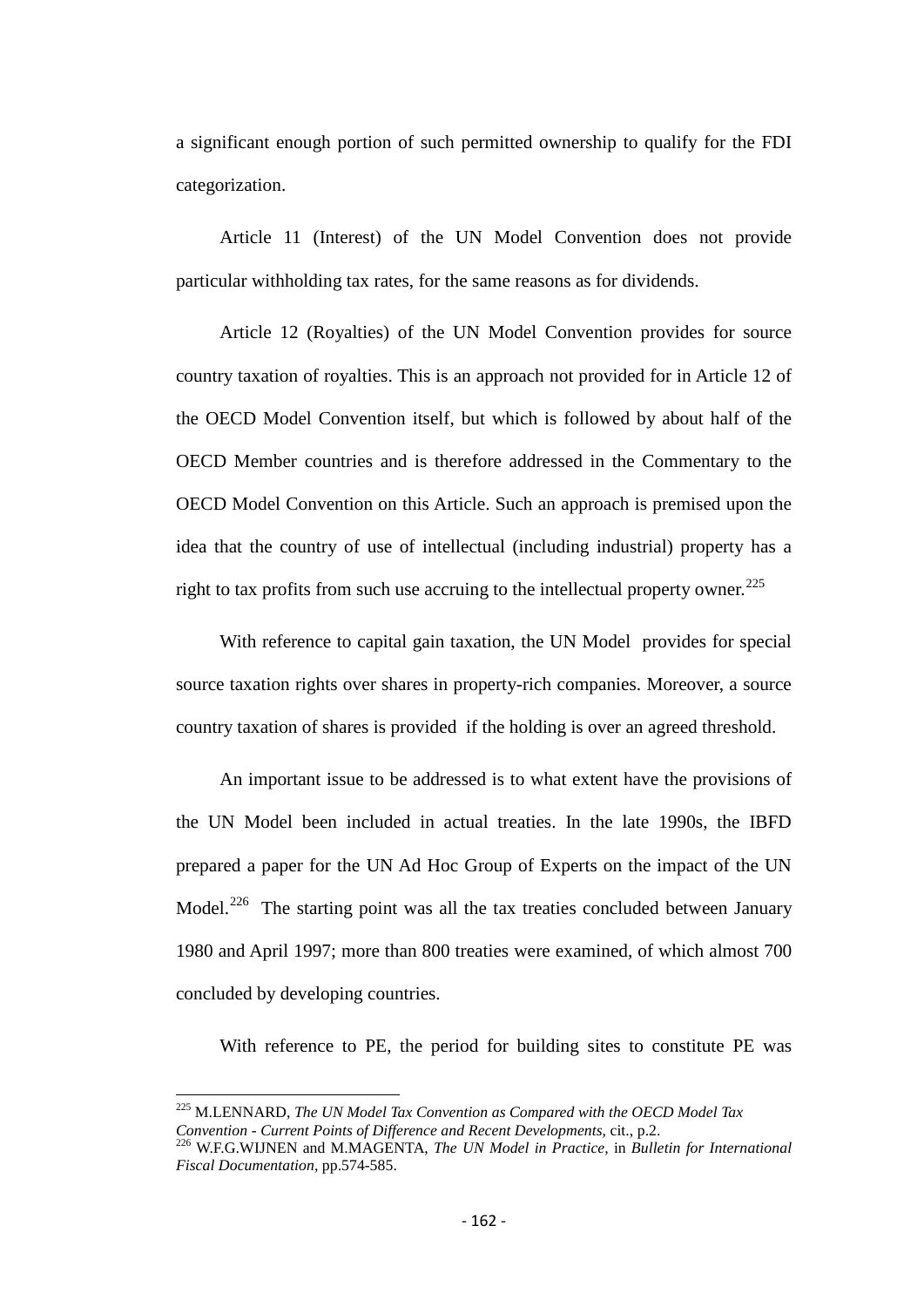established in less than twelve months by more than 500 treaties, with more than 450 prescribing a period of 183 days or 6 months.

The provision regarding the furnishing of services was not as widespread, but was still included in 220 of the treaties studied.

The exclusion of delivery from the list of activities not leading to the presence of a PE could be found in 167 treaties.

The extension of the notion of dependent agent was adopted in 240 of the treaties, while the provision regarding independent agents can be found in over 280 of the tax treaties.

Also with respect to Article 7, the provisions of the UN Model have found their way to actual tax treaties. The limited force of attraction was included in over 160 of the treaties and also the inclusion of paragraph 3 appears to be quite popular as it was found in over 200 of the treaties.

With reference to royalties, the large majority of the treaties reproduced the UN model discipline, including the treaties concluded by developed countries; whilst, with respect to the taxation of capital gains, the provision on real estate companies was reproduced in almost half of the treaties concluded in the examined period.

It is equally interesting to observe that, albeit it may appear that the OECD solutions for avoiding double taxation are fully accepted by developed countries, the acceptance of that residence country orientation has changed over time within the OECD, as its membership has broadened over time, including countries as Australia, New Zealand, Mexico and some Eastern Europe countries, willing to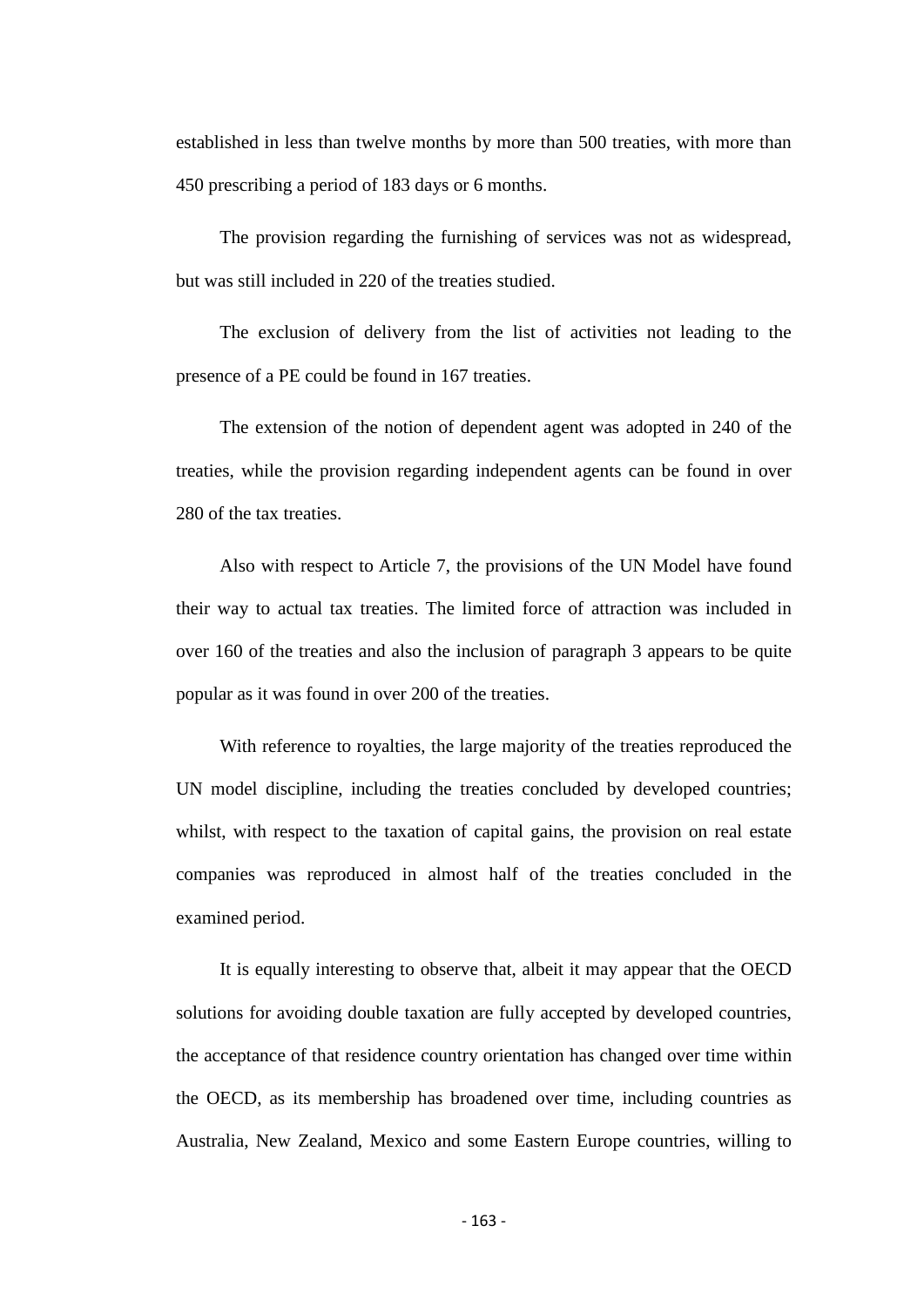propose different approaches.

These differences of view among the OECD members are expressed by making "reservations" to indicate that they do not agree with the text of an article of the Model.

For example, with reference to royalties taxation, it has already been mentioned as the OECD Convention provides for an exclusive residence country taxation, but almost half of the OECD members have "reserved" on this aspect of the Model. Hence, they do apply source taxation to royalties flowing from their country to the residence country, thus being in line with the UN Model.

As another example in areas like taxation of work pensions, many OECD members tend to favour sole residence country taxation of pensions, while about the same number of other OECD Member countries favour source country taxation, the source country being the country from where the pensions were sourced, that is the country where the work they relate to was done. $^{227}$  $^{227}$  $^{227}$ 

Thus, the UN Model can represent a valid guidance, not exclusively for developing countries, but also for developed ones, in particular, the UN can play a key role for the promotion of international cooperation in tax matters, since, thanks to its universal membership and legitimacy, each country can express its needs and interests.

I would like to conclude with the opinions recently expressed by Durst and Rosenbloom: Durst pointed out that the "UN is the unique forum that can provide a great service to the world community by reflecting the needs and perceptions of

<span id="page-163-0"></span>227M. LENNARD, *The Purpose and Current Status of the United Nations Tax Work,* in *Asia-Pacific Tax Bulletin,* 2008, p.27.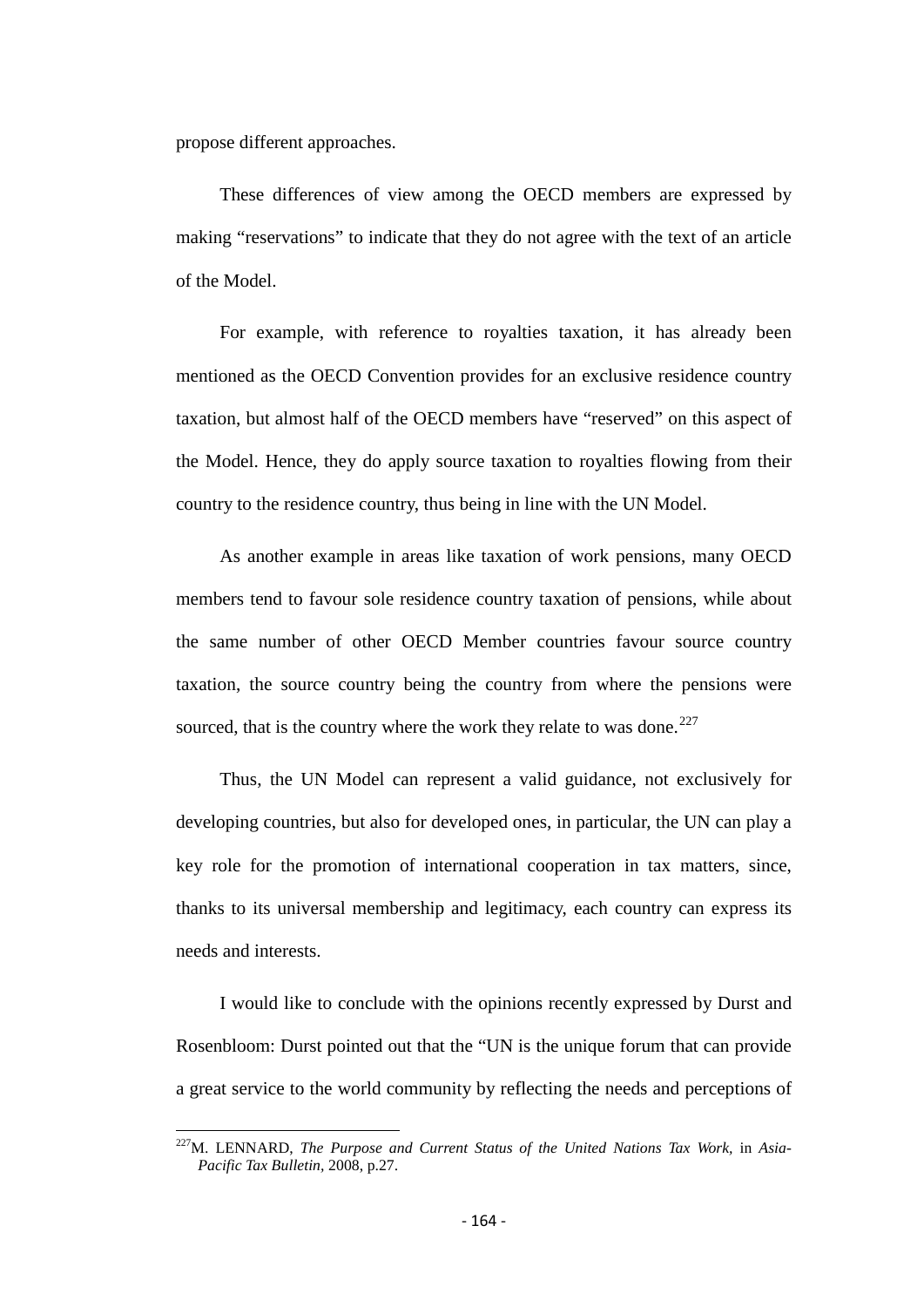the widest possible range of national tax administrations"<sup>[228](#page-163-0)</sup>; while, for Rosenbloom, "developing countries can and should make use of the UN as a vehicle for uniting on tax matters and expressing themselves".<sup>[229](#page-164-0)</sup>

<sup>228</sup> T.N.WRIGHT, *Practitioners Assess Need for UN to share OECD's Role as Standard Setter in Developing International Tax Regimes,* 2011, p.92.

<span id="page-164-0"></span><sup>229</sup> L.G.ABLET, *The UN Practical Manual on Transfer Pricing for Developing Countries: Should it Depart from the OECD Transfer Pricing Guidelines?,* in *International Transfer Pricing Journal,*   $2012, p.17.$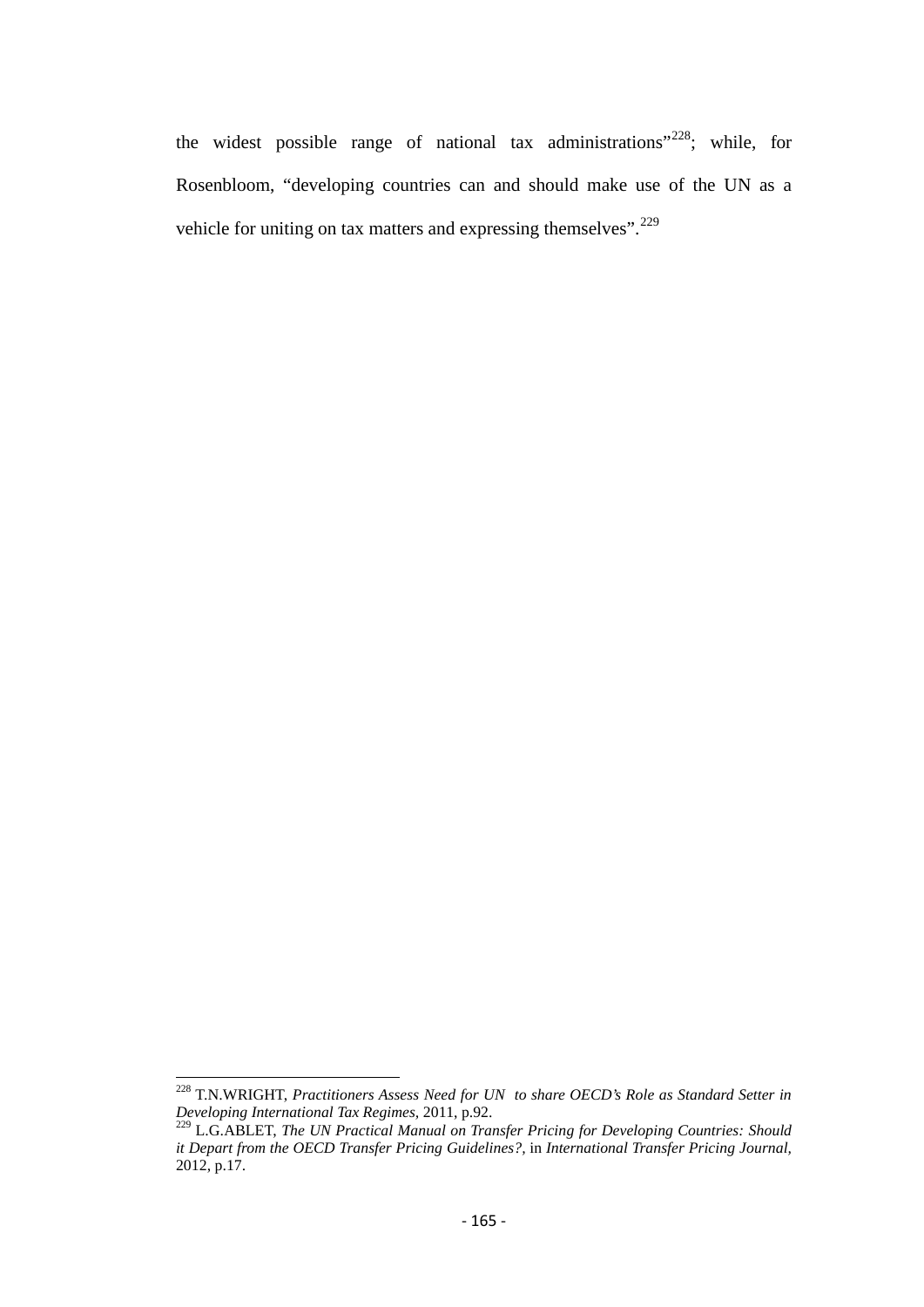# **Bibliografia**

ABDELLATIF M.M., *Withholding Tax and Cross-Border Intellectual Property Transactions in Developing Countries: the Example of Egypt and India,* in *Bulletin for International Taxation,* Vol. 65 No.8, 2011.

ABLET L.G., *The UN Practical Manual on Transfer Pricing for Developing Countries: Should it Depart from the OECD Transfer Pricing Guidelines?,* in *International Transfer pricing Journal,* 2012, p.10.

AD HOC GROUP OF EXPERTS ON INTERNATIONAL COOPERATION IN TAX MATTERS, *Institutional Framework for International Tax Cooperation*, (Geneva, 2003), Section II: *Mobilization of Domestic Resources for Development: The Need to Mitigate International Tax Evasion, Excessive Tax Competition and Capital Flight*, p.9.

ANNAN K., *Report of the Secretary General to the Preparatory Committee for the High Level International Intergovernmental Event on Financing for Development* (A/AC.257/12), (New York, 2001).

AULT H.J., *Colloquium on Corporate Integration*: *Corporate integration, Tax Treaties and the Division of the International Tax Base: Principles and Practices, 47 Tax L. Rev. 565* (1992).

BAKER P., *Double Taxation Conventions and International tax Law,* London, 1994, p.217.

BAKER P., *A note on recent UK Treaties Developments,* in *Westlaw,* 2011.

BROOD E.A., *Dual residence of companies,* in *Intertax,* 1990, p. 23.

BROOKS K., *Tax Treaty Treatment of Royalty Payments from Low Income Countries: a Comparison of Canada and Australia Policies,* p.194, 2007.

CONSEIL D'ÉTAT, 31 March 2010, n. 304715 and 308525, in *International Bureau of Fiscal Documentation,* 2010.

DELHI INCOME TAX APPELLATE TRIBUNAL, 26 October 2007, *Rolls Royce Plc v. Deputy Director of Income Tax,* ITAT Nos. 1496 to 1501/DEL of 2007.

GALEA R., *OECD-The Meaning of "Liable to Tax" and the OECD Reports: Their Interaction and Ambiguous Interpretation,* in *Bulletin for International Taxation,* 2012.

GARBARINO C., *La tassazione del reddito transnazionale,* Padova, 1990, p. 80.

GRAETZ M.J. and O'HEAR M.M, *The "Original Intent" of U.S.international Taxation, 46 Duke L.J.1021, 1033* (1997).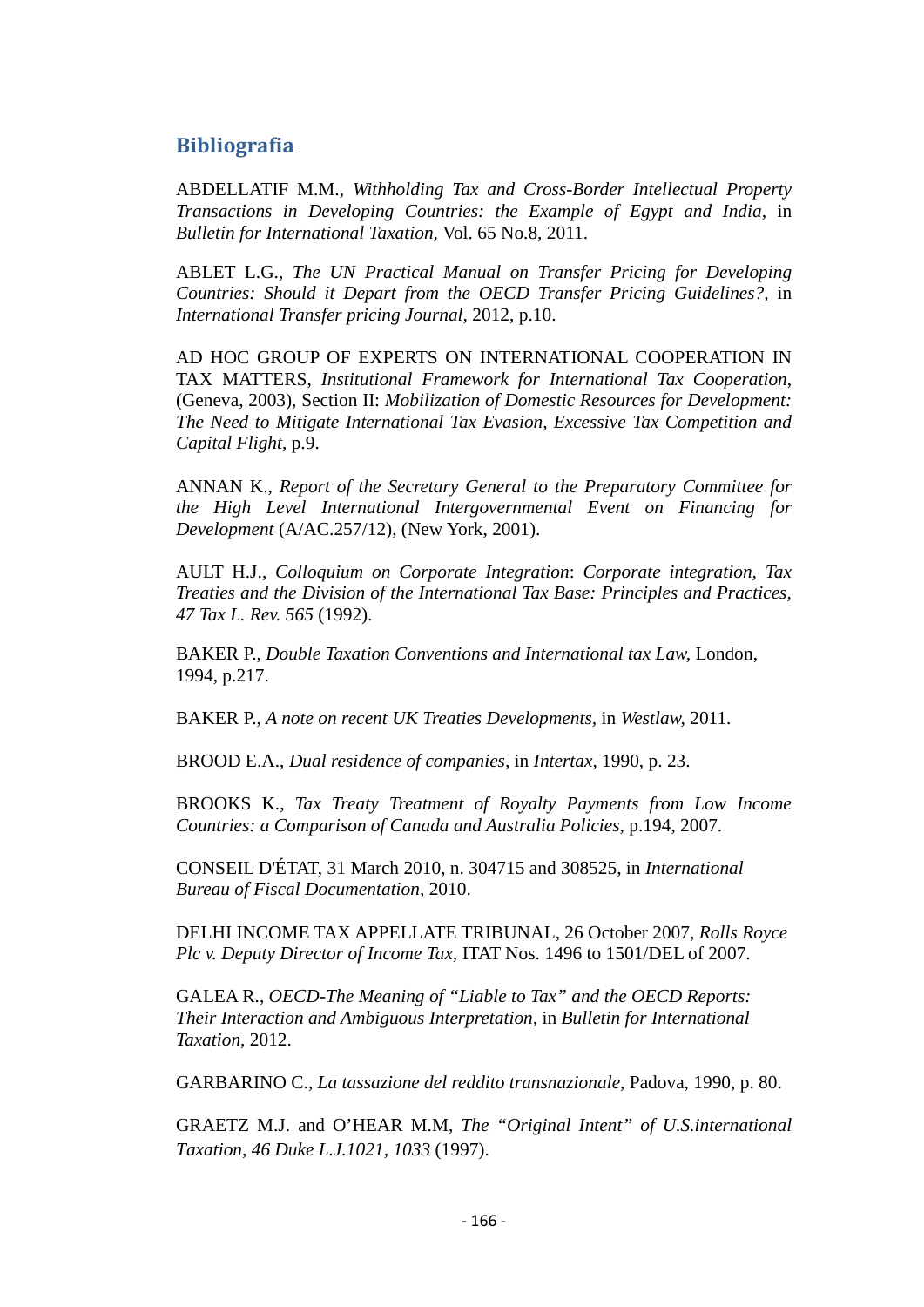GOUTHIERE B., *Zimmer: 'Commissionaire? Agent Is Not a Permanent Establishment,* in *Eurepean Taxation 8,* p. 350 et. Seq., 2010.

HAMAEKERS H., *Arm's length- How long?,* in *International Transfer Pricing Journal,* 2001, p.30.

HAN G.S., *Notice on Correctly Dealing with Treaty Abuse Case,* in *Westlaw,*  2008.

HAQ I., *Pakistan- Taxation of Dividends under Treaties,* in *Asia-pacific Tax Bulletin,* 1999, p.307.

HIGH-LEVEL PANEL ON FINANCING FOR DEVELOPMENT (CHAIRMAN: E ZEDILLO), *Report of the High-Level Panel on Financing for Development* (A/55/1000), (New York, 2001).

HOEKMAN B., MASKUS K. and SAGGI K., *Transfer of Technology to Developing Countries: Unilateral and Multilateral Policy Options,* Inst. Of Behavioural Sci. Working No. PEC 2004-3, p.6.

HOLMES K., *The politics of the improper use of double tax treaties: China waves red flags,* in *British Tax Review,* 2011.

HORNER F.M., *Do We Need an International Tax Organization?*, in Vol 24 *Tax Notes International* 179, 2001, p.183.

HORNGREN C.T., STRATTON W.O. and SUNDEM G.I., *Introduction to management accounting, Prentice hall International Inc.* 2002, pp. 396.

HOULU Y., *New Developments in the General Anti-Abuse Rules and the Impact on International Tax Planning,* in *Asia-Pacific Tax Bulletin,* p.180, 2009.

HUGHES E. and NICHOLLS W., *The different methods of TP: pros and cons ,*in *International Tax Bulletin,* 2010.

HWONG T., MELLOR P., KREVER R., *Tax Treaty Trends in Central Asian Former Soviet Nations,* in *Bulletin for International Taxation,* 2012, Vol. 66, No.10.

IBFD International Tax Glossary.

ITC, press release, *Partners of the International Tax Compact Agree Upon Further Cooperation Commitments to Fight Tax Avoidance.*

KAPOOR S., *Rolls Royce Decision: Income Attribution to Permanent Establishments,* in *International Transfer Pricing Journal 3,* p.141, 2008.

KEINAN Y., *The case for residency-based taxation of financial transactions in developing countries,* in *Westlaw,* 2008.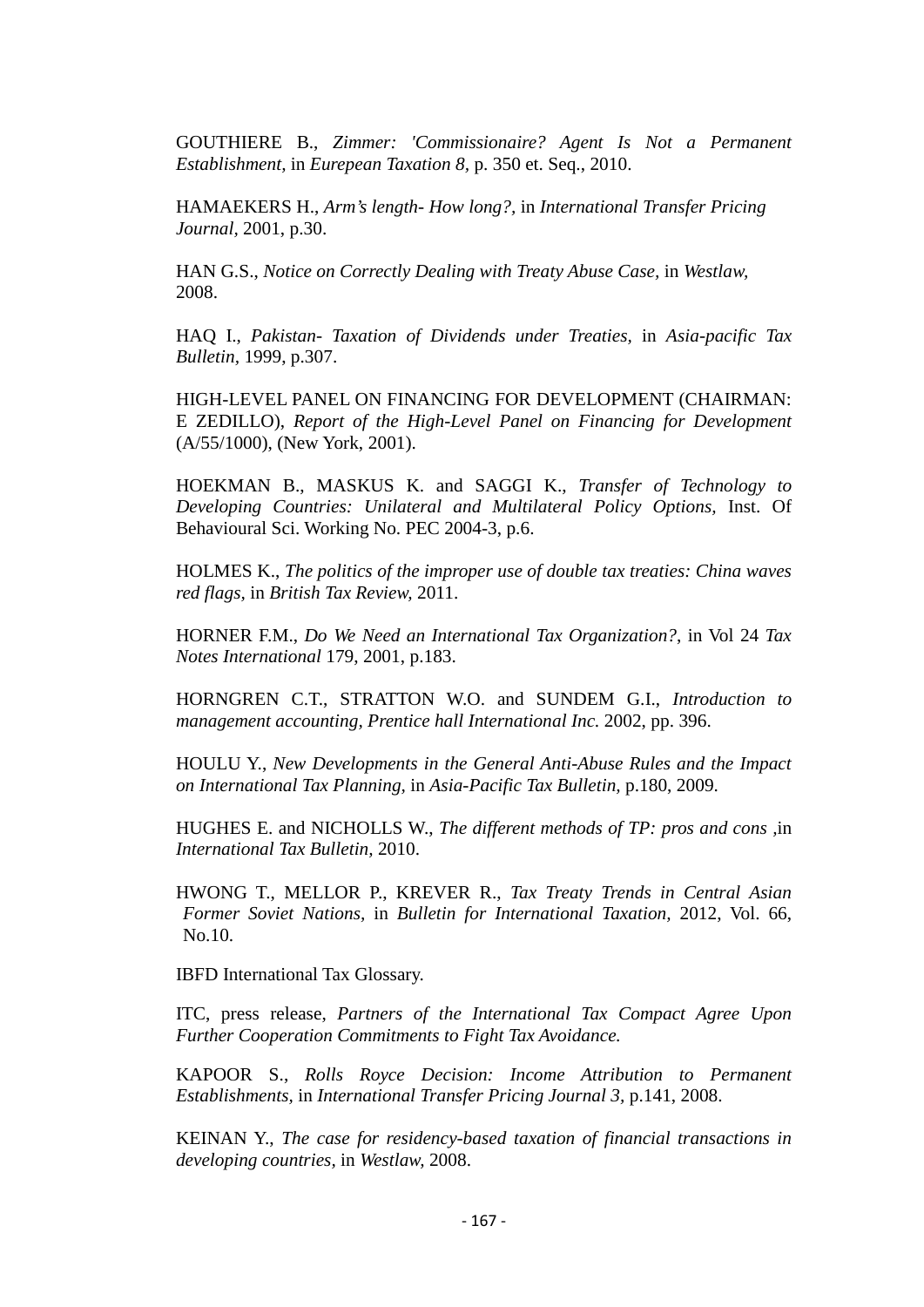KHOO J., *China's Evolution as a Capital Exporter: A Shift in Tax Treaty Policy?,*  in *Hong Kong Law Journal,* 2007.

KOSTERS B., *The United Nations Model Tax Convention and Its recent Developments,* in *Asia-Pacific Tax Bulletin,* 2004.

LAWRENCE D., *Smallwood: Part 2: poetic justice?,* in *Westlaw,* 2011.

LENNARD M., *The UN Modl Convention as Compared with the OECD Model*  Tax Convention-Current Points of Difference and Recent Developments, in Asia-*Pacific Tax Bulletin,* 2009, Vol 49, No.08.

LENNARD M., *The New United Nations Practical Manual on Transfer Pricing for Developing Countries,* in *Asia-Pacific Tax Bulletin,* 2013, p.32.

LI J., *China (People's Rep.)- The Great Fiscal Wall of China: Tax Treaties and Their Role in Defining and Defending China's Tax Base,* in *Bulletin for International Taxation,* Vol. 66 No.9, 2012.

MELONI E.O, *Taxation of Royalties under Treaty Law: How Far Can a Source State Go?,* in *Bulletin for International Taxation,* Vol.64 No.6, 2010.

MELOT N., *Territorialité et mondialité de l'impôt,* 2004, p. 48.

MUKHERJEE S. and MEHTA R., *Column: The Rise of Transfer Pricing Issues,*  in *Asia-Pacific Tax Bulletin,* 2013, p.29.

MURBY, *Dual residence companies, Uses and Abuses,* in *Bulletin for International Fiscal Documentation,* 1985, p.373.

OCRAN T.M., *Double taxation treaties and transnational investment: a comparative study*, in *Westlaw,* 1989, p.2.

OECD, *OECD Model Tax Convention on Income and on Capital*.

OECD, *The Application of the OECD Model Tax Convention to Partnerships,*  1999.

OLIVER J.D.B., *The new Australia-UK tax treaty,* in *Westlaw,* 2004.

OWEN P., *Can effective* management *be distinguished from central management and control?,* in *British Tax Review,* 2003.

ROTONDARO C., *The Notion of "Associated Enterprises": Treaty Issues and Domestic Interpretations – An Overview,* in *International Transfer Pricing Journal,* 2000, p. 4.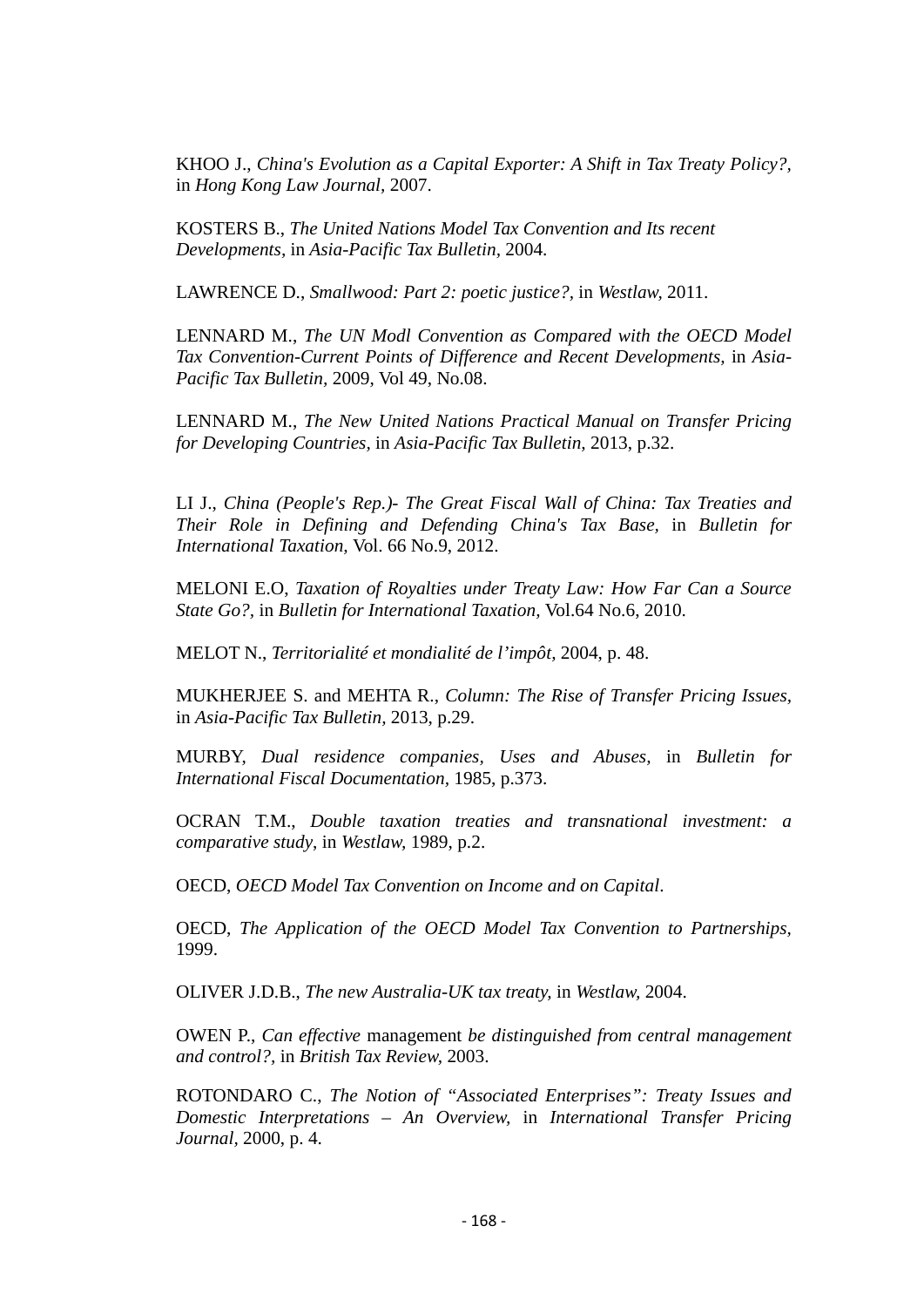RUSSO R., *Application of Arm's Length Principle to Intra-Company Dealings :Back to the Origins,* in *International Transfer Pricing Journal,* 2005, p.7.

SCHOUER L.E. and GUNTHER O.C., *The Subsidiary as a Permanent Establishment,* in *Bulletin for International Taxation,* 2001, p. 70

SETH M. and GORADIA S., *Supreme Court Rules on Permanent Establishment Issues and Attribution of Profits in Outsourcing Industry,* in *Derivatives & Financial Instruments,* p.169, 2007.

SHI X., *Source Rule for Capital Gains from Stock Sales- History and Evolution,*  in *Asia-Pacific Tax Bulletin,* Vol.19 No.1, 2013.

SIMONTACCHI S., *Taxation of Capital Gains Under the OECD Model Convention: with Special Regard to Immovable Property, Kluwer,* p.5, 2007.

SKAAR A., *Permanent Establishment. Erosion of a tax treaty principle,* in *Kluwer,* p.304, 1991.

SOLLUND S. and PEREIRA VALLADAO M.A., *The Commentary on Article 9- The Changes and Their Significance and the Ongoing Work on the UN Transfer Pricing Manual,* in *Bulletin for International Taxation,* 2012, p.608.

SPENCER D.E., *the United Nations: A Forum for Global Tax Issues?,* in *Westlaw,*  2006.

SURREY S., *United Nations Group of Experts and the Guidelines for Tax Treaties between Developed and Developing Countries,* in *Harvard Intl. L.J.,* p.32, 1978.

TANIKELLA J. and AJINKIA B., *Morgan Stanley: Indian Supreme Court's Landmanrk Ruling on PE, Transfer Pricing, and Attribution of Profits,* in *Worldwide Tax Daily,* p.1, 2007.

TANZI V., "Is there a Need for a World Tax Organization?", in A Razin and E Sadka (Eds), *The Economics of Globalization: Policy Perspectives from Public Economics*, (New York, Cambridge University Press, 1999).

UK/Federal Republic of Germany Double Taxation Convention (UK-Germany DTA).

UK/Hong Kong Double Taxation Agreement and Protocol (UK-Hong Kong DTA).

UN, *The UN Practical Manual on Transfer Pricing for Developing Countries*.

UN*, UN Model Double Taxation Convention Between Developed and Developing Countries.* 

UNITED NATIONS, *Draft Resolution Submitted by the President of the Council,*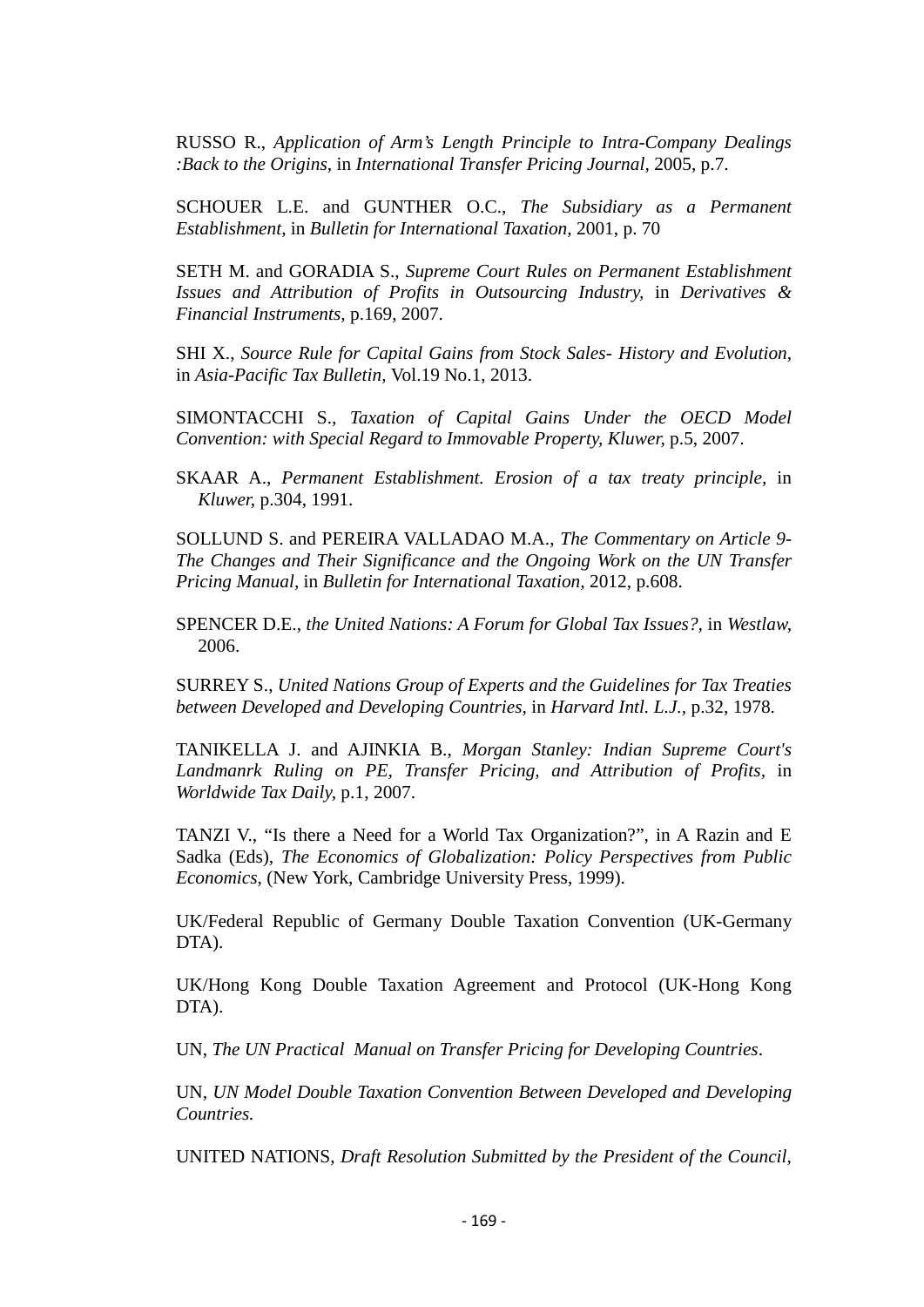*Ms Marjatta Rasi, on the Basis of Informal Consultations* (E/2004/L60), (New York, 2004), p 2.

VAN DER BRUGGEN E., *Source taxation of Consideration for Technical Services and Know-How with Particular Reference to the Treaty Policy of China, India and Thailand,* in *Asia-Pacific tax Bulletin,* p.44, 2001.

VANN R.J., *The new Australia-Uk Tax Treaty,* in *Westlaw,* 2004.

VOGEL K.., *Klaus Vogel on Double Taxation Conventions: A Commentary to the OECD-, UN-, and US Model Conventions for the Avoidance of Double Taxation on Income and Capital, with Particular Reference to German Treaty Practice,* in *Kluwer Law International,* 3rd edn, 1997, p. 451.

WHALLEY A., *The International Taxation Of Multinational Enterprises In Developed Countries,* (1977).

YANG H., *Taxation of Income from the Provision of Services – More Requirements, Less Certainty,* in *Asia-Pasicif Tax Bulletin,* p.247, 2010.

YAFFAR A.L. and LENNARD M., *An Introduction to the Updated UN Model (2011),* in *Bulletin for International Taxation,* 2012, p. 590.

Paragraph 16 of the Introduction to the UN Model Double Tax Convention between Developed and Developing Countries.

1

<sup>&</sup>lt;sup>1</sup> OECD, *The impact of the Communications revoultion on the Application of "Place of Effective Management" as a Tie Breaker Rule, 2001.* 

<sup>&</sup>lt;sup>11</sup> C. GARBARINO, *La tassazione del reddito transnazionale*, cit., p.86. <sup>1</sup> C. GARBARINO, *La tassazione del reddito transnazionale*, cit., p.88.

<sup>.</sup>

<sup>&</sup>lt;sup>1</sup> EDGAR A. BROOD, *Dual residence of companies*, cit., p. 22.<br><sup>1</sup> N. MELOT, *Territorialité et mondialité de l'impôt*, cit., p.50.<br><sup>11</sup> United Model Double Taxation Convention Between Developed and Developing Countries,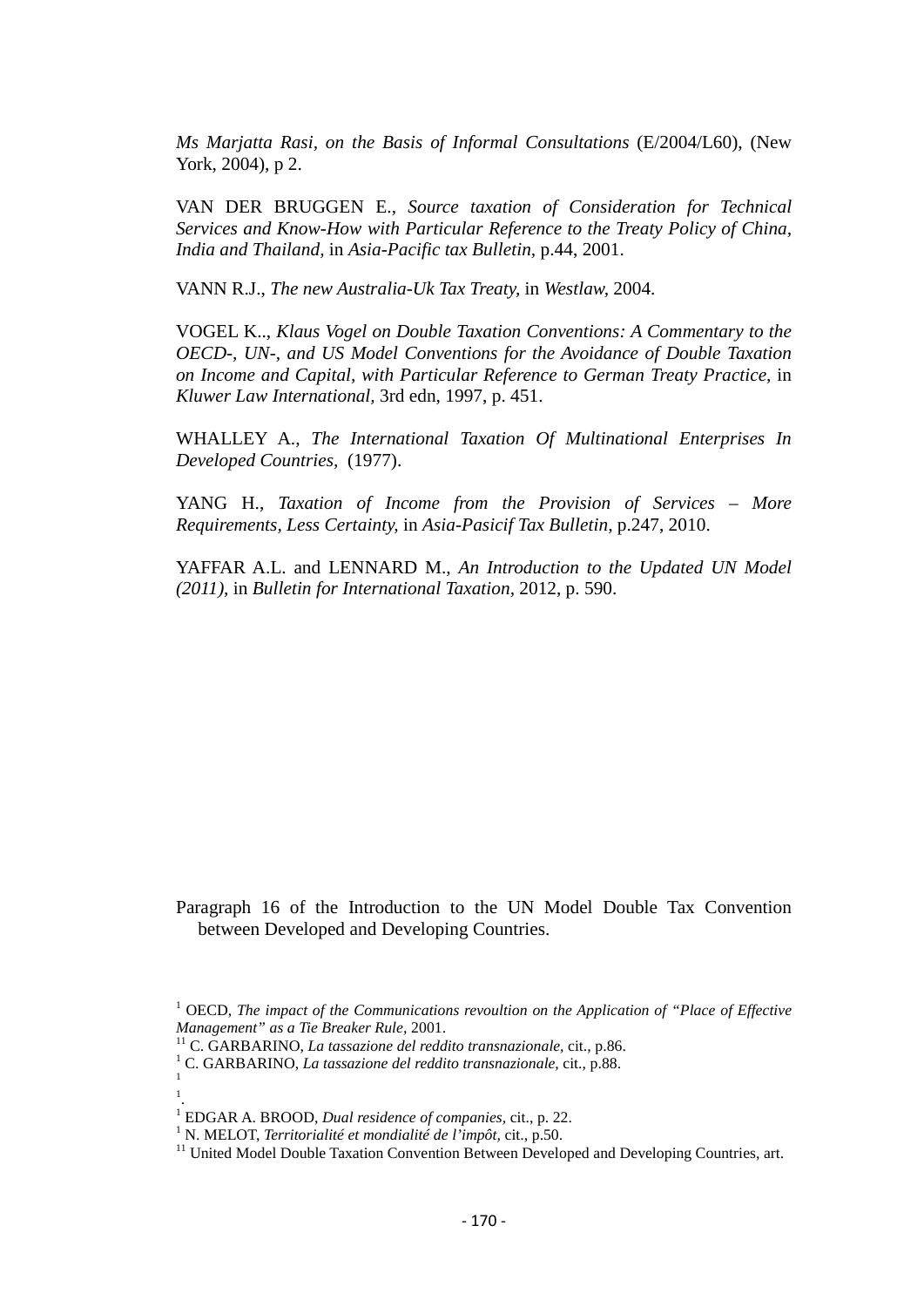3 sub par. A.

<sup>1</sup> United Model Double Taxation Convention Between Developed and Developing Countries, art. 3 sub par. B.

1 1

- 
- 

<sup>11</sup> Paragraph 4 of the Commentary to Article 1 of the UN Model.<br><sup>1</sup> N. MELOT, *Territorialité et mondialité de l'impôt*, cit., p.55.<br><sup>1</sup> N. MELOT, *Territorialité et mondialité de l'impôt*, cit., p.55.<br><sup>1</sup> RACHEL GALEA, *Interaction and Ambiguous Interpretation,* in*Bulletin for International Taxation,* 2012. <sup>1</sup>

1

<sup>1</sup> RACHEL GAELA, , *OECD-The meaning of "Liable to tax" and the OECD Reports: Their Interaction and Ambiguous Interpretation, cit., 1999.* 1 PHILIP BAKER, *A Note on recent tax treaty developments in the UK, cit.* 1

<sup>1</sup> Commentary of article 4 of the United Nations ModelDouble Taxation Convention Between

Developed and Developing Countries, para. 3, sub para. 8.<br><sup>1</sup> Commentary of article 4 of the OECD Model Tax Convention on Income and Capital, para. 21<br><sup>1</sup> C. GARBARINO, *La tassazione del reddito transnazionale*, cit., p.

<sup>1</sup> OECD, *The Impact of the Communications Revolution on the Application of "Pleace of Effective" Management" as a Tie Breaker Rule, cit, p.5.*<br><sup>1</sup> Waterloo Pastoral Co Ltd v FCT (1946). <sup>1</sup> OECD, *The Impact of the Application of "Pleace of Effective* 

*Management" as a Tie Breaker Rule, cit, p.5.* 1 *Birmount Holdings Ltd v R (1978) CTC 358, Tara Exploration & Development Co Ltd v MNR* 

(1970) CTC 557.

<sup>1</sup> OECD, *The Impact of the Communications Revolution on the Application of "Pleace of Effective Management" as a Tie Breaker Rule,* cit, p.5.<br><sup>1</sup> Australia-UK Double Taxation Agreement.<br><sup>1</sup> Australian Treasurer's Press Release No.32/2003, Review of International Tax Arrangements, p.3<br><sup>1</sup> RICHARD J VANN, *The new Aus* 

<sup>1</sup> OECD, *The Impact of the Communications Revolution on the Application of "Pleace of Effective Management" as a Tie Breaker Rule, cit* 

<sup>1</sup> Paragraph 41 of the Commentary on Article 1 of the UN Model Convention.<br><sup>1</sup> Paragraph 9.5 of the Commentary on Article 1 of the OECD Model Convention.

 $1$  Paragraph 27 of the Commentary on Article 1 of the UN Model Convention.

<sup>1</sup> Special Commissioners (Dr A N Bryce and Dr John F Avery Jones CBE), 19 February 2008.

<sup>1</sup> UK/Hong Kong Double Taxation Agreement and Protocol (UK-Hong Kong DTA).

<sup>1</sup> PHILIP BAKER, *A note on recent UK tax treaty developments*, cit.<br><sup>1</sup> Paragraph 49 of the Commentary to Article 1 of the UN Model Convention.

<sup>1</sup> KEVIN HOLMES, *the politics of the improper use of double tax treaties: China waves red flags,* in *British Tax Review, cit.* 2011.

Art 1 of The Income Tax Law of the People's Republic of China on Enterprises with Foreign Investment and Foreign Enterprises of October 27, 2007

Paragraph 4 of Art 13 of the Agreement between the Government of Barbados and the Government of the People's Republic of China for the Avoidance of Double Taxation and the Prevention of Fiscal Evasion with respect to Taxes on Income, May 15, 2000.<br><sup>1</sup> Art 12 Agreement between the Government of the United States of America and the Government

of the People's Republic of China for the Avoidance of Double Taxation and the Prevention of Tax Evasion with respect to Taxes on Income, April 30, 1984, (China-US DTA).<br><sup>1</sup> KEVIN HOLMES, *the politics of the improper use of double tax treaties: China waves red flags,* 

in *British Tax Review,* cit, 2011.<br><sup>1</sup> Paragraph 50 of the Commentary to Article 1 of the UN Model Convention.

<sup>1</sup> KEVIN HOLMES, *the politics of the improper use of double tax treaties: China waves red flags,* in *British Tax Review*, cit, 2011.

Convention between the United States of America and the Republic of Honduras for the Avoidance of Double Taxation and the Prevention of Fiscal Evasion with respect to Taxes on